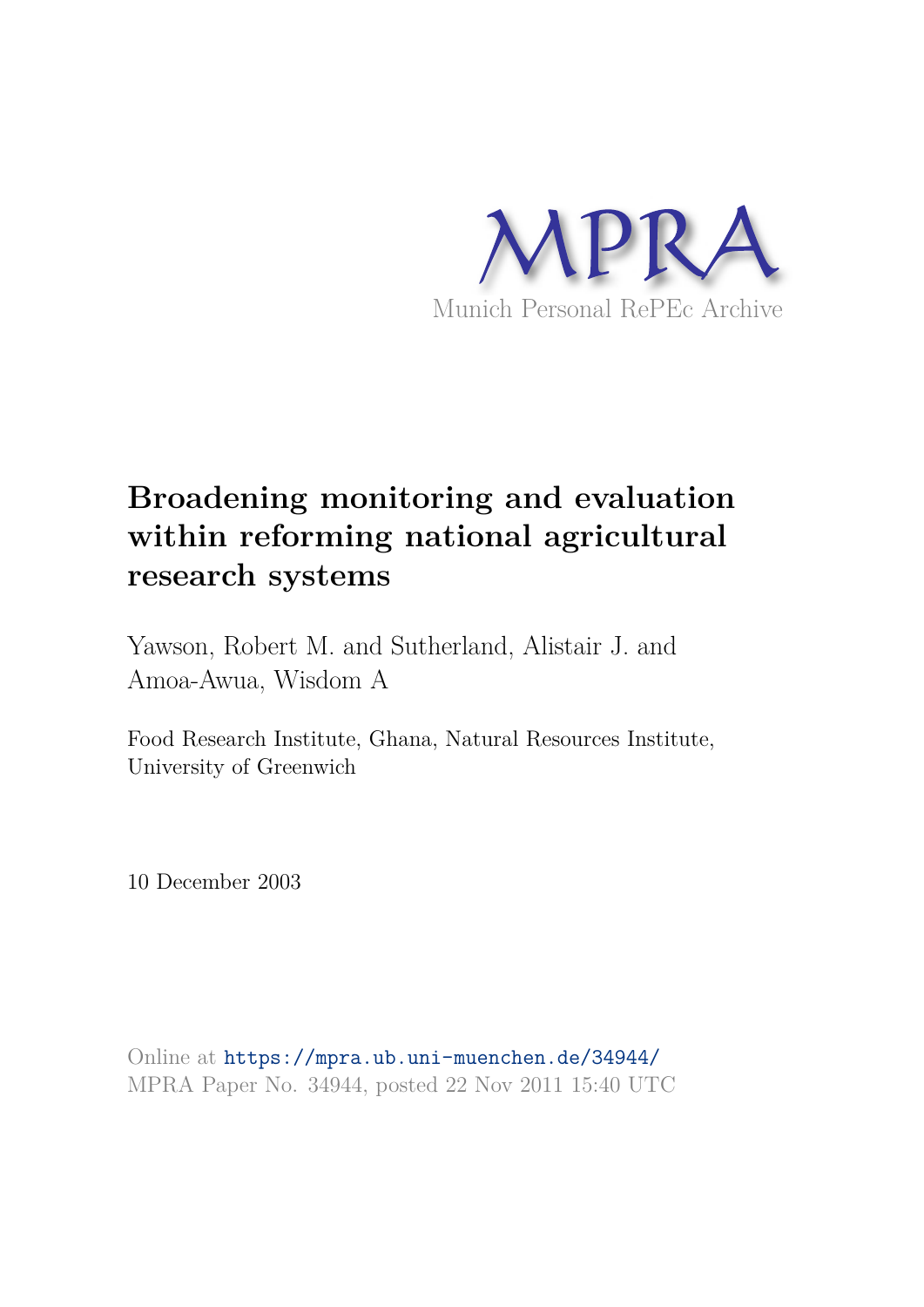# \*\*\*\*\*\*\*\*\*\*\*\*\*\*\*\*\*\*\*\*\*\*\*\*\*\*\*\*\*\* **PROCEEDINGS OF THE POLICY DIALOGUE FORUM**

☆ ☆

 $\frac{1}{2}$ 

*ON* 

# **BROADENING MONITORING AND EVALUATION WITHIN REFORMING NATIONAL AGRICULTURAL RESEARCH SYSTEMS**

# **HELD ON DECEMBER 10, 2003 AT THE ERATA HOTEL, ACCRA, GHANA**

*Under the auspices of the* 

# **Natural Resource Institute – UK**

*And the* 

# **Council for Scientific and Industrial Research - Ghana**

*Sponsored by the:* 

**Department For International Development (DFID) - UK** 

**EDITORS:** 

**Robert M. Yawson CSIR-Food Research Institute, Accra, Ghana** 

**Alistair Sutherland Natural Resource Institute, Chatham, UK** 

**Wisdom K. Amoa-Awua, CSIR-Food Research Institute, Accra, Ghana**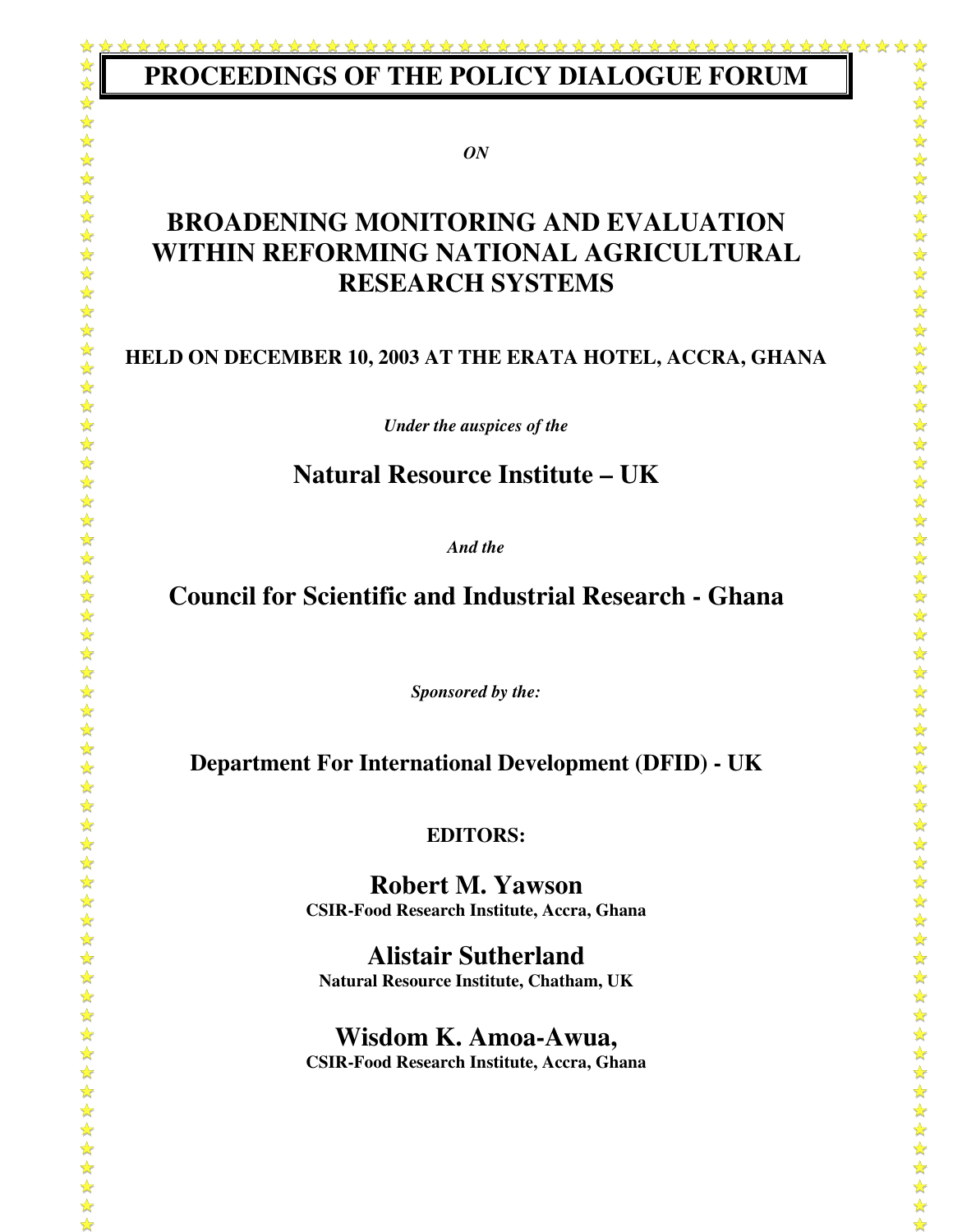# **CONTENT**

| 1.0 | <b>Background and objectives</b> | $\cdots$ | $\cdots$ |          |          |          |          |          |  |
|-----|----------------------------------|----------|----------|----------|----------|----------|----------|----------|--|
| 2.0 | Welcome address<br>$\cdots$      | $\cdots$ | $\cdots$ | $\cdots$ | $\cdots$ | $\cdots$ | $\cdots$ | $\cdots$ |  |

## *Plenary Presentations*

| <b>3.0</b> | <b>Broadening The Monitoring And Evaluation Of Research:</b>      |          |           |          |          |          |           |    |
|------------|-------------------------------------------------------------------|----------|-----------|----------|----------|----------|-----------|----|
|            | <b>Key Concepts And Aspects</b><br>$\cdots$                       | $\cdots$ | $\cdots$  | $\cdots$ | $\cdots$ | $\cdots$ | $\cdots$  |    |
| 4.0        | <b>Planning, Monitoring And Evaluating Agricultural Research:</b> |          |           |          |          |          |           |    |
|            | <b>Experiences Within The Ghana NARS</b>                          |          | $\cdots$  | $\cdots$ |          |          | $\cdots$  | 20 |
| 5.0        | Performance Management – A Critical Issue For Scientific Research |          |           |          |          |          |           |    |
|            | Organisations In Ghana<br>$\ddotsc$                               | $\cdots$ | $\cdots$  | $\cdots$ |          | $\cdots$ | $\ddotsc$ | 25 |
| 6.0        | <b>Discussion of Plenary presentations</b>                        | $\cdots$ | $\ddotsc$ | $\cdots$ |          |          | $\ddotsc$ | 32 |

## *Case-Study Presentations*

| 7.0         | <b>Recent Changes as a Result of Introducing Performance Management</b> |                                                                          |          |          |          |          |           |    |  |  |  |
|-------------|-------------------------------------------------------------------------|--------------------------------------------------------------------------|----------|----------|----------|----------|-----------|----|--|--|--|
|             | Concepts to the National Banana Research Program                        |                                                                          |          |          |          | $\cdots$ |           | 36 |  |  |  |
| 8.0         |                                                                         | <b>CRI</b> - Initial Experiences in Developing a Performance Measurement |          |          |          |          |           |    |  |  |  |
|             | Framework                                                               |                                                                          |          |          |          |          |           | 41 |  |  |  |
| 9.0         | FRI - Initial Experiences in Developing a Performance Measurement       |                                                                          |          |          |          |          |           |    |  |  |  |
|             | Framework                                                               |                                                                          | $\cdots$ |          |          |          |           | 65 |  |  |  |
| <b>10.0</b> | Discussion of Case-Study Presentations                                  |                                                                          | $\cdots$ | $\cdots$ |          | $\cdots$ | $\ddotsc$ | 90 |  |  |  |
| <b>11.0</b> | Group Work Session                                                      |                                                                          |          |          |          |          | $\ddotsc$ | 92 |  |  |  |
| <b>12.0</b> | <b>Summary of Group Work Discussions</b>                                |                                                                          | $\cdots$ | $\cdots$ | $\cdots$ | $\cdots$ | $\ddotsc$ | 95 |  |  |  |
| <b>13.0</b> | <b>Recommended Way Forward </b>                                         | $\dddotsc$                                                               | $\cdots$ | $\cdots$ |          | $\cdots$ | $\ddotsc$ | 97 |  |  |  |

## *Appendices*

| Appendix I ::     |          | Groupwork tasks                     |          | $\cdots$ | $\cdots$                                                       | $\cdots$ | $\cdots$ | $\cdots$ | $\cdots$ | 98         |
|-------------------|----------|-------------------------------------|----------|----------|----------------------------------------------------------------|----------|----------|----------|----------|------------|
| Appendix $2$ :    |          | Participant list                    | $\cdots$ | $\cdots$ | $\cdots$ .<br><br><br><br><br><br><br><br><br><br><br><br><br> | $\cdots$ | $\cdots$ | $\cdots$ | $\cdots$ | 99         |
| Appendix $3$ :    |          | <b>List of Invited Participants</b> |          |          | $\cdots$                                                       | $\cdots$ | $\cdots$ | $\cdots$ | $\cdots$ | <b>100</b> |
| <b>Appendix 4</b> | $\sim$ : | Programme                           | $\cdots$ | $\cdots$ | $\cdots$                                                       | $\cdots$ | $\cdots$ | $\cdots$ | $\cdots$ | 101        |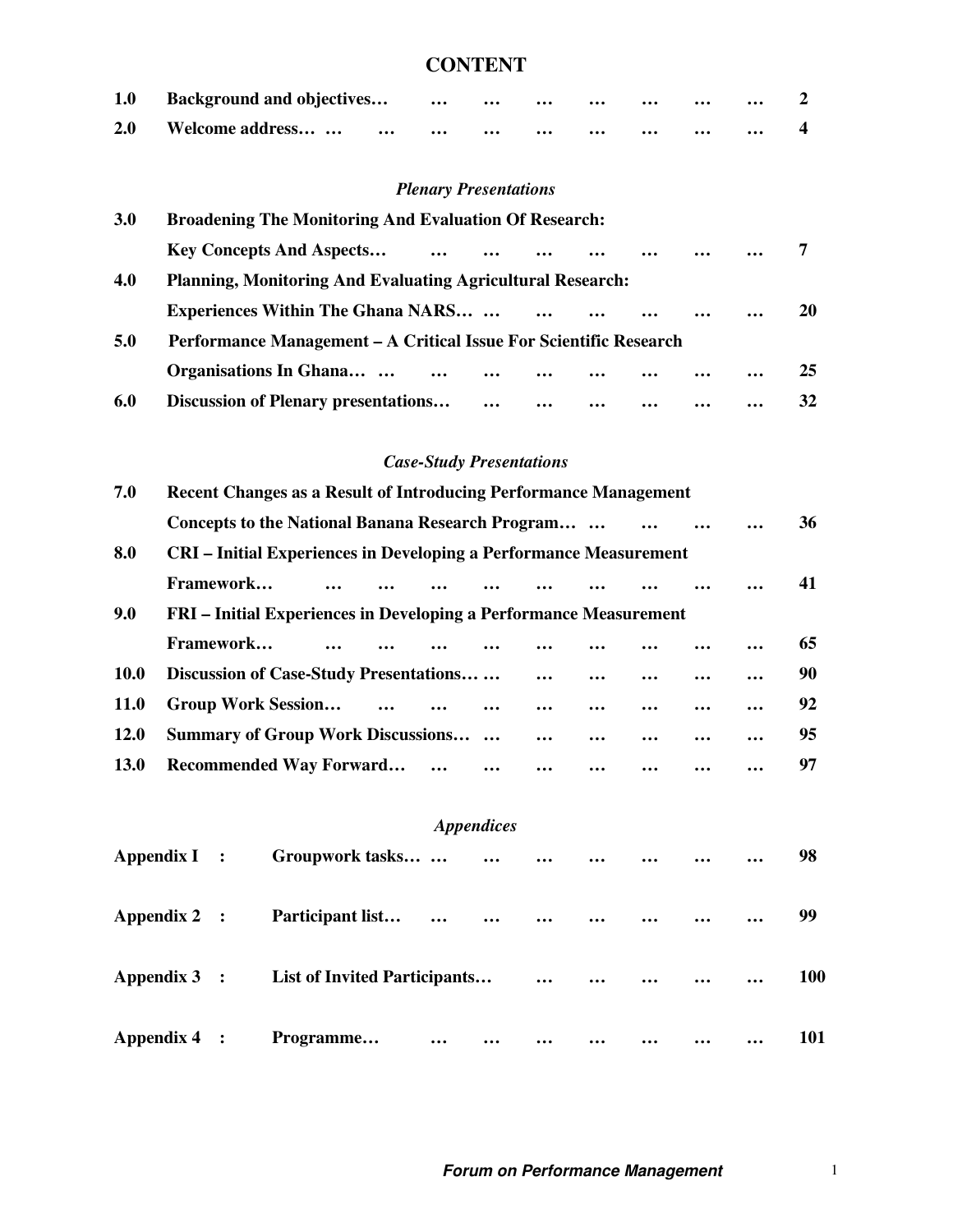## **BACKGROUND AND OBJECTIVES**

The Council for Scientific and Industrial Research  $(CSIR)^1$  together with the Natural Resources Institute of the United Kingdom and with input from the Ghana Institute of Management and Public Administration convened a one-day Policy Dialogue Forum on "Broadening Monitoring and Evaluation within Reforming National Agricultural Research Systems". The meeting provided a platform for discussing current experiences with monitoring and evaluation by CSIR and for introducing alternative practices (frameworks, methods and tools) that would enable research bodies to manage and demonstrate their performance and contribution to national development targets in a consistent and coherent form.

While the pilot project was conducted at institutional level, involving two CSIR institutes (CRI and FRI), the forum was conducted at the corporate level, and including other corporate organisations from the public and private sectors.

The objectives of the forum were

 $\ddot{\phantom{a}}$ 

- 1. To disseminate experiences from the first phase of a performance measurement action research project within NARS in Ghana and Uganda
- 2. To raise awareness among Ghana's research management community and allied stakeholders of the importance of measuring institutional performance as an element of demonstrating developmental impact
- 3. To explore with key stakeholders opportunities for strengthening institutional performance measurement and management in the context of ongoing institutional reform in CSIR and other public sector organisations

Participants were made up of Senior Management Personnel from public organisations and training institutions. See appendix for list of invited participants and those who actually participated in the forum. It was quite significant that the private sector invitees and donor representatives were absent. This invariably affected the level of discussion; since the private sector experience with performance management and measurement would have further enriched the discussion. However, the forum was well attended and the level of participation was recommendable.

The forum began with a welcome address from the Deputy Director-General of the CSIR in charge of Industry, Natural and Social Sciences, which stressed the need for research organisations in Ghana to embrace a learning culture with regard to measurement and management of their performance. This was followed by three presentations. NRI presented the rational for widening current approaches to

<sup>&</sup>lt;sup>1</sup> Specifically the CSIR Directorate, and two of its institutes, the Food Research Institute and the Crops Research Institute, both of which had participated in the first phase of a pilot project on performance management.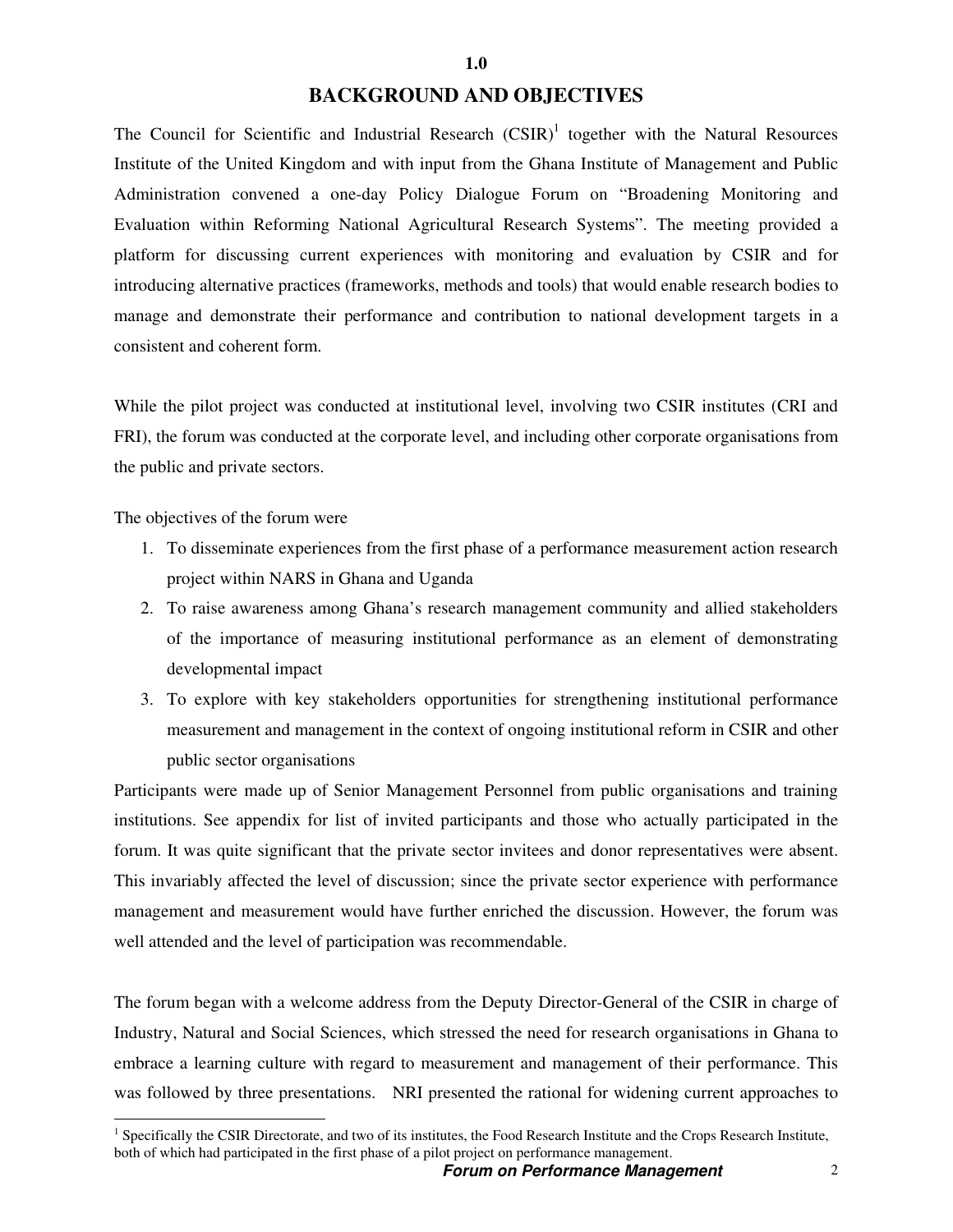M&E in research organisations, and described the benefits of using the balanced scorecard approach for organisational performance measurement. The CSIR – AFFS M&E specialist presented his experience with introducing and using a management information system (INFORM), and its potential contribution to priority setting based on commodities and disciplines. GIMPA's Deputy Director General gave a presentation on how to conduct staff performance appraisals, and their potential value to research organisations. These presentations were followed by a discussion (reported below). Case study presentations outlined the experiences of the three research organisations in using the scorecard approach in the first phase of the pilot project on performance management.

Following the presentations, the original plan was to have three breakout groups (corporate level, institute level and sector level) to reflect on current practice and outline a way forward for improved performance management. The corporate level group absorbed the sector level representatives due to time constraint. Each group focused on a generic analysis of the current situation at the two levels regarding performance measurement and outlined a way forward at corporate and institute level.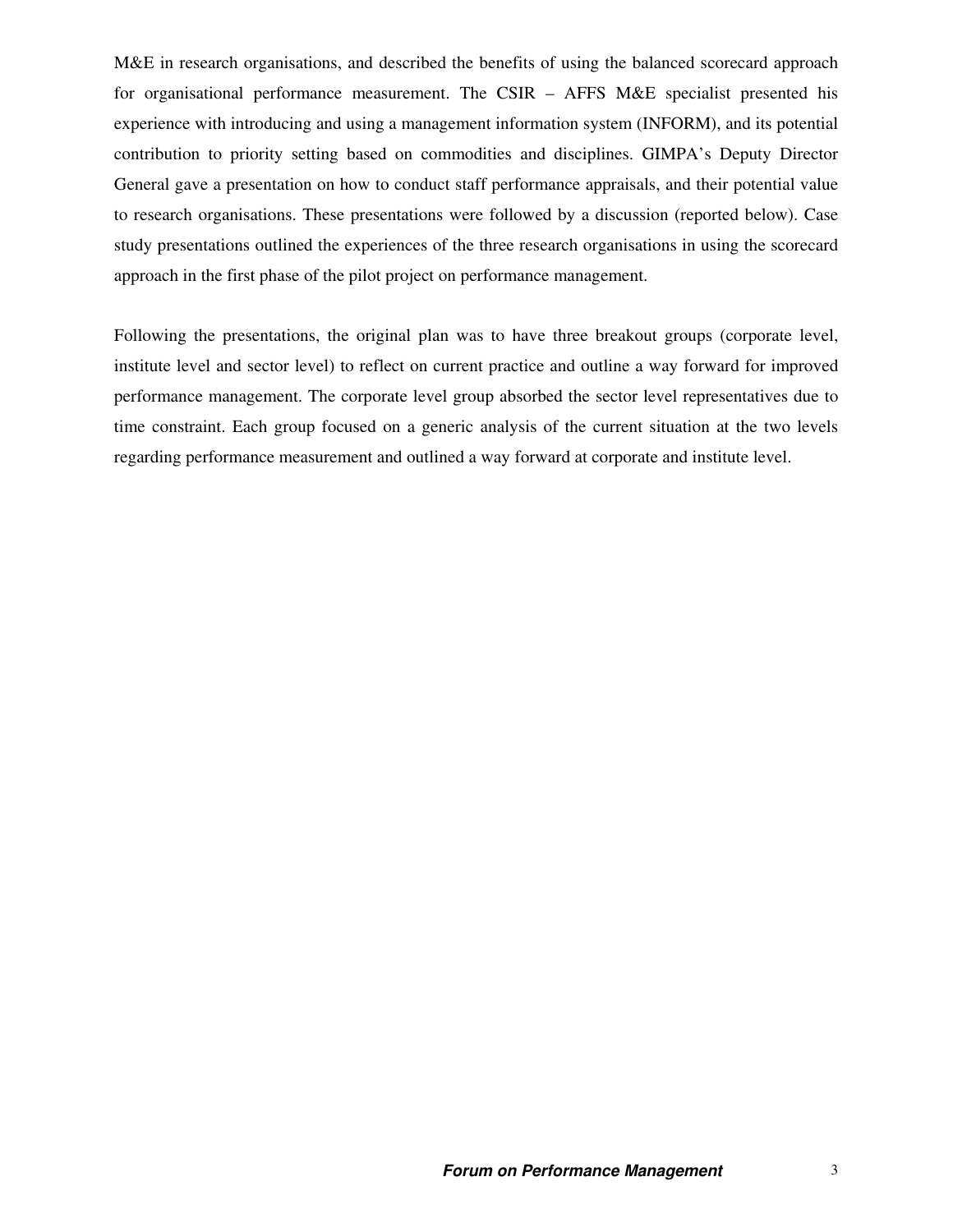## **WELCOME ADDRESS**  By **Prof. A. Ayensu Deputy Director-General, CSIR-INSS**

On behalf of the Governing Council, the Executive Committee, the Acting Director General, and entire Staff of the CSIR, I wish to welcome all of you present here to this very important policy dialogue forum on broadening monitoring and evaluation within reforming national research systems.

We in the CSIR have been grappling with re-structuring under the National institutional Renewal programme (NIRP) for Public sector reforms. The ultimate objective is to make CSIR undertake more targeted research to support the socio-economic development of the nation.

Unfortunately, some of the difficulties encountered in the transformation processes have relate to performance measurement and management, monitoring, evaluation and control of programmes, benchmarking of indicative outputs and inter-relationships between our goals and the external and internal market sensitivities.

I therefore see today's forum as opportune for all us to study and discuss the framework for organizational review and appraisal and we are thankful to Dr. Alistair Sutherland of National Resource Institute (UK) for initiating the dialogue, and our Resource Persons and Prominent Consultants for agreeing to share their experiences with us.

It is clear that we don't feel comfortable when we are subjected to critical examination, but every knowledge-based organization must be rejuvenated through learning experiences.

All of us here are managing some aspect of organizational activities and have at one time or other prepared Strategic Plans to guide us, out of the Mission statement and the Mandates we have derived our Vision, and hence set the Goals (with targets) and undertaken SWOT Analysis to come out with Action Plans. Irrespective of the numerous constraints, we do set out various tasks with clearly achievable outputs which are often guided by Logical framework. Therefore, we should find today's dialogue very exciting and much more participatory.

Nevertheless, in our deliberations, we should take cognizance of:

1. R&D organizations are consistently required to improve their performance, in terms of not only project outcomes, but also of quality of their programming and their institutional capacity. In practical sense, evaluations are now perceived as learning opportunities. It only seems logical, therefore to try and improve the internalization of evaluation results at different levels.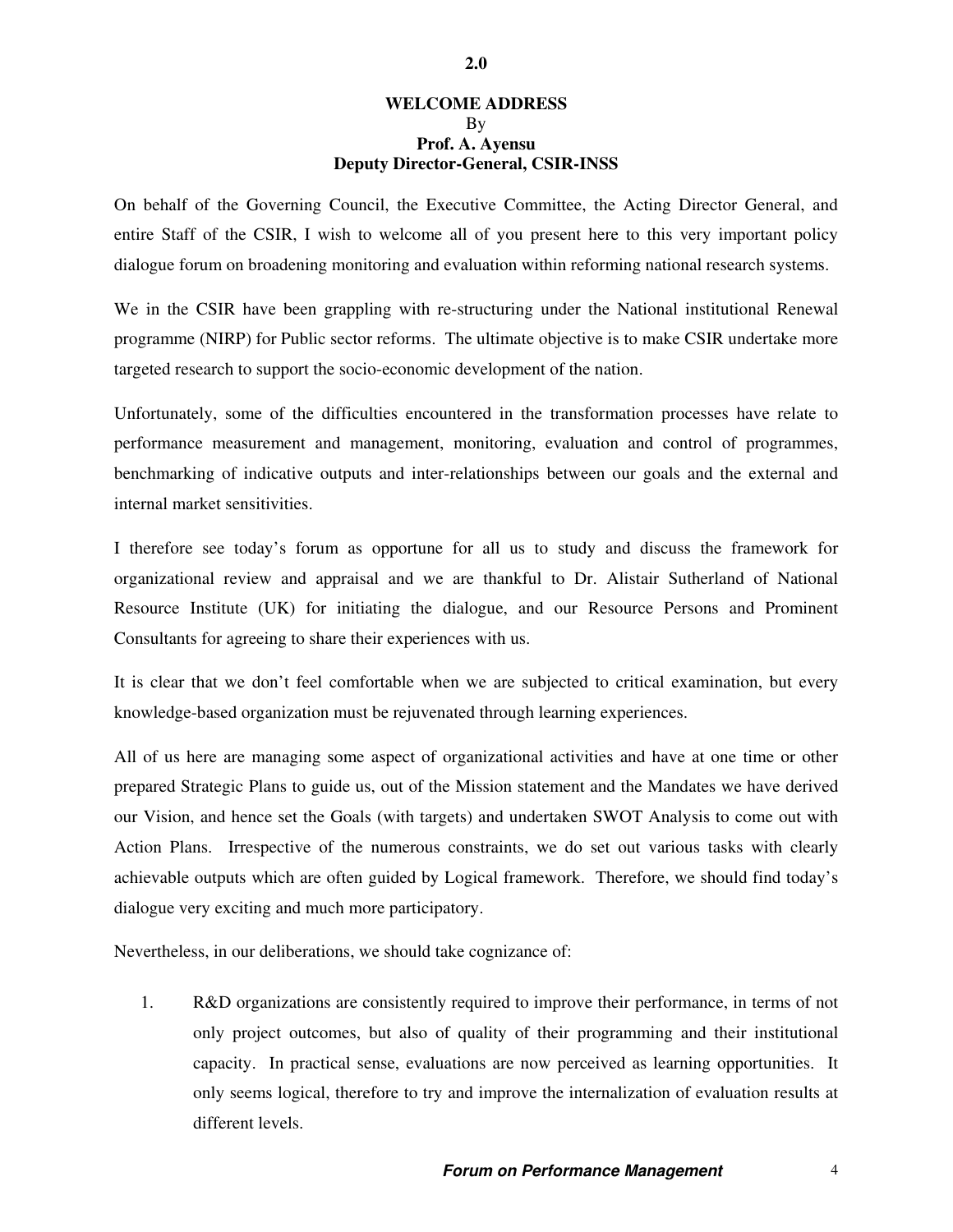- 2. R&D programmes being quest for innovation and societal change, there is clearly an ongoing need to find out exactly what works, when and in which circumstances. Against this background, it is becoming increasingly common to build evaluations into processes of institutional learning. Effective communication therefore is becoming more and more important as an integral part of the evaluation process.
- 3. Evaluation has always been about learning, about how to be accountable, how to be transparent, how to be learn from experience. The issue today, therefore is not whether it is desirable to learn. Instead, the question is: Who should learn, why should they learn and how should they set about it? Quality issues also come into play if learning is to be widely shared.
- 4. Evaluation serves a number of different purposes. A growing emphasis on learning from evaluation means a shift in intentions.
	- \* Traditionally, *control* has been an important purpose, and from this perspective, the aim of evaluation has been to enhance transparency and accountability, particularly from funding agencies point of view.
	- Another vital aspect is *assessment*, i.e. deciding whether the agreed objectives have in fact been achieved. With learning in order to improve performance now becoming an increasingly important purpose, evaluations could eventually become geared towards *adaptive management*. Institutional learning and the development of the institutions responsible for managing development would be pre-requisites for this.
	- These reflect the growing complexity of evaluation functions involving shift in intentions from control, assessment, learning and adaptive management.
- 5. Finally, we need to make serious effort to open up new vistas, refine and develop new approaches, devise new tools and inquire into new experiences. In our contribution to this debate, we must consider the current thinking of goal setting, determination and attainment as governed by
	- $\triangleleft$  External Perspectives: (i). Clients/stakeholders perspective How do we appear to our clients? (ii). Financial perspective – How do we appear to our financiers?
	- $\triangle$  Internal Perspectives: (i). Internal business perspective At what must we excel in our work? (ii). Employee learning and growth perspective – Can we continue to improve and create value?

With these remarks, I wish to welcome you once again to this dialogue and hope that we will have very fruitful and purposeful deliberations.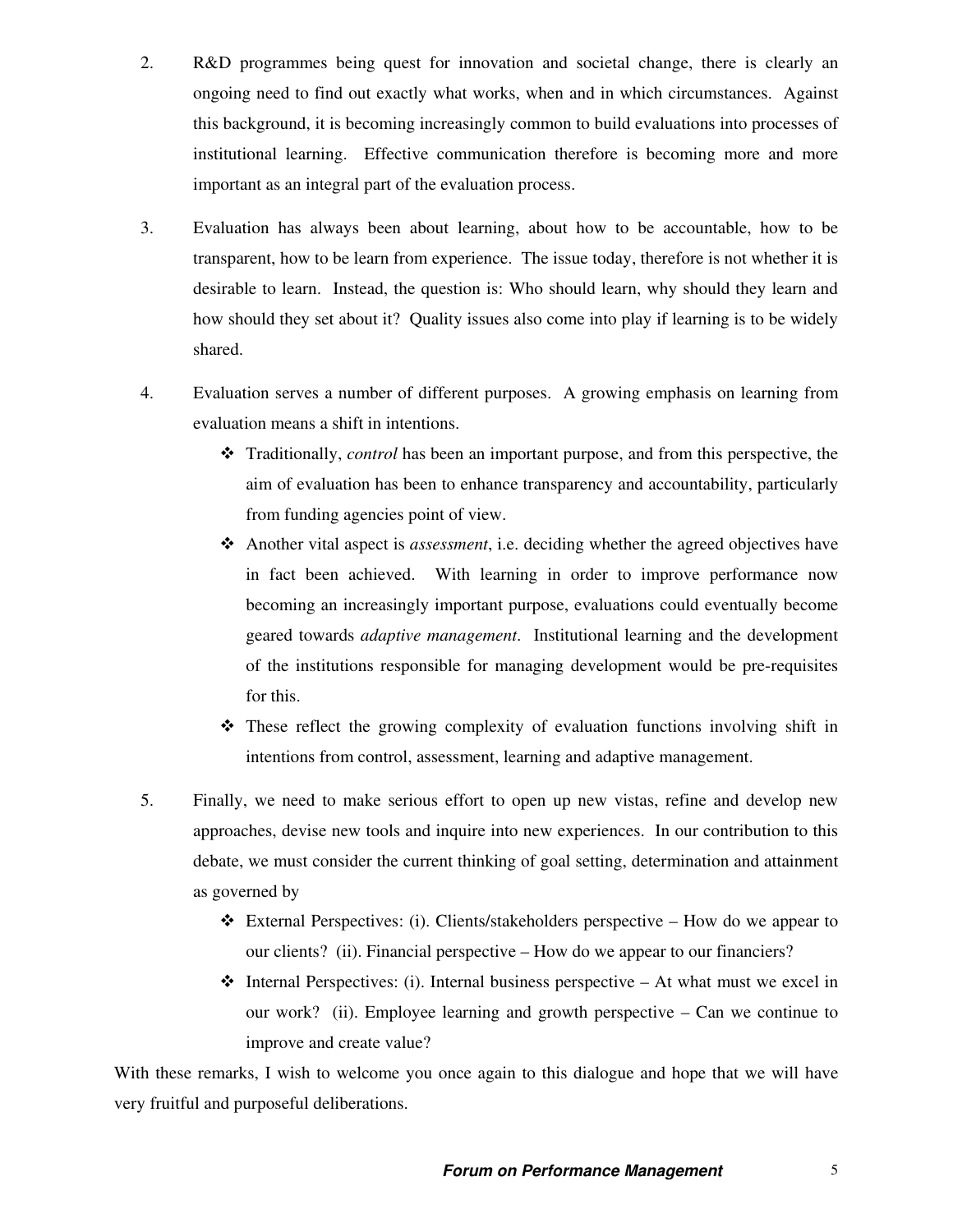# **PLENARY PRESENTATIONS**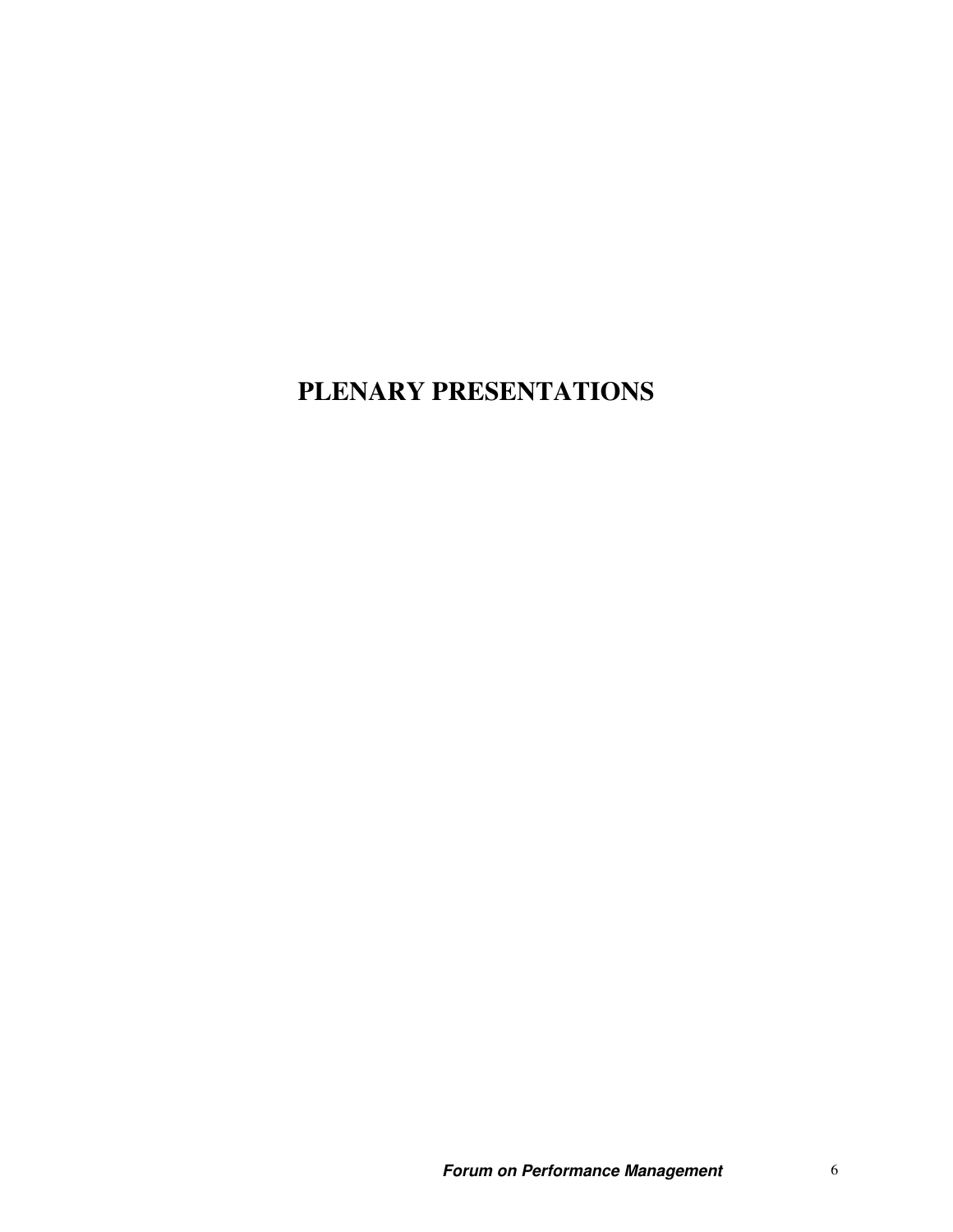## **3.0 BROADENING THE MONITORING AND EVALUATION OF RESEARCH: KEY CONCEPTS AND ASPECTS.**

#### **By Alistair Sutherland and David Rider Smith**

#### **1. Introduction**

Research institutions in Ghana are facing various challenges. It is our contention that viable research and development institutions are needed for achieving sustainable change in areas of national importance. A key aspect of institutional viability is strong performance management. This implies clear and workable approaches to performance measurement.

The background to this forum, and a similar one which took place in Uganda in August, is a DFID-funded pilot action research project that ran between September 2001 and December 2002. The project aimed to adapt and test a novel approach to performance management within three agricultural research and development agencies (the Crops and Food Research Institutes in Ghana, and the National Banana Research Programme at Kawanda in Uganda).

Both were made possible by financial support from DFID's Renewable Natural Resources Research Crop Protection Programme, Natural Resources Systems Programme, and the Rockefeller Foundation.

The need to address performance management is an issue that is increasingly central to the concerns of the CGIAR. We have collaborated with ISNAR who are developing similar work on evaluation capacity development and performance management and this project has aligned itself with similar work by the World Bank, IDRC and ASARECA. This presentation covers the following issues:

- $\div$  Why there is a need to broaden the approach to monitoring and evaluation?
- $\triangleleft$  How this broadening can be achieved,
- The relevance to NARS and other aligned initiatives

#### **2. Why broaden the existing approach to monitoring and evaluation?**

We have identified three related main reasons why.

*Firstly*, the ongoing assessment of the capabilities and capacities of R&D (research and development) organisations has, to a large extent, been sidelined by a pre-occupation with enduser impact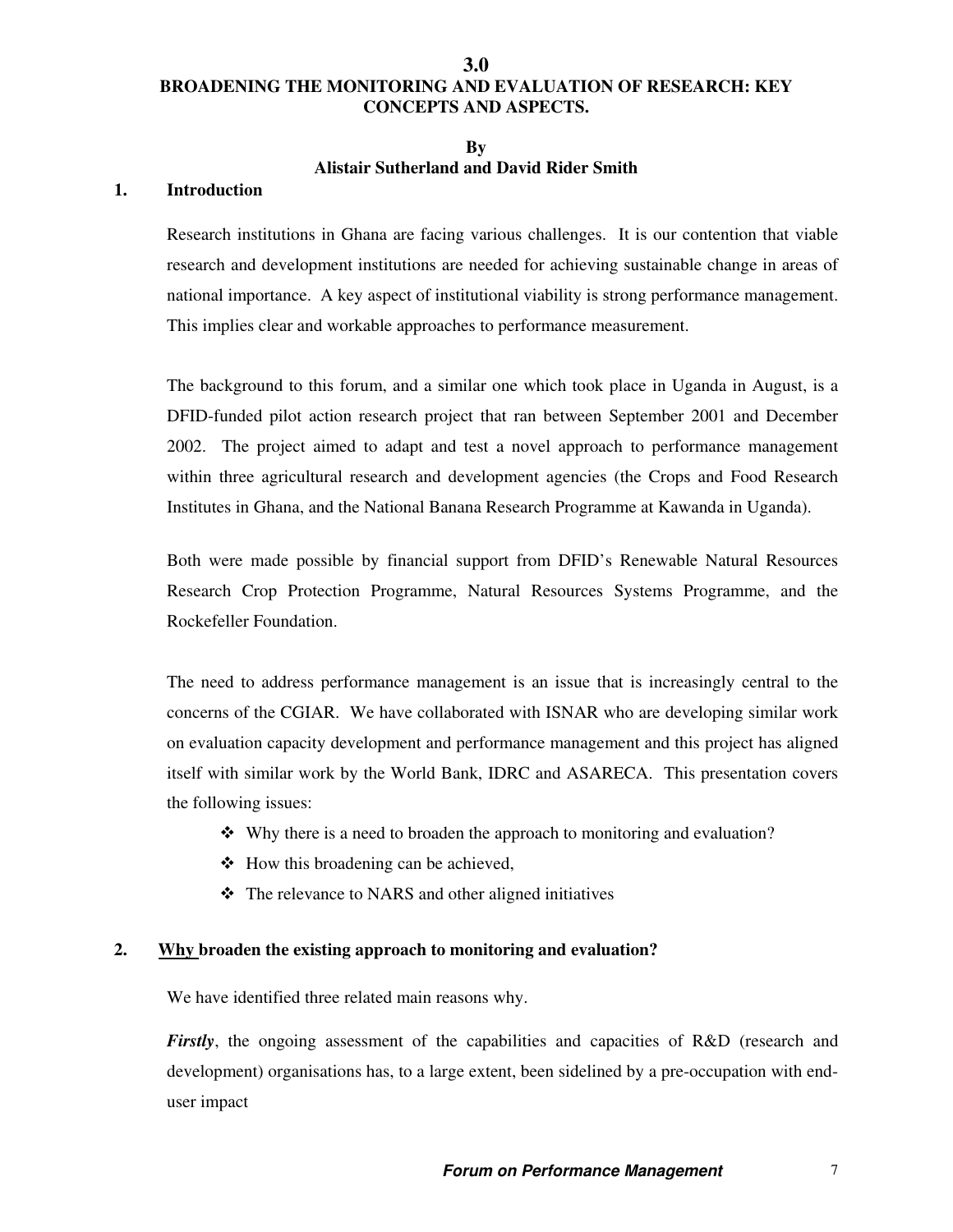The existing preoccupation with assessing beneficiary or end-user impact has tended to mask the relative lack of information about the capacity and capabilities of R&D organisations to meet past, current and future challenges. Consequently, it has been difficult to link information about change (impact) or the absence of it, among beneficiaries, with information on institutional capacity at the time research products were being developed.

End User impact studies rarely provide the type of information that is needed by decisionmakers to develop their programmes and organisations to address emerging opportunities. The main reason why these studies have not made more of a difference is that their main objective is to validate past decisions made on resource allocation, rather than to inform future strategies. This is not to say that impact assessment studies are not important to funders. However, economic impact assessments fail to provide research managers with critical institutional lessons concerning ways of improving research and innovation as a process.

For example, the CGIAR's 1997 analysis of ex-post studies of impacts of international agricultural research centres, stating that "the documents are relatively uninformative about what kinds of people are using these products and about the short- and long-term effects of the use of the products on these beneficiaries. In other words…we still know very little about the degree to which the CGIAR is achieving its mission….and how and where to invest on the basis of this information". The CGIAR is currently exploring performance management techniques to help improve strategic management and lesson learning.

The *second* reason is that most R&D organisations lack clear performance frameworks or systems which are central to assessing and achieving organisational effectiveness. There are two aspects to this lack.

Firstly, targets (for example the Millennium Development Goals) before a clear process of how they are to be achieved is detailed, and measurement becomes fixed at two polar levels. At one end are monitoring systems which focus on measuring the inputs, processes and research outputs (usually applied at project level). This measurement is very narrow in scope, saying little about performance in a broader sense. At the other end are impact assessments of macrolevel changes. Between these two is what is often termed the 'missing middle', i.e. the process of how research outputs have or have not been transformed into developmental impact. Little information exists on this, although it is crucial to understanding why, or why not impact has been achieved.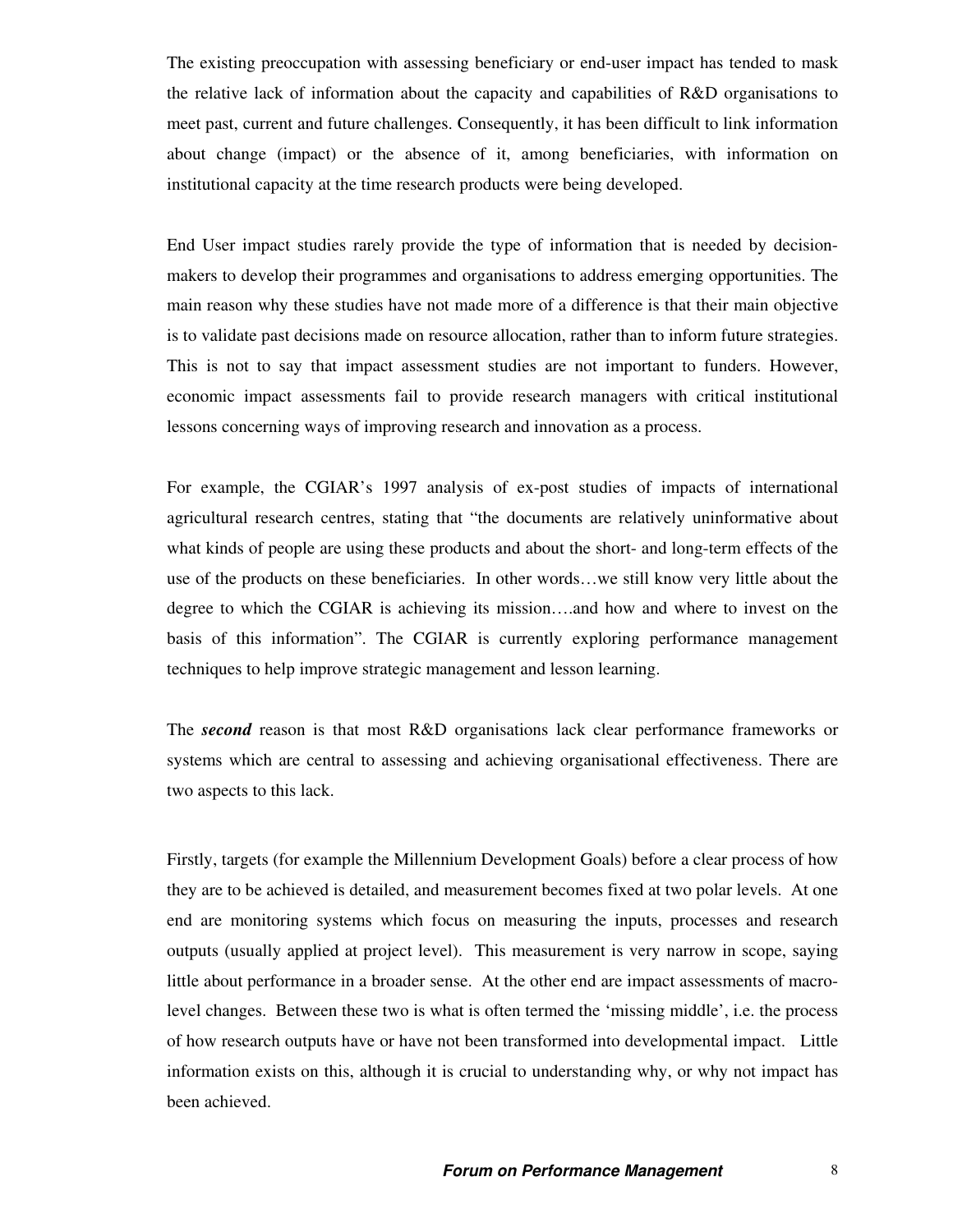Secondly, there is a lack of organisation or programme level performance frameworks. Few organisations have performance frameworks with clear targets and understandable measures which cascade down into operational units (projects) as a basis for cross-walking (learning lessons across and up) and reporting on overall performance. Further, budgets are not tied to performance, but typically to recurring costs (notably staffing), thus few incentives exist to improve performance. The monitoring and evaluation information generated by discrete projects does not provide sufficient information on the performance of an organisation. At best it provides a list of the types of outputs produced. An example of this is to ask the question to a staff member 'How do you know how well your organisation or programme is doing? What would you point to?'. Typically, staff point their specific achievements in discrete research areas. Whilst these may be laudable, it does not necessarily provide an overarching picture of the performance of an organisation or programme, which includes numerous internal and external facets.

**Thirdly**, existing M&E information does not generally provide a comprehensive assessment of on-going progress nor guide strategic decision-making.

It is well known that the developmental impact of research is notoriously difficult to assess. This point to the need to look at short- and medium-term organisational performance measures as proxies of likely developmental impact. To overcome the disconnect between research outputs and development impacts, appropriate approaches are needed that account for organisational uptake and research outcomes as the clearest evidence of likely developmental impact.

In contrast to the public sector, private sector R&D companies have found a greater emphasis placed on the ongoing process rather than ex-post achievements*.* This is largely explained by the need to identify research 'failure' early on in the research cycle to ensure that products or processes that advance to the final development stage have a high probability of commercial success. This has relevance for public sector research which has even more limited resources to address a much wider range of challenges and opportunities.

Short- and medium term 'leading' indicators are required that guide strategic thinking about future research priorities and opportunities. This equivocates to 'business intelligence' within the private sector. To achieve this, a balanced set of measures are required that explicitly address the key elements of organisational performance. Such measures will provide a more realistic assessment of on-going research progress; assist more clearly in identifying potential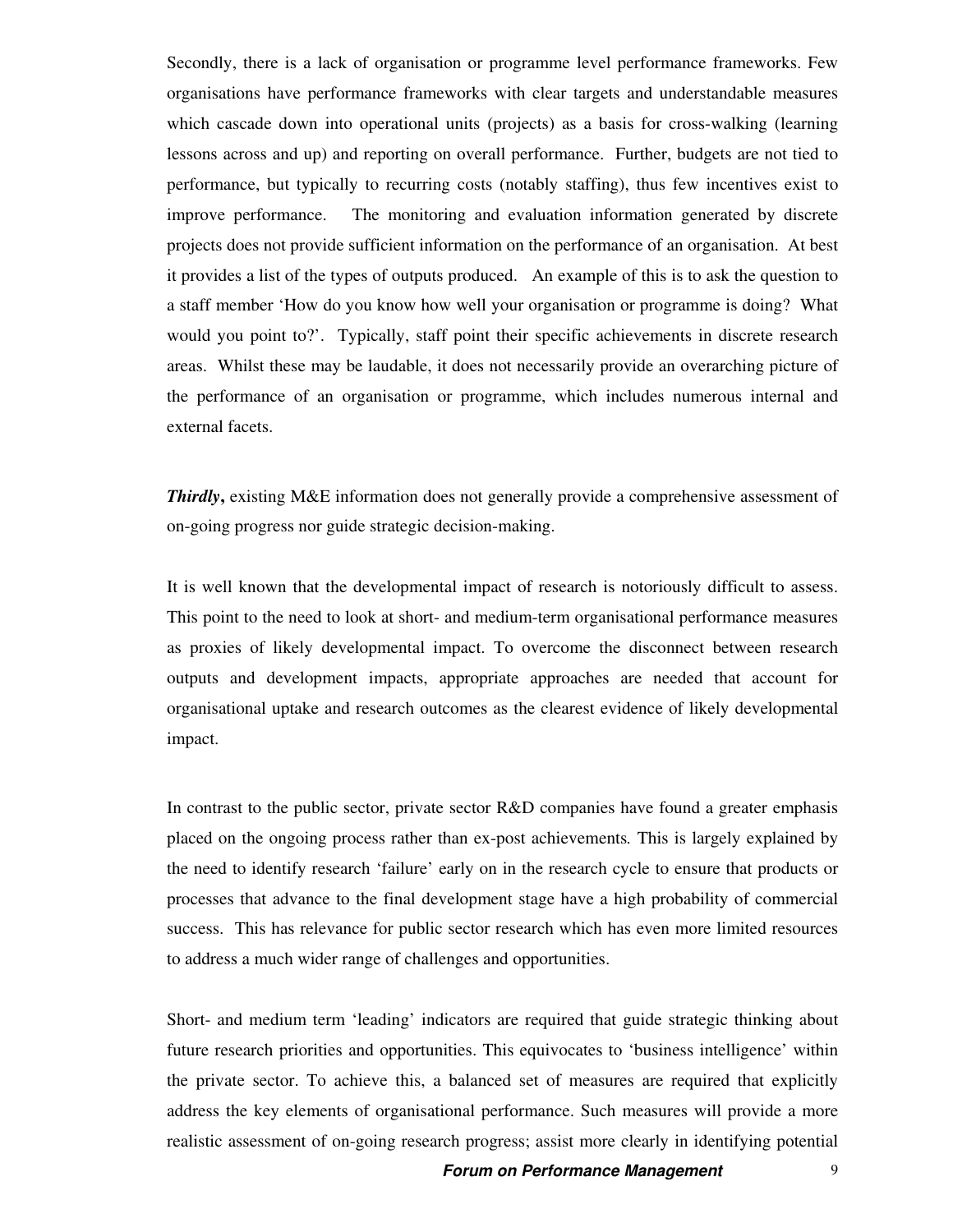problem areas and guide future opportunities. Targets for assessing the performance of research organisations must internalise a broad body of measures that reflect the external environment, including client satisfaction and funding streams, alongside internal measures of staff performance, staff satisfaction and the research process.

**To summarise** the reasons why we feel there is a need to broaden the existing approach to monitoring and evaluation:

- Firstly, economic impact assessments fail to provide research managers with critical institutional lessons concerning ways of improving research and innovation as a process.
- $\div$  Secondly R&D organisations have lacked clear performance frameworks and as a result critical assessment of their capacity and capabilities, during and after investment periods has not been done. Such assessment is needed as a basis for providing better information not only about what works, but also what doesn't, under what circumstances, and most importantly, what are the drivers that determine success or failure.
- Thirdly, existing measures of performance are defined within the narrow context of projects, with monitoring and evaluating of the research process, and research impacts. This says little about the overall organisational performance or effectiveness (i.e. progress towards wider and higher goals). Broader performance measures are needed as proxies for likely impact, along with leading indicators that guide strategic decisionmaking.

#### **3. How can the approach to monitoring and evaluation be broadened?**

Having outlined the reasons for broadening the approach, I will now turn to some key areas in which this may be achieved.

#### *Firstly, there is a need to clarify the terminology*

- What is meant by the terms performance, performance measurement and performance management?
- $\triangle$  Performance "the functioning of a programme or organisation over which the actors involved have direct control or a manageable interest'
- $\hat{\mathbf{v}}$  Thus, by extension, performance measurement is "the system (methods and tools) used to monitor and assess the programme or organisation's functioning"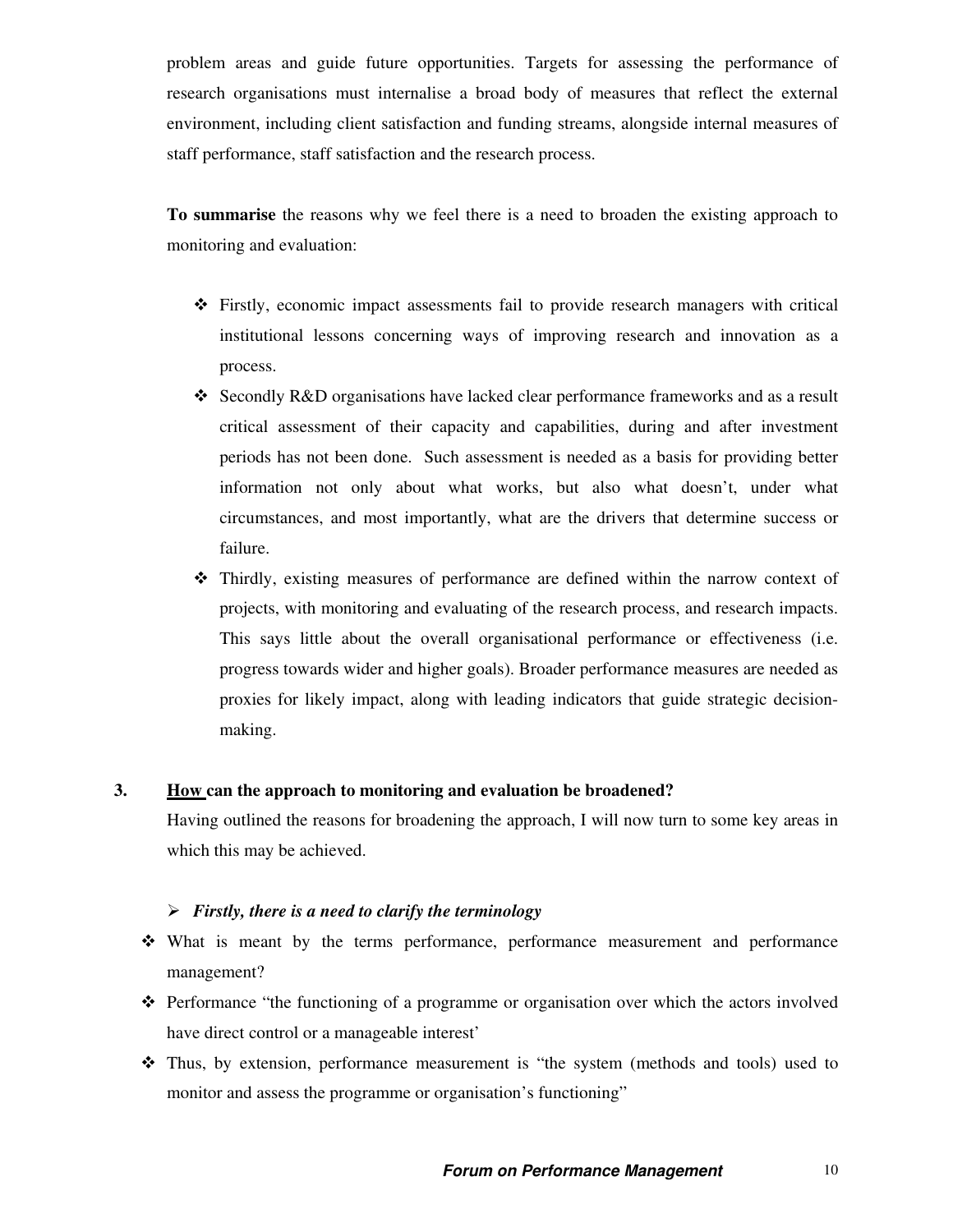- $\hat{\mathbf{v}}$  Performance management is "the effective integration of performance measurement within a programme or organisation's strategic planning and decision-making processes"
- $\hat{\cdot}$  The differentiation of measurement from management is stressed as it was recognised that while a performance measurement system may run independently of management (as is often the case with M&E), if it is to be effective, it must be both integral to the programme or organisation's strategic goals and objectives, and inform management planning and budgetary decisions.

# $\triangleright$  How does this differ from the common understanding and practice of Monitoring and **Evaluation?**

- Diagnostic exercises in Uganda and Ghana during the project made clear that M&E mainly referred to the measurement of the conversion of inputs-to-outputs through implementation tasks
- Further, M&E is practised almost entirely within the context of discrete research projects. M&E at the programme or organisational levels, if done at all, is usually the accumulation of the results from projects, and thus is not more than the sum of the parts of the research process.
- $\div$  In contrast to M&E, the term performance evokes a sense of achievement and responsibility across several domains; the external environment (including client satisfaction and funding streams) alongside internal measures of staff performance, staff satisfaction and the research process. The roots of the term performance lie in private and public sector organisational strategic management, thus further inferring a higher level of operation (the organisation, or sector) rather than the project.

Having clarified the difference between performance and M&E, I will now discuss: the importance of defining manageable aims, locating impact-orientation, and performance measures.

## *Firstly, defining manageable aims*

The establishment of performance goals and objectives should focus on the operational parameters of the programme or organisation, clearly defining the boundaries of control and influence (including responsibilities shared with partner organisations). This is vital for learning and accountability purposes.

In the pilot project a series of 'goal' identification exercises were undertaken with the case study organisations during diagnostic visits and in a workshop.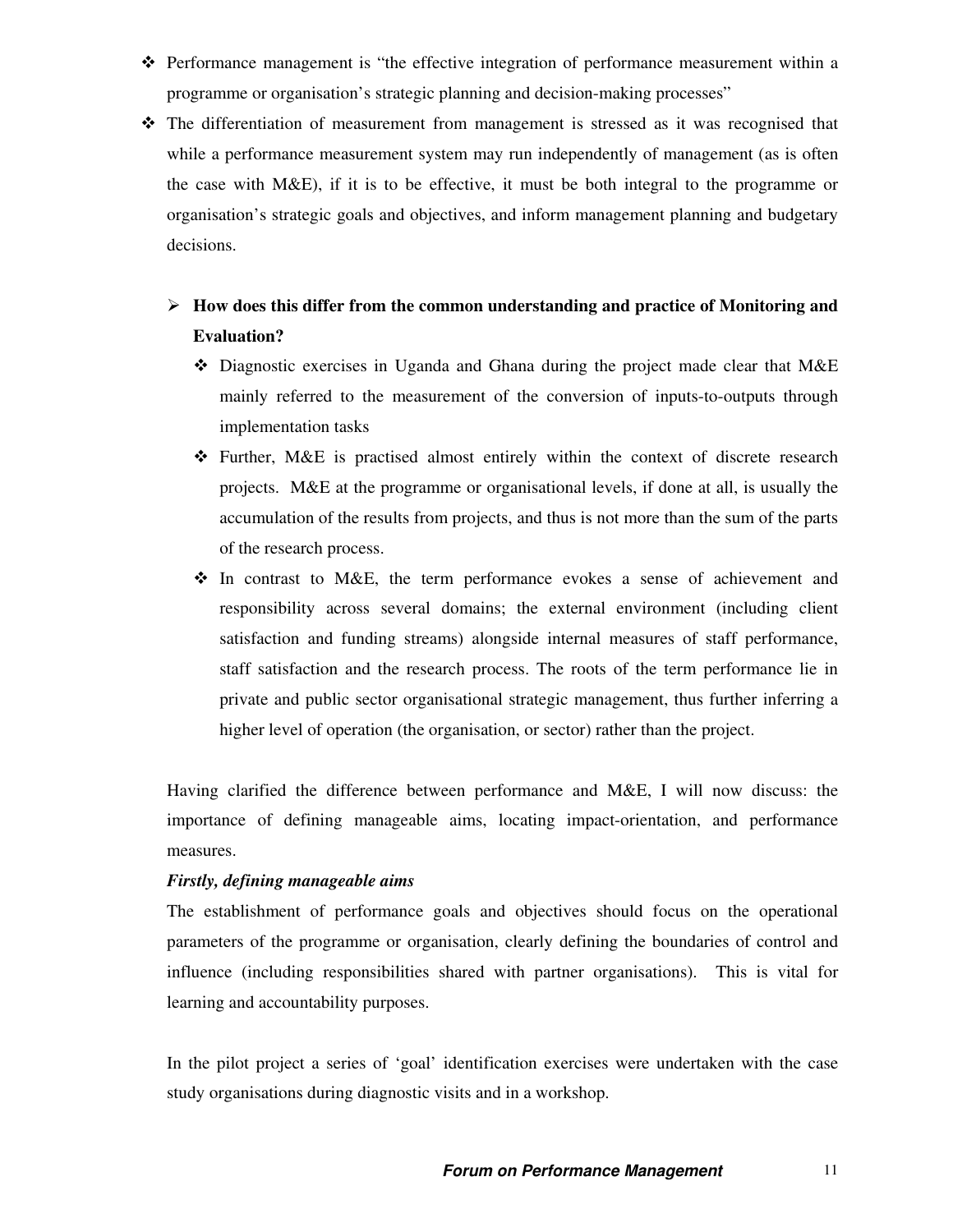Differences in individual's perception of their organisational goal reflected differing understandings of what they were expected to achieve and, by extension, to be accountable for. This ranged from realistic understandings, such as the development, testing and dissemination of research products and services, to goals beyond their manageable interest, such as improving the welfare (food security and income) of end-users.

This latter perspective reflects certain expectations and pressures on research organisations to have a bigger impact on national welfare. This implies a substantial influence over existing extension and other agricultural services (private and/or public) and policies to achieve such a wider mandate. Whilst it was noted that, through on-farm research with extension staff and farmers a local impact may be felt, to achieve the wider development aims research and allied organisations need to be clear about who is responsible for what, and how they may work together. This is to avoid the danger of research organisations (and others) over-reaching themselves, moving beyond areas of core competence, and loosing sight of their overall goal and mission.

After defining a goal, which is under the direct control, or manageable interest of the organisation, it is then possible to develop clear objectives, targets and performance measures to which all staff can respond. This has positive effects for staff in that each staff member can be empowered by having a clear role and tasks. Moreover, pay and conditions can be related to their performance within their mandated areas. This provides incentives to work productively and remain within the organisation. It was noted during the diagnostic assessment across the three research institutions that this was a problem area.

This also has positive effects for management. While not underplaying the need for interagency collaboration and for multi-tasking in smaller organisations, the delineation of organisational accountability, clear staff roles and responsibilities, and the definition of performance measures for staff enables a clearer basis upon which to manage overall performance.

#### *Where does impact, and impact-orientation fit in this context?*

Within the context of performance and performance management, impact-orientation refers to the construction of objectives and targets that say something about *the contribution of the organisation to wider development aims, yet remain realistic and achievable through the actions of its staff.*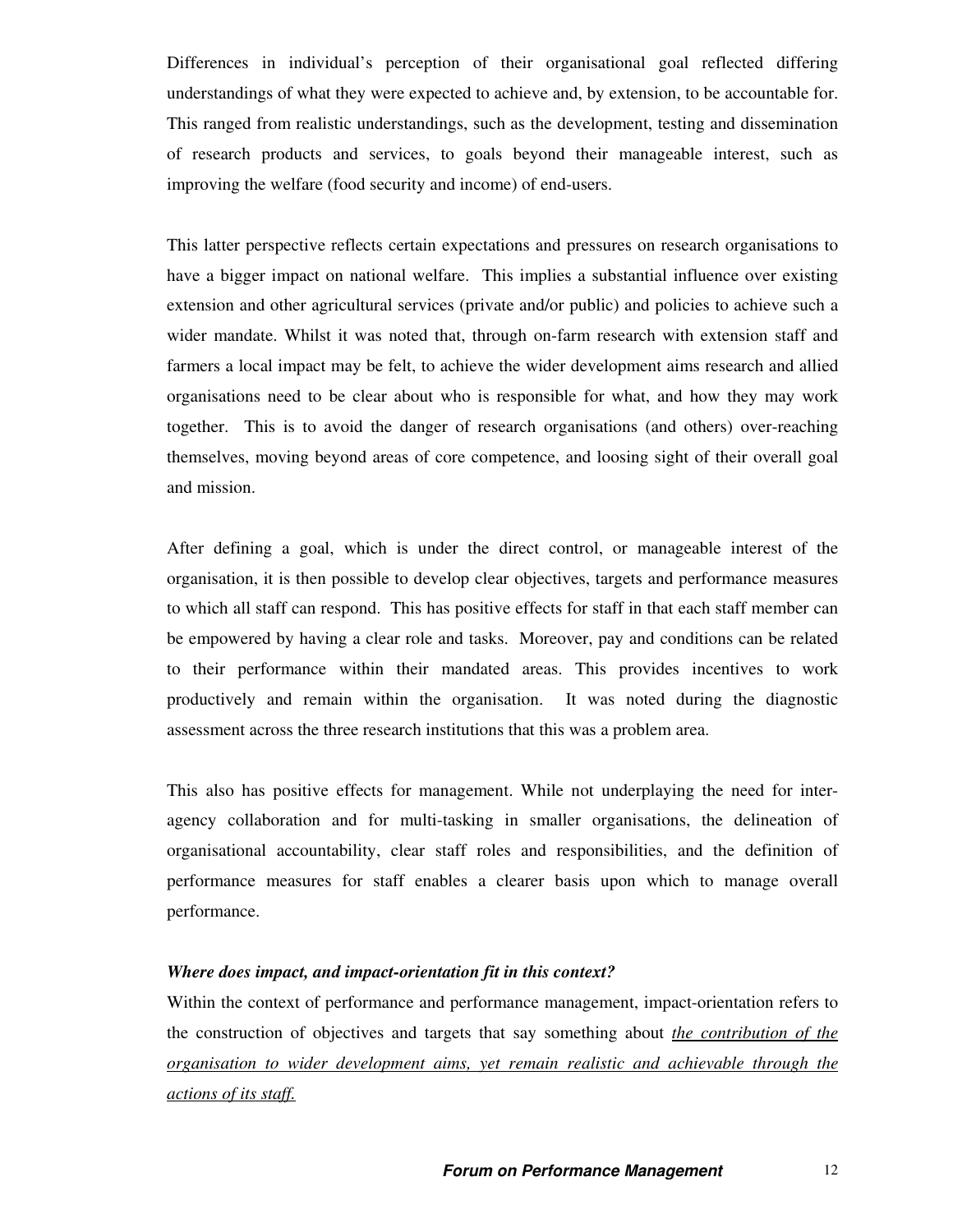Thus, impact orientation is defined as "The focus of a plan, project, programme or organisation on outcomes rather than outputs", with outcomes seen as specific, planned accomplishments defined as changes (whether in behaviour, relationship or activity)". This contrasts to commonly defined expectations of impact that reflect changes beyond which a specific institution has a mandate – such as reductions in food insecurity and poverty. Whilst these remain national targets, it is not expected that any one institution is responsible for achieving them on its own. Rather, by recognising and mapping mandates, roles and responsibilities of the various actors (and the linkages between them), our contention is that it is possible to keep clear zones of performance and accountability, whilst striving towards larger goals. Managers of institutions are likely to get improved access to public resources if they are able to demonstrate plausible linkages between their programmes and national goals and targets. This involves identifying indicators at the level of uptake, "reach" or outcome over a medium term time frame.

The implication of this for impact assessment is that it reflects an appraisal of the performance or effectiveness of the various actors in achieving national development targets. Thus, rather than seeking to measure only end user changes, it is a more defined process of looking at institutional performance, capacity and capability as a basis for assessing what changes have or have not occurred, and why.

A further aspect of an appropriate performance framework, is the need to broaden the perspective beyond core research measures to incorporate other performance drivers (e.g. client and employee satisfaction, and financial sustainability)

Both private and public sector organisations have suffered from the lack of a balanced and strategic approach to performance management, being either too narrow (private) or too broad and cluttered (public). Analysis of the performance systems of private commercial companies in the USA a decade ago recognised that they were too narrowly focused on objectives and indicators of financial performance which hindered their capacity to function effectively and create future economic value. By contrast, public sector systems typically measure performance based on a cluttered raft of old measures superimposed by new ones reflecting internal/organisational, and external or government policy shifts.

We suggest that a balanced set of indicators that explicitly address the key elements of organisational performance are central to achieving sustainable research organisations that will have longer-term impact. The information from these indicators will provide a more realistic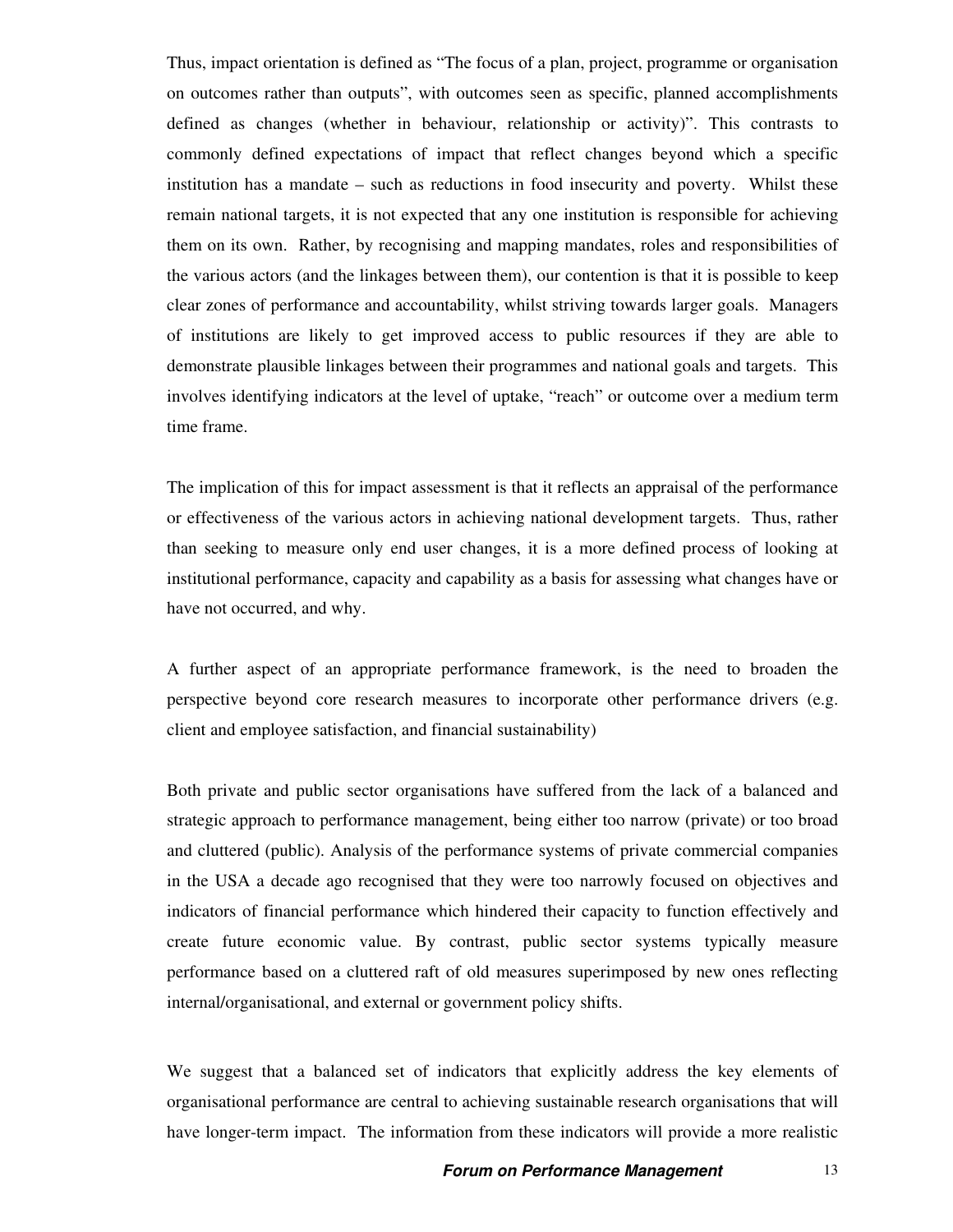assessment of on-going progress in the delivery of "impact -oriented outcomes", and assist more clearly in identifying potential problem areas.

Objectives and targets for assessing the performance of research organisations must internalise a broad body of measures that reflect the external environment, including client satisfaction and funding streams, alongside internal measures of staff performance, staff satisfaction and the research process. For example, accepting client satisfaction as a meaningful measure of external performance and including uptake (also termed application, "reach" or adoption) provides a minimal but more measurable indicator of research benefits. To achieve this, indicators of client satisfaction would be linked to identified phases of the research process (each with a clearly defined clientele) and measured through client satisfaction surveys. Thus, whilst the timeframe of research and its "upstream" location on the strategic-adaptive continuum may in particular cases constrain the extent to which the economic impact (potential or actual) can be assessed, progress further up the impact chain can still be evaluated, with the findings used as a basis for learning and action.

Further, measures that focus on the collection of information about the external funding and client environment, can be used as drivers of strategic, forward-looking management. To exemplify these points, I will outline the approach we took and adapted during the project to test and develop performance management practices within the three research organisations. This approach is known as the balanced scorecard.

The balanced approach to performance management is drawn from the work of Kaplan and Norton's (1992) analysis of the large private corporations. Whilst the scorecard concept was introduced as a private sector tool, it has been adopted by the public sector to examine the ways in which government organisations can include customers, stakeholders and employees in their performance management efforts – to reach some balance among the needs and opinions of these groups with the achievement of the organisation's stated mission.

The Balanced Scorecard builds on the following key concepts:

- $\div$  Causality the belief that managers can identify things to do that will lead to results being achieved.
- $\triangleleft$  Learning the belief that given appropriate feedback, managers and staff will identify ways to improve performance.
- $\div$  Teamwork the belief that most organizations rely on activities performed by teams.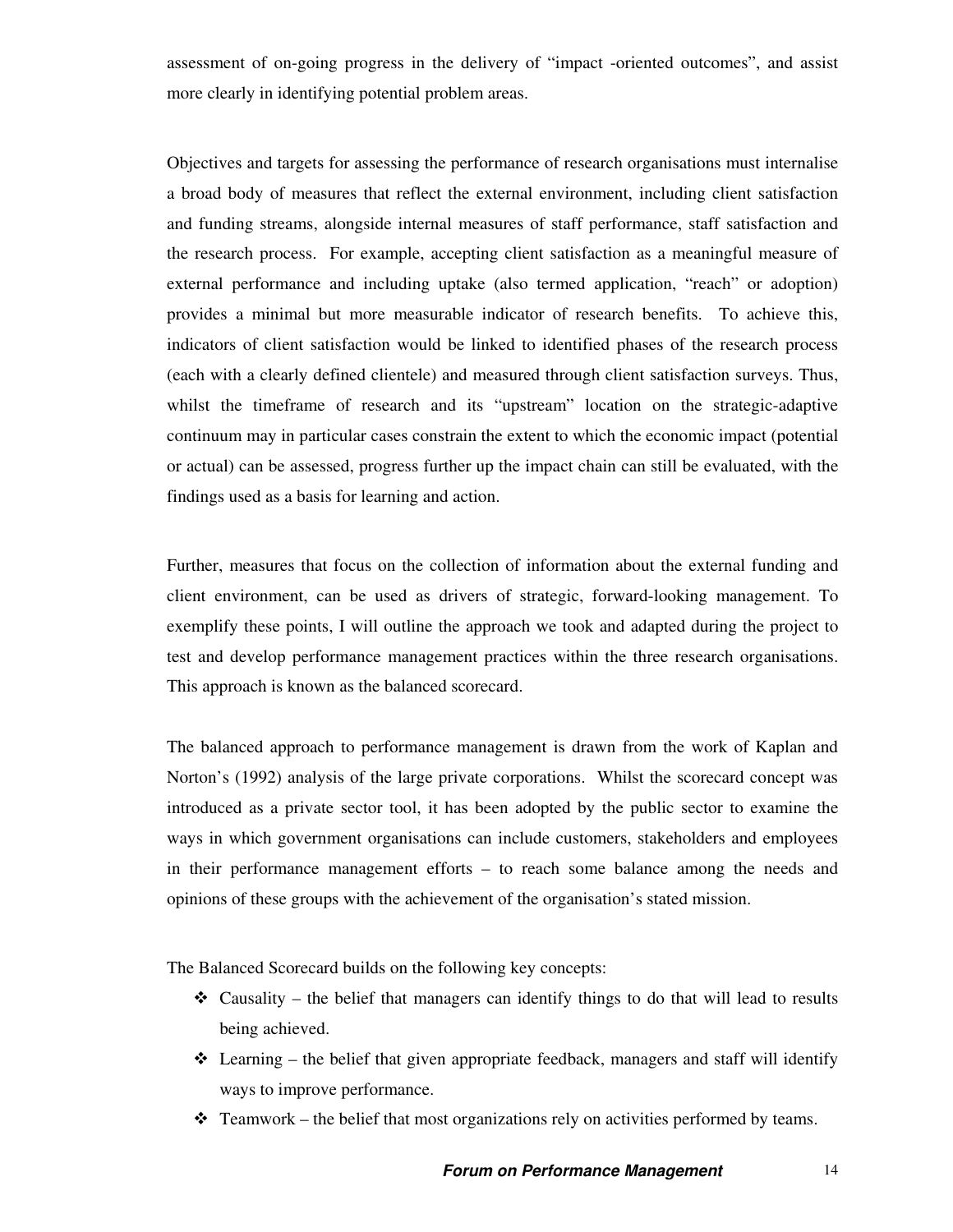## **Balanced Scorecard Framework**



• Communication – the belief that clear communication of goal, objective, results and expectations are necessary to achieve high levels of performance.

16

- *Vision*: what an organisation or programme wants to be in the future (a longer-term aim that situates the organisation or programme within a broader institutional context).
- *Goal*: what a specific organisation or programme wants to achieve by a certain time (e.g. be a centre of excellence by Year X (NB. with clear measures used to define 'centre of excellence')

The scorecard has two **internal Perspectives**, these reflect the systems and processes which drive an organisation.

*Firstly, the Employee Learning and Growth Perspective which poses the question "Can we continue to improve and create value?"* 

Human capital is the key resource in any research organisation. This perspective focuses on the performance of internal employee-related processes that drive the organisation, including forward-looking targets for continual improvement. Without employee "buy-in", a research organisation's achievements are likely to be minimal. The effective recruitment, retention, motivation and ongoing training of core staff is a key area of focus. This is of particular relevance in an environment where (a) other agencies (e.g private companies and NGOs) are attracting able employees away from the public sector to potentially more lucrative jobs, and (b) where donors are looking to invest in attractive, growing organisations.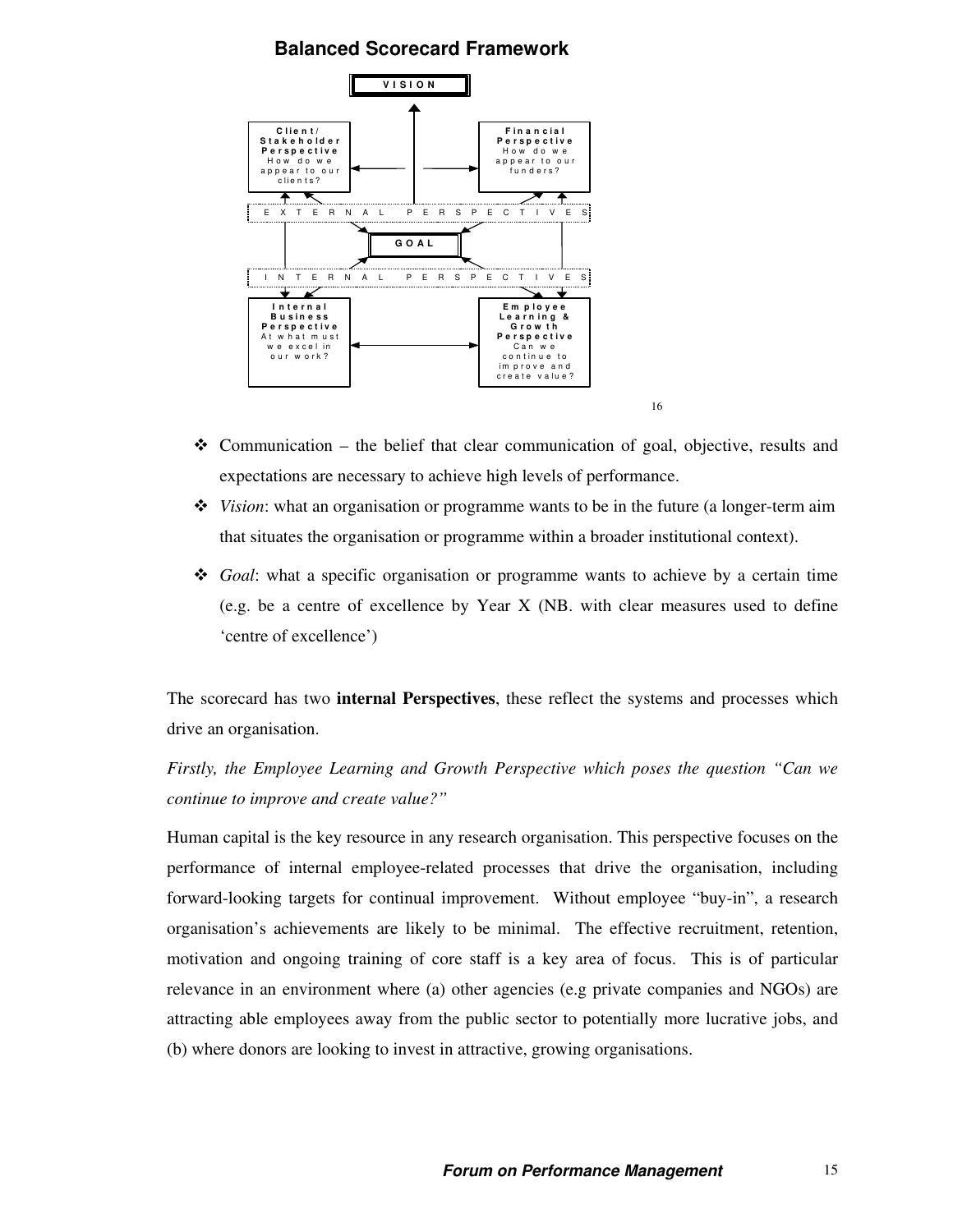## *Internal Business perspective: "To satisfy our clients, at what business processes must we excel?"*

This perspective focuses upon the value chain from identifying client needs through to the delivery of the service or product. Central to this perspective is the link with understanding client needs as part of the external perspective, which in turn is reflected down into the internal research process – developing, adapting and changing (technology and knowledge) as effectively as possible to provide the services and/ or products required by clients. Indicators for the internal business perspective should relate to actions of staff involved in a particular process, but are objective-led in as much as they retain their focus on the external requirements. For example, the development of adapted varieties of a particular crop that can be locally reproduced and marketed. Partnership (with other research organisations) may be a key part of the business processes and hence indicators to measure performance in the management of research partnerships could be useful.

**The External Perspectives** relate largely to external interests, both those who are the intermediate and end-users of the services, and those who are funding the service provision.

*Client and Stakeholder perspective is represented by the questions "Who are our clients and stakeholders? How do we currently appear to them and how do we want each of them to view us?* 

This perspective maps out the organisations' main clients and stakeholders and considers its' performance through their eyes, so that the organisation retains a careful focus on client needs and satisfaction. In the case of agricultural research, a number client groups are not funders, and may often not have a full understanding of what is involved to produce the service delivered, or how to clearly articulate their needs in relation to potential research outputs that may benefit them (hence the emphasis from donors and others over the past 20 or so years on "demand driven" and "client oriented" research). Greater power being placed in the hands of end users as clients of research and development services (through, for example, the contracting out of public services to private providers), increases the need for agencies to better understand and incorporate the views of these clients in organisational planning and operation.

## *Financial perspective is guided by the questions "How do we appear to our investors: donors, government and corporations? How is this reflected in our financial strategy?".*

This perspectives looks at how an organisation or programme's financial position can be managed in view of external trends in funding from a variety of sources. For research organisations this includes (a) government sources (including policies with regard to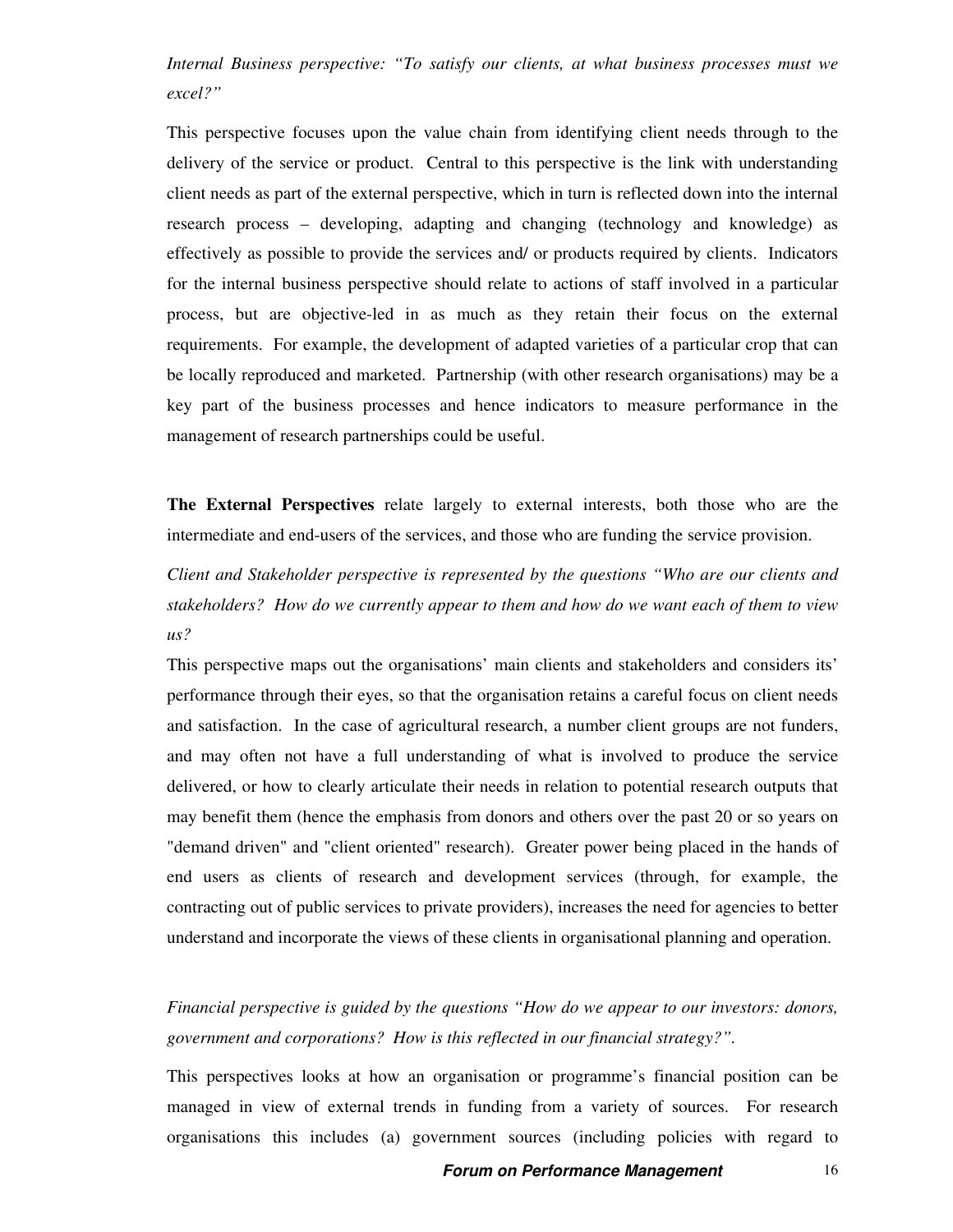competition for funds, future funding levels and the practicalities of when and how much of budget allocations will be disbursed); (b) external loan and donor funds (the effect policies and conditionalities on the amount and flow of funds); (c) private sector funds (opportunities and likely conditions); (d) funds to be accessed through existing partnerships (extent to which these rely on the networks of individual researchers); (e) funds to be generated through costrecovery. The degree of fit with, on the one hand, the reasons why governments and donors invest, and on the other with the reasons why the organisation undertakes the work on the other. Apart from the routine financial monitoring in all research institutes through established procedures, managers often do not have a clear idea of costs, and how to establish a relationship between costs and outputs, as a guide to assess whether they are using their financial resources prudently and strategically. There is often a pre-occupation with operating costs, while staff costs are perhaps seen as things which are outside the control of research managers relying mainly on staff recruited through the public service, while capital costs are often tied to large loans and donor funded projects. Moreover, a current preoccupation with income recovery activities may risk a research organisation from straying from its strategic goal in order to address more immediate budgetary concerns and income generating opportunities.

#### **How the scorecard can be used**

#### *The scorecard can be utilised in three main ways:-*

- *As a framework* for assessing organisational capacity, capability and trends, the scorecard highlights the central performance areas of an organisation. Thus, identifying entry points for learning and change.
- *As an approach or system*, the scorecard facilitates the review and development of specific objectives and measures of an organisation's internal and external perspectives, to generate a balanced, data set for measuring organisational performance, and a plan for implementing measurement.
- As a *causal map for informing a strategy* for enhancing an organisations' developmental impact. An organisation will have a strategy, either informal or elaborated as a strategic plan, for achieving its aims. The scorecard explicitly recognises that no single measure provides a summary of overall performance in the implementation of this strategy. Arranging the perspectives horizontally and vertically is a way of checking the internal consistency, revealing cause-and-effect linkages, overlaps where an indicator may measure more than one objective, and gaps, where no indicators are found but are needed.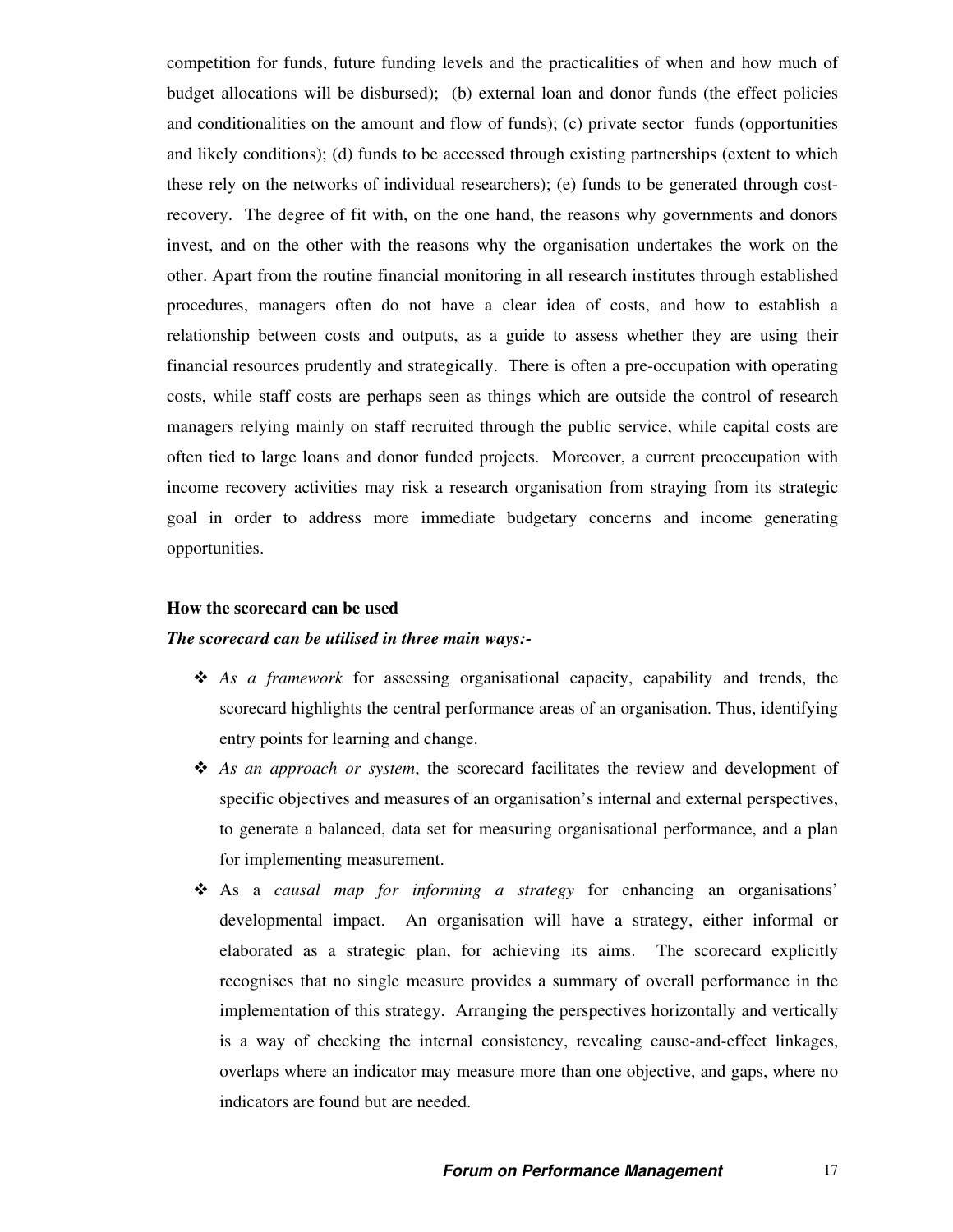

#### **Example: Crops Research Institute, Ghana**

On the screen is a map of the Crop Research Institute's objectives. This map is presented as an example of how cause-and-effect relationships can be analysed and charted. Numerous assumptions exist in this linkage map. At the lowest level, if human resources are enhanced, staff motivation will improve and CRI will feel more confident in publicising its human resource capacity. Improved staff motivation and demonstrated human resource capacity is likely to lead to improved institute/ client relationships. Improved institute/ client relationships are also contingent on a better understanding of, and linkages with clients in terms of understanding their satisfaction (and acting upon it). Alongside with strong internal fiscal systems, this should contribute to CRI being recognised as an efficient user of resources, and more broadly, a centre of excellence for crops research.

Reviewing the objectives, and measures (key performance indicators) used to assess these objectives, should reveal the implicit theories (assumptions and sub-assumptions). As well as checking the theoretical soundness of these assumptions, it is also crucial that a balance across the objectives and measures is found, ensuring that short-term improvements do not conflict with long-term goals. This emphasises the inter-dependency of the different perspectives of the scorecard, and the associated danger of over-emphasising one aspect at the behest of another. Within the project the scorecard was developed through the formulation of objectives under each perspective, key performance indicators, the identification of critical success factors to achieve the objectives, and the development of delivery plans.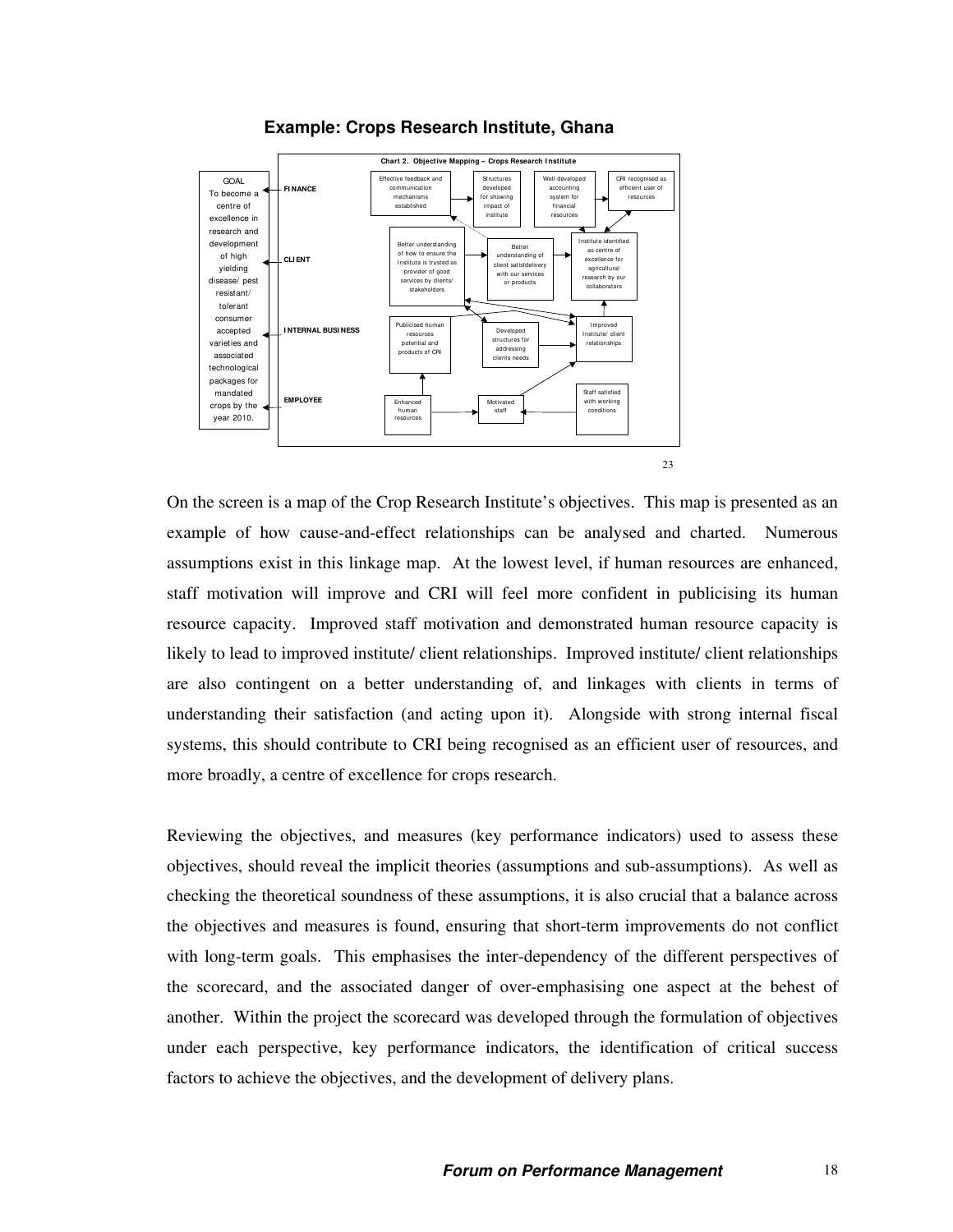The constructing of objectives under each perspective is followed by a stepwise review of what is currently being conducted in each area. This is followed by consideration of what critically needs to happen if the objective(s) are to be achieved. Gap identification (between what is happening, and what needs to happen) leads logically to the development of delivery plans to address these gaps. In its complete form, an organisation or programme should have a performance system composed of four integrated sub-systems (under each perspective) which collects and provides real-time information on organisational performance.

#### *In Summary, the Balances Scorecard offers the following advantages:*

- $\div$  It enables a shared understanding of the strategy amongst management and staff, enhancing motivation and ownership
- $\div$  It supports a balanced view of performance, internalizing previously neglected areas
- $\div$  It helps to concentrate the flow of information essential for strategic management
- $\cdot \cdot$  It provides a framework for feedback and learning

# **4. What are the possible implications of this approach for Research Organisations and aligned sectors or organisations?**

**Context:** public sector reforms and strategic reviews are challenging all sectors and institutions, including research organisations, to become market-responsive, demand-driven and results-orientated

**The need:** central to reform agendas is the need for practices (frameworks, tools, methods) which enable those responsible to manage and demonstrate their performance and contribution to national development targets in a consistent and coherent form. This requires an ability to demonstrate plausible linkages between their programmes and developmental goals and targets to the satisfaction of various parties, including the funders of research.

#### **What is being offered to address the need?**

- $\triangle$  A focus on performance, not just monitoring and evaluation
- $\triangle$  An approach for defining manageable goals/aims linked to clear objectives and targets that cascade through an operational unit
- This means determining strategic practices relating to performance measurement that are owned by managers and staff, and reflected in day-to-day processes
- This means defining performance not just in terms of the core function/s of an organisation, but across a wider, balanced range of measures that include client, funder and staff perspectives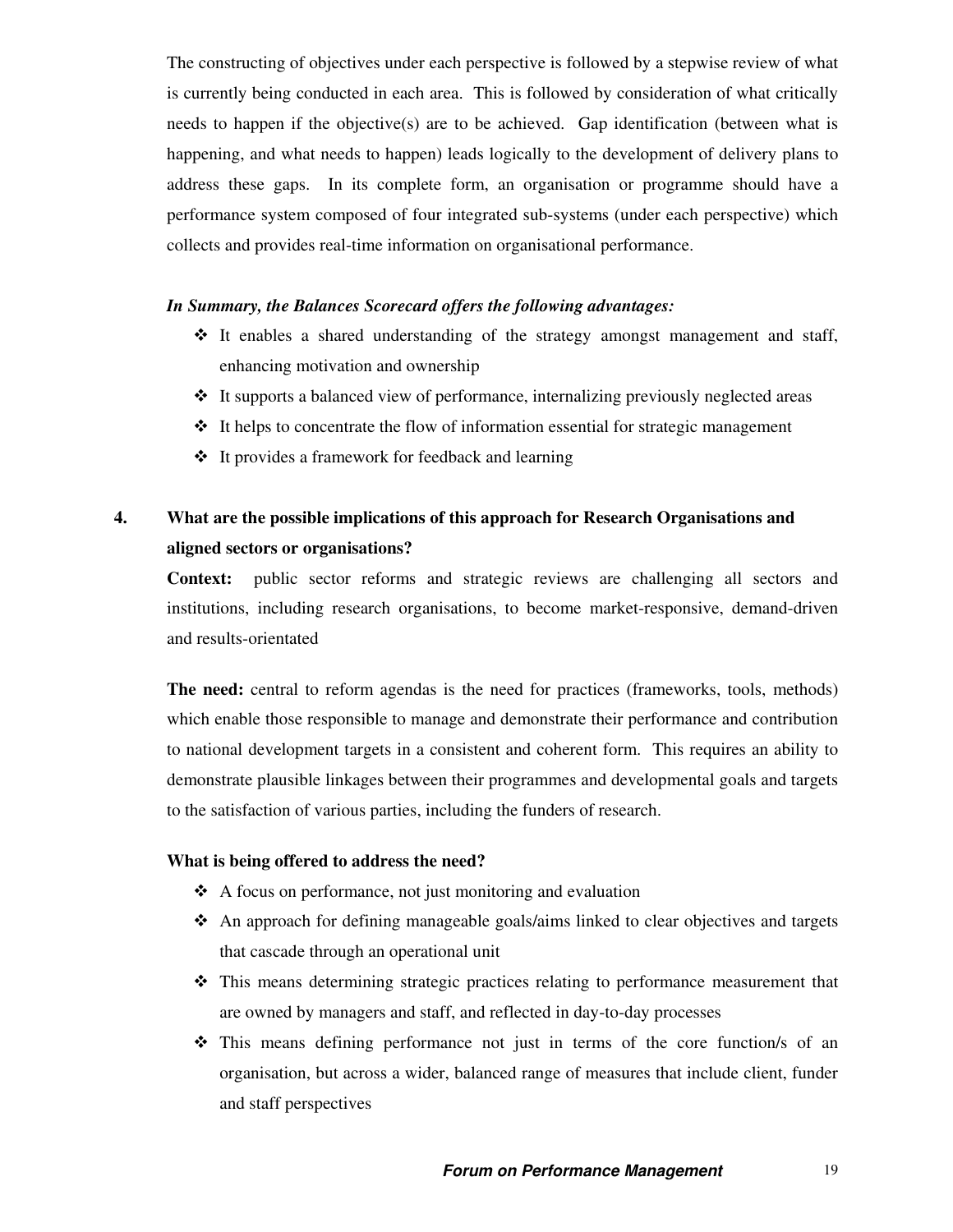#### **PLANNING, MONITORING AND EVALUATING AGRICULTURAL RESEARCH: EXPERIENCES WITHIN THE GHANA NARS**

#### **By**

## **K. M. Setsoafia CSIR-AFFS**

Agricultural research was probably the first and is the most widespread form of organized research and one on which both the most developed and developing countries are engaged in.

Though it is a very important and complex activity, efforts to improve its management started receiving serious attention only about two decades ago. Arnon (1989) has observed that the organization and management of this vast and complex activity are so haphazard. According to him, in almost every country the agricultural research organization has 'grown-up' without this 'growth' being planned or directed.

One of such efforts is the introduction of project management techniques to improve its effectiveness and efficiency through planning, monitoring and evaluation.

In Ghana, project management techniques were introduced in 1992 at the inception of the National Agricultural Research Project. As a result of this development a National Agricultural Research Strategic Plan (NARSP) was prepared and launched in November 1994. Priorities areas for research programmes and themes were identified. Research proposals were received based on these areas, reviewed and some were approved for implementation. Implementation started in 1996 and ended in March 1999 when the NARP expired.

In addition two tools i.e the logical framework approach (LFA) and management information systems (MIS) were introduced to improve the planning, monitoring and evaluation of research activities. This paper is an attempt to recount the experiences of the Ghana national agricultural research system (NARS) in the use of these two tools for the above-mentioned activities.

#### *Planning*

Planning in research is aimed at determining objectives and priorities and human resources in broad terms. At the start of the NARP there was no formal priority setting mechanism in use by the Ghana NARS. Obviously the system had to set priorities in one-way or the other and three major factors were involved in this.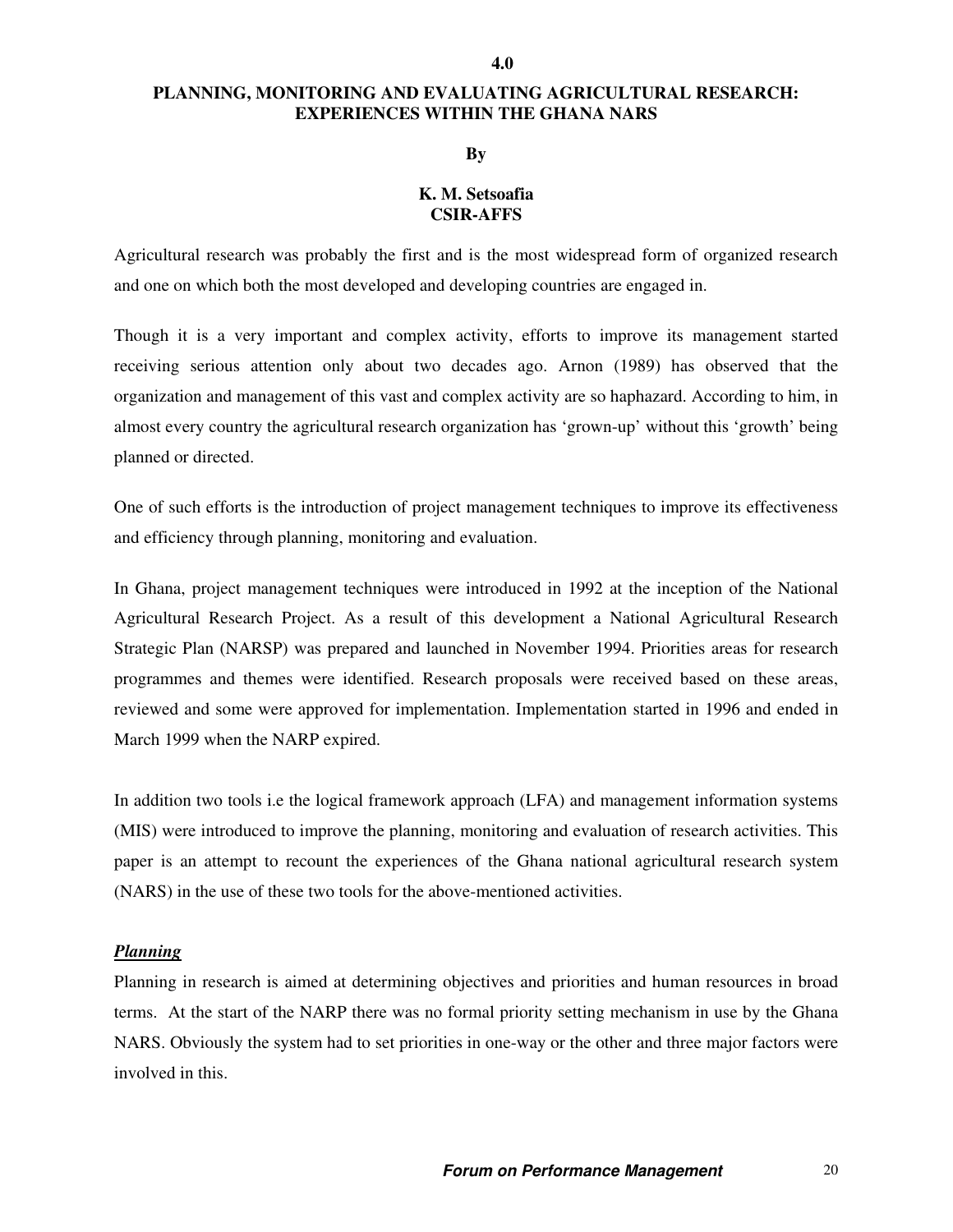The first factor was past government decisions on the setting up of research institutions. The second factor was pressure and influence of donors. Their decisions on what kinds of research to fund had a profound influence on research priorities at times when government funding for operational costs were minimal. The third factor that influenced the selection of research programmes was the researchers' own interest as determined by formal training, the availability of equipment, the opportunity of for publication and the current system for promotion.

In order to develop a system for priority setting that was as objective and transparent as possible, and one where the 'ownership' was vested in Ghanaian scientists, the NARP appointed nine commodity/factor committees consisting of researchers, extension staff, traders and farmers.

These committees designed comprehensive questionnaires to collect background information on each of the commodities such as area, production systems, importance for household and national income and Ghana's comparative advantage in production. A second questionnaire was designed to collect data on the impact of past research, the nature of the on-going research and its expected impact. In trying to find out the expected impact, the committees were greatly handicapped by the absence of an organized system for accessing published and unpublished information on past research such as was provided at a later date by the Ghana Agricultural Research Information (GHAGRI) database.

The quality of research prioritization is largely dependent on the quality of the information that is collected by questionnaires such as those noted above. While these provided much useful information, they also showed some serious gaps which will need to b filled. One such gap is the expected impact of research. Therefore the ex-ante estimates used for the purposes of priority setting may be nothing more than often misleading guesses.

Accepting these defects in the information base, priorities were established for commodities and factors of production using a weighted objectives method to account for growth and efficiency, equity and food security. A scoring system was used to develop the rankings<sup>2</sup> and this provided 16 commodities in the first priority, 13 in the second and 10 in the third as shown in the Table below.

**<sup>2</sup>**<br><sup>2</sup> The methodology and detailed findings are in the National Agricultural Research Strategic Plan Final Report, September, 1994.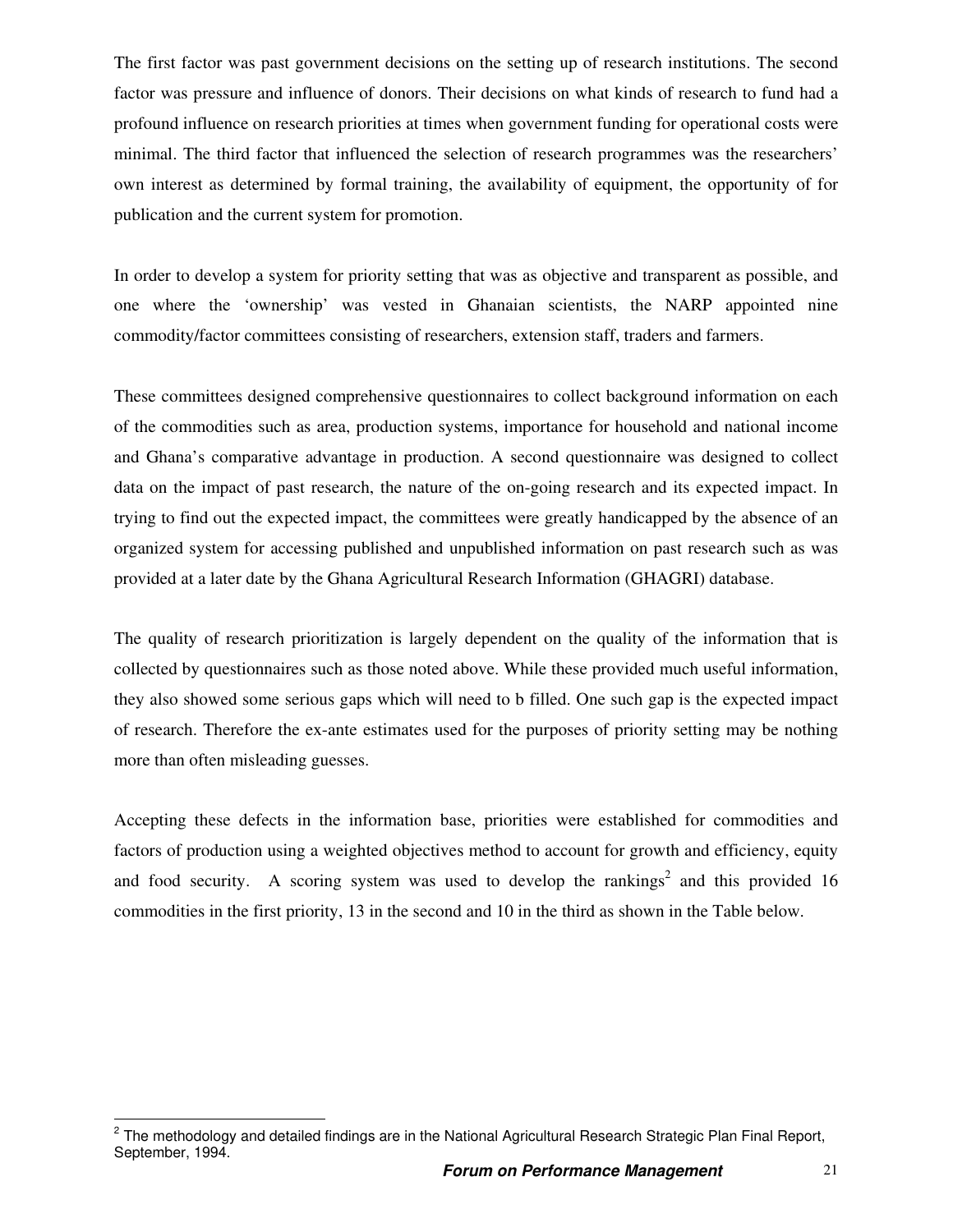| <b>First priority</b> | Second priority | Third priority |
|-----------------------|-----------------|----------------|
| Yam                   | Plantain        | Pepper         |
| Cowpea                | Sheanut         | Okra           |
| Maize                 | Coconut         | Rubber         |
| Cassava               | Pig             | Kenaf          |
| Sorghum               | Pineapple       | Coffee         |
| Cattle                | Soya            | Mango          |
| Millet                | Cocoa           | Tobacco        |
| Cocoyam               | Sugarcane       | Avocado        |
| Sheep                 | Tomato          | Citrus         |
| Goat                  | Sweet potato    | Kola           |
| Groundnut             | Garden egg      |                |
| Fish, freshwater      | Onion           |                |
| Fish, marine          | Cotton          |                |
| Oil palm              |                 |                |
| Rice                  |                 |                |
| Poultry               |                 |                |

On completion of the priorities, scientists were asked to submit proposals. A major requirement for the submission of these proposals was the inclusion of a log frame to enhance monitoring and evaluation.

## *Monitoring*

Monitoring is the on-going process of gathering, analysis and reporting of data related to the implementation of an activity, for the purpose of keeping implementation moving as planned and identifying any problem or discrepancies at an early stage.

At the time of the inception of the NARP, the major tools used for monitoring were progress reports, in-house reviews and field visits. These tools cannot however be used to provide information on time and in the right form – two basic requirements for effective monitoring. They provide historical records of the year's research activities while what is needed a system that gives an up-to-date comparison of how the research system is performing against set outputs.

Thus at the inception of the NARP in 1992, INFORM (Information for agricultural Research Managers) – a computerized management information system (MIS) was adopted. INFORM was developed by the International Service for National Agricultural Research (ISNAR) based in The Hague, The Netherlands in the late 80's. Like any MIS, INFORM provides information to managers at all levels – to assist them in making timely, effective decisions for planning, directing and managing the activities for which they are responsible. An MIS provides information that is easily accessible, up-to-date and accurate.

Typically, the introduction of INFORM into any NARS by ISNAR has been through a two-week workshop based on a fictitious case study. In Ghana during the implementation of the NARP four workshops were held in 1992, 1994, 1996 and 1998 as part of efforts to introduce INFORM and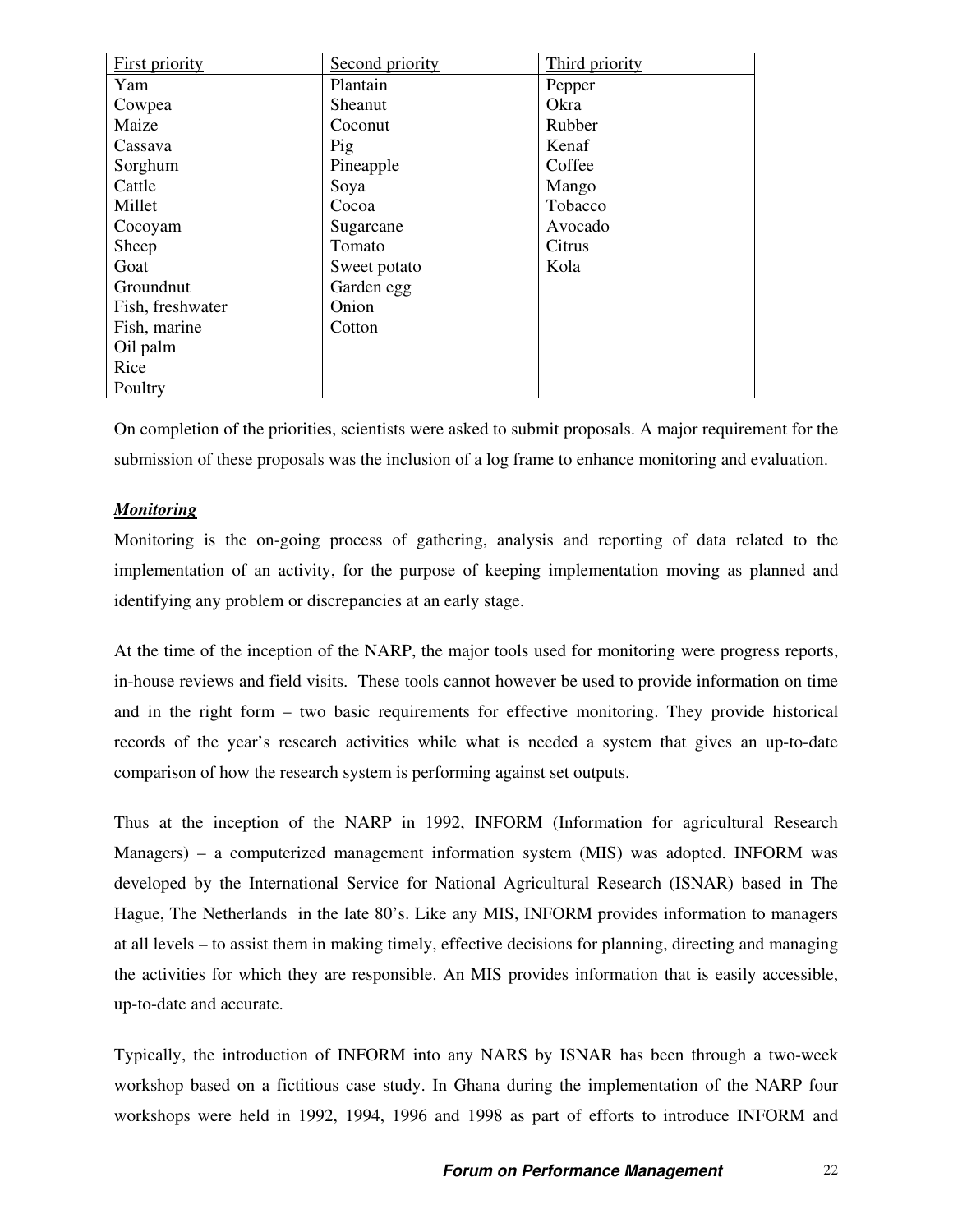improve its implementation. Vernon (1995), 2001) suggest three criteria for assessing the implementation of an MIS. These are:

- 1. Evidence of MIS database files for agreed subjects e.g. scientists and experiments
- 2. Issue of some agreed standard MIS outputs by the MIS practitioners at each research institute e.g. directory of scientists. These outputs be provided to directors and accessible to all scientists
- 3. Institutionalization i.e. the use of MIS outputs in research institutes and nationally in research planning, monitoring and evaluation and number of cycles for which this has occurred.

Our experience shows that during the NARP two database files were prepared in 1993. These were updated in 1996 and 1998. Thus the first criterion was well satisfied. The second and third criteria were hardly satisfied. Based on this experience the following lessons were learnt:

- Implementing INFORM effectively requires a basic understanding of information management and computers.
- $\div$  Librarians by their training in the management of information and as traditional custodians of information are better equipped to implement INFORM than any other category of workers
- $\div$  Involve users (directors, programme coordinators, scientists) in the design and implementation of the system to enhance their commitment to its implementation, remove their fears for computerized MIS and improve its use.
- The two week training for INFORM practitioners should be backed by training for users. This will also help reduce their fear. The success of any MIS comes from its use.
- The two week training for INFORM practitioners should be backed by follow-up visits. The implementation of an MIS requires a sequence of several different interventions that go beyond a single workshop (Vernon, 1994).

In general the above observations confirm observations elsewhere that human issues e.g. training are often given lesser attention than technical issues (i.e computers) in the implementation of computer systems. Anderson et al (1993) have observed that projects often involve the building or installation of a physical product. It is very easy to become so preoccupied with this that the training and motivation of the people who will use the product is forgotten.

Similarly, the logical frame works prepared as part of project proposals could also not be used for monitoring due to lack of training for research managers.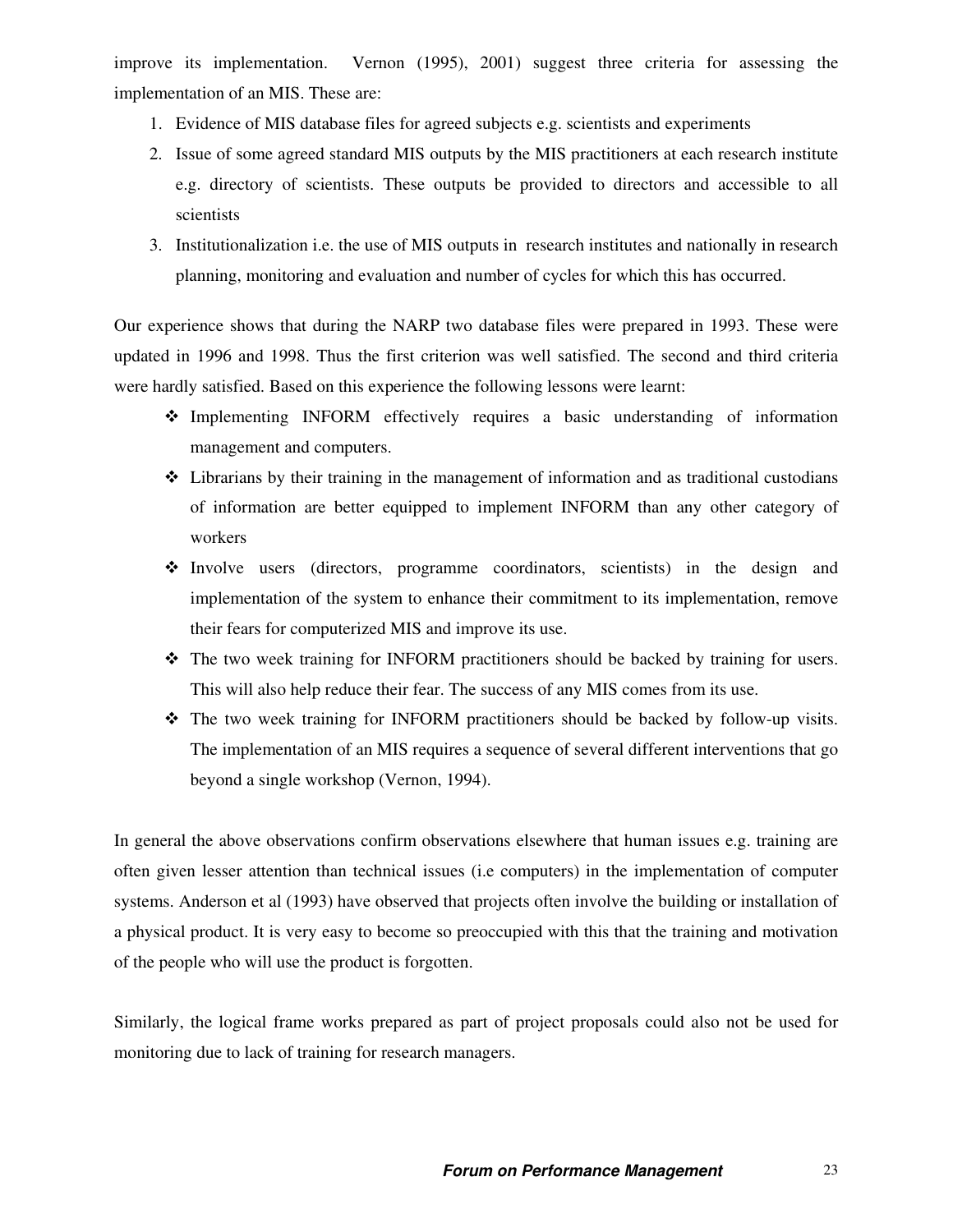## *Evaluation*

Evaluation is judging, appraising, or determining the worth, value or quality of research, whether it is proposed, on going, or completed. This is done in terms of its relevance, efficiency, effectiveness and impact. The few experiences that Ghana has with evaluation of research under the NARP are

- $\div$  The appraisal of proposals in 1995 by a joint Ghana Government/ World Bank team.
- Impact study of maize research and extension
- Adoption and economic impact study of cowpea agronomic research
- ❖ Impact studies of NARP Pineapple Research Project

 Results from the impact studies showed that the internal rate of return for maize research and extension was between 55 and 69% while those for cowpea and pineapple were 52% and 29% respectively. These results indicate that investments in research in these three crops are desirable.

## *Conclusion*

Improvements in the planning, monitoring and evaluation of research activities require the implementation of an MIS to provide easy access to information at the right time and in the right form.

The successful use of such an MIS however depends on training research managers (research directors, programme coordinators etc) on the of the system to obtain their commitment and remove the fears that most of them have computerized information systems.

This is currently being done under the Agricultural Services Sub-sector Investment Programme (AgSSIP).

Three impact studies carried out on maize, cowpea and pineapple show that investments in agricultural research are desirable.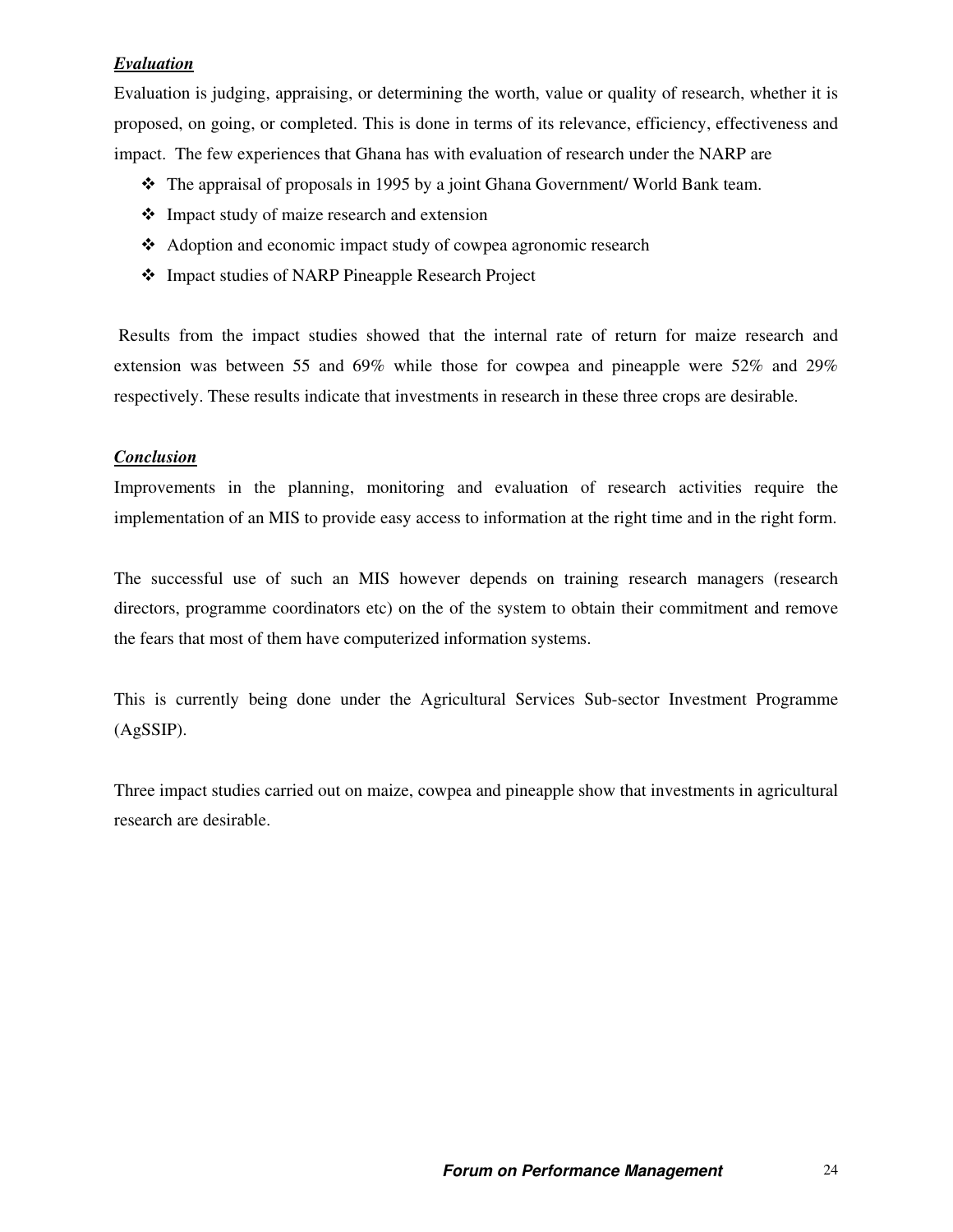**5.0**

## **PERFORMANCE MANAGEMENT – A CRITICAL ISSUE FOR SCIENTIFIC RESEARCH ORGANISATIONS IN GHANA**

#### **By**

#### **Prof. John B. K. Aheto**

## **GIMPA**

#### **Building a Performance-Based Monitoring and Evaluation System**

- $\triangleright$  Performance-based monitoring and evaluation (M&E) systems so as to be able to track the results produced (or not produced) by governments and other entities.
- $\triangleright$  And it helps focus people's attention on achieving outcomes that are important to the organization and its stake holders.
- $\triangleright$  It provides an impetus for establishing key goals and objectives.
- $\triangleright$  It can provide timely information about progress and early identification of any weaknesses.
- $\triangleright$  It is an essential source of information for streamlining and improving interventions to maximize the likelihood of success.
- $\triangleright$  It can also provide and measure over time to the status of a project, programme or policy.
- Organisations often have multiple projects, programs, and policies implemented at any one time, it is essential to have some means of tracking how well they are working.
- $\triangleright$  It helps with early identification of promising interventions that could potentially be implemented elsewhere.
- $\triangleright$  It provides useful information for formulating and justifying budget requests, and for allowing judicious allocation of scare resources.

## **What are Performance-Based Monitoring and Evaluation?**

- $\triangleright$  Performance based on monitoring can be viewed as a continuous process of measuring progress toward explicit short results.
- $\triangleright$  It can provide feed-back on progress to improve performance.
- $\triangleright$  Evaluation is the assessment, as systematic and objective as possible, of an on-going or completed project, programme, or policy, it design implementation and results.
- $\triangleright$  The aim is to determine the relevance and fulfillment of objectives, development efficiency, effectiveness, impact and sustainability.
- Monitoring and focused on the achievement to specific, predetermined targets.
- $\triangleright$  Evaluation takes a broader view of an intervention.
- $\triangleright$  Evaluation deals with such questions as:
	- Traditional (Implementation) M&E vs. Results-Based M&E
	- Long-term, widespread improvement in society (End Outcomes)
	- $\triangleleft$  Intermediate effects of outputs on clients (Intermediate Outcomes)

#### **Forum on Performance Management** 25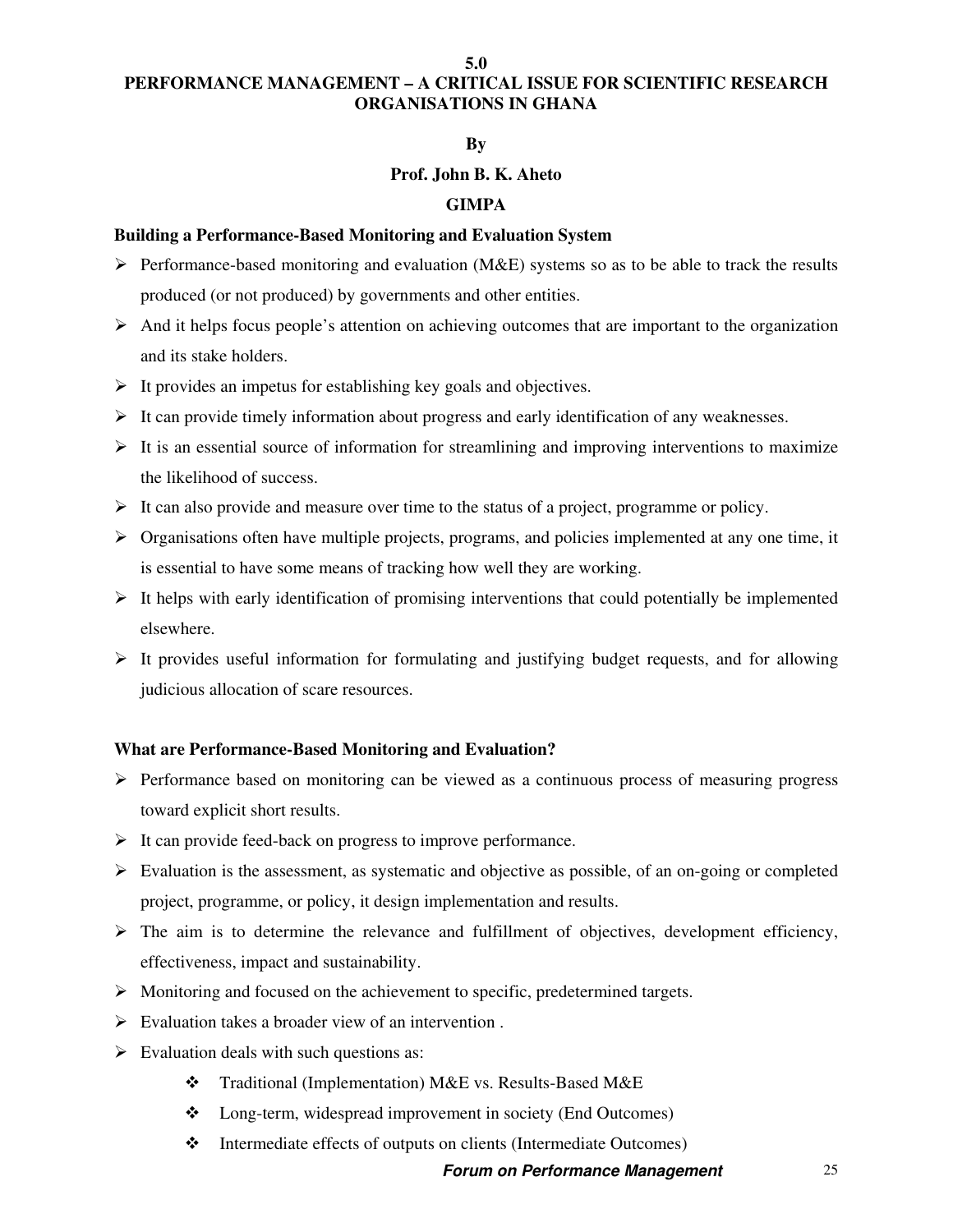- Products and services produced
- \* Tasks personnel undertake to transform inputs into outputs
- Financial, human, and material resources.

#### **Ten Steps to Building a Performance –Based M & E System**

Building a quality performance-based M&E system involves ten steps:

- $\triangleright$  Conducting a Readiness Assessment
- $\triangleright$  Agreeing on performance Outcomes to Monitor and Evaluate
- $\triangleright$  Selecting Key Indicators to Monitor Outcomes
- ▶ Baseline Data on Indicators-Where Are We Today?
- ▶ Planning for Improvement-Setting Realistic Targets
- $\triangleright$  Building a Monitoring and Evaluation System
- $\triangleright$  Reporting your findings
- $\triangleright$  The Role of Evaluations
- $\triangleright$  Using Your Findings
- Sustaining the M & E System Within Your Organisation.

#### **Reasons to do Performance-Based Monitoring Evaluation**

- $\triangleright$  It provides crucial information about performance as to whether promises were kept and goals achieved.
- $\triangleright$  By reporting the results of various interventions, it can promote credibility and public confidence.
- $\triangleright$  It can be extremely useful as a management and motivational tool.
- $\triangleright$  Provides crucial information about public sector performance
- $\triangleright$  Provides a view over time on the status of a project, program, or policy
- $\triangleright$  Promotes credibility and public confidence by reporting on the results of programs
- $\blacktriangleright$  Helps formulate and justify budget requests
- $\triangleright$  Identifies potentially promising programs or practices
- $\triangleright$  Focuses attention on achieving outcomes important to the organization and its stakeholders
- $\triangleright$  Provides timely, frequent information to staff
- $\blacktriangleright$  Helps establish key goals and objectives
- $\triangleright$  Permits managers to identify and take action to correct weaknesses
- $\triangleright$  Supports a development agenda that is shifting towards greater accountability for aid lending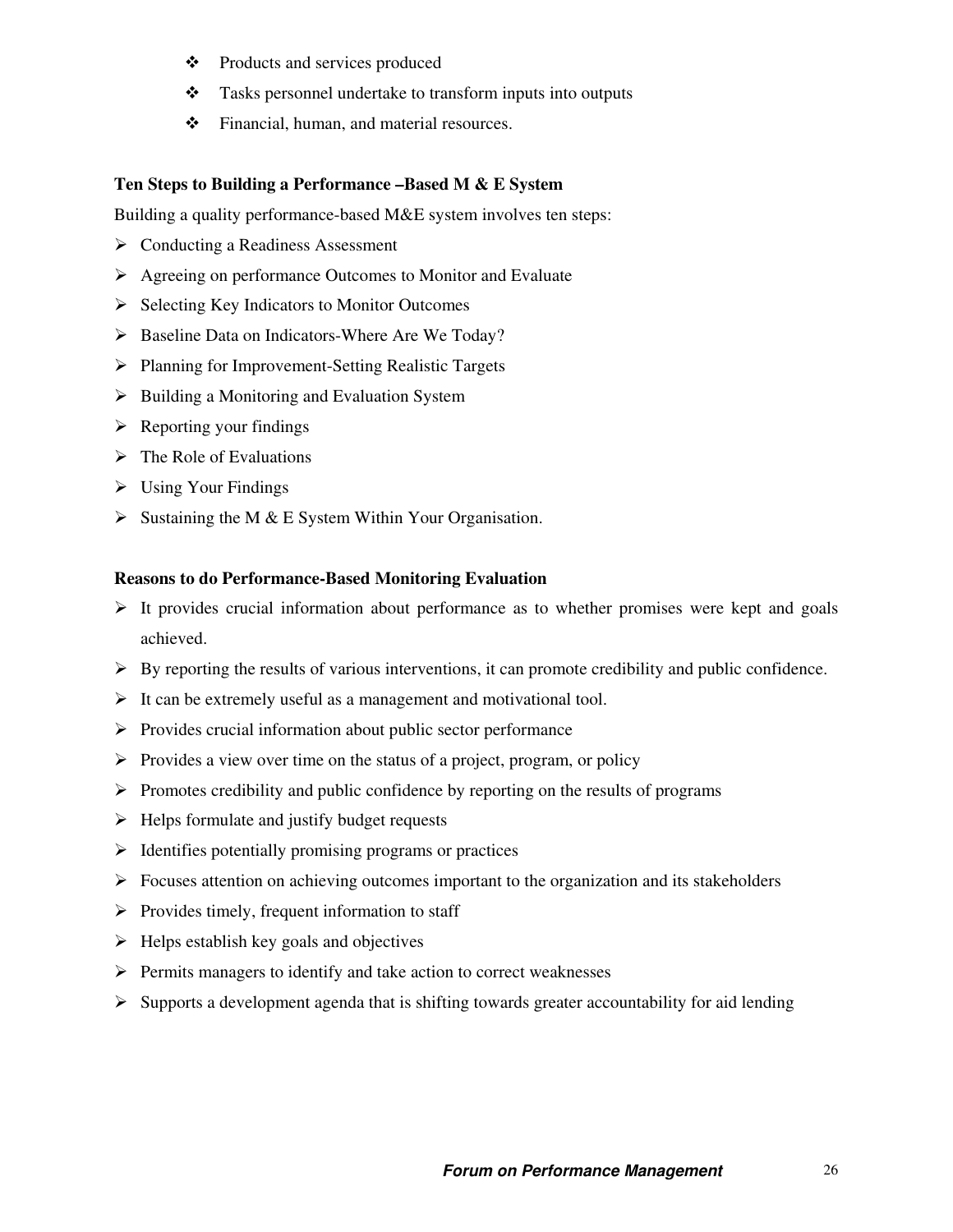#### **Performance Management Determinants**

- Organisation's Objectives; Values and Culture
- $\triangleright$  Recruitment
- $\triangleright$  Selection
- $\triangleright$  Training and Development
- $\triangleright$  Compensation Management
- **Exercise** Labour Relations

## **Selection of Performance Standards**

In selecting performance standards, there are three basic considerations:

- $\triangleright$  Relevance to the objectives of the job.
- $\triangleright$  Freedom from contamination.
- $\triangleright$  Reliability of a standard or stability or consistency.

## **Why Performance-Appraisal Programmes Fail**

In actual practice, formal performance- appraisal programmes may yield disappointing results. A number of reasons have been advanced for this fact. The primary culprits are:

- $\triangleright$  Multiple uses of the programme
- $\triangleright$  Lack of top management support
- $\triangleright$  Lack of job-relatedness standards
- $\triangleright$  Rater/appraiser bias, and too many appraisal forms to complete on each individual

Other possible reasons for the failure of performance-appraisal programmes:

- $\triangleright$  Managers perceive little or no benefit derived
- $\triangleright$  Managers dislike the face-to-face confrontation
- $\triangleright$  Most managers are not sufficiently skilled in conducting
- $\triangleright$  The judgmental process required is in conflict with the helping role of developing employees.

#### **Performance Appraisal Methods**

- $\triangleright$  Rating Scale of traits or characteristics.
- $\triangleright$  Global or a single rating of overall job performance.
- $\triangleright$  Essay/Narrative
- Work Standards
- $\triangleright$  Critical Incident
- Graphic Scale
- Behaviourally Anchored Rating Scale (BARS) with descriptions of behaviour along a scale, or continuum.

Other Methods of Performance Appraisal

 $\triangleright$  Checklist method of those statements on a list that are judged to be characteristic.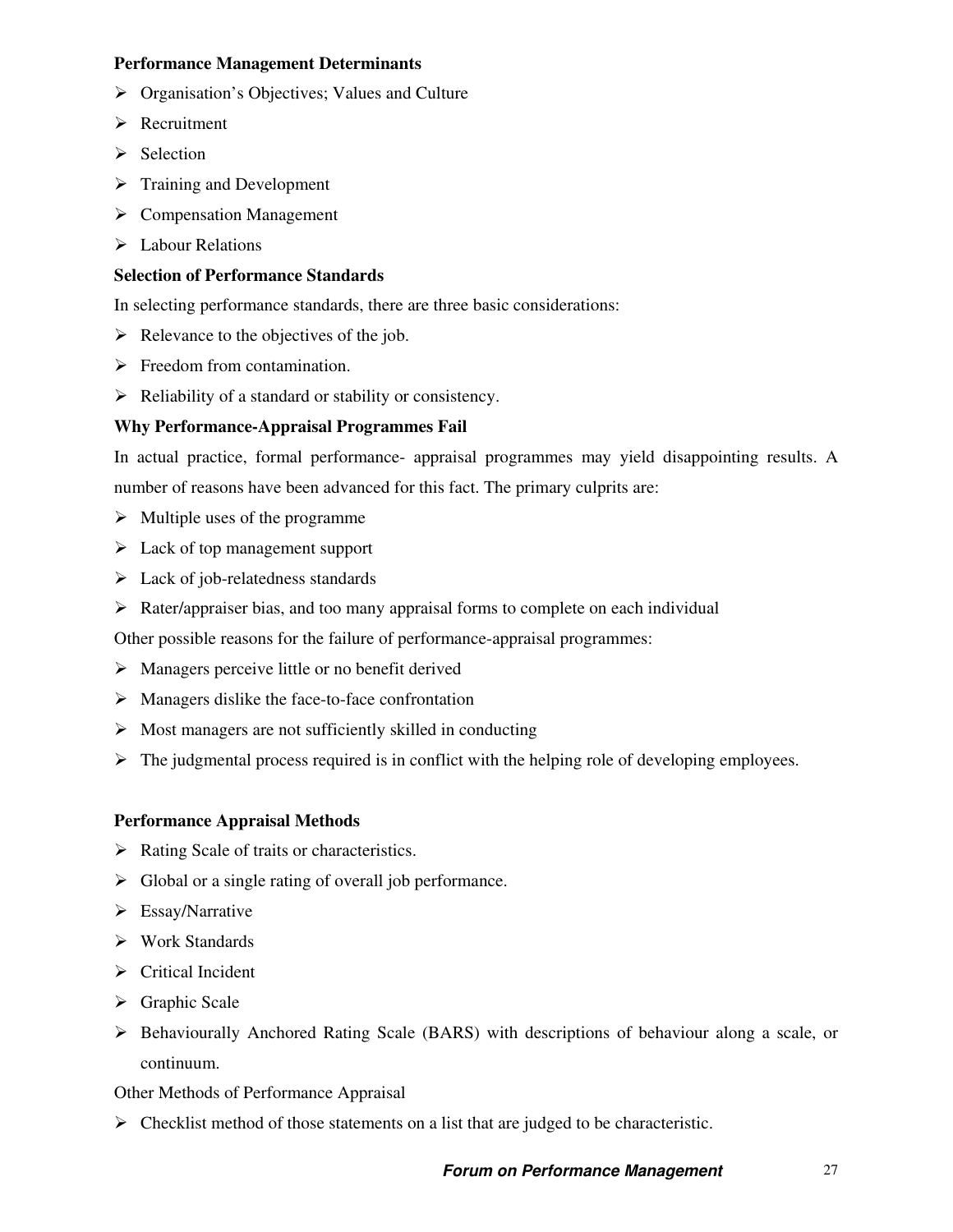- $\triangleright$  The forced-choice method of choosing from statements, that distinguishes between successful and unsuccessful performance.
- $\triangleright$  Comparison methods
- $\triangleright$  Ranking methods

## **Types of Appraisal Interviews**

- Tell-and-Sell Method
- > Tell-and-Listen Method
- $\triangleright$  Problem-Solving Method

## **Improving Performance**

Sources of Ineffective Performance**:** 

- $\triangleright$  Company Policies and Practices
- Personal Problems
- Job Concerns
- External Factors

## **Key Result Areas**

Key Result Areas are those aspects of a job in which it is critical to achieve success, if the overall job objective is to be achieved:

- $\triangleright$  Identify the vital elements of the job critical for job objectives
- $\triangleright$  Contribute to effectiveness by helping us 'to do the right things'
- $\triangleright$  Focus on results rather than activities
- $\triangleright$  Focus the organisation on its key Values
- $\triangleright$  The manager and the subordinate should together identify all the Key Result Areas for the job in question
- $\triangleright$  In most management jobs these will number between six and ten.

## **Performance Appraisal and the Law**

Many suggestions have been offered for making performance appraisal systems more legally acceptable. Some of these include:

- $\triangleright$  Deriving the content of the appraisal system from job analyses;
- $\triangleright$  Emphasising work behaviours rather than personal traits;
- $\triangleright$  Ensuring that the results of the appraisals are communicated to employees;
- $\triangleright$  Ensuring that employees are allowed to give feedback during the appraisal interview
- $\triangleright$  Training managers in how to conduct proper performance evaluations
- $\triangleright$  Ensuring that appraisals are written, documented, and retained; and
- $\triangleright$  Ensuring that personnel decisions are consistent with the performance appraisals.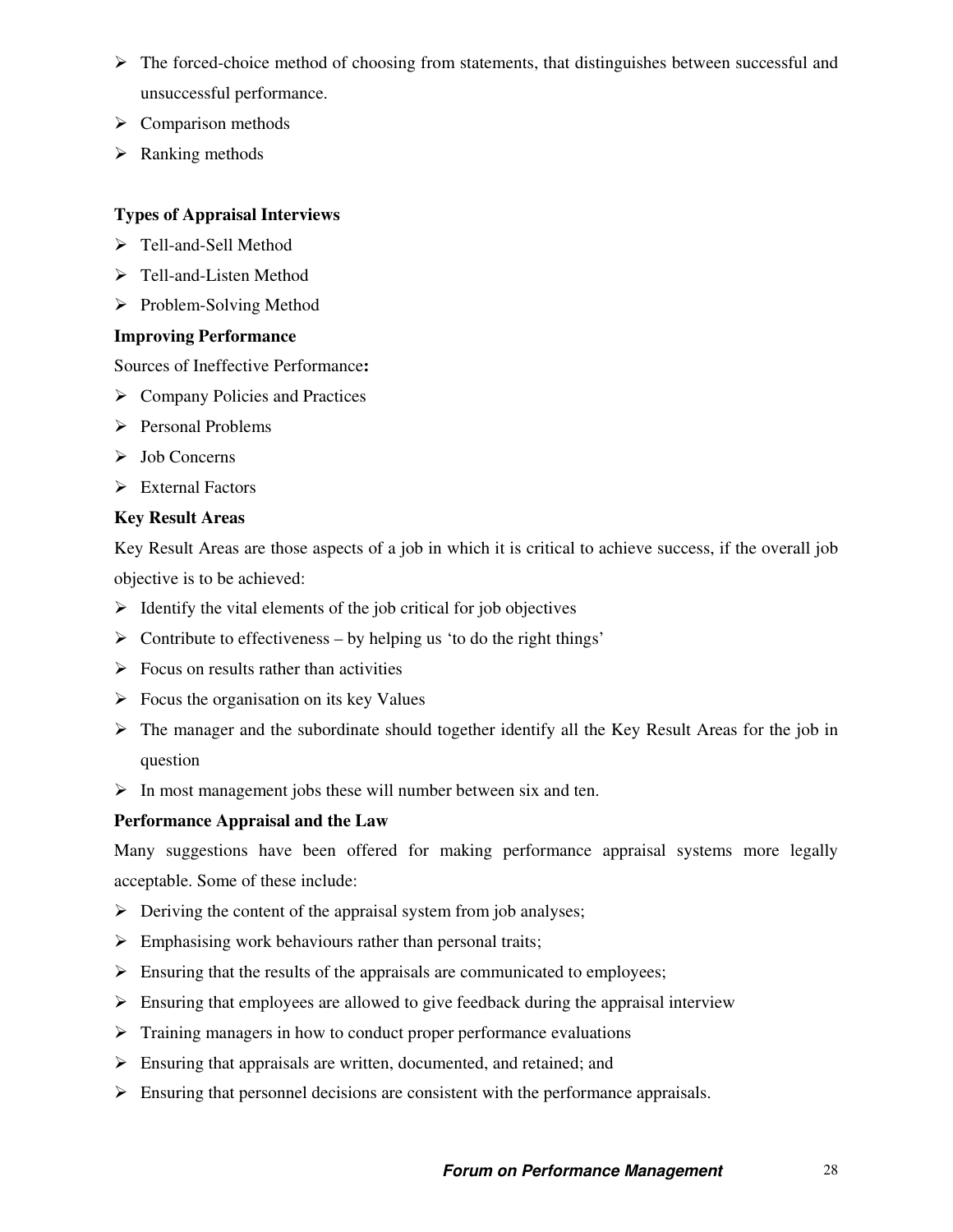#### **Guidelines for Effective Performance Interviews**

- $\triangleright$  Establish the objectives and scope of each interview.
- $\triangleright$  Establish and maintain rapport.
- $\triangleright$  Be an active listener.
- $\triangleright$  Pay attention to body language.
- $\triangleright$  Provide information as freely and honestly as possible.
- $\triangleright$  Use questions effectively.
- $\triangleright$  Separate facts from inferences.
- $\triangleright$  Recognise biases and stereotypes.
- $\triangleright$  Avoid the influence of "beautyism."
- $\triangleright$  Avoid the halo error.
- $\triangleright$  Control the course of the interview.
- $\triangleright$  Standardise the types of questions asked.
- $\triangleright$  Keep careful notes.

## **Uses of Performance Appraisal**

- $\triangleright$  Compensation and Appraisal
- $\triangleright$  Staffing and Appraisal
- $\triangleright$  Employee Development and Appraisal
- Human Resource Decisions

#### **Key Benefits of Performance Appraisal**

- $\triangleright$  Deeper Understanding of the Job
- $\triangleright$  Focus is on the Real Needs of the Business
- $\triangleright$  Improved Communications
- Management Commitment

#### **Stages in Performance Appraisal**

There are five essential and major stages in performance appraisal. These are:

- $\triangleright$  Achieving clarity about the job to be done
- $\triangleright$  Setting goals
- $\triangleright$  Reviewing performance in the job
- $\triangleright$  Preparing for the performance discussion
- $\triangleright$  Conducting the performance discussion

#### **Job Objective**

The first stage in any system of performance appraisal must be identified and understood:

- $\triangleright$  The Job Objectives
- $\triangleright$  The Key Result Areas (KRAs)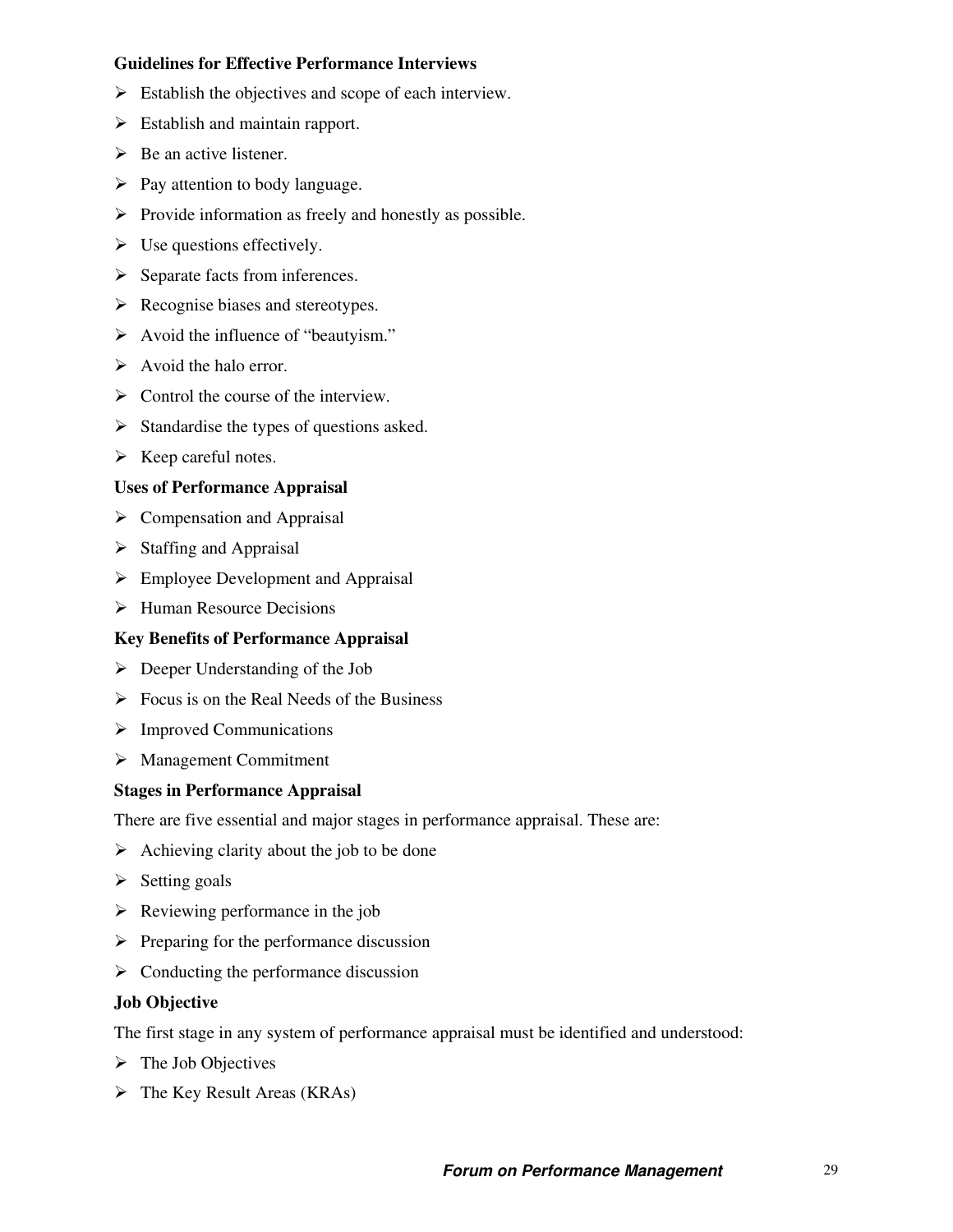## **Stage Three - Reviewing**

Performance in the Job Performance appraisal must encompass the following:

- $\triangleright$  Must be a continuous process
- $\triangleright$  Regular reviews of performance motivate employees
- $\triangleright$  Encourage or reinforce
- > Achievement Culture
- $\triangleright$  Reduce emphasis on forms
- $\triangleright$  Review performance against goals
- Encourage self-assessment
- $\triangleright$  Value the feedback process
- $\triangleright$  In dynamic organisations, the goals may be modified during the review period.

## **Stage Four - Preparing for the Performance Discussion**

To prepare satisfactorily for a performance discussion, mangers must consider:

- $\triangleright$  Assessing the individual's performance in the job against goals
- $\triangleright$  Preparing the structure of the discussion
- $\triangleright$  Be specific about what helped/hindered
- $\triangleright$  Preparing the reviewee prior to the meeting
- $\triangleright$  Helping the reviewee to understand the system
- $\triangleright$  Developing skills of the reviewee
- $\triangleright$  Planning for good use of time
- $\triangleright$  Do not over emphasize negatives; allude to them when necessary
- $\triangleright$  Job focus not 'systems' focus

#### **Stage Five - Conducting the Performance Discussion**

- $\triangleright$  Attitude: the manager gives the discussion the important attention.
- $\triangleright$  Preparation
- $\triangleright$  Meeting arrangements of time, notice, location
- $\triangleright$  Full involvement of reviewee in two-way process
- $\triangleright$  Reviewee's Evaluation ( (self and agreed)
- $\triangleright$  Active Listening
- $\triangleright$  Promote Individual Development
- > Honour Commitments
- $\triangleright$  Agree on Future Goals
- $\triangleright$  Do not Discuss Salary
- $\triangleright$  Keep a Record of the Discussions
- $\triangleright$  Follow-up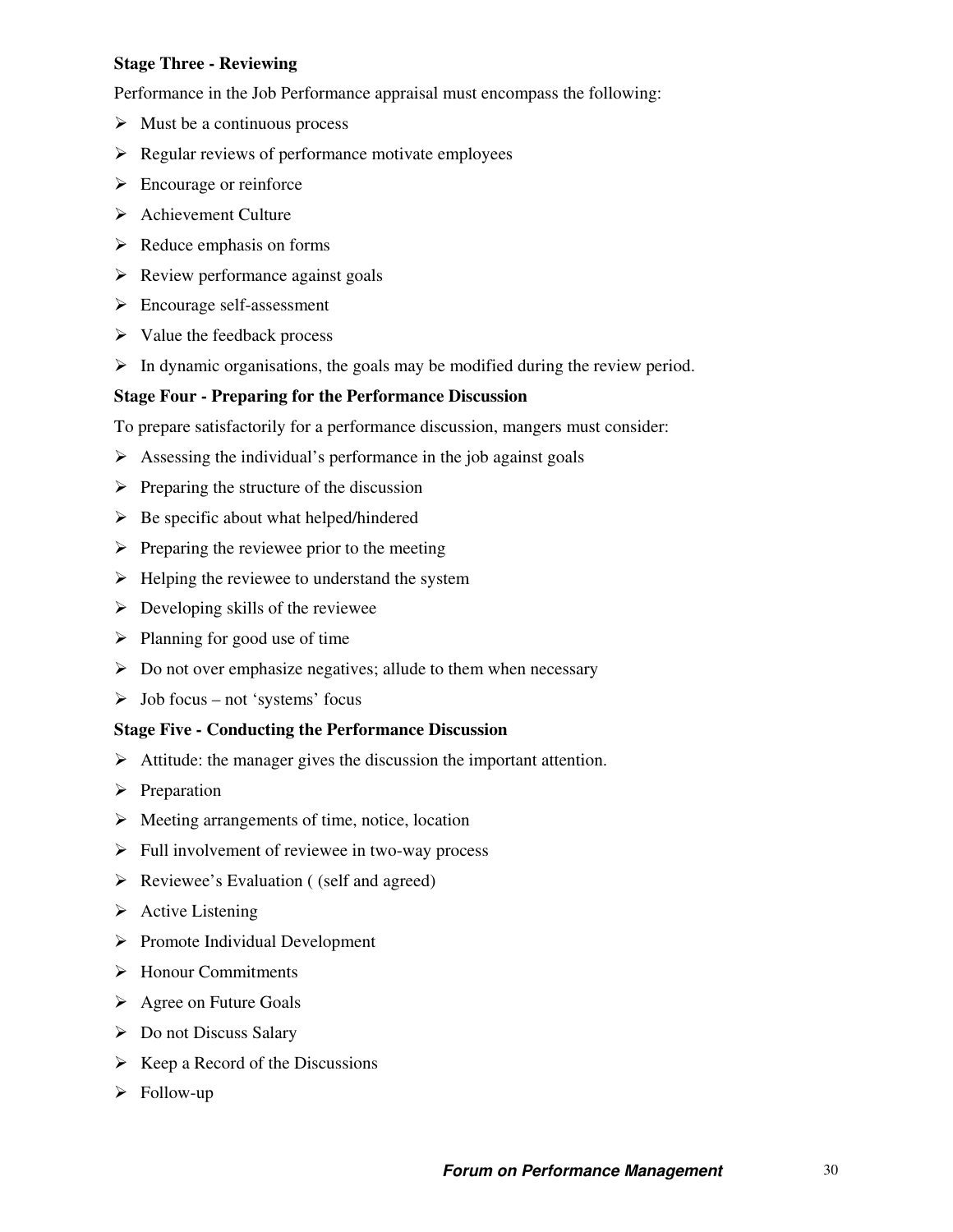## **Career Planning**

Career is defined as: "the individually perceived sequence of attitudes and behaviours associated with work-related experiences and activities over the span of a person's life"

- $\triangleright$  Career effectiveness is judged not only by the individual, but also by the organisation itself.
- $\triangleright$  Career planning involved matching and individual's career aspirations with the opportunities available in an organisation.
- $\triangleright$  Successful practice place equal responsibility on the individual and the organisation.
- Career planning needs information about career paths, expected vacancies, and position requirements.

## **Why is Career Planning Necessary?**

- $\triangleright$  Forces individual to look at the available opportunities in relation to their abilities.
- $\triangleright$  A person is much more likely to experience satisfaction as progress is made along the career path.
- $\triangleright$  Identifies certain milestones along the way.

From the organisation's viewpoint, career planning has three major objectives:

- $\triangleright$  To meet the immediate and future human resource needs on time
- $\triangleright$  To better inform about potential career paths
- $\triangleright$  To utilise existing human resource programmes to the fullest by integrating the activities that select, assign, develop, and manage individual careers with the organisation's plan.

## **Who is Responsible for Career Planning?**

- $\triangleright$  Employee's Responsibilities
- $\triangleright$  Manager's Responsibilities
- $\triangleright$  In career planning, the manager acts as a communicator, counsellor, appraiser, coach, mentor, advisor, broker, referral agent, and advocate.

Organisation's Responsibilities by:

- $\triangleright$  An assessment of the individual's abilities, interests, and career goals;
- $\triangleright$  An assessment by the organisation of the individual's abilities and potential;
- $\triangleright$  Communication of career options and opportunities within the organisation; and
- $\triangleright$  Career counselling to set realistic goals and plans for their accomplishment.

Career Counselling Requirements

- $\triangleright$  The activity that integrates the different steps in the career planning process.
- $\triangleright$  Generally, managers who are good in basic human relations are successful as career counsellors.
- Developing a caring attitude toward employees and their careers.

#### **Enhancing Managers as Counsellors**

Recognise the limits of career counselling; Respect confidentiality; Establish a relationship; Listen effectively; Consider alternatives; Seek and share information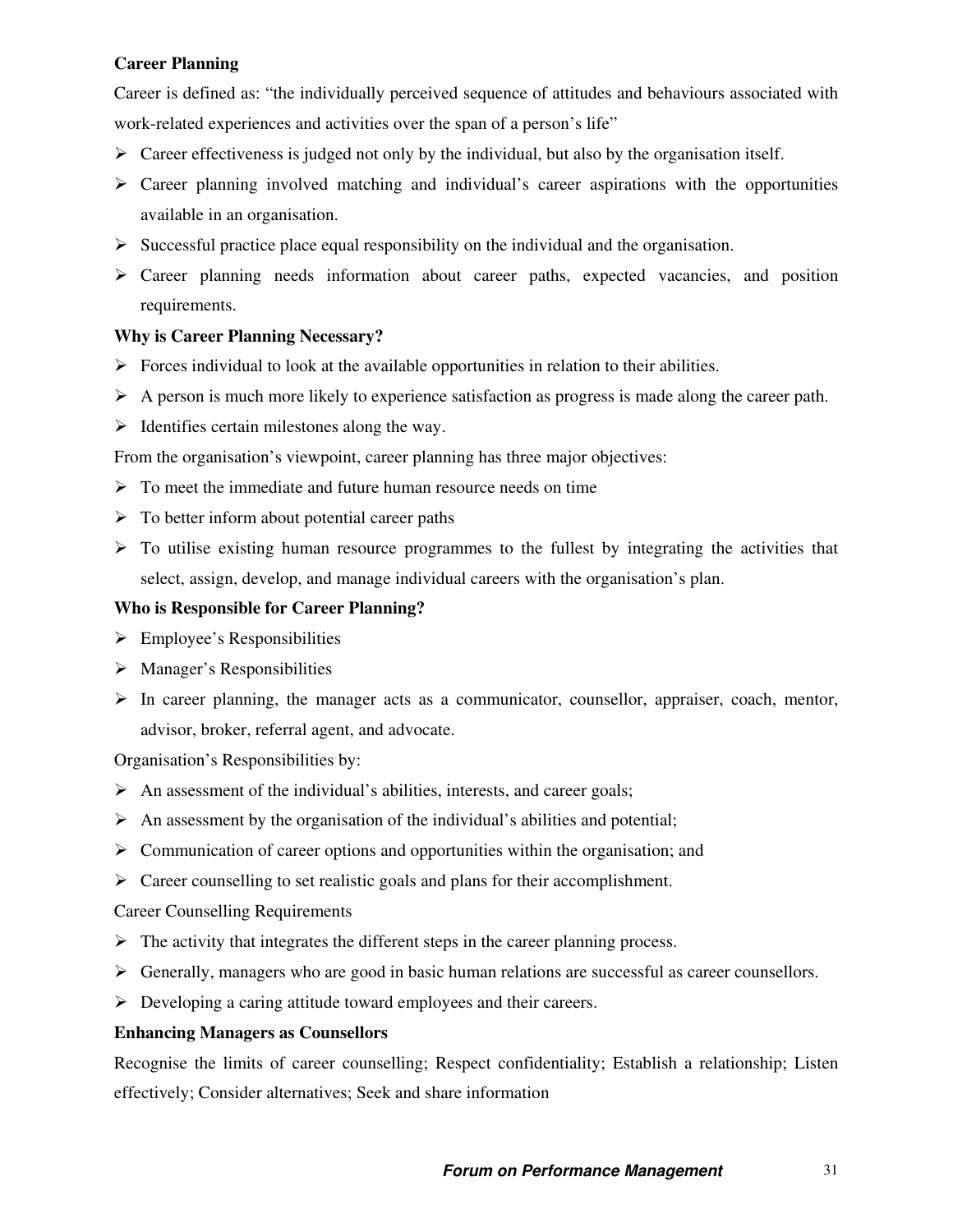#### **DISCUSSION OF PLENARY PRESENTATIONS**

#### *Name:* Dr. J. N. Asafu-Agyei

*Question/Contribution:* You complained about Directors inability or afraid to use 'INFORM' without providing data to support this. It is obvious you never sent a questionnaire to the Directors to find out their inability to use the INFORM. In this age of performance appraisal budgeting this must be done before, embarking on a 'New Inform Course', which might fail again.

*Response:* Mr. K. M. Setsoafia responded by saying the use of the output in planning M&E was very weak. Managers have fear of using the system. He added that M&E is not about justification but a learning process, what have we learnt to inform us about what we will want to do.

#### *Name:* Dr. W. A. Plahar

*Question/Contribution:* In assessing the relative research attention given to certain commodities, the speaker used only the number of research projects being undertaken on that commodity. I think the relative proportion of the total budget allocated to that commodity may also help in the objective assessment of the priority given to that commodity.

*Response:* In his response Mr. K. M. Setsoafia admitted that he had not linked well with the accounts section. He however added that it would require more information on finance, which they are in the process of gathering so it could be incorporated

#### *Name:* Clement Entsua-Mensah

*Question/Contribution:* To what extent did the MIS database that was developed under NARP for the M&E exercise informed the planning and execution of the AgSSIP program, especially in project selection?

*Response:* In responding Mr. K. M. Setsoafia explained that, the use of the outputs from MIS was very poor, because the research managers' familiarity with it is weak.

*Comment:* the chairman commented that there was the need to use evaluation for learning, rather than for justifying past results.

#### *Name:* Angela Dannson

#### *Question/Contribution :*

1. Clarification on definition of M&E which seems to indicate that it focuses on only inputs and outputs: The diagram in the NRI presentation listed only monitoring of activities and outputs, but M&E also includes outcomes as well.

#### **6.0**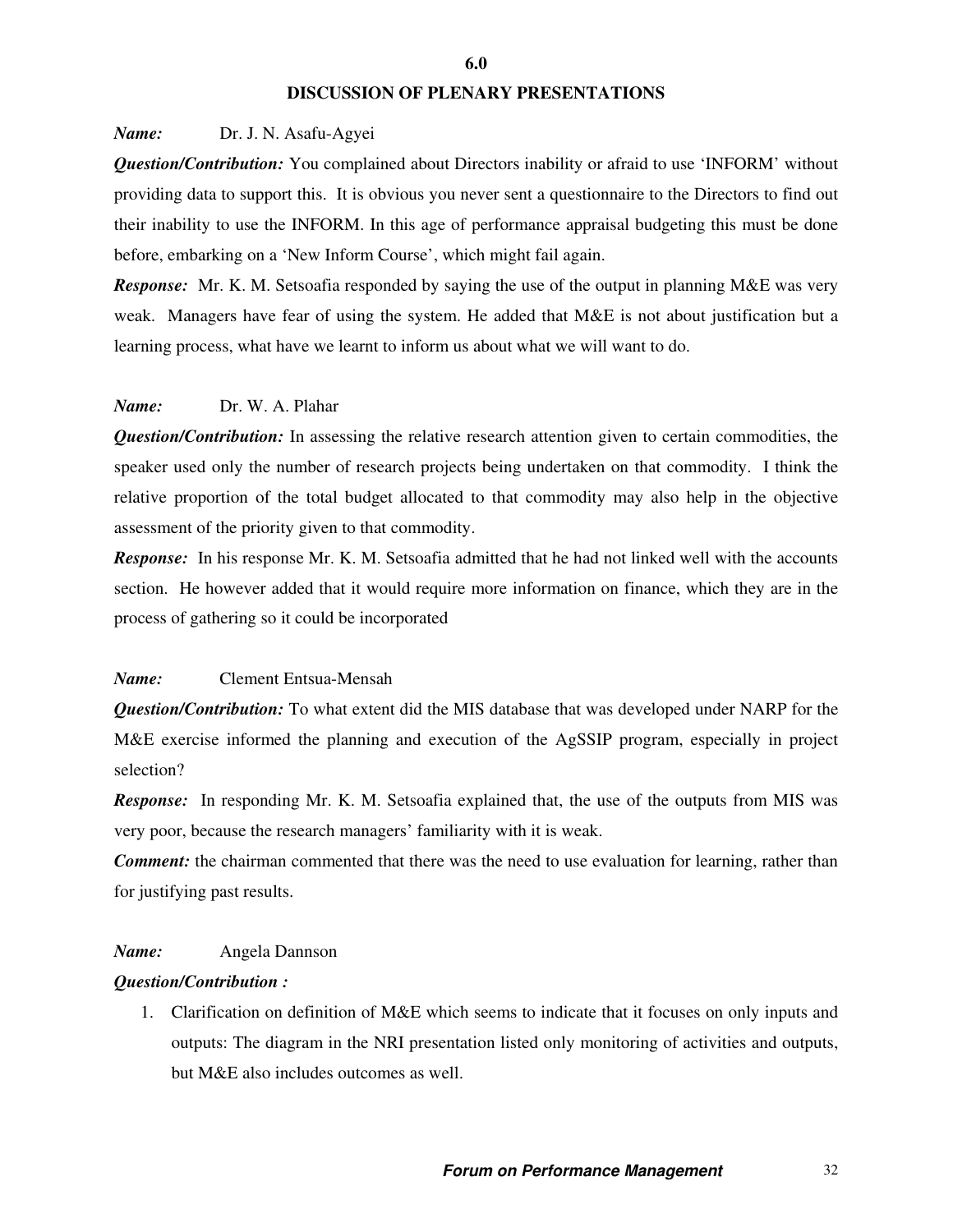2. Comment on a speaker referring to policy pronouncements by government on certain issues when infact little is being done in that area in research. I tried to indicate that, in this respect research is partly to be blamed because research needs to respond to the policy.

*Response***:** In his reaction to the first question Dr. Alistair Sutherland explained that the diagram shown was based on findings from the project on current M&E of research organisations, rather than on what M&E should be, or can be doing. Organisations that have adopted a results based monitoring approach will be monitoring outcomes as well. In responding to the second comment Mr. K. M. Setsoafia disagreed and said most of the pronouncements were mere political pronouncements without any follow up action by the Government.

#### *Name:* Prof. A Ayensu

*Question/Contribution:* Are we ready to move into performance auditing, in addition to financial auditing? *Response:* In response to this question the Deputy Director of Audit, CSIR explained that Performance Audit for now was not possible, with time the CSIR may be able to do that. Prof Aheto added that the Ghana Audit Service under a World Bank programme were training new employees and advised that the CSIR could do the same.

#### *Name:* Zane M.-Y.

*Question/Contribution:* People are not willing to own responsibility for performance appraisal because they fail to monitor the appraisee throughout the appraisal period.

*Response:* In his reaction Prof Aheto explained that the important thing is what is done with information. Issues need to be dealt with, but organisations do not accept their role in terms of providing training etc. Only blame the person not the organisation, intention is to reveal gaps, there is mutual interest in one doing well and being frank.

#### *Name:* Goski Alabi (Mrs)

*Question/Contribution:* Culture of everybody trying to be a nice person or the possibility of bias in appraisals. Do we have performance audits in our individual institutions? If we have performance audits, do we have internal standards or guidelines against which performance is measured or audits conducted? I believe that if we have standards and guidelines some of these problems with culture and bias will be reduced.

*Response:* In responding Prof Aheto explained that we do not have the courage to identify weaknesses in individuals – due to culture. Pass the buck until the person who makes the decision becomes the "bad person" – we need a better model that fits with our culture of everyone being a good person. If we have standards we will bridge the gap between abuse and values.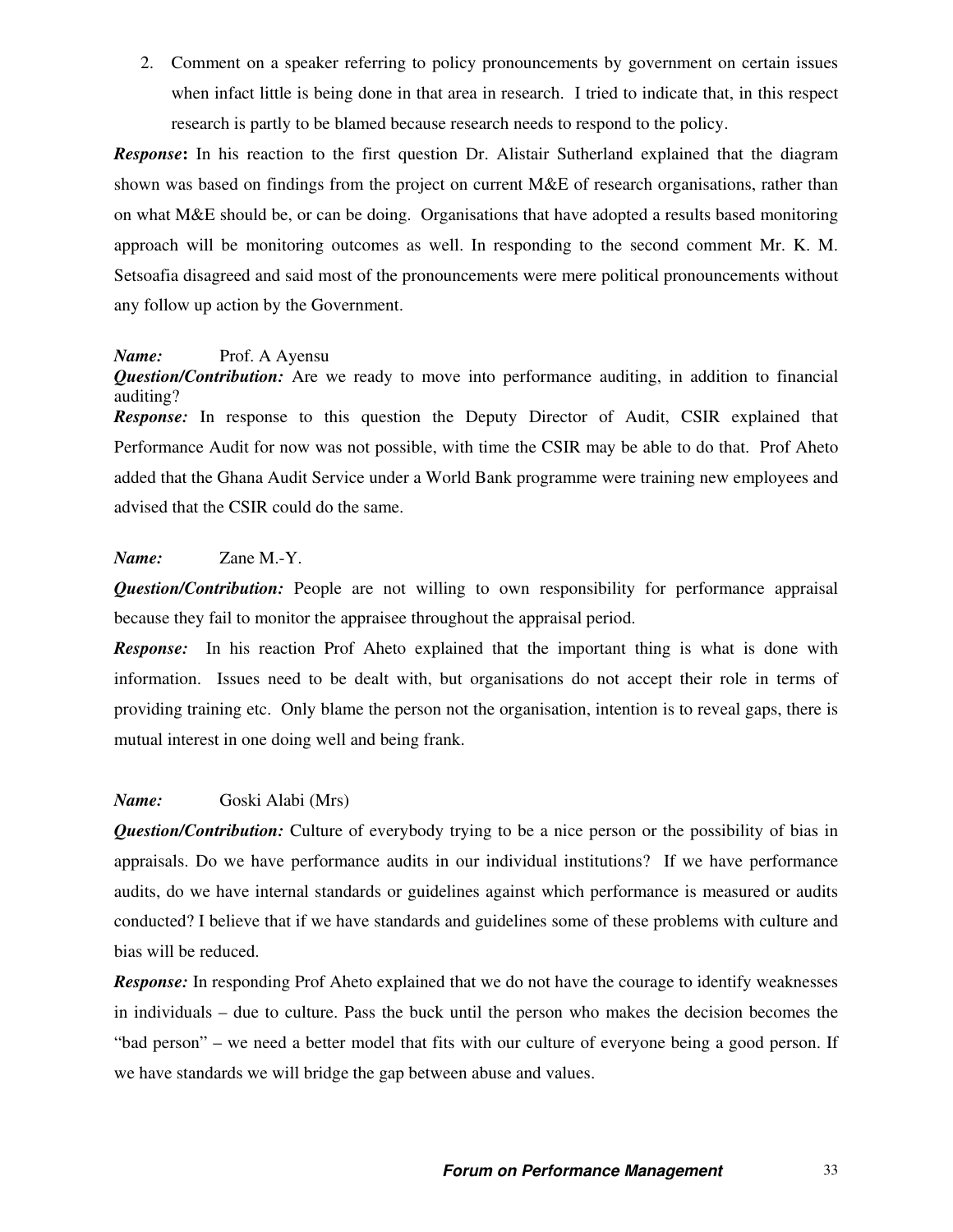#### *Name:* E. Odartei-Laryea

*Question/Contribution:* How do we address the cultural problem of not saying "bad" things about people even though they are not performing very well. Therefore managers pass the buck but the last point where an appraisal is made and the appraiser is called the "bad person" or wicked person.

*Response:* In responding, Prof Aheto said the cultural dimension is determined by the end use of the results. It should be welcomed. The problem is resolved if information gathered during an appraisal is used to enhance, rather than to victimise the person. If we use gaps identified to develop individuals instead of using it to victimize people. If we do that employees will welcome appraisals at workplace. Performance measurement systems should be positive, not punitive: The most successful performance measurement systems are not "gotcha" systems, but *learning* systems that help the organization identify what works—and what does not—so as to continue with and improve on what is working and repair or replace what is not working.

#### *Name:* Dr. John Ofosu-Anim

*Question/Contribution:* Comments on the fact that managers or bosses are afraid to identify weakness of employee for fear of being branded as wicked or anti-progress.

*Response:* Prof Aheto responded by saying; the appraiser must take the responsibility. Some like to keep appraisee in the dark during the whole year, need to monitor throughout, and give feedback on an ongoing basis, so that when the annual appraisal is done there are no major surprises.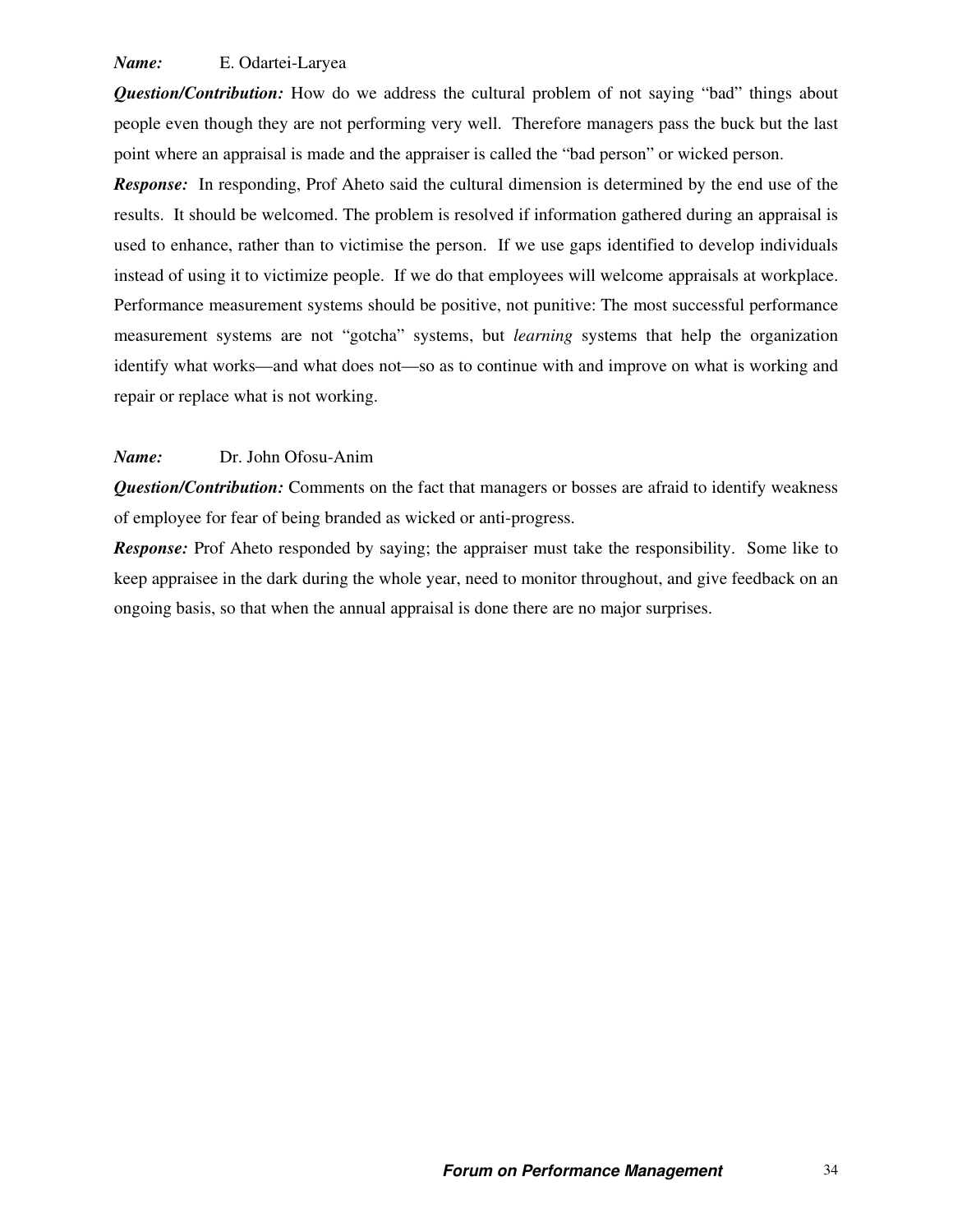# **CASE STUDY PRESENTATIONS**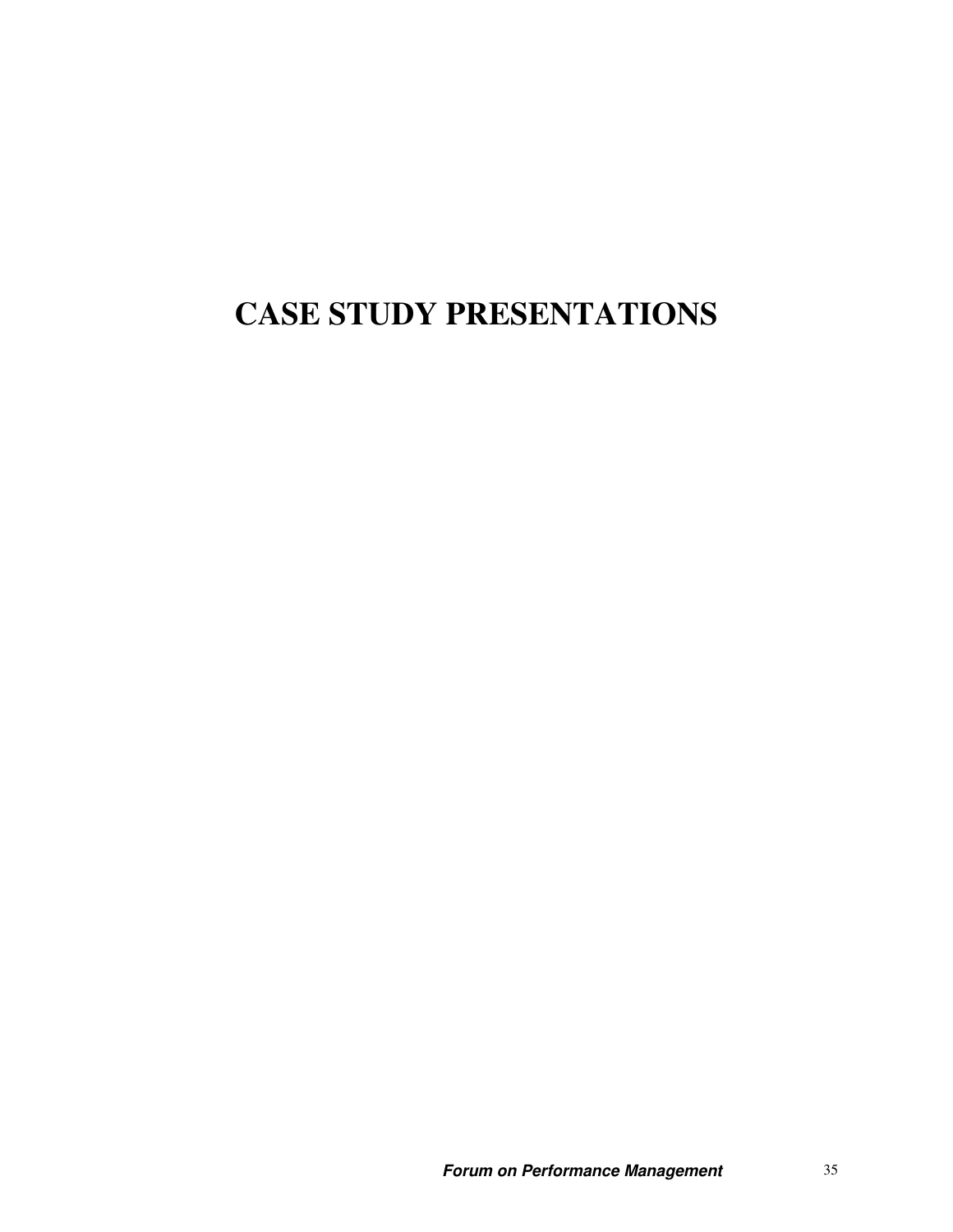# **7.0 RECENT CHANGES AS A RESULT OF INTRODUCING PERFORMANCE MANAGEMENT CONCEPTS TO THE NATIONAL BANANA RESEARCH PROGRAMME (NBRP)**

#### **Introduction**

Dr. Alistair Sutherland made this presentation on behalf of the head of the NBRP, Dr Tushimewere. It provides an overview of how this research programme, which is regarded as one of the most successful in Uganda, used this pilot project to review its M&E activities and made improvements to them.

#### **Study background**

The driving need was to sharpen NBRP's internal performance management system to respond to key principles of the Programme for the Modernisation of Agriculture. This included more demand driven research and a more liberalised research system.

#### **Diagnosis of strength and weakness in the NBRP**

The diagnosis looked at three aspects:

Research capacity, Stakeholder Linkages, and Monitoring and Evaluation (M&E)

#### **Research capacity**

The programme has 65 staff, but only a small proportion of these are core staff (public servants). The remainder are employed on contracts. The programme is therefore able to expand, or reduce its staff numbers, according to the size of its programme.

| Category of staff            | <b>Number</b>         |                   |
|------------------------------|-----------------------|-------------------|
|                              | <b>Contract Staff</b> | <b>Core Staff</b> |
| MSc and above                | 20                    |                   |
| <b>BSc Holders</b>           | 12                    |                   |
| Technicians                  | 21                    |                   |
| <b>Support Staff</b>         | 12                    |                   |
| <b>Total Number of Staff</b> | 65                    |                   |

|  | Staff Strength |
|--|----------------|
|--|----------------|

*Research capacity* - manpower, facilities, expertise in research and development on highland bananas. *Programme management* - track record in research management, generation and delivery of outputs *Dissemination* – transfer of technologies to end users at pilot sites, liaison with other stakeholders *Mobilization* - of resources for research

#### **NBRP research weaknesses**

*Research capacity* - Insufficient numbers of researchers

*M&E capacity* - planning, impact assessment, monitoring

**Forum on Performance Management** 36 *Dissemination* - communication with non-target farmers, scaling up technology outcomes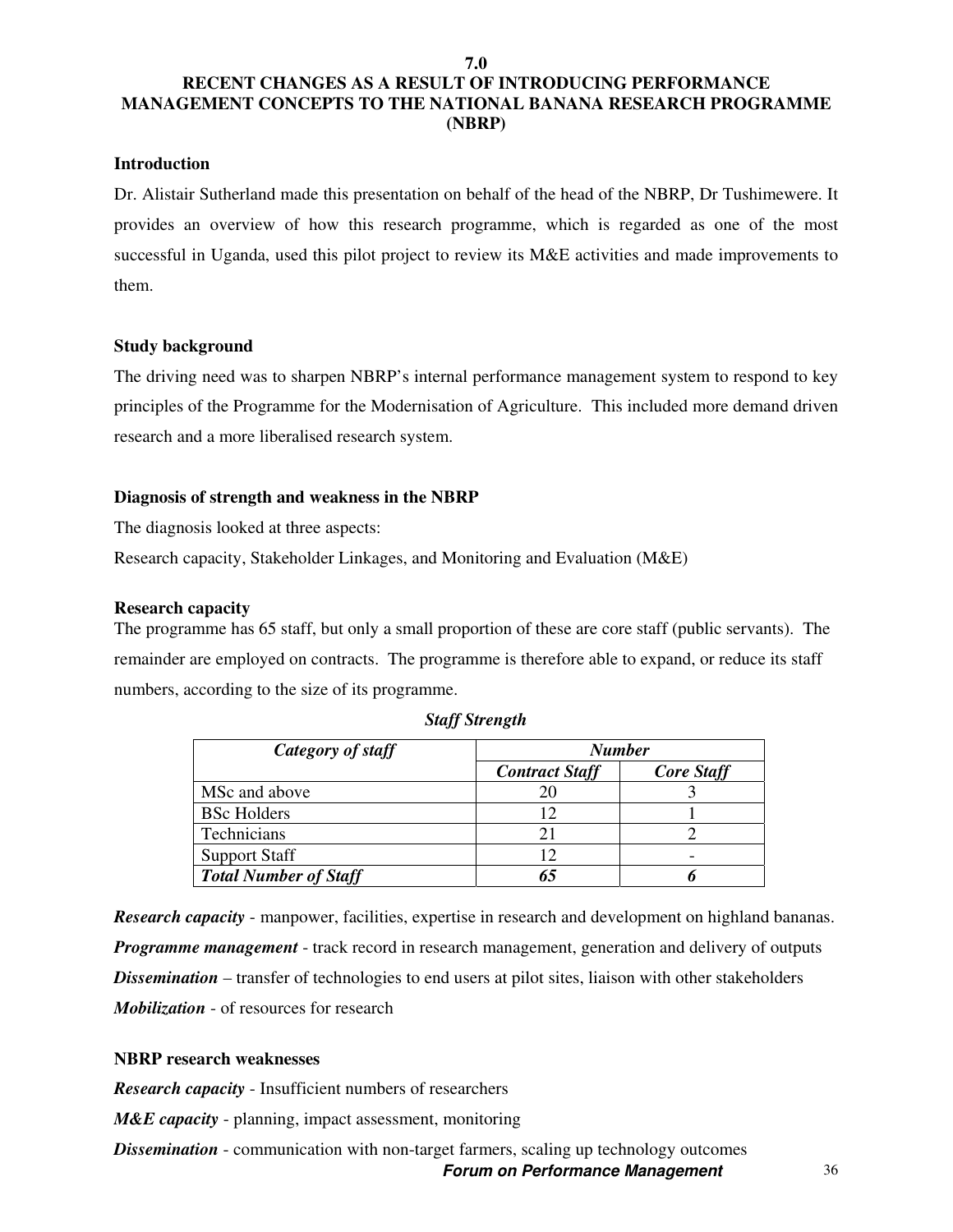#### *Linkage* - with private sector

# **Linkages with stakeholders: strength and weaknesses**

- *Weak links in particular with*
- Consumers
- ❖ Business operators

The programme team reviewed its M&E practices

## **Strength in M&E**

- $\triangleleft$  The system does give the right information when it is needed
- $\hat{\cdot}$  The system was developed with a well-balanced set of measures reflecting different levels of objectives in the strategic plan
- **❖** Project outputs easily summarised
- $\triangleleft$  Acts on results quickly
- $\triangleleft$  Measurable indicators defined from the clients point of view
- Track performance for internal operations

## **NBRP weakness in M&E**

- $\triangle$  The system does not measure all the right things
- $\triangle$  The system produces more paperwork than necessary
- $\div$  Not everyone in the organization understands the measures used to assess performance

Based on this analysis, the programme team found the scorecard perspectives useful in planning how to further strengthen its M&E. Action plans for improved M&E were developed under the 4 scorecard perspectives

- **❖ FINANCIAL PERSPECTIVE**
- **❖ CLIENT/STAKEHOLDERS PERSPECTIVE**
- $\div$  **INTERNAL BUSINESS PERSPECTIVE**
- EMPLOYEE PERSPECTIVE

NBRP revisited its goal, and then developed objectives under each of the 4 perspectives.

*Lead agency developing and promoting technologies for increased banana productivity and utilisation options for the benefit of producers and consumers* 

Key performance indicators were developed for each objective. For example the 7 KPIs developed for the objective relating to client satisfaction is shown below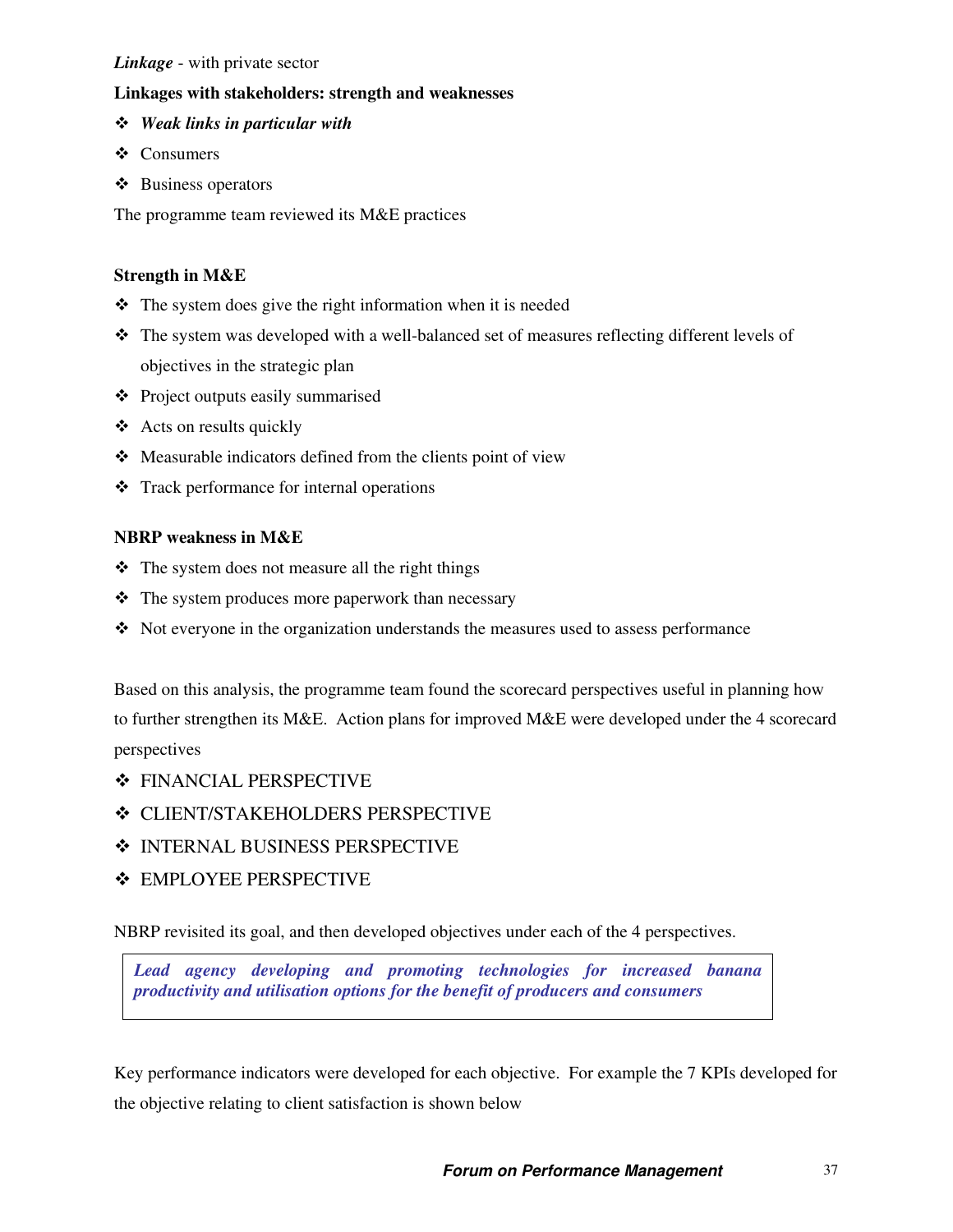|                                | Draft Action Plan for the Client/ Stakeholder Perspective at NBRP |                                                                                                                                                                                                                                                                                                                                                                                                                                                                                                                                    |                                                                                                                                                                                                                                                                       |                                                                                                                                                                                                                                                                                                                                                                                                                                                                                                                                   |                                                                                       |                                                                                                                                                             |  |
|--------------------------------|-------------------------------------------------------------------|------------------------------------------------------------------------------------------------------------------------------------------------------------------------------------------------------------------------------------------------------------------------------------------------------------------------------------------------------------------------------------------------------------------------------------------------------------------------------------------------------------------------------------|-----------------------------------------------------------------------------------------------------------------------------------------------------------------------------------------------------------------------------------------------------------------------|-----------------------------------------------------------------------------------------------------------------------------------------------------------------------------------------------------------------------------------------------------------------------------------------------------------------------------------------------------------------------------------------------------------------------------------------------------------------------------------------------------------------------------------|---------------------------------------------------------------------------------------|-------------------------------------------------------------------------------------------------------------------------------------------------------------|--|
|                                | Level                                                             | What are already doing?                                                                                                                                                                                                                                                                                                                                                                                                                                                                                                            | <b>Positive</b><br>experiences of M&E<br>in this area?                                                                                                                                                                                                                | To achieve this<br>objective, what has<br>got to happen<br>(Critical success<br>factors)?                                                                                                                                                                                                                                                                                                                                                                                                                                         | Βv<br>when?                                                                           | By whom?                                                                                                                                                    |  |
|                                | Objective: $\blacktriangle$                                       | The NBRP satisfactorily solves clients' problems and contributes to improving their quality of life.                                                                                                                                                                                                                                                                                                                                                                                                                               |                                                                                                                                                                                                                                                                       | (M&E linked -objective) Better understanding of clients satisfaction with our products & services                                                                                                                                                                                                                                                                                                                                                                                                                                 |                                                                                       |                                                                                                                                                             |  |
|                                | KPI <sub>s</sub> :                                                | [see table on previous page]                                                                                                                                                                                                                                                                                                                                                                                                                                                                                                       |                                                                                                                                                                                                                                                                       |                                                                                                                                                                                                                                                                                                                                                                                                                                                                                                                                   |                                                                                       |                                                                                                                                                             |  |
| Are we doing the right things? | Outputs:                                                          | $\blacktriangleright$<br>Greater exposure of<br>products & services<br>$\blacktriangleright$<br>Evaluation of products by<br>clients<br>$\blacktriangleright$<br>Product promotion &<br>improvement strategy                                                                                                                                                                                                                                                                                                                       | ⋗<br>Product<br>popularity is<br>increasing<br>↘<br>Demand exceeds<br>supply<br>Needs of clients<br>⋗<br>increasingly<br>better<br>understood                                                                                                                         | $\blacktriangleright$<br>Client satisfaction<br>determined<br>$\blacktriangleright$<br>Framework to<br>address issues<br>related to client<br>satisfaction<br>$\blacktriangleright$<br>Proposal approved                                                                                                                                                                                                                                                                                                                          | Spt 2003<br>Mar, 2003<br>Oct. 2002                                                    | Post-harvest &<br>marketing team<br>Core team<br>Core team                                                                                                  |  |
|                                | Processes<br>(activities)                                         | $\blacktriangleright$<br>Biannual review/<br>consultative meeting with<br>clients<br>$\blacktriangleright$<br>Continuous surveys to<br>evaluate products and<br>services<br>$\blacktriangleright$<br>Biannual Follow-up visits<br>after feedback<br>$\blacktriangleright$<br>Continuous monitoring<br>and studying client-<br>participation in product<br>development<br>$\blacktriangleright$<br>Continuous review and<br>interaction<br>$\blacktriangleright$<br>Internal review and<br>planning meetings<br>(whenever required) | $\blacktriangleright$<br>More clients<br>getting involved<br>in product design<br>process<br>⋗<br>Voluntary<br>participation is<br>increasing<br>$\blacktriangleright$<br>Follow up visits<br>are very<br>important in<br>order to promote<br>interest and<br>action. | $\blacktriangleright$<br>Pilot, then expand<br>framework<br>$\blacktriangleright$<br>Formulate a<br>framework that<br>addresses key<br>client issues<br>$\blacktriangleright$<br>Analyse results of<br>test<br>Collect data<br>$\blacktriangleright$<br>$\blacktriangleright$<br>Develop tools for<br>identifying clients,<br>and testing<br>satisfaction<br>Develop proposal<br>⋗<br>Review existing<br>$\blacktriangleright$<br>procedures relating<br>to M&E of client<br>satisfaction (e.g.<br>field surveys, visits,<br>etc) | May 2003<br>Mar 2003<br>Feb. 2003<br>Jan, 2003<br>Dec, 2002<br>Oct. 2002<br>Spt, 2002 | NBRP, pilot<br>clients<br>NBRP, pilot<br>clients<br>Core team<br>All scientists<br>Core team<br>Core team<br>All scientists<br>Scientists, pilot<br>clients |  |
| Are we doing things right?     | Inputs:                                                           | Increased staff time for<br>⋗<br>OFR/outreach<br>Increased participation<br>$\blacktriangleright$<br>and facilitation of<br>extension staff<br>Free samples distributed                                                                                                                                                                                                                                                                                                                                                            | ↘<br>Increased<br>resources spent<br>on testing,<br>promotion of<br>products &<br>services                                                                                                                                                                            | $\blacktriangleright$<br>Increase budget for<br>monitoring of client<br>satisfaction by 50%                                                                                                                                                                                                                                                                                                                                                                                                                                       | 2005                                                                                  | Management                                                                                                                                                  |  |

A process was followed to develop a delivery plan for performance measurement under each perspective. This involved listing and reviewing current M&E activities under the perspective, identifying positive experiences of M&E, identifying gaps, and deciding how to fill these gaps.

#### **What has changed since the Exposure to the Scorecard Concept**

- $\cdot \cdot$  The programme identified key issues (what needs to be done differently) for each of the 4 perspectives in order to enhance its performance.
- Developed and is now in the process of implementing action plans to address some of the identified issues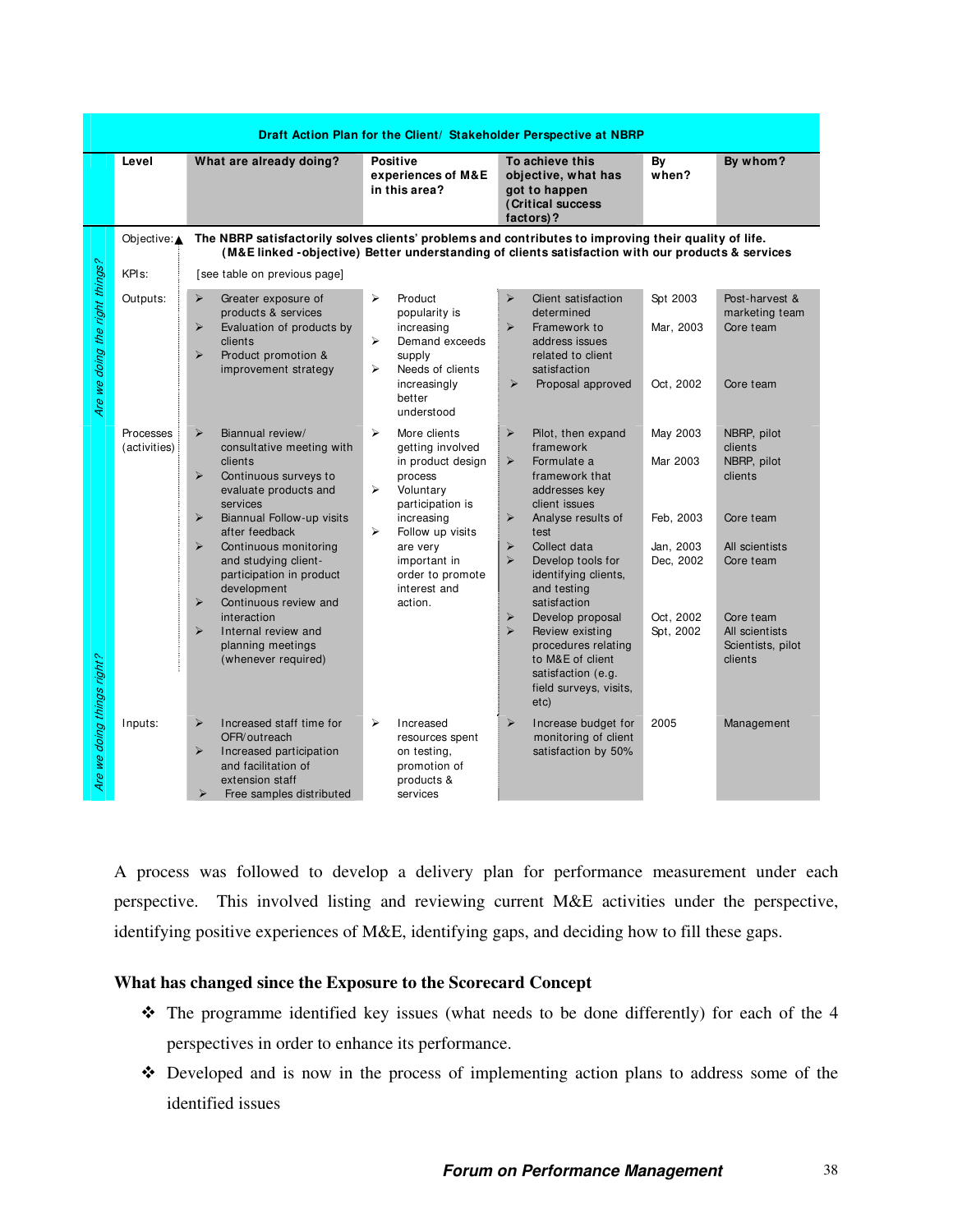$\hat{\cdot}$  There has been a general change in researchers' attitudes towards M&E due to the exercise and the weaknesses it showed.

# *In developing the internal business perspective key issues were identified:-*

- Adjustment in the way things are done is needed to get aligned to the new extension approach and other end users of research results,
- $\triangle$  A more appropriate M&E system involves participatory measurement using indicators known to all players
- A better balance between addressing farmer demands and those of intermediate stakeholder groups (e.g. extension workers)

# *Key issues in developing the employee perspective*.

- Insufficient capacity to conduct various aspects of research (e.g. biotechnology)
- $\div$  Staff retention (in the context of liberalised extension offering higher salaries)
- Staff need to understand measures used to assess their performance

# *Key issues in developing the financial perspective*

- $\triangleleft$  Strengthening linkages with various funding institutions
- $\div$  Keeping pace with potential shifts in the organisation (NARO re-structuring) and engaging in policy debates

# *Key issues in developing client /stakeholder perspective*

- $\triangle$  Better positioning with respect to stakeholders where linkage is weak
- $\triangle$  Strengthening feedback mechanism with policy makers and planners
- $\div$  Need for a framework to help stakeholders understand the overall performance and impact of the programme
- How to interface more effectively with consumers and traders

# **Action plans were developed for three of the perspectives**

- $\triangle$  Plan 1: Action plan for staff motivation (employee perspective)
- $\triangleleft$  Plan 2: Action plan for resource accessibility to staff (employee perspective)
- $\div$  Plan 3: Action plan for monitoring client satisfaction with products and services of the NBRP (client perspective)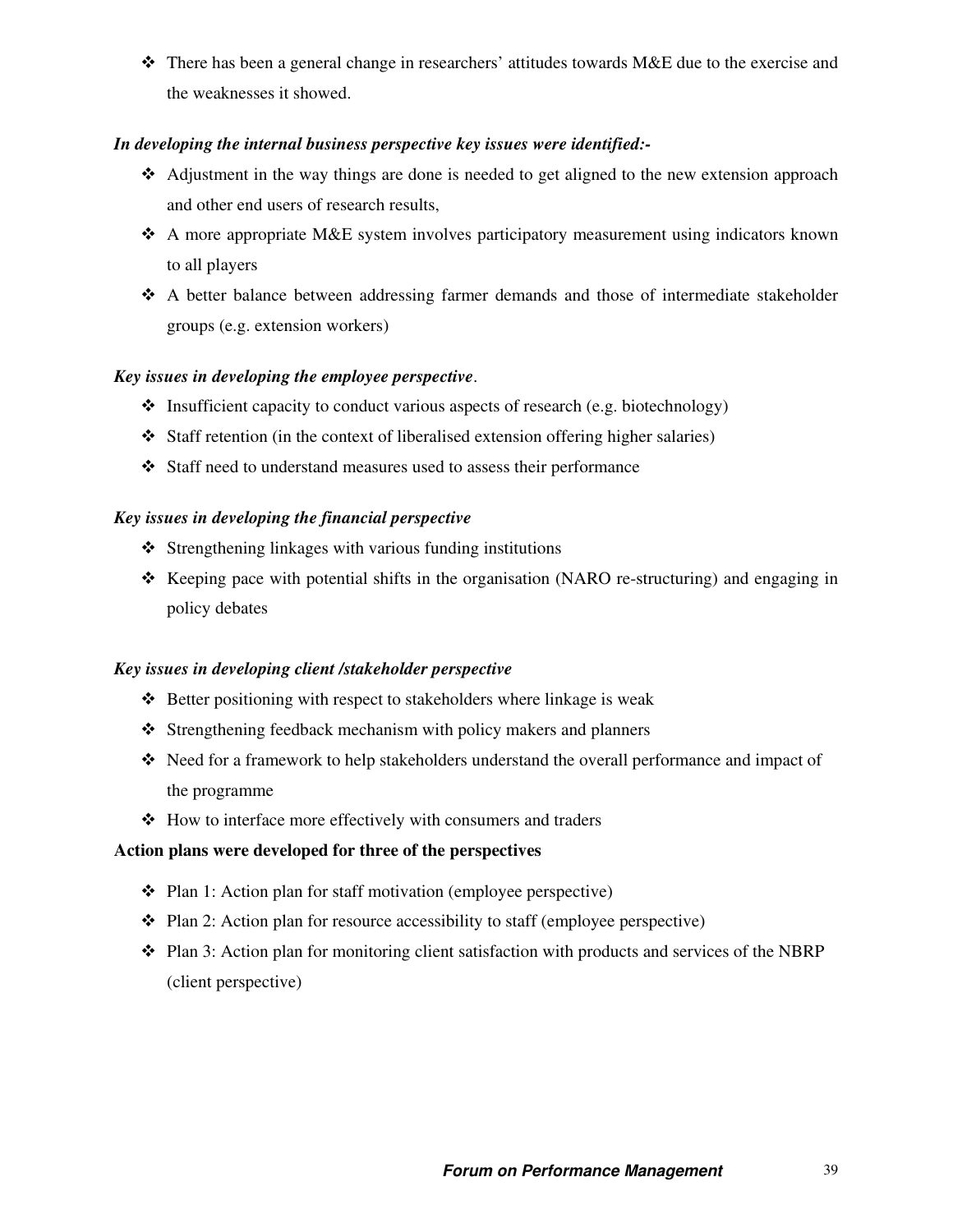# *What we were doing*

- $\triangleright$  Evaluation of products by clients
- $\triangleright$  Production promotion strategy
- $\triangleright$  Bi-annual review meetings and follow up visits
- $\triangleright$  Surveys to evaluate products
- $\triangleright$  Internal review and planning meetings

# *What we planned to do*

- $\triangleright$  Formulate a framework that addresses key client issues
- $\triangleright$  Develop tools for identifying client satisfaction
- $\triangleright$  Review existing procedures relating to M&E on client satisfaction
- $\triangleright$  Pilot, then expand framework

## **General changes since exposure to the score card perspectives concept**

- The NBRP is more responsive to client/stakeholders needs and demands
- Programme seeks feedback on client satisfaction systematically and has a plan to do the same for employees.
- Programme has developed a marketing project targeting consumers and traders to strengthen linkage with these key stakeholders.
- Formulation of new projects provides for sharing work with partners and contracting out some research aspects
- $\div$  Formulation of all new projects now provides for participatory M & E.
- $\div$  Wider linkages sought with grass root farmer institutions and extension service providers to ensure wider dissemination.

#### **Conclusion**

- $\bullet$  Made considerable progress towards addressing some key issues in the Clients/stakeholders perspective
- $\triangleleft$  More needs to be done on the other perspectives.
- $\div$  Feedback information suggests that the programme performance is improving and its impact becoming more visible.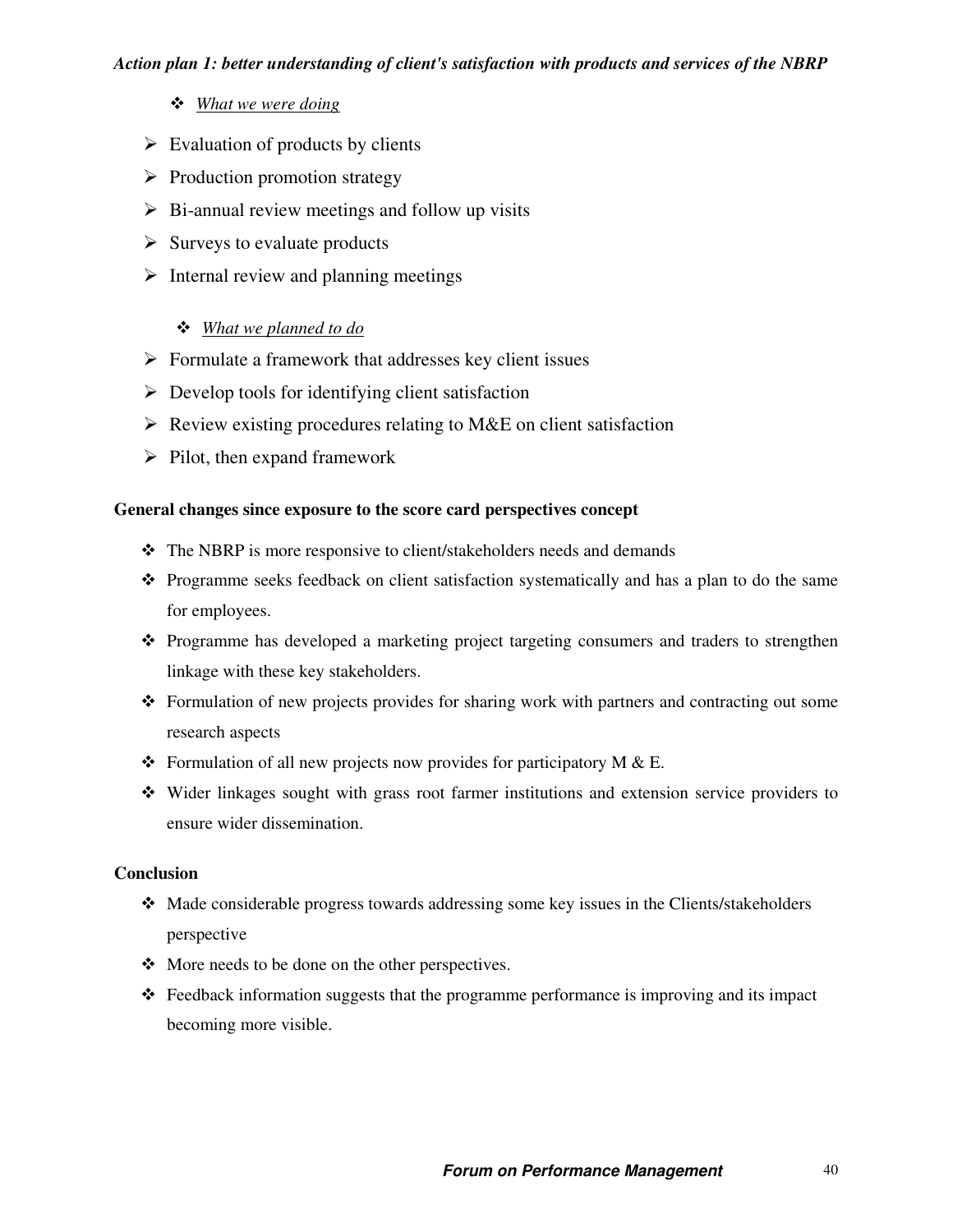#### **8.0 CROPS RESEARCH INSTITUTE – INITIAL EXPERIENCES IN DEVELOPING A PERFORMANCE MEASUREMENT FRAMEWORK (CROP PRODUCTION)**

#### **Background to CRI**

 $\overline{a}$ 

In 1963, the Agricultural Research Institute was formed which housed two units - the Crops Research Unit (CRU) and Soil Research Unit. In 1964, the CRU became a fully-fledged institute, and was renamed the Crops Research Institute (CRI). In 1968, the Academy of Sciences was re-organised into the Ghana Academy of Arts and Sciences and the Council for Scientific and Industrial Research (CSIR), and the CRI became one of the institutes under the CSIR.

CRI has a broad research mandate covering all food and industrial crops<sup>3</sup>, with the mission to ensure high and sustainable crop productivity and food security through the development and dissemination of environmentally sound technologies. This includes developing high yielding, pest and disease resistant crops, improved crop management and post-harvest practices.

The Institute is divided into 9 divisions, 6 of which address specific crop areas or production system issues; horticulture, roots and tubers, grains, crop protection, resource and crop management and post harvest. The remaining 3 divisions include technical services (biochemistry, biometry, etc.) administration and business development.

Research programmes and projects, funded by the Government of Ghana and external agencies (including CIDA, DFID, IFAD, IITA, ICRISAT, JICA, USAID) fall both within specific divisions (including maize improvement, rice technology development, legume breeding) and cut across divisions (socio-economic studies).

CRI has a total of over 800 staff (including unskilled labour) of which 169 are research or technical grade (80 research-grade staff, 49 technical officers and 40 technical assistants) and 320 non-research junior staff in various supporting services. A management board governs the Institute that meets biennially, with day-to-day activities headed by a director, assisted by a deputy-director and heads of the Institute's divisions. Monthly meetings are held between the director and heads of divisions.

Major achievements of CRI include the development and promulgation of new varieties of several crops, notably maize, cowpea and sweet potato. The stated impact of the new varieties of maize disseminated has been an increase in production from 296,000 tons in 1997 to over 1 million tons in

 $^3$  Except for cocoa, coffee, cola, sheanut, coconut, oil palm, sorghum and millet which are the mandated crops of other research institutions.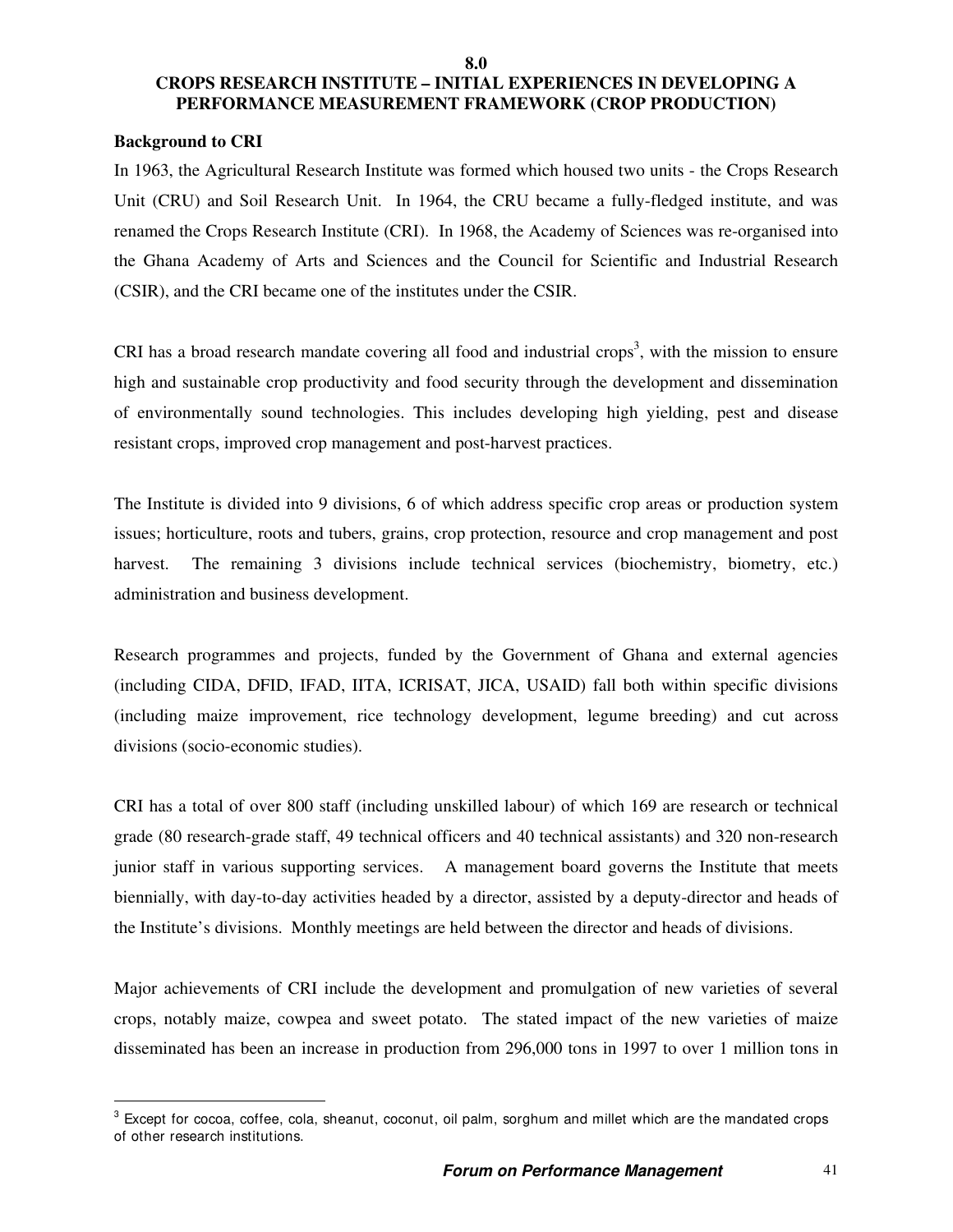2001. Likewise, 70% of farmers are planting improved cowpea, with resultant production increases from 8,600 tons in 1979 to over 90,000 tons in 1996. CRI's technical training programme has led to more than 300 extension and research technicians in Ghana and the sub-region trained.

## **2. DIAGNOSIS OF INSTITUTIONAL AND M&E CAPACITY**

The diagnosis conducted with CRI addressed three main issues:

- Existing institutional strengths and weaknesses, future opportunities and threats
- Client and other stakeholder linkages
- M&E understanding and capacity

#### **Existing institutional strengths and weaknesses**

The issues highlighted through the 'strengths' and 'weaknesses' exercise reflects the current state of CRI.

| <b>Current strengths</b> | <b>Current weaknesses</b> |
|--------------------------|---------------------------|

- **Human resource** (multidisciplinary, good team work, highly skilled, sufficient quantity)
- **Research** (technology development, long history of research)
- **Dissemination** (technology transfer, training, good client relationships and linkages, attracts funding, strong reporting as verified by external assessments)
- **Infrastructure** (poor IT, ill-equipped library, energy, water)
- **Funding** (delay in disbursement of approved budgets from central government, low return from commercialisation drive)
- **Human resource** (allocation of staff, some motivational problems)
- **Systems** (poor feedback and learning mechanisms, lack of attribution of achievements)

Key issues:

- The ability of CRI to assess attributable performance: namely the delineation of responsibility/function of the CRI in doubling up as a research institute and extension service which is ambiguous, and raises issues of capacity and tensions with dedicated providers of extension services.
- $\div$  Secondly, a question was raised as to how CRI can have a strong reporting system when there are poor feedback and learning mechanism.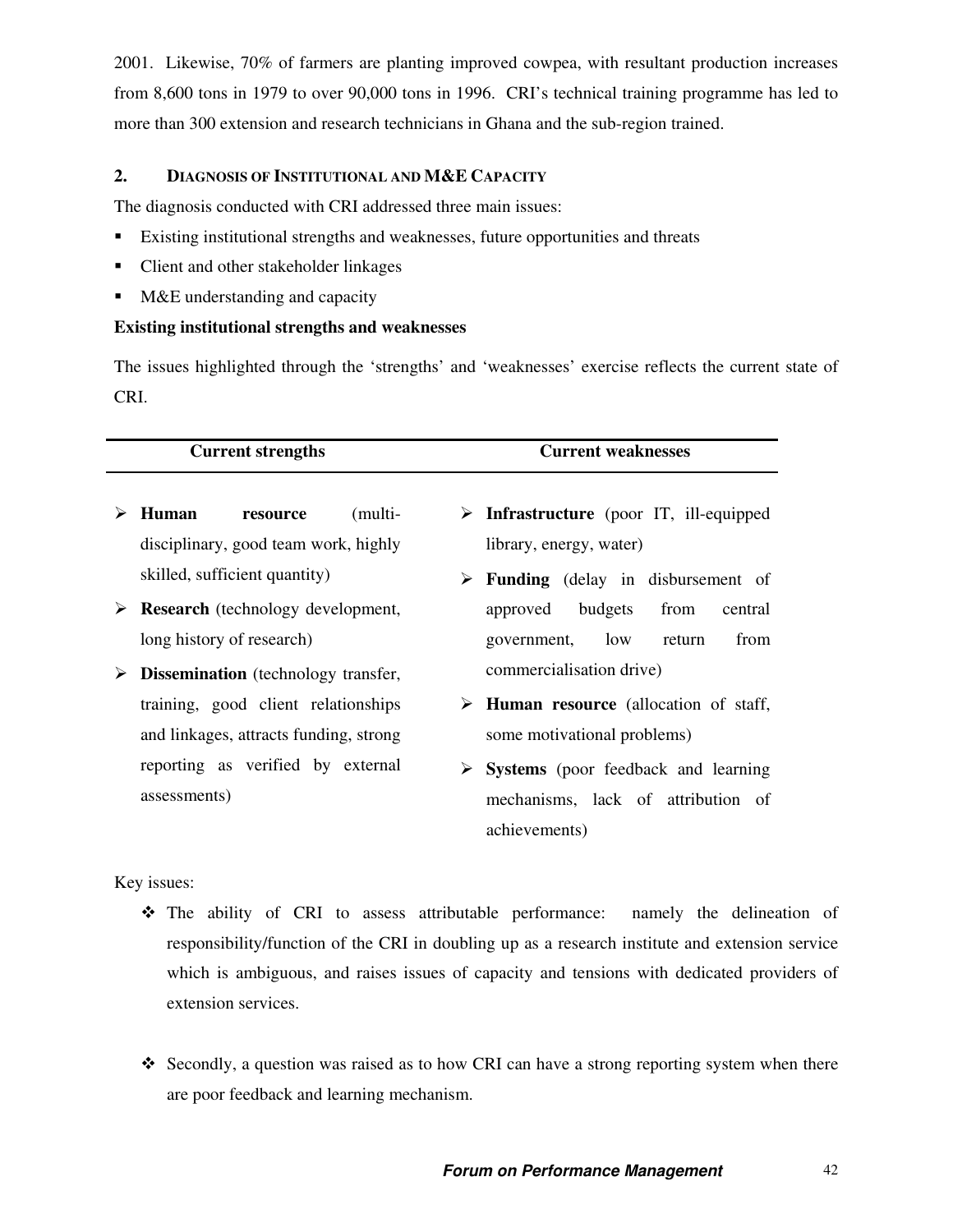#### **Potential opportunities and threat**

The issues raised through looking forwards at the 'opportunities' and 'threats' faced by CRI highlight a number of key issues:

| <b>Opportunities</b>                                                                     | <b>Threats</b>                                                                           |
|------------------------------------------------------------------------------------------|------------------------------------------------------------------------------------------|
| $\triangleright$ Product development (for export<br>non-traditional<br>market-<br>export | <b>Funding</b> (lack of funds released from<br>➤<br>central government, shift of funding |
| crops)                                                                                   | pathway from CSIR to MOFA by<br>external sources)                                        |
| <b>Funding base</b> (linking-up with<br>➤<br>industry, e.g. agro-processing and          | $\triangleright$ Conditionality (constraints imposed by                                  |
| breweries; gaining funds through<br>$AgSSIP$ )                                           | donor demands)<br>Institutional change (public<br>➤<br>sector                            |
| <b>Dissemination/</b> Impact (moving<br>➤                                                | squeeze, downsizing)                                                                     |
| from research station to end-users;                                                      | <b>Human resource</b> (Brain-drain of staff to<br>➤                                      |
| linking up with policymakers to                                                          | NGOs and Universities due to poor pay                                                    |
| have more influence)                                                                     | and motivation)                                                                          |

Key issues:

- Firstly, CRI see there future in-part as a shift towards non-traditional markets. Developing links with industry and increasing portfolio of work on new product markets implies less of a focus on capturing CRI's traditional markets that appear to be diminishing.
- $\div$  Secondly, there is a question as to how CRI's (business development) strategy manages the dichotomy between its two main sources of funding: (a) the government (disbursement problems coupled with declining support), and (b) external sources (the degree of fit of the funders priorities with those of CRI's mission). This is compounded by signs that the government wants to retain centralised control of donor funding, thus reducing the distinction between 'government' and 'external' sources of finance.

#### **CRI- Client/Stakeholder linkages**

A mapping exercise was conducted to look at the type and strength of linkages CRI has with clients and its' other stakeholders. This was conducted in response to the recognition that the majority of issues arising from the institutional assessment related to external agents. Within this context, clients are defined as those for whom CRI provides a direct service, other stakeholders are those with whom CRI has some form of linkage.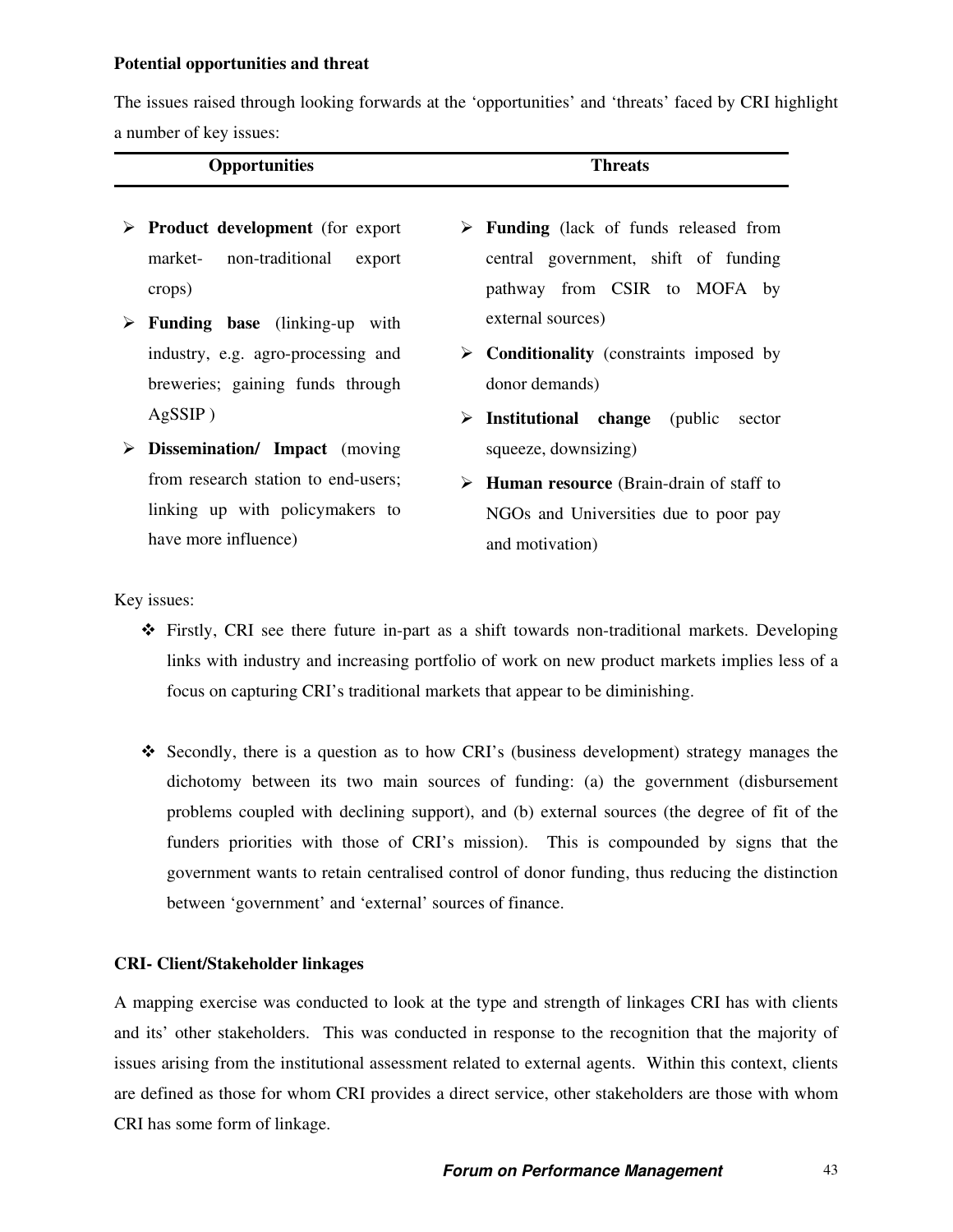| <b>Strength of Linkage</b> | <b>CLIENTS</b>             |                                                     |
|----------------------------|----------------------------|-----------------------------------------------------|
|                            |                            | <b>Services provided by</b><br><b>CRI</b>           |
|                            |                            |                                                     |
|                            | <b>MOFA</b>                | Techniques                                          |
| v. strong                  |                            | Training                                            |
| strong                     |                            | Materials                                           |
| fair                       | Grains and Legumes Board   | Breeder seed                                        |
| weak                       |                            | Training                                            |
|                            | Farmers                    | Techniques                                          |
|                            |                            | Training                                            |
|                            |                            | Improved varieties                                  |
|                            | Agro-chemical sellers      | <b>Extension</b> materials                          |
| <b>CRI</b>                 |                            | Test their products<br>Training                     |
|                            | Industry (small scale      | Materials                                           |
|                            | processors)                |                                                     |
|                            | Exporters                  | Improved varieties                                  |
|                            |                            | Techniques                                          |
|                            | <b>NGOs</b>                | Information                                         |
|                            |                            | Techniques                                          |
|                            |                            | Other types of                                      |
|                            |                            | training                                            |
|                            | Ministry of Education      | Hand books (for<br>schools)                         |
|                            | Ministry of Health         | Collaborating in<br>п<br>research via NGO link      |
|                            | <b>District Assemblies</b> | <b>Consultant services</b><br>(to develop projects) |
|                            | Industry (large scale)     | Improved varieties                                  |
|                            |                            |                                                     |

| <b>Strength of Linkage</b> | <b>OTHER</b><br><b>STAKEHOLDERS</b>                         | <b>Linkage with CRI</b>                         |    |
|----------------------------|-------------------------------------------------------------|-------------------------------------------------|----|
| v. strong<br>strong        | International<br>Organisations (eg IITA)                    | Information exchange                            |    |
| fair                       | Ministry of Environment<br>and Science (through<br>$CSIR$ ) | <b>CRI</b> Reports<br>п<br>Salaries to CRI<br>٠ |    |
|                            |                                                             | <b>Forum on Performance Management</b>          | 44 |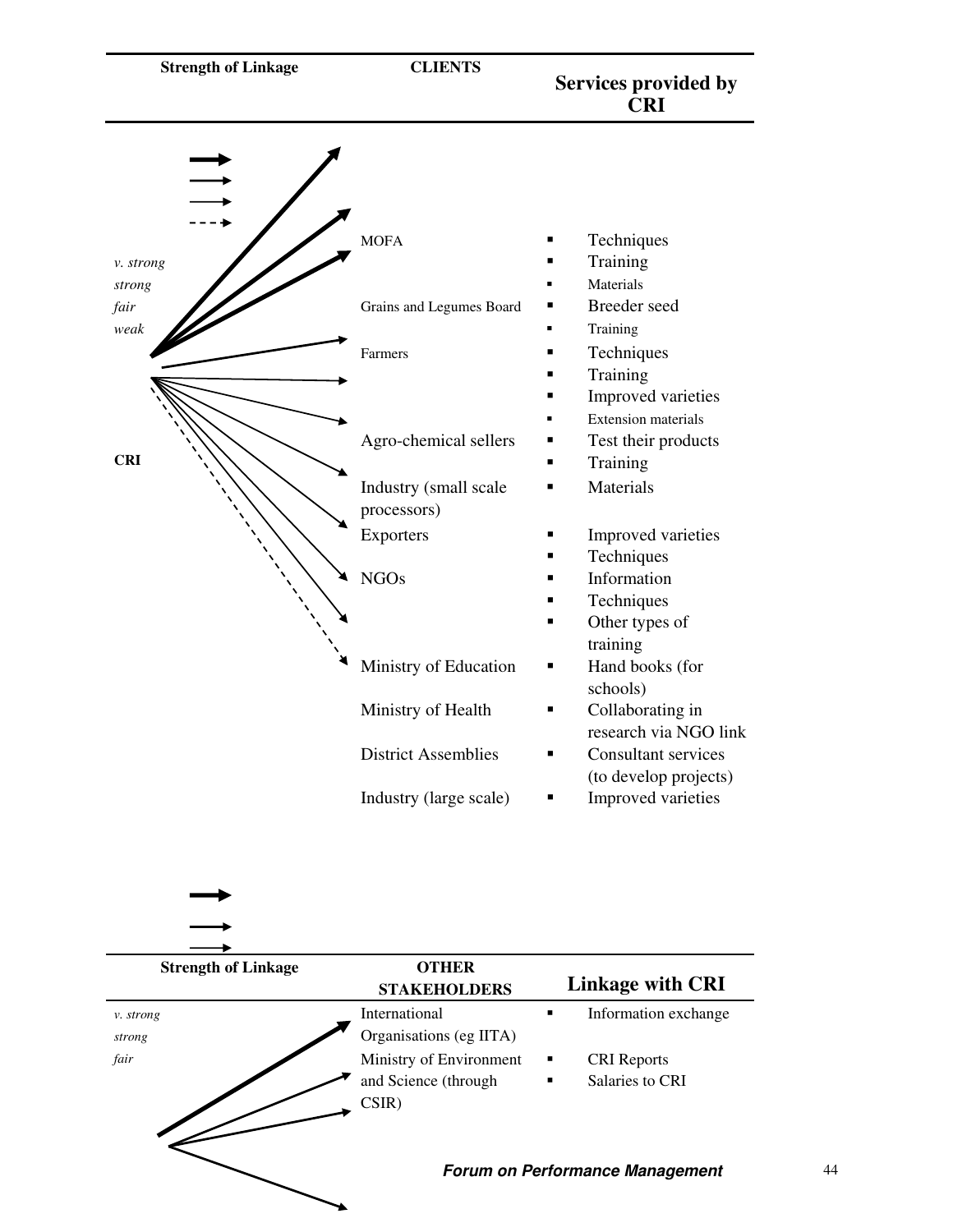| Donors (CIDA, IARCs,            | Satisfy national              |
|---------------------------------|-------------------------------|
| DANIDA, GTZ, DFID)              | objectives                    |
|                                 | Sustainability of             |
|                                 | activities/ impact            |
| Universities                    | <b>CRI</b> Part-time teaching |
| <b>NGOs</b>                     | Funding for CRI               |
| <b>Environmental Protection</b> | Mutual interest/              |
| Agency (EPA)                    | sharing                       |

Key issues:

- The CRI has numerous clients, ranging from the Ministry of Food and Agriculture (MOFA) to whom it delivers a wide range of services to ones such as large scale industry whose demands upon CRI are more limited.
- $\hat{\mathbf{v}}$  The understanding of the term 'client' within CRI seems to be limited to that of farmers (the link with whom is understood to be very strong).
- $\div$  CRI needs to seriously consider the implications of the fact that in some cases the major clients of its services (e.g. farmers, industry etc) are not the same agents as those who are paying CRI (e.g. Donors, Govt).
- $\div$  Linkages between CRI and several of these clients were considered to be strong, notably MOFA and farmers – the traditional client base of CRI. However, whilst these linkages were identified as strong, at the same time, a number of these clients were also perceived to be threats, notably some donors (through how they constrained CRI in terms of mandate) and MOFA (in how they claim exclusive ownership of success/impact and represent the national point of entry for funding care of the AgSSIP).
- $\bullet$  No reference was made to other sister research institutes in the stakeholder mapping exercise; and the nature of the relationship with the Ministry of the Environment and Science and the CSIR appears limited to provision of salaries and reporting requirements. This was surprising where inter-disciplinary research has been identified as one of CRI's strengths, and historically strong linkages have existed with sister

institutes (e.g. Soil Research Institute).

# **Gauging understanding of Monitoring & Evaluation (M&E)**

A brainstorm session on what constitutes good (intentionally left undefined) M&E highlighted various issues which have been grouped into what

# **What good M&E might do…**   $\triangleright$  Establish appropriate responsibilities  $\triangleright$  Means of verifying indicators  $\triangleright$  Go beyond what's written down-should see it Assumptions under which outputs be achieved

#### **What good M&E might involve….**

- Good feedback mechanisms
- $\triangleright$  Be linked to well-defined objectives

#### **How good M&E might be done….**

- **Formal**  $\triangleright$  Use of the logical framework approach
	- $\triangleright$  Appropriate indicators put down are SMART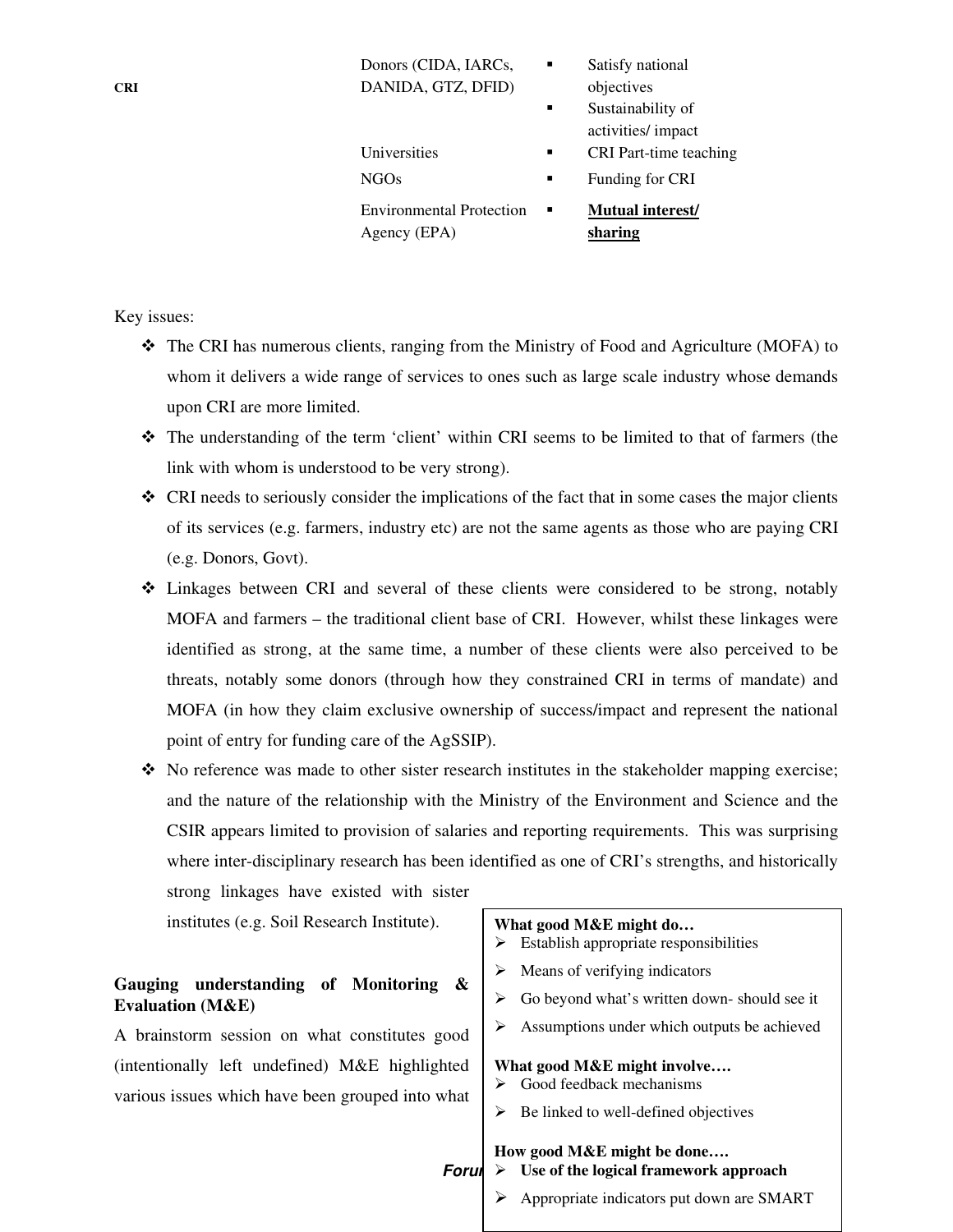good M&E might do; what good M&E might involve and how good M&E might be done.

Good M&E was perceived as having a role in validating achievement and allocating responsibility in order to fulfil that achievement. Clear linkages to objectives, and strong feedback mechanisms were felt to be essential components of M&E. This may be achieved by developing robust (SMART) indicators, and using the Log Frame to construct a logical sequence of indictors that are linked to the objectives.

#### **Diagnosing existing M&E capacity**

A self-assessment diagnosis of M&E capacity was carried out by each staff member based on rating a series of 'positively-orientated' statements from 'strongly disagree' to 'strongly agree' in the context of CRI.

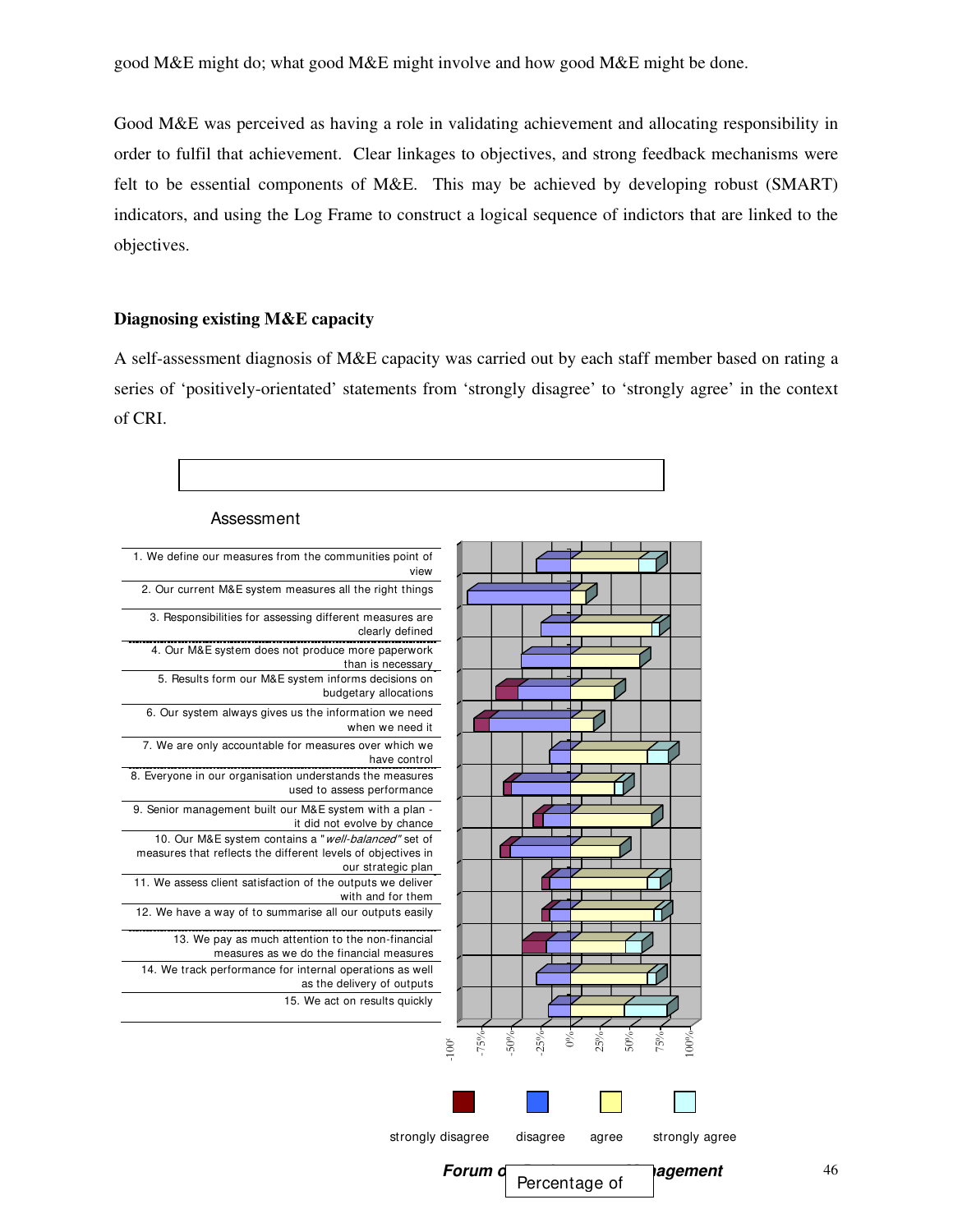#### **Summary of Monitoring and Evaluation Self-Assessment**

| <b>Current M&amp;E strengths</b><br><b>Internal focus: M&amp;E system</b> |                                                           | <b>Current M&amp;E weaknesses</b>                        |  |  |
|---------------------------------------------------------------------------|-----------------------------------------------------------|----------------------------------------------------------|--|--|
|                                                                           |                                                           | Internal focus: M&E system                               |  |  |
| ➤                                                                         | Method(s) for easily summarising outputs                  | Not everyone in the organisation understands<br>➤        |  |  |
| $\triangleright$                                                          | Only accountable for the measures which<br>are controlled | the measures used to assess performance                  |  |  |
| ≻                                                                         | Act on results quickly                                    | Overarching                                              |  |  |
|                                                                           |                                                           | M&E system do not measure the right things<br>➤          |  |  |
|                                                                           | <b>External focus: linkages with clients</b>              | M&E system does not provide a well-balanced<br>⋗         |  |  |
| ➤                                                                         | Defining measures (indicators) from the                   | set of measures reflecting different levels of           |  |  |
|                                                                           | communities' (clients) point of view.                     | objectives in the strategic plan                         |  |  |
|                                                                           | Reflecting participatory design of CRI's                  | $\mathbb{R}$ . MeE contains deep not elevent nuevale the |  |  |

 $\triangleright$  M&E system does not always provide the necessary information when it is needed

#### **Overarching**

needs

initiatives.

 $\triangleright$  The M&E system (or activites) were strategically developed, rather than evolving by chance.

 $\triangleright$  Assess client satisfaction of the outputs delivered with and for them. Reflecting good linkages and understanding of client

 $\triangleright$  Internal performance as well as the delivery of outputs are tracked.

#### **Split opinion (between relative strengths and weaknesses)**

- $\triangleright$  Whether or not more paperwork is produced than is necessary
- $\triangleright$  Whether or not as much attention is paid to non-financial measures as financial ones.

#### Key issues:

- *Internal focus: accountability*. Some doubt was cast over the the postive response regarding the extent to which staff members are accountable only for those actions for which they are responsible. The lack of clarity over the delineation between 'research' and 'extension' implies that CRI are willing to be assessed on the impact of their research on factors such as production increase, poverty reduction and the like (implied by the successful promotion of their research technologies), despite not being responsible for dissemination at a scale necessary to impact on these factors.
- *Internal focus: nature of information and feedback mechanisms*. Whilst it was acknowledged that outputs are easily summarised and enable responsiveness (acting quickly), questions were asked as to the extent to which the information being collected is useful (not measuring the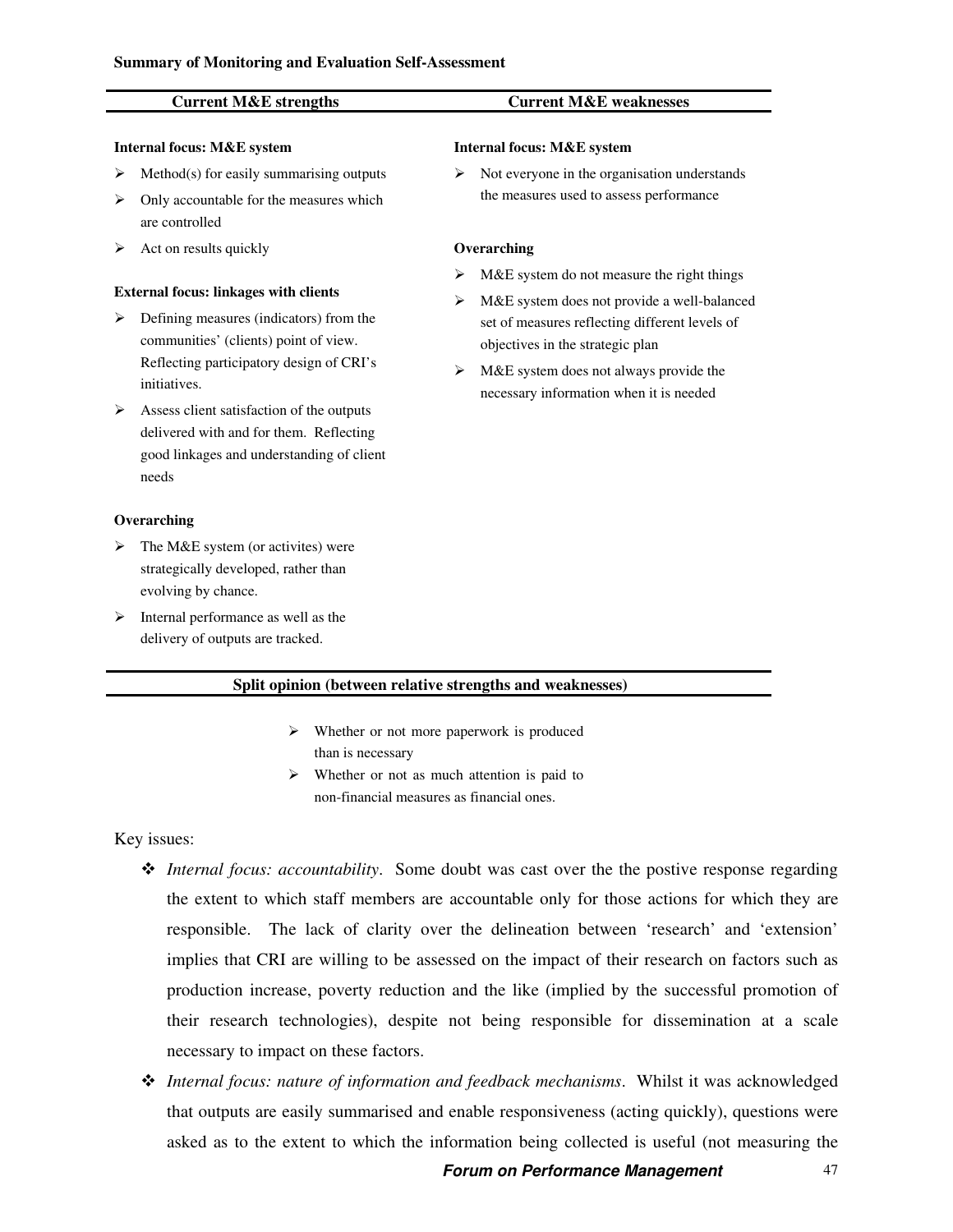right things, and not everyone understands the measures), and organised in a manner that enables staff to act upon the findings in a timely way. A distinction is apparent here between specific project outputs that are well structured, and other types of information (performanceorientated) that appears to be lacking.

 *External focus*. The results of the self-assessment exercise revealed that 70% of staff receive feedback from clients, however, almost all of this feedback emanated from farmers through adoption rate surveys. No mention was made of the other (11) types of client listed in the stakeholder mapping exercise. Strengthening feedback mechanisms with a broader range of clients may be considered important as CRI broadens its approach to incorporate nontraditional markets.

#### **Summary of diagnosis**

CRI's institutional environment is complex, located within a large council of research institutes, with numerous clients and stakeholders. Clients and stakeholders include those who fund CRI's work, those who receive CRI's services, and those that both pay for and receive the services. Both the nature and source of funding, and the types of clients that CRI services are in some cases shifting. This situation is considered both an opportunity and threat to the institute.

The changes in CRI's institutional environment has created a drive within the institute to consider its internal systems: the nature of its core business, the process of conducting its core business, its linkages with differing client and stakeholder groups, and the way in which it secures and manages its resources (human and physical).

It is recognised that, in principle, strong performance management will enable CRI to function well as an institute, forging a strong working environment, delivering good products as demanded by various client groups, and thus being recognised as a strong centre for crops research. In this context, a number of key opportunities were identified for strengthening its existing performance management; relating to the institute's understanding and measurement of what staff are directly accountable for, information flows and feedback mechanisms both internally and with core clients.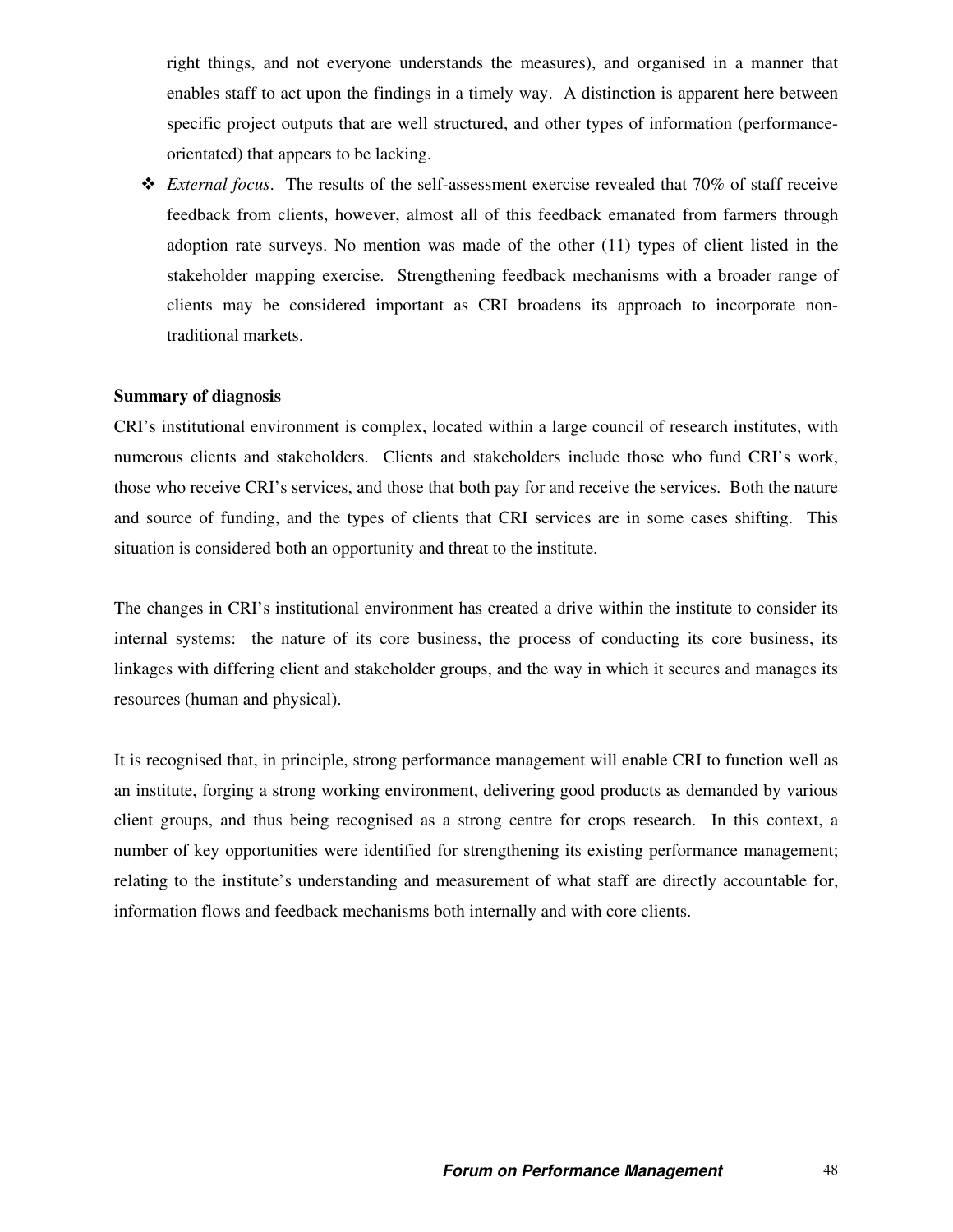#### **3. BUILDING AN APPROPRIATE PERFORMANCE MANAGEMENT SYSTEM**

The approach used to structure the findings of the diagnosis, and develop a system for performance management is based around the Balanced Scorecard. This approach focuses upon four elements, or perspectives, as they relate to each other, and the overall goal of the organisation. The following section is structured to address these perspectives in turn.

#### **Clarifying the Organisation's Goal**

A strong performance management system relies upon a shared understanding of a common goal. It was therefore considered essential early on in the diagnostic needs assessment to ascertain whether or not a jointly-held goal exists. This was achieved through an exercise to review individual staff understanding of the organisation's goal.

## *Understanding of goal:*

- $\div$  The stated goal of CRI related in most cases to conducting effective research that will result in improved agricultural production/ food security in the country. However, the achievement of this goal relies heavily upon an efficient and effective extension service. To what extent should CRI be expected to fulfil this extension role, and/or to what extent can CRI hope to influence existing extension services to achieve this mandate, i.e. one thing is good quality demand-led research, another is improved productivity. Whilst, it was noted by CRI that extension does form part of it's role, through on-farm research with extension staff and farmers, it was acknowledged that CRI needs to be clear about where its' boundaries lies for accountability purposes.
- Some individuals found it difficult to distinguish between describing what they do (i.e. their day-to-day activities) and what the overall goal of the organisation is. This was felt to be due mainly to a lack of clarity over terminology, and for some, a clear sense of shared mission.
- $\div$  One person stated that the goal is to be a centre of excellence in research, and was felt to be a well-considered view in terms of what is realistic, realisable and measurable as the primary aim of the institute.

Individual's perception of their contribution to the organisation's goal, and how this contribution is measured, were also assessed through the same exercise.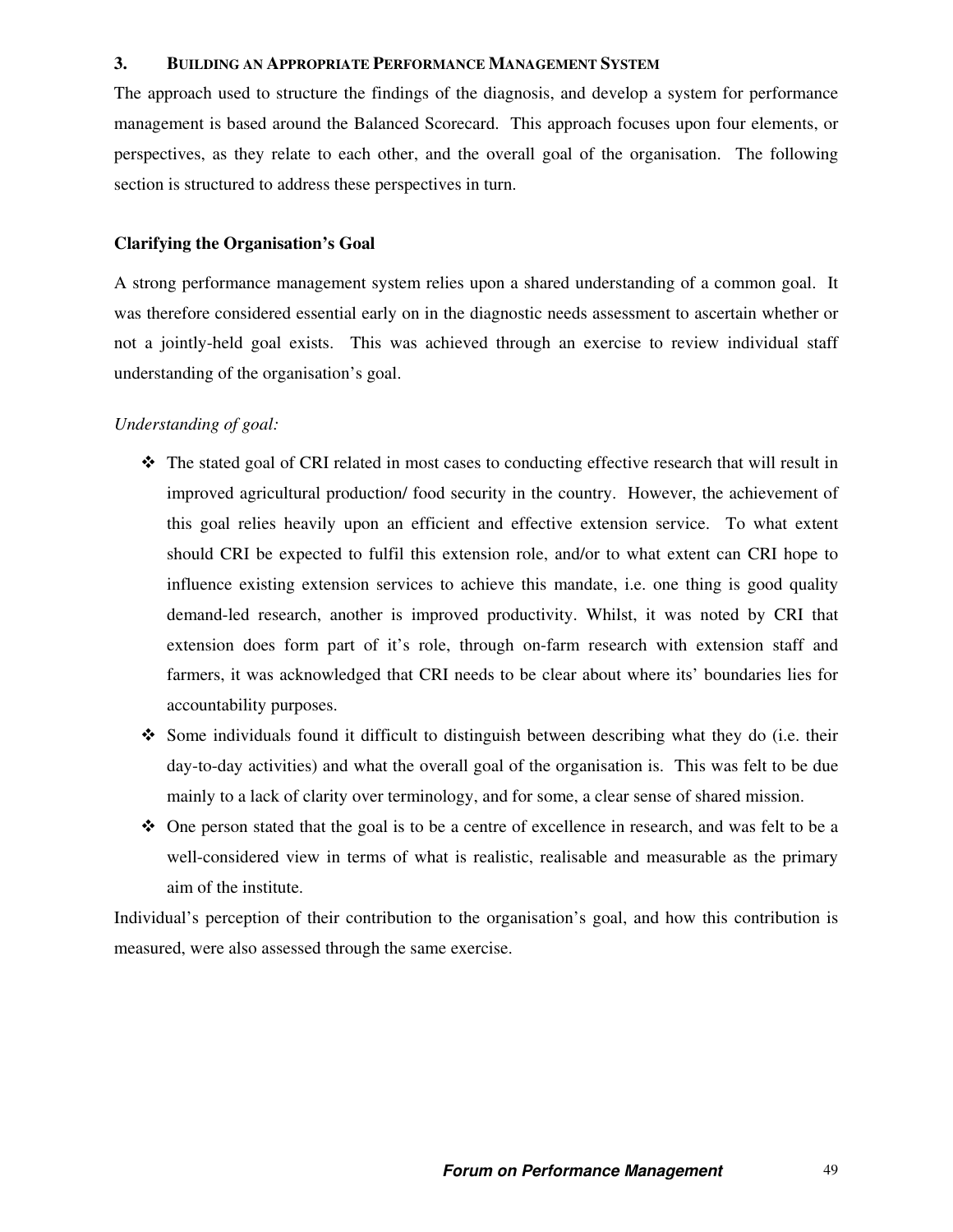$\bullet$  Most people have defined their contribution in terms of what they do on a day-to-day basis, i.e. their activities, rather than their achievements that lead clearly to the stated goal. For example, "I conduct research", rather than stating how the research conducted contributes to the goal. This was recognised as important, as it looks at M&E at the institutional level (rather than just within projects) and involves understanding how outputs link to the goal of the institution. Further, if people feel they are contributing in a meaningful way to the goal of the organisation (i.e. clear links are established between their work area and the goal), staff motivation within the organisation is likely to be increased.

#### *Measurement of contribution*

- $\div$  In many cases, individuals described measurements of their contribution in terms of changes beyond their direct control (e.g. improved household income as a consequence of contributing work on developing improved varieties). This suggests the need for measures which accurately reflect outputs or outcomes for which people are directly accountable- otherwise, how can someone's achievements truly be assessed and what basis for doing things differently?
- A lot of the measures listed are simply counts, e.g. number of farmers trained; this says little if it is considered a measure of an individual's contribution to the goal of the organisation. Further, it says nothing about the quality of the work, e.g. how effective was the training, did those trained come back and ask for further advice?
- $\hat{\cdot}$  There are a huge range of measures that have been stated- and it is important to determine which of these are most important at the institutional level that best represents (shows off) the institute to its clients, i.e. best demonstrates the achievements of CRI

#### *Summary*

 $\triangle$  A need to consider the goal of CRI in light of many statements that suggest that CRI can (and should) directly influence agricultural production and food security which relies on intermediary organisations (most notably extension services). One person stated that the goal is to be a centre of excellence in research, and this would appear to be a well-considered view in terms of what is realistic, realisable and measurable as the primary aim of the institute (although recognised that "excellence" will need to be clearly defined). Thus, an opportunity, as a starting point, is to develop some indicators for this.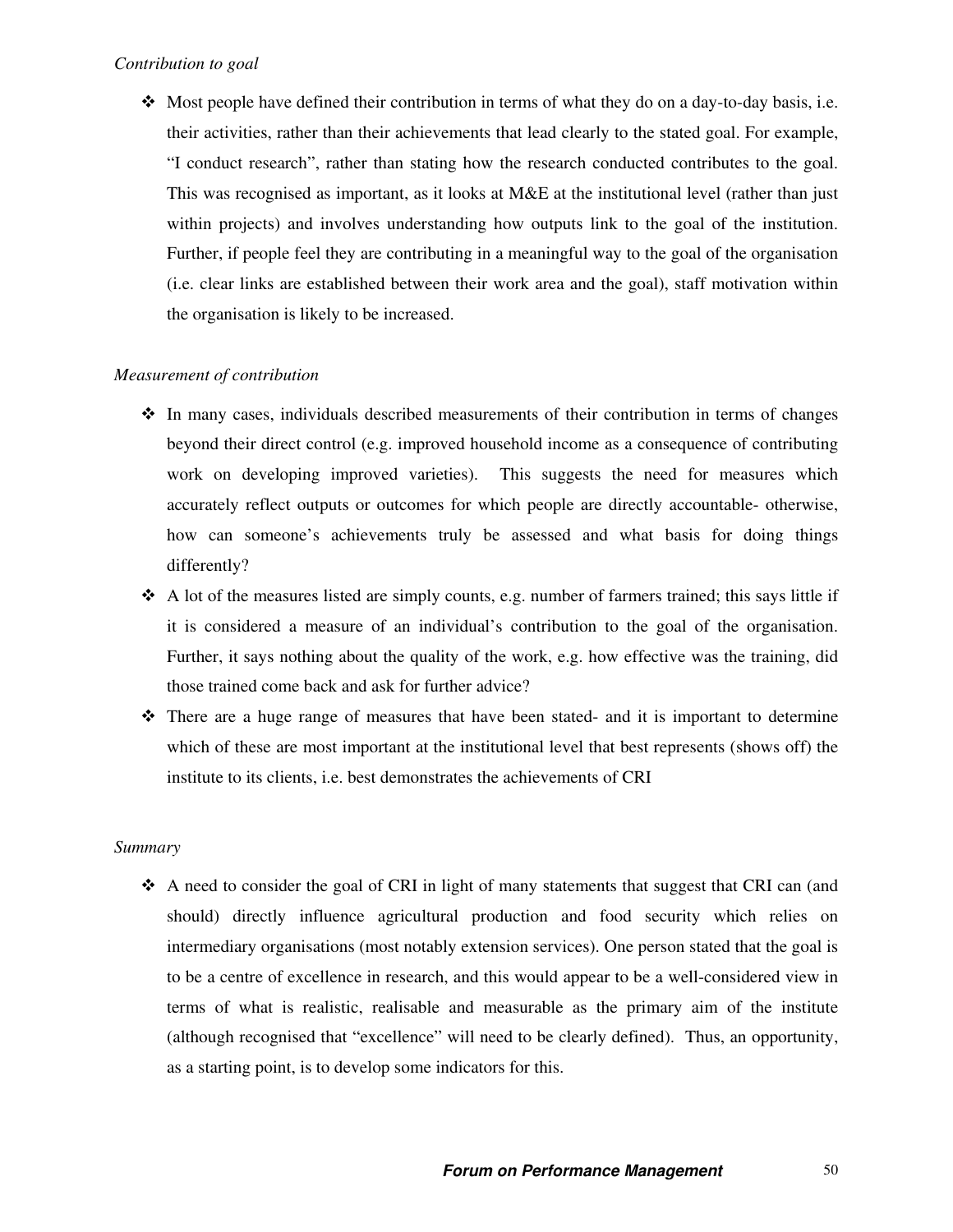- $\div$  Need to consider carefully the link between the targets of individuals (or at the level of projects) and that of the goal of the institute as a whole. Currently, people listed their contribution to the goal simply in terms of the day-to-day activities
- Measuring contributions to the goal are numerous, and in many cases do not accurately account for what they are actually doing and achieving. It is important to look both at (a) how best people can assess how they contribute to the goal, and (b) which key measures best illustrate the achievements of the institute

## *Conclusion*

Through a group-based review of the various individual perspectives, and the use of guidance material, consensual agreement was reached:

**CROPS RESEARCH I NSTI TUTE GOAL To become a centre of excellence in research and development of high yielding disease/ pest resistant/ tolerant consumer accepted varieties and associated technological packages for mandated crops by the year 2010.** 

## **Developing the Scorecard Perspectives**

The balanced scorecard approach considers four main perspectives of organisation performance: employee, internal business, client/ stakeholder and financial.

#### *Employee Perspective: How can we continue to improve and create value?*

Clarifying or defining objectives in this perspective involve reflecting on the performance of internal employee-related processes that drive the organisation, including forward-looking targets for continual improvement. Without employee "buy-in", a CRI's achievements are likely to be minimal. This is of particular relevance in an environment where (a) other agencies (e.g. universities and NGOs) are attracting able employees away from the public sector to potentially more lucrative jobs, and (b) where donors are looking to invest in attractive, growing organisations.

Key issues identified:

- $\triangle$  If CRI is continue to strive to be the front-running institution in crops research, it is crucial that it retains its self-identified most valuable resource, its staff.
- $\triangle$  Central to this is a clarification of purpose, strengthened by good communication between staff and a feeling of self-worth. Identifying and illustrating the achievements of individuals and how their work relates to the work of others in view of the goal of the institute will help achieve this.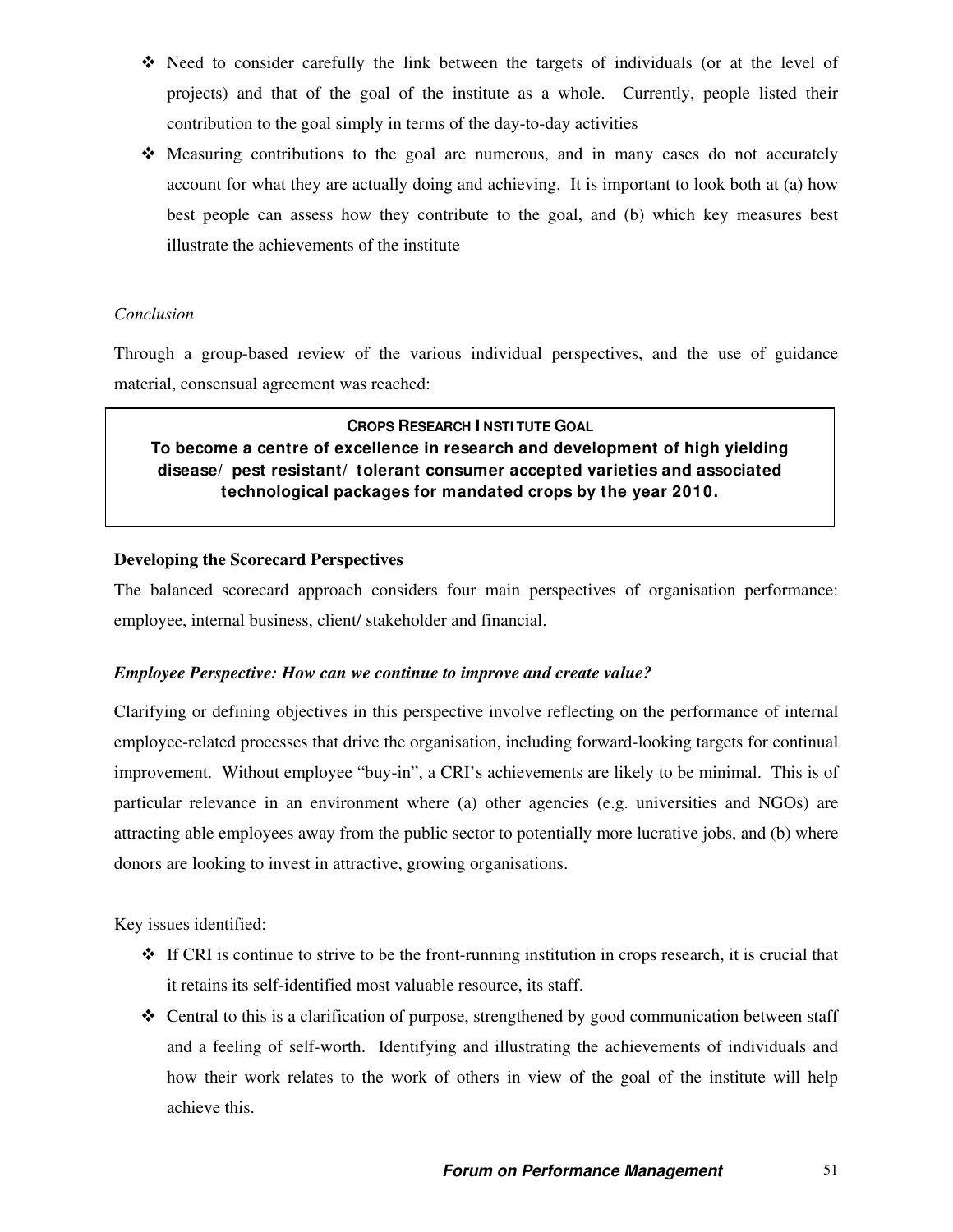$\div$  Issues that may want to be considered to achieve this include: (1) how can employee development and retention be improved? (2) what role can improved information collection and sharing play in this?

The following table illustrates the objectives and key performance indicators developed by CRI in light of these issues.

|           | <b>Employee Perspective</b>     |                                                                       |  |  |  |
|-----------|---------------------------------|-----------------------------------------------------------------------|--|--|--|
| Objective |                                 | <b>Key Performance Indicator</b>                                      |  |  |  |
| 1.        | Motivated staff by 2005         | $\triangleright$ % of staff who are satisfied with their jobs         |  |  |  |
|           |                                 | % of tasks completed on time<br>➤                                     |  |  |  |
| 2.        | <b>Enhanced human resources</b> | $\triangleright$ % of staff receive relevant training by 2005         |  |  |  |
|           | by $2005$                       | $\triangleright$ % of staff still at post by 2005                     |  |  |  |
| 3.        | Staff satisfied with available  | $\triangleright$ % of staff who are satisfied with working conditions |  |  |  |
|           | working conditions              | $\triangleright$ % of staff leaving because of bad working conditions |  |  |  |

The building of a performance management action plan to address these objectives focused on identifying what is currently being done by CRI in these areas, and within this context, considering critical factors to ensure the success of the objectives in question, and thus the organisation's goal. The action plan for the employee perspective at CRI is illustrated on the following page.

# *Summary: The value added from considering the Employee Perspective*

It was recognised through the diagnostic self-assessment exercises that whilst CRI has strength in the quality of staff, their multi-disciplinary team working, and the effective use of systems to track some aspects of internal performance; weaknesses were identified in the motivation of staff, linked to internal allocation and external pull-factors (higher incomes in other sectors). Weaknesses identified in M&E related to a lack of shared understanding of the measures used to assess performance, and the absence of a balance of measures reflecting differing objectives.

The benefit of revising and developing a set of performance measures in this context is the extent to which CRI staff and management can better understand motivational problems, and where possible, take corrective action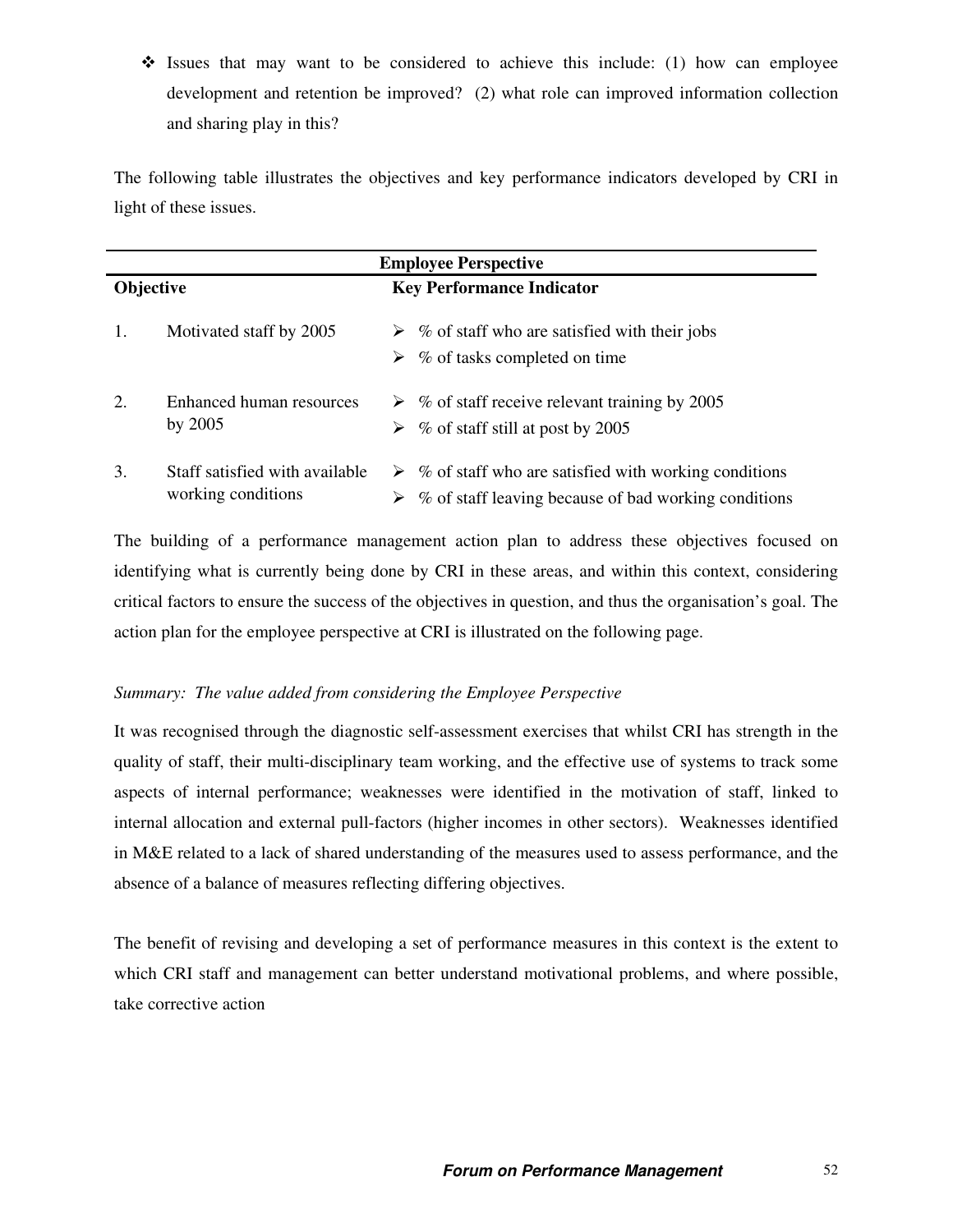|                                | <b>Level</b>              | What are already<br>doing?                                                                                                                    | What M&E are we<br>already doing to<br>assess this?                                                                                          | To achieve this objective, what has got to<br>happen (critical success factors)?                                                                                                                                                                                        | By<br>when?                                 | By whom?                                                                                                     |
|--------------------------------|---------------------------|-----------------------------------------------------------------------------------------------------------------------------------------------|----------------------------------------------------------------------------------------------------------------------------------------------|-------------------------------------------------------------------------------------------------------------------------------------------------------------------------------------------------------------------------------------------------------------------------|---------------------------------------------|--------------------------------------------------------------------------------------------------------------|
| Are we doing the right things? | Objective:<br>Outputs:    | Key Performance Indicators:<br>Staff with high morale<br>➤<br><b>Trained staff</b><br>➤<br>Tasks completed on<br>time<br>Staff motivated<br>≻ | Staff motivated by 2005<br>% of staff who are satisfied with their jobs<br>% of tasks completed on time<br>Some issues<br>⋗<br>followed up   | Survey undertaken<br>➤<br>Staff exit report written<br>➤<br>Staff conditions reviewed<br>Survey report presented<br>⋗<br>Results & recommendations implemented<br>⋗                                                                                                     | Annually                                    | n/a                                                                                                          |
| Are we doing things right?     | Processes<br>(activities) | In Service training<br>➤<br>Staff welfare fund<br>➤<br>Car/house loans<br>⋗<br>Health benefits<br>Sourcing computers and<br>➤<br>lab material | Annual reporting<br>➤<br>system<br>In-house reviews<br>⋗<br>of staff<br>performance<br>Annual planning<br>➤<br>sessions with<br>stakeholders | Undertake staff survey of motivational issues<br>⋗<br>and needs assessment<br>Conduct staff exit surveys<br>➤<br>Undertake annual review of staff conditions<br>⋗<br>benchmarked against other organisations<br>Analyse survey reviews and recommended<br>interventions | Annually<br>On exit<br>Annually<br>Annually | Heads of divisions<br>Management<br>Union, staff, socio-<br>economists<br>Union, staff, socio-<br>economists |
|                                | Inputs:                   | Staff time<br>≻<br><b>Budget</b><br>Computers and<br>resources                                                                                | N/A                                                                                                                                          | Staff time<br>⋗<br>Resources<br>Survey instruments<br>Computers/ software<br>⋗                                                                                                                                                                                          | 2003                                        | Management<br>Unions<br>Socio-economists                                                                     |

# **DRAFT ACTION PLAN FOR EMPLOYEE PERSPECTIVE AT CRI**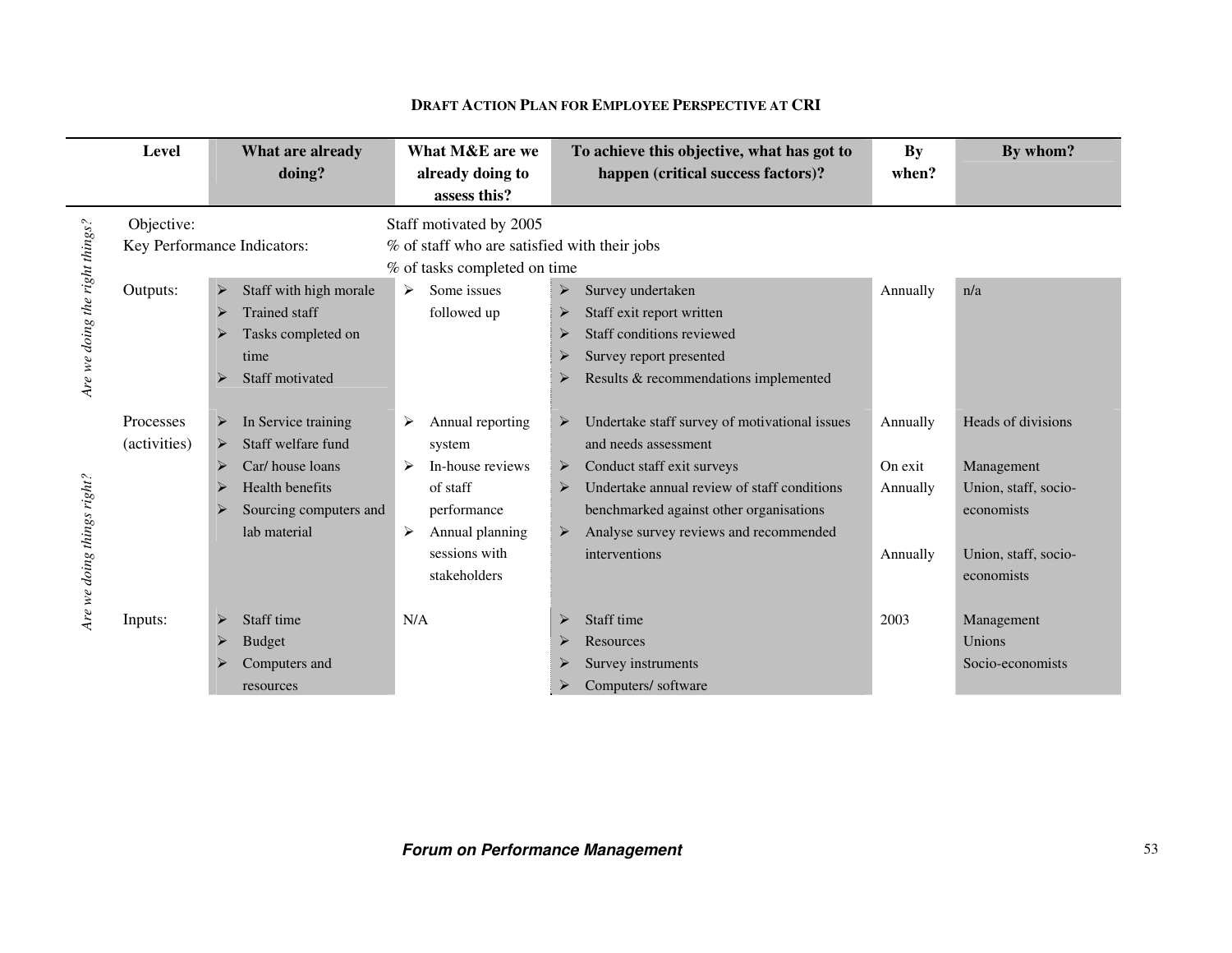# **Internal Business Perspective:** *To satisfy our clients, at what internal business processes should we excel?*

The objective of this perspective is to link the client/ stakeholder perspective (to come) with the internal actions and the perspective of those responsible for meeting contractual obligations and fulfilling mandates.

The diagnostic assessment of CRI identified that most (if not all) research activities conducted by CRI are project-based. Whilst this is not a problem unto itself, what appears to be lacking is a sense of how these fit into a broader institutional framework in terms of how the institute can best position itself to function effectively.

CRI's client base appears to be changing, with opportunities opening up for links with industry (agroprocessing and breweries) and export markets (for non-traditional crops) that have important implications for the business processes within the Institute. It is recognised by CRI that the organisation's structure is not currently configured in the most appropriate way to respond to the demands of this new client base.

Further, the role that CRI is playing in extension – beyond its direct mandate in research- questions the clarity (or boundaries) of where CRI should be operating to excel at its core specialism, research.

Key issues identified:

- To consider which client-base is most important to CRI currently and in the near-future, and consider how the configuration of the organisation may be best organised to respond to these clients. Intrinsic to this are strong linkage and feedback mechanisms to enable CRI to respond to these clients' needs.
- $\hat{\mathbf{v}}$ . This highlights the need to better orient its internal systems and processes towards corporate objectives and goals as opposed to being led by project-based systems.
- $\triangle$  Paying as much attention to non-financial measures as well as financial measures (e.g. whether what the institute is doing contributes to its goal, whether staff are suitably motivated) is crucial if the institute is going to move forwards. However, from the self-assessment exercise, opinion was very divided as to whether CRI was currently doing this.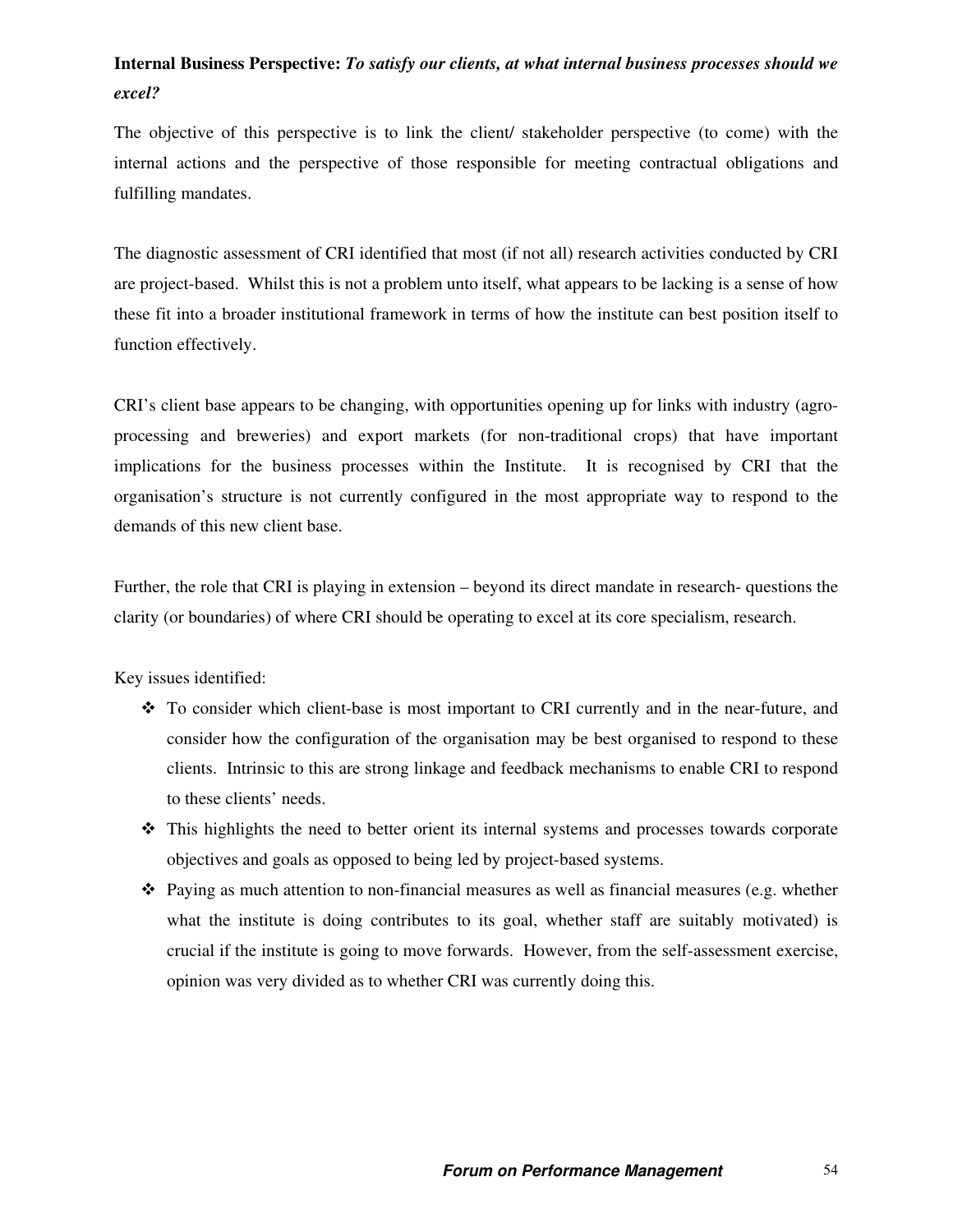The following table illustrates the objectives and key performance indicators developed by CRI in light of these issues.

|    | <b>Internal Business Perspective</b>                               |                                                                                                                                                                                                           |  |  |
|----|--------------------------------------------------------------------|-----------------------------------------------------------------------------------------------------------------------------------------------------------------------------------------------------------|--|--|
|    | <b>Key Performance Indicator</b><br>Objective                      |                                                                                                                                                                                                           |  |  |
| 1. | Systems developed to<br>regularly identify the<br>needs of clients | Biannual consultative planning meetings with clients<br>➤<br>to identify their needs<br>Minutes of meetings with client/stakeholder needs<br>➤<br>identified                                              |  |  |
|    | 2. Developed structures for<br>addressing clients needs            | $\triangleright$ Number of clients/ stakeholder needs addressed by<br>the different divisions of CRI in the year<br>Quality of services provided by CRI's Business<br>➤<br>Development Unit               |  |  |
| 3  | Publicised human<br>resources potential and<br>products of CRI     | Number of promotional materials and activities<br>➤<br>undertaken per year<br>Number of hits at CRI website per year<br>➤                                                                                 |  |  |
| 4. | Improved Institute and<br>client relationships                     | Number of clients participating in CRI's promotional<br>➤<br>activities, e.g. open days, field days, etc.<br>Number of stakeholders represented on CRI's<br>➤<br>management board and research committees |  |  |

The performance action plan drafted for the internal business perspective can be found on the following page.

# *Summary: The value added from considering the Internal Business Perspective*

It was recognised during the review and action plan building process that consideration and possible reconfiguration of existing business processes within CRI to respond to a changing client base will need to be a well-considered and potentially lengthy procedure. Consequently, the processes and outputs selected for the draft action plan reflect the critical steps required to assess existing client needs, and the potential changes to be made within CRI.

The approach taken reflects the needs identified during the diagnostic assessment, and is expected to be the initial phase of developing frameworks for the continual assessment of client needs and the relationship with business processes, enabling change to be effected on an ongoing basis.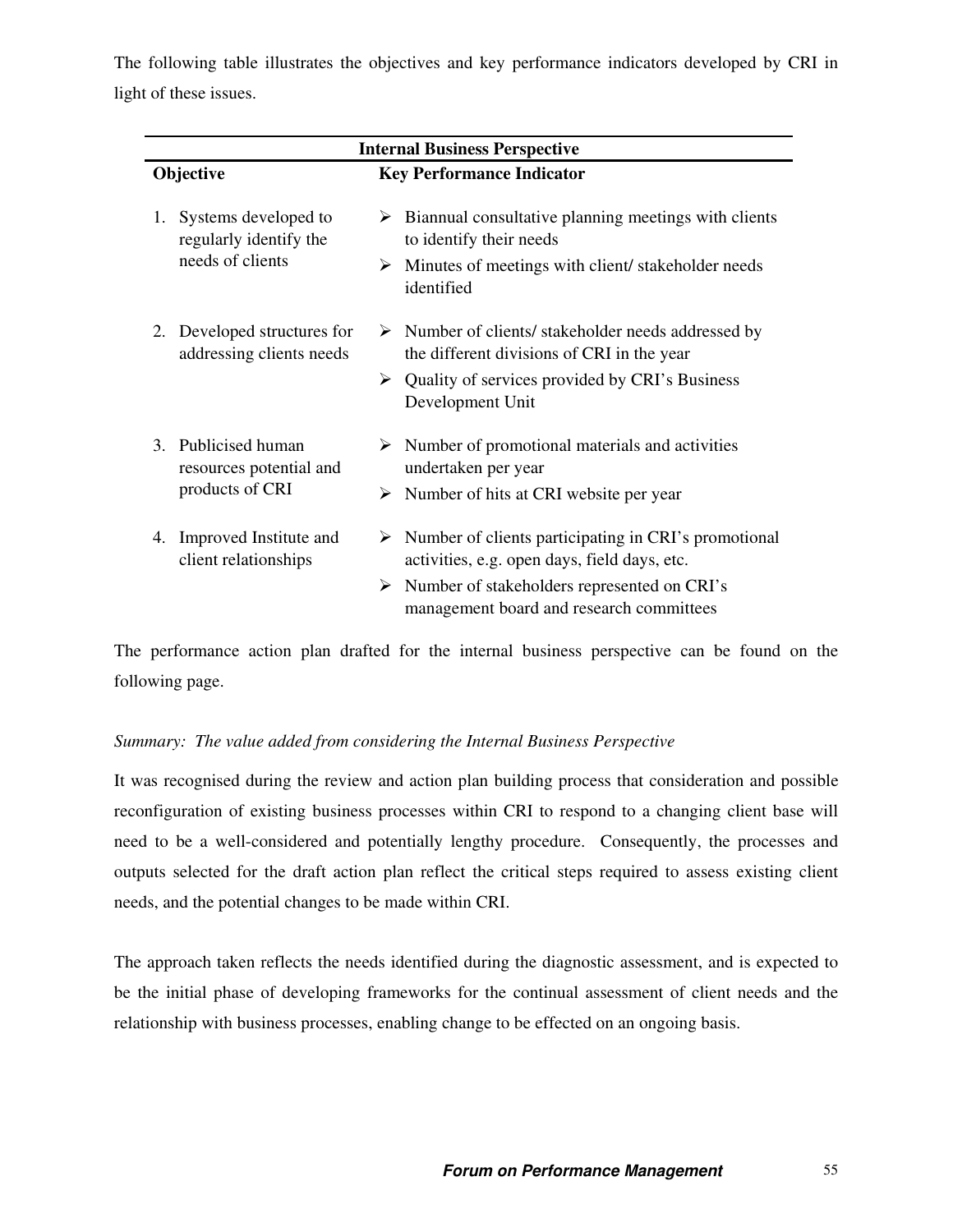|                                | Level        | To achieve this objective, what has got to happen (critical success factors)?                             | By<br>when? | By whom?                              |  |  |  |  |
|--------------------------------|--------------|-----------------------------------------------------------------------------------------------------------|-------------|---------------------------------------|--|--|--|--|
|                                | Objective:   | Systems developed to regularly identify and address the needs of clients                                  |             |                                       |  |  |  |  |
|                                |              | Key Performance Indicators: Biannual consultative planning meetings with clients to identify their needs; |             |                                       |  |  |  |  |
| Are we doing the right things? |              | Minutes of meetings with clients on client needs documented                                               |             |                                       |  |  |  |  |
|                                | Outputs:     | Existing systems for clients needs identification reviewed                                                | 2003        | n/a                                   |  |  |  |  |
|                                |              | Limitations of systems addressed                                                                          | 2003        |                                       |  |  |  |  |
|                                |              | Structures to intensify participatory client centred research put in place                                | 2003        |                                       |  |  |  |  |
|                                |              | New/emerging major clients identified<br>⋗                                                                | 2003        |                                       |  |  |  |  |
|                                |              | Framework of identifying clients needs developed and identified                                           | 2003        |                                       |  |  |  |  |
|                                |              |                                                                                                           |             |                                       |  |  |  |  |
|                                | Processes    | Review existing systems for identifying and addressing client needs                                       | 2003        | Scientists & Business Dev. Unit (BDU) |  |  |  |  |
| Are we doing things right?     | (activities) | Address limitations/ gaps of existing system<br>➤                                                         | 2003        | Scientists & Business Dev. Unit (BDU) |  |  |  |  |
|                                |              | Intensify participatory client-centred research<br>≻                                                      | 2003        | Management                            |  |  |  |  |
|                                |              | Identify new/emerging major clients                                                                       | 2003        | Management, scientists & BDU          |  |  |  |  |
|                                |              | Develop framework for identifying needs from existing approaches and gaps                                 | 2003        | Management and scientists             |  |  |  |  |
|                                |              |                                                                                                           |             |                                       |  |  |  |  |
|                                |              |                                                                                                           |             |                                       |  |  |  |  |
|                                | Inputs:      | Staff time – human resources                                                                              | 2003        | Management                            |  |  |  |  |
|                                |              | Other resources – computers, etc                                                                          |             | <b>Scientists</b>                     |  |  |  |  |

# **DRAFT ACTION PLAN FOR INTERNAL BUSINESS PERSPECTIVE AT CRI<sup>4</sup>**

what is already being done by CRI, and how M&E is being used to assess this was considered when developing the action plan, but not written down in a format " suitable for this report.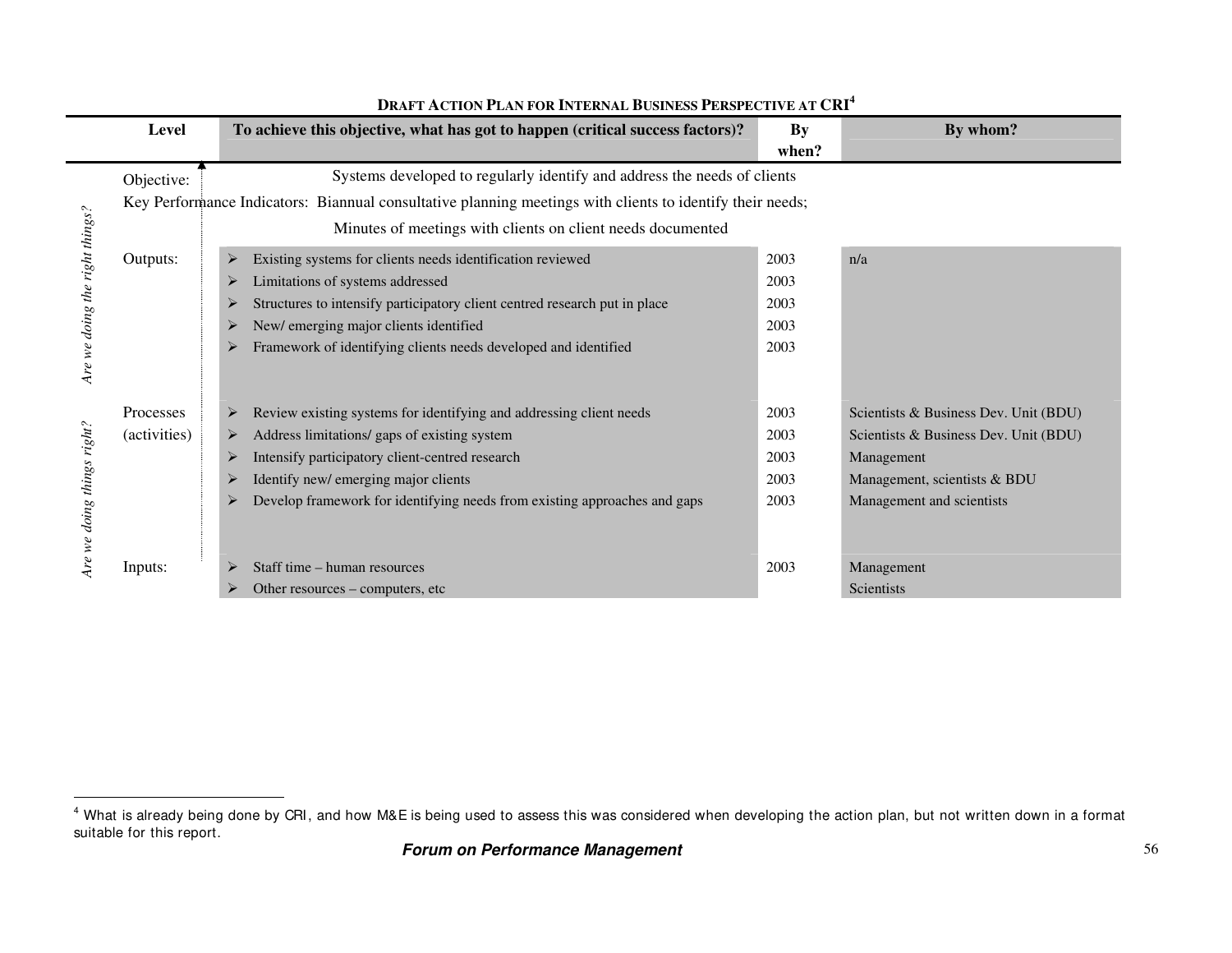#### **Client/ Stakeholder Perspective:** *How do we appear to our clients?*

This perspective considers the organisation's performance through the eyes of a client or stakeholder, so that the institution retains a careful focus on client or stakeholder needs and satisfaction.

The CRI has numerous clients, ranging from the Ministry of Food and Agriculture (MOFA) to whom it delivers wide range of services to ones such as large-scale industry whose demands upon CRI are more limited. Linkages between CRI and several of these clients were considered to be strong, notably MOFA and farmers – the traditional client base of CRI. However, whilst these linkages were identified as strong, at the same time, a number of these clients - and their function and/or mandate were also perceived to be threats, notably some donors (due to the conditionality of funding) and MOFA (regarding the issue of ownership of results, and as the national point of entry for funding care through the AgSSIP).

A degree of complexity was recognised in defining and identifying clients and stakeholders. In some cases, the understanding of the term 'client' within CRI seems to be limited to that of farmers (the link with whom is understood to be very strong). $5$ 

Further, and common to many research institutes, a number of the major clients of CRI's services (e.g. farmers, industry etc) are not the same agents as those who are paying CRI (e.g. Donors, Govt). Thus, the relationship with these varying agents needs to be carefully assessed.

Key issues identified:

 $\overline{a}$ 

- The main opportunity rests with CRI being better able to *understand and analyse* how clients (other than farmers) perceive the Institute, specifically the quality and relevance of their services – their institutional performance. That is as opposed to basing their attempts too much on *describing* the ultimate impact of their project-based work on farmers. The current approach not only leaves CRI vulnerable in terms of plausibility, it also runs the risk of under-valuing its impacts elsewhere among the operating environments of other clients
- $\hat{\mathbf{v}}$  The perceived need to improve research-extension linkages is surpassed by the more imperative need to clarify the role and function of CRI and to articulate this in the context of its relationship with dedicated extension providers.

<sup>&</sup>lt;sup>5</sup> The results of diagnostic M&E self-assessment exercise revealed that 70% of staff receive feedback from clients, however, almost all of this feedback emanated from farmers. No mention was made of the other (11) types of client listed in the stakeholder mapping exercise. No reference was made to other sister research institutes in the stakeholder mapping exercise; and the nature of the relationship with the Ministry of the Environment and Science and the CSIR appears limited to provision of salaries and reporting requirements.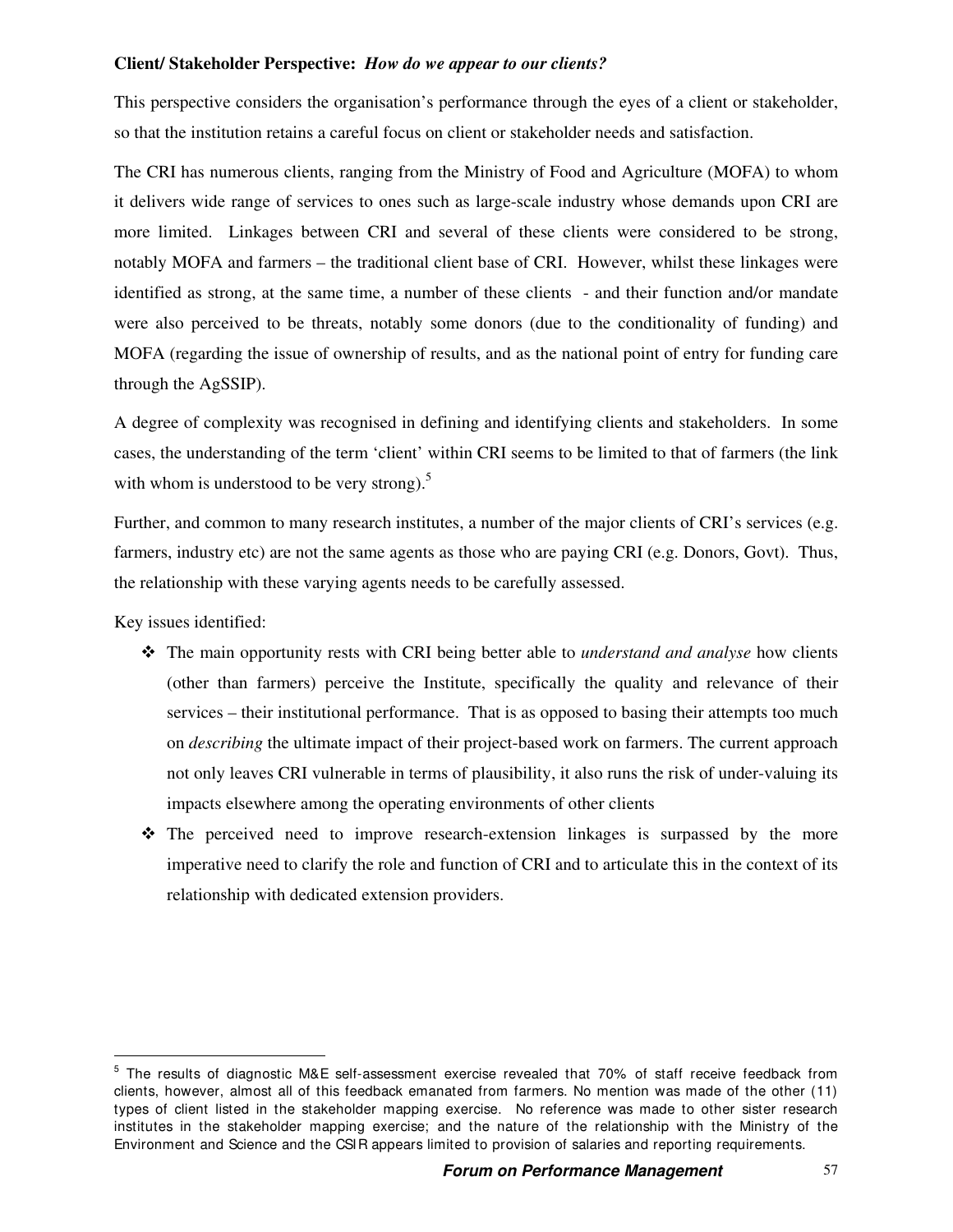The following table illustrates the objectives and key performance indicators developed by CRI in the client/ stakeholder perspective

| <b>Client/Stakeholder Perspective</b> |                                                                                                                              |                                                                                                                                                                                                 |  |  |
|---------------------------------------|------------------------------------------------------------------------------------------------------------------------------|-------------------------------------------------------------------------------------------------------------------------------------------------------------------------------------------------|--|--|
| Objective                             |                                                                                                                              | <b>Key Performance Indicator</b>                                                                                                                                                                |  |  |
| 1.                                    | Better understanding of how to<br>ensure the Institute is trusted as<br>provider of good services by<br>clients/stakeholders | $\triangleright$ % of respondents from independent surveys who say they<br>trust CRI in relation to other institutes<br>$\triangleright$ Number of clients contacting CRI for services per year |  |  |
|                                       | 2. Better understanding of client<br>satisfaction with our services or<br>products                                           | $\triangleright$ Number of repeated clients requests for CRI services<br>$\triangleright$ Levels of acceptability of CRI services and products by<br>users                                      |  |  |
| 3.                                    | Institute identified as centre of<br>excellence for agricultural<br>research by our collaborators                            | Number of publications in recognised journals<br>Number of awards from local and international<br>➤<br>organisations                                                                            |  |  |

The performance action plan drafted for the client perspective can be found on the following page.

## *Summary: The value added from considering the Client/ Stakeholder Perspective:*

The self-assessment exercises identified a number of issues relating to how CRI currently relates to its clients, and what its client and stakeholder base is likely to look like in the near-future. The objectives and draft action plan developed begin to address a number of these issues, focusing clearly on developing a capacity within CRI to better understand the needs and views of key clients, and thus being better able to respond to their demands.

Implicit within this approach is an initial step (not made explicit) which is a clear delineation of the major clients, both now and those that are likely in the near-future. The type of approach taken will vary depending on the client (for example, in relation to farmers in comparison with industry), but the principle remains the same.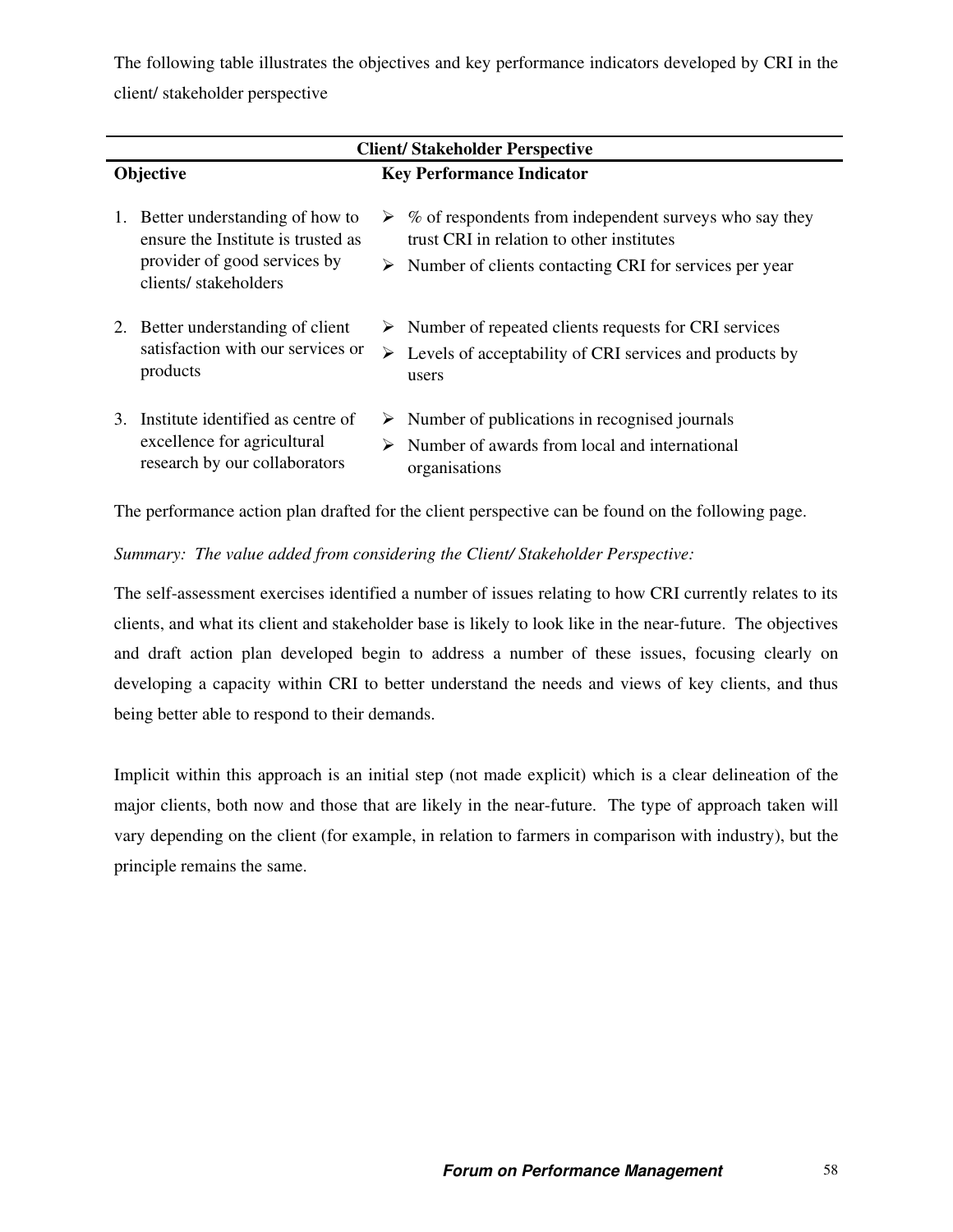|                            | Level                  | To achieve this objective, what has got to happen (critical success factors)?                     | By<br>when? | By whom?                            |  |  |  |  |
|----------------------------|------------------------|---------------------------------------------------------------------------------------------------|-------------|-------------------------------------|--|--|--|--|
|                            | Objective: $\triangle$ | Better understanding of client satisfaction and trust as a provider of good products and services |             |                                     |  |  |  |  |
|                            |                        | Key Performance Indicators: Number of repeated clients requesting for CRI services                |             |                                     |  |  |  |  |
| Are we doing the right     |                        | Level of acceptability of CRI's services and products by clients                                  |             |                                     |  |  |  |  |
|                            | Outputs:               | Surveys undertaken                                                                                | 2003        | n/a                                 |  |  |  |  |
| things?                    |                        | Existing channels and processes reviewed                                                          | 2003        |                                     |  |  |  |  |
|                            |                        | Structures to regularly monitor client satisfaction established and implemented                   | 2003/bi-    |                                     |  |  |  |  |
|                            |                        | Feedback from clients analysed. Number of repeated clients and services requested,                | annually    |                                     |  |  |  |  |
|                            |                        | assessed and analysed.                                                                            | 2003        |                                     |  |  |  |  |
|                            |                        |                                                                                                   |             |                                     |  |  |  |  |
|                            | Processes              | Analyse the quality and quantity of feedback from clients                                         | 2003        | Business Dev. Unit (BDU) $&$ socio- |  |  |  |  |
|                            | (activities)           | Assess and analyse the number of repeated clients and types of services requested<br>➤            | 2003        | economists                          |  |  |  |  |
|                            |                        | Survey on client satisfaction of CRI's products and services<br>➤                                 | 2003/       |                                     |  |  |  |  |
|                            |                        | Review existing channels, processes and systems of service and product delivery                   | biannually  | Socio-economists                    |  |  |  |  |
|                            |                        | Implement structured developed<br>⋗                                                               | 2003        | Management and scientists           |  |  |  |  |
|                            |                        | Establish a structure or system to regularly monitor client satisfaction                          |             |                                     |  |  |  |  |
| Are we doing things right? |                        |                                                                                                   | 2003        | Management                          |  |  |  |  |
|                            |                        |                                                                                                   | 2003        | Management                          |  |  |  |  |
|                            | Inputs:                | Staff time – human resources                                                                      | 2003        | Management/ scientists/ BDU         |  |  |  |  |
|                            |                        | Other resources – computers, etc.                                                                 |             |                                     |  |  |  |  |
|                            |                        |                                                                                                   |             |                                     |  |  |  |  |

# **DRAFT ACTION PLAN FOR CLIENT PERSPECTIVE AT CRI<sup>6</sup>**

what is already being done by CRI, and how M&E is being used to assess this was considered when developing the action plan, but not written down in a format "<br>A What is already being done by CRI, and how M&E is being used suitable for this report.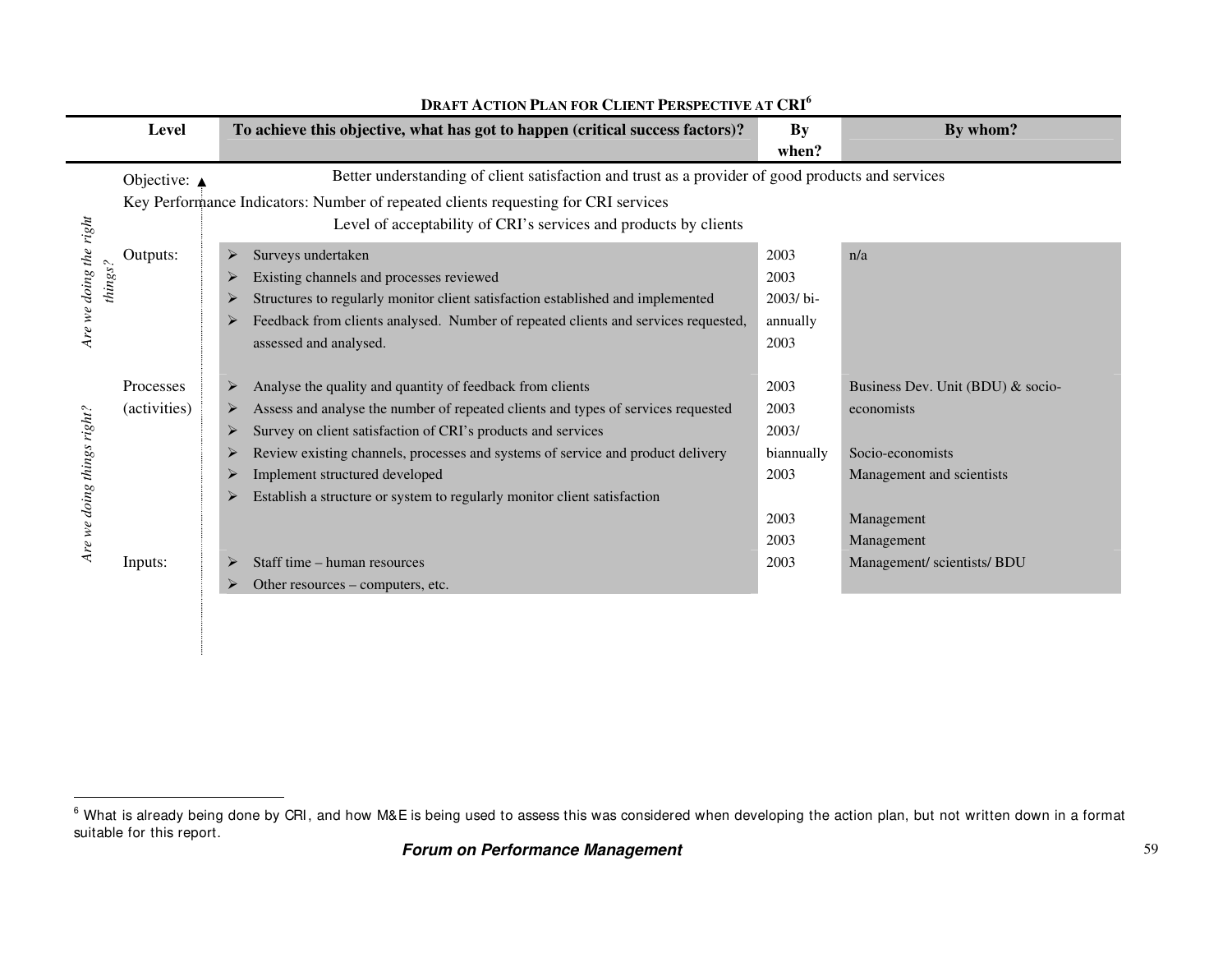# **Financial Perspective:** *To succeed financially, how should we look to Donors, Government and investors from the corporate sector?*

Current strengths and weaknesses, future opportunities and threats for CRI relate to linkages with funding agencies- the Government and external stakeholders. Several difficulties exist. Disbursement problems, lower anticipated funding levels, and lack of access to some common-pool funding from or through government are compounded by the nature of donor-funding (which is not always structured around the core-areas and nature of operation of the institute) and the inability of a number of major clients to pay for services.

Problems of funding through government pay not be easily resolvable, but it is recognised that good information and feedback mechanisms will enable CRI to respond to impending or actual changes. For CRI to attract and compete for funding, there is a clear recognition that relationships with, and understanding of these funding bodies need to be well-developed. Developing links with industry and increasing the portfolio of work on new product markets implies less of a focus on CRI chasing traditional markets that appear to be diminishing.

Key issues identified:

- $\hat{\cdot}$  The need for a corporate framework/basis with which to help CRI staff as well as its investors better understand its overall performance and its impact as an institution if it is to attract funding on a more equally defined basis. For example, mechanisms for providing feedback to government about how its policies affect the work of CRI and its commercialisation drive.
- Through consultation with clients, other than farmers, the need to develop a more consistent and commonly understood basis with which to monitor and evaluate products and services as a way to improving access to growing markets associated with newer/different products.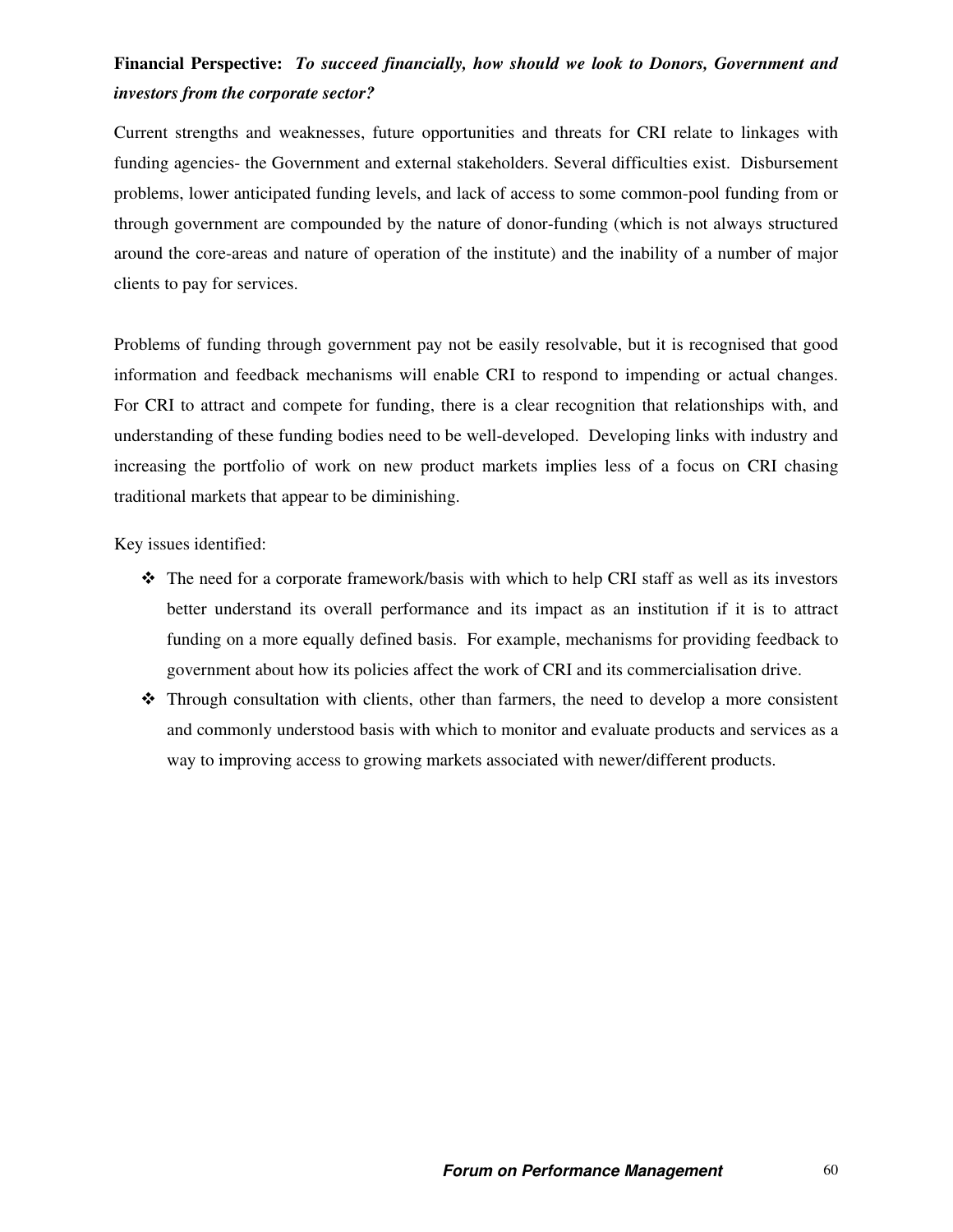The following table illustrates the objectives and key performance indicators developed by CRI in the financial perspective:

| <b>Financial Perspective</b> |                                                                   |                                                                                                                        |  |  |
|------------------------------|-------------------------------------------------------------------|------------------------------------------------------------------------------------------------------------------------|--|--|
| Objective                    |                                                                   | <b>Key Performance Indicator</b>                                                                                       |  |  |
| 1.                           | CRI recognised as efficient<br>user of resources                  | Number of technology products produced per unit spent<br>➤<br>Number of research proposals funded by donors<br>⋗       |  |  |
|                              | 2. Well-developed accounting<br>system for financial resources    | Number of audit queries answered unsatisfactorily<br>➤<br>% of accounting reports delivered on time<br>➤               |  |  |
| 3.                           | Effective feedback and<br>communication mechanisms<br>established | Number of feedback reports submitted<br>➤<br>Nature of feedback reports received from donors/<br>➤<br>government       |  |  |
| 4.                           | <b>Structures</b><br>developed<br>showing impact of institute     | for $\triangleright$ Number of published reports on impact studies<br>Number/ nature of positive feedback reports<br>➤ |  |  |

A performance action plan has yet to be developed for the financial perspective.

# **Mapping objectives**

The strength of the balanced scorecard approaches lies not only in the consideration of perspectives outside of the research process, but also the way in which these perspectives interrelate, and contribute to the organisation's goal. The mapping of objectives – looking at cause and effect relationships – visualises how the objectives are linked. Mapping has two purposes at this point:

- Firstly, as a tool to help strategize and prioritise areas for development.
- $\div$  Secondly, once the system has been established, mapping will potentially help identify blockages, enabling corrective action to be taken.

The map presented over the page is a first attempt at identifying some of these cause-and- effect linkages at the objective level.

Key Performance Indicators (KPIs) have a crucial role to play as measures of the success of each objective, and as indicators of the likelihood of the linked objective being met. Having established and tested the key linkages between objectives, it may be necessary to review the KPIs, to see whether or not that effectively fulfils this function. If not, they made need to be adjusted or added to, or it may be considered appropriate to develop some extra KPIs to look at the interface between one or more objectives.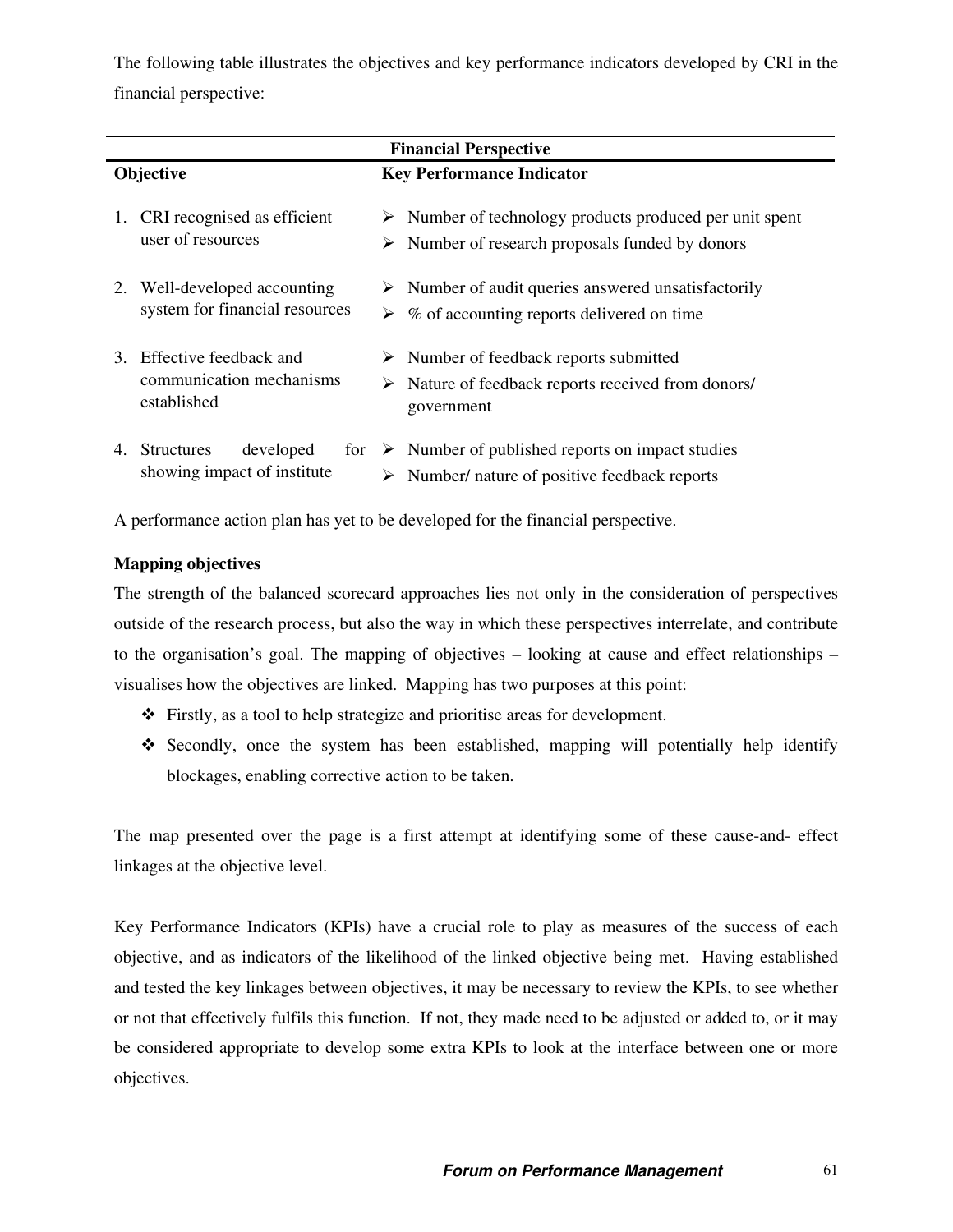# **MAPPING OBJECTIVES ACROSS THE PERSPECTIVES – CROPS RESEARCH INSTITUTE**

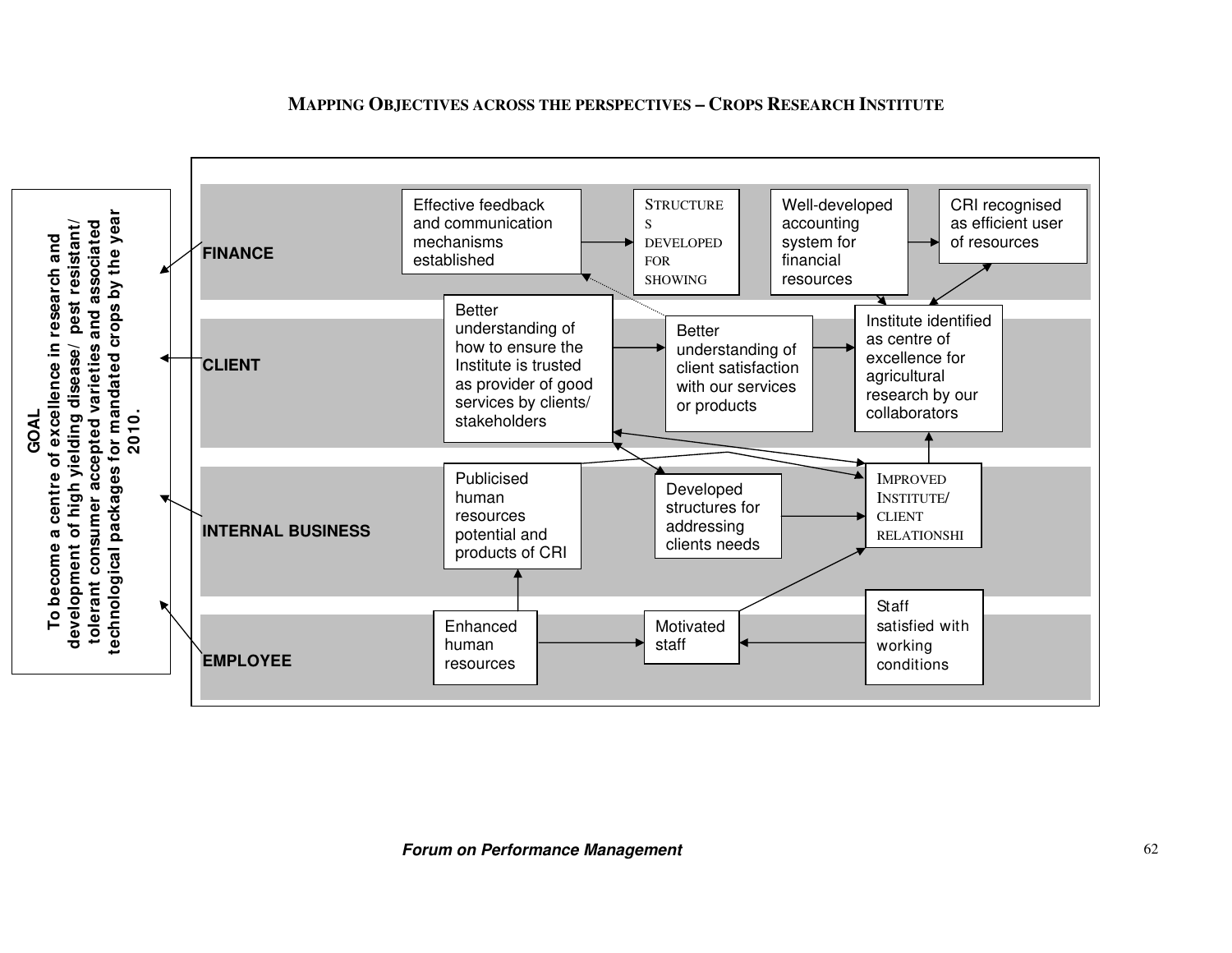For example,

This snapshot of CRI's mapped objectives rests on a series of cause-and-effect assumptions; namely that if human resources are enhanced, staff motivation will improve and CRI will feel more confident in publicising it human resource capacity. Improved staff motivation and demonstrated human resource capacity is likely to lead to improved institute/ client relationships.



Current KPIs do not reflect these linkages, but have been designed to measure only the objective in question. The next step therefore may be to consider, for example, one or more critical indicators for measuring the cause-and-effect relationship between staff motivation and improved institute/ client relationships. Whilst this approach does not rely solely upon linkages across the perspectives (each in its own right contributing to the organisational goal), where linkages are deemed to exist, the measurement of these linkages will enable assessment of progress.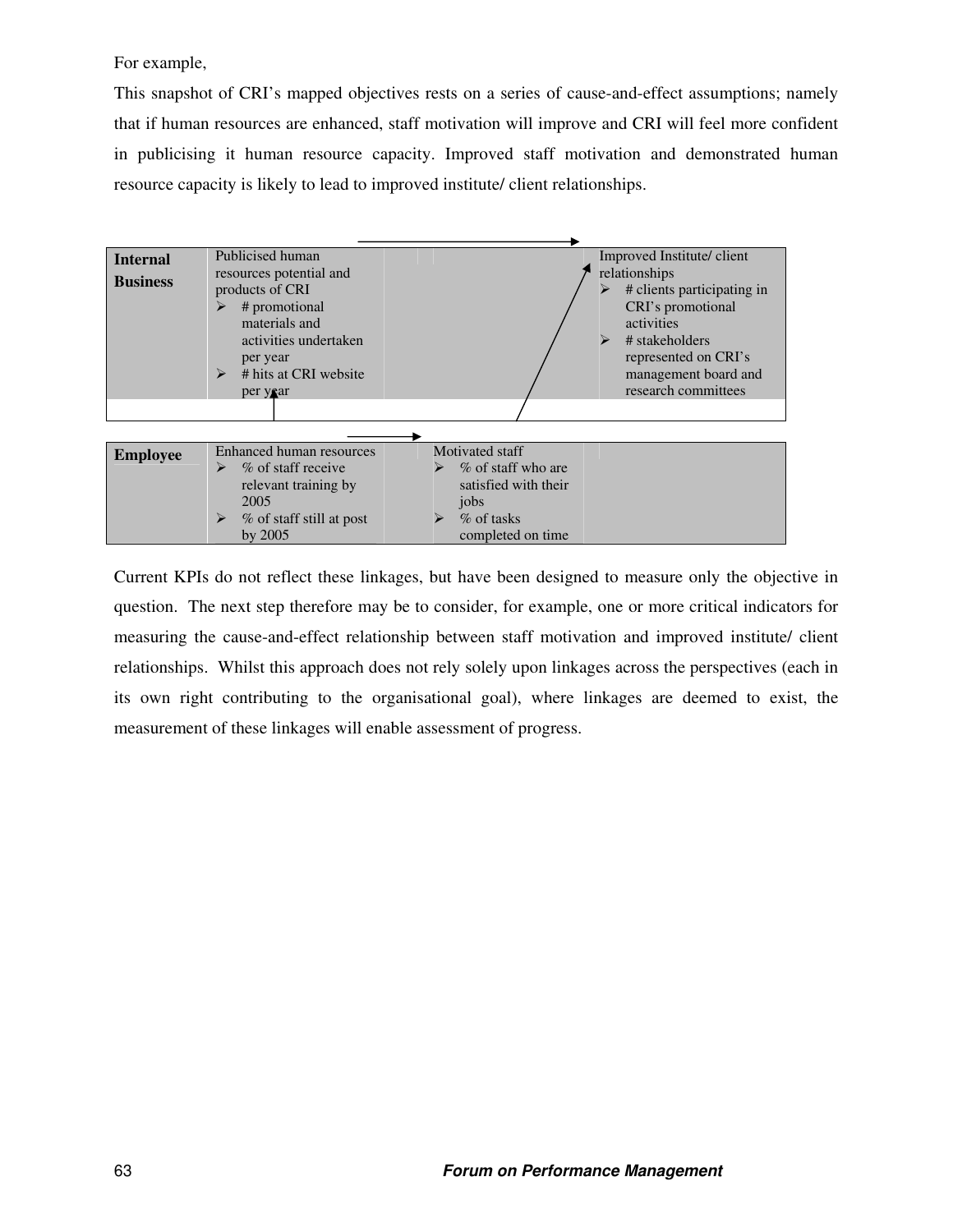# **4. CRI SUMMARY**

#### *Where CRI started:*

The identification of:

- $\div$  certain inherent weaknesses within the system at the organisational level: poor feedback and learning mechanisms, lack of clearly defined attributable achievements, lack of a wellbalanced set of performance measures.
- $\div$  certain strengths and opportunities that CRI would like to be better able to pursue: effective utilisation of the human resource base, enhanced linkages and feedback with clients (existing and potential), policy makers, and funders.
- $\cdot \cdot$  the need to be adaptable within a changing institutional environment: through strengthening linkages with important external agents to anticipate and respond pro-actively

#### *What CRI has done through this process:*

- Considered the reconfiguration of existing activities under the framework of the balanced scorecard. Namely, a review of the organisations goal to accurately represent the work + aims of the institute, considered objectives and indicators to achieve this goal, and drafted action plans to achieve some of these objectives.
- $\div$  Identified, through the use of the balanced scorecard, areas that have not received attention previously- notably methods for enhancing feedback and thus learning across several dimensions, for example, employee satisfaction and its linkages to organisation performance.

#### *What value the process has added:*

- Clarified current capacity and issues, potential opportunities and threats which reflect the existing capacity and utilisation of systems within CRI.
- $\bullet\bullet$  Utilised a framework for facilitating a broader understanding of organisational performance.
- Development of corporate objectives and indicators that aim to bring together the core work areas of the institute.
- $\triangle$  Identified critical success factors for achieving these objectives in view of what is currently being done in these areas. Identifying current M&E activities in these areas, and revealing gaps to be addressed through action plans.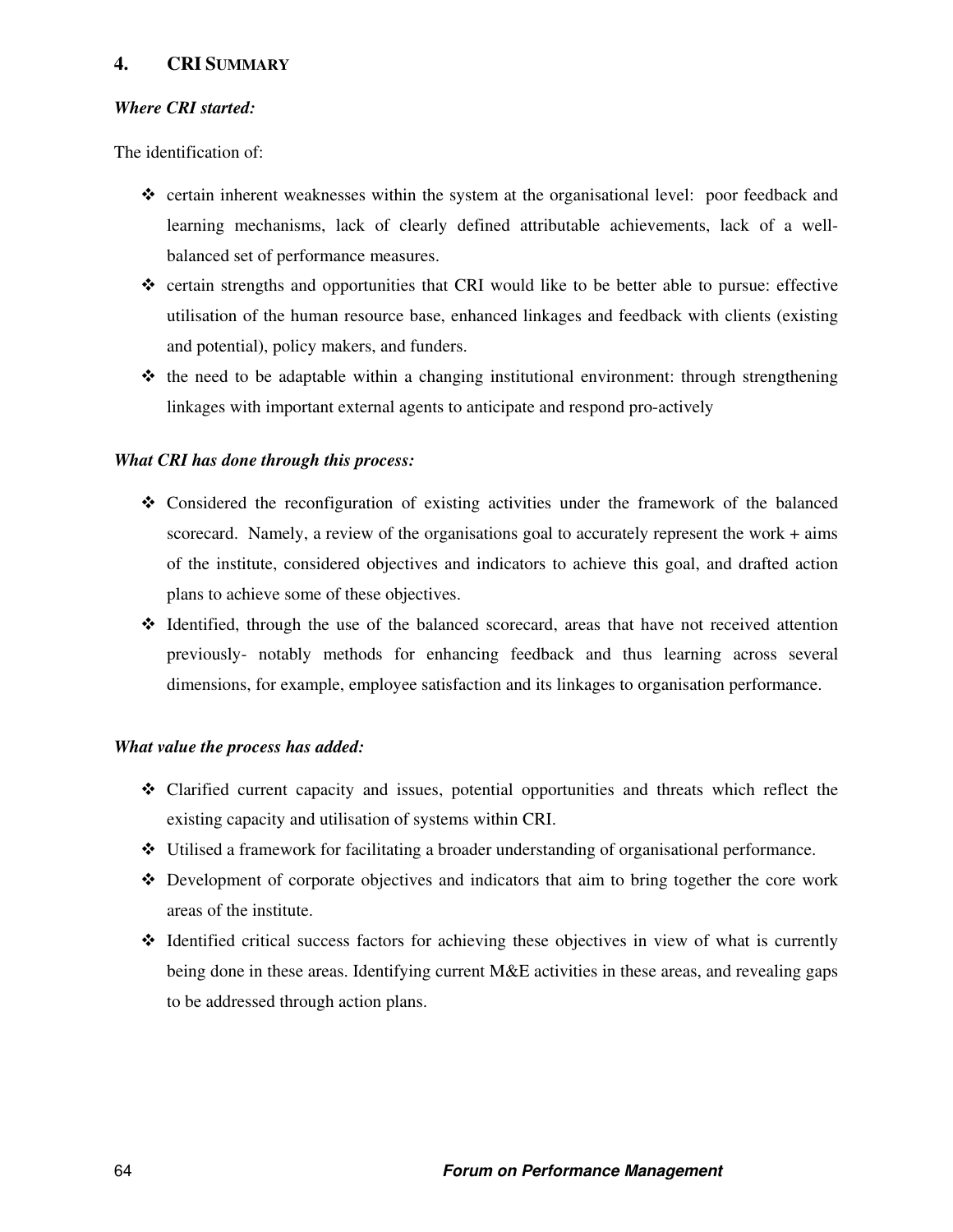# **9.0 FOOD RESEARCH INSTITUTE – INITIAL EXPERIENCES IN DEVELOPING A PERFORMANCE MEASUREMENT FRAMEWORK**

#### **Background to FRI**

The Food Research Institute was established by the Government of Ghana in 1963, and incorporated into the Council for Scientific and Industrial Research (CSIR) as one of thirteen institutes in 1968.

FRI has a mandate to conduct applied research into problems of food processing and preservation, storage, marketing, distribution and utilisation in support of the food industry, and also to advise government on it food policy. The Institute's mission focuses on providing scientific and technological support to the growth of the food and agricultural sectors in the national economy in line with government policy objectives.

The Institute is divided into 7 divisions, 4 of which address technical aspects of food quality and production; microbiology, nutrition, socio-economics, chemistry and processing/ engineering. The remaining 3 divisions deal with business development, administration and finance. Research programmes and projects, fall both within specific divisions (for example, fats and oils studies, cereal/ grain/ fish processing studies) and cut across divisions (economic and consumer studies).

FRI has a total of 180 staff, of which 40 are scientists and engineers, 48 senior technical and administrative support staff, and 92 junior members of staff in various supporting roles. The Institute has a bipartite structure, with the director managing the 3 non-scientific divisions (and with overall responsibility for all division and reporting to the management board), whilst the deputy director manages the 4 scientific divisions. Quarterly review meetings occur between the divisional managers and the director/ deputy-director to present progress against objectives on programme initiatives, which in turn is reported by the director to the management board (of which there is a technical subcommittee). An Internal Management Committee constituted of staff from each division appraises proposals for consideration. The Institute manages its own finance, and reports to the CSIR board based on programme/ project outputs.

Major achievements of the Institute include the formulation of composite flours, the development of appropriate technology for micro- and small-scale food processing, and the formulation of food standards and the drafting of food laws and regulations with the Ghana Standard Board and the Ministry of Health.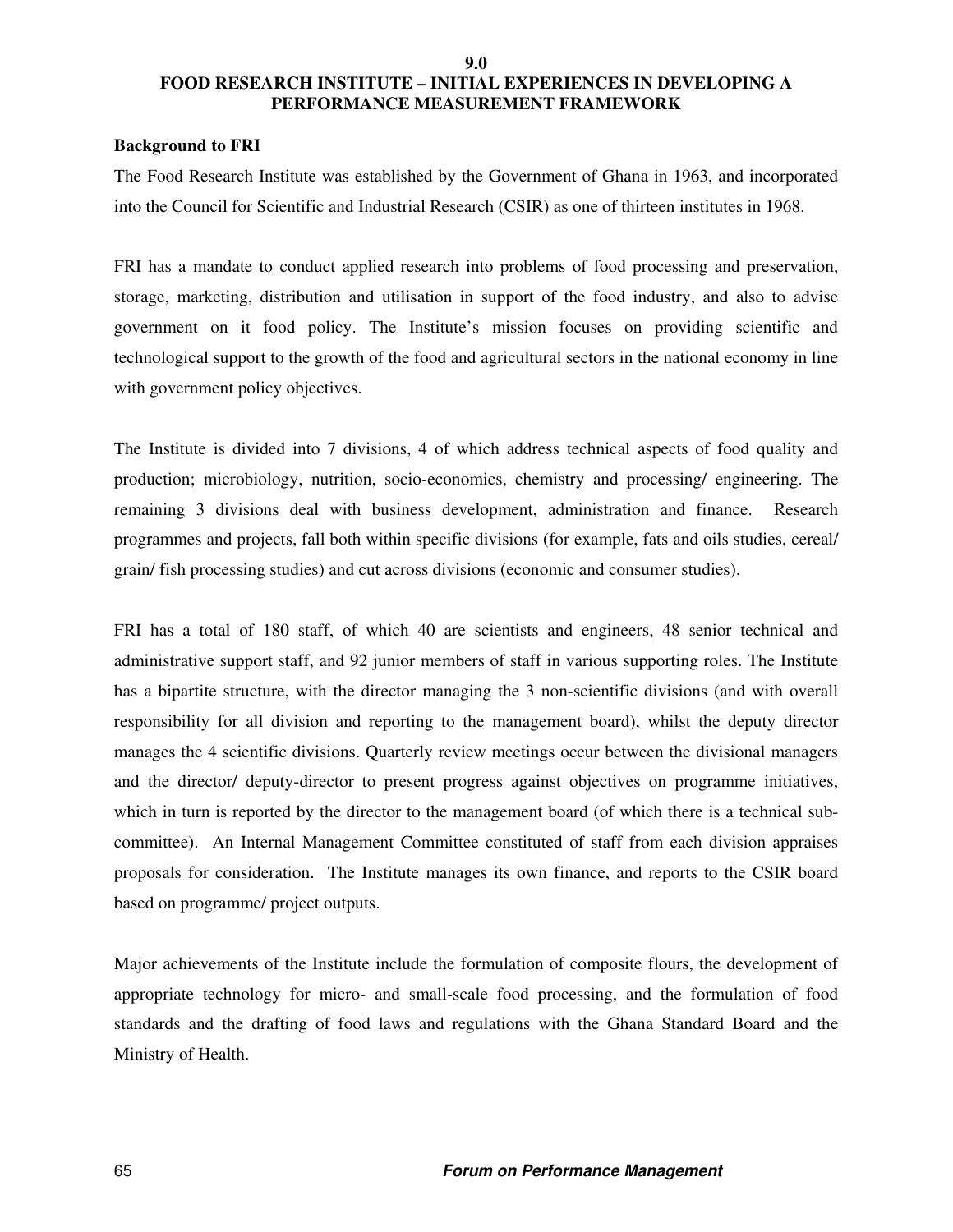#### **DIAGNOSIS OF INSTITUTIONAL AND M&E CAPACITY**

The diagnosis conducted with FRI addressed three main issues:

- Existing institutional strengths and weaknesses, future opportunities and threats
- Client and other stakeholder linkages
- M&E understanding and capacity

#### **Existing institutional strengths and weaknesses**

The issues highlighted through the 'strengths' and 'weaknesses' exercise reflects the current state of FRI.

| <b>Current strengths</b> |                                                                                                                                                                              | <b>Current weaknesses</b> |                                                                                                                                                                                                                   |
|--------------------------|------------------------------------------------------------------------------------------------------------------------------------------------------------------------------|---------------------------|-------------------------------------------------------------------------------------------------------------------------------------------------------------------------------------------------------------------|
|                          | $\triangleright$ <b>Human resource</b> (good quality,<br>technically proficient staff; multi-<br>disciplinary approach to work)                                              |                           | $\triangleright$ <b>Human resource</b> (poor communication between<br>staff, remuneration, lack of training loss of staff)                                                                                        |
|                          | $\triangleright$ Physical<br>resource<br>(good)<br>laboratories, machinery and other<br>equipment necessary to perform<br>effectively)                                       |                           | $\triangleright$ Physical resource (poor IT, ill-equipped with<br>certain types of equipment)                                                                                                                     |
|                          | $\triangleright$ <b>Research</b> (high quality work on<br>nutrient analysis, food technology,<br>etc.; accreditation)<br>$\triangleright$ Dissemination (proven track record | ➤                         | <b>Systems</b> (overbearing bureaucracy,<br>poor<br>extension/ external linkages in some areas, lack<br>of coordination, lack of commercial focus)<br>$\triangleright$ Funding (delay in disbursement of approved |
|                          | on commercial uptake of results)                                                                                                                                             |                           | budgets from central government, lack of non-<br>government sources of funding)                                                                                                                                   |

Key issues:

- Multidisciplinary implies good communication between staff members, yet communication and coordination were identified as weaknesses within the system. The extent to which teams working on programmes and projects at FRI are working in a multi- rather than interdisciplinary way (i.e. cross-discipline, not just different disciplines working alongside each other), is one for consideration.
- Similarly, commercial uptake of FRI conducted research was highlighted as strength, yet the drive towards an increasingly commercial focus is questioned.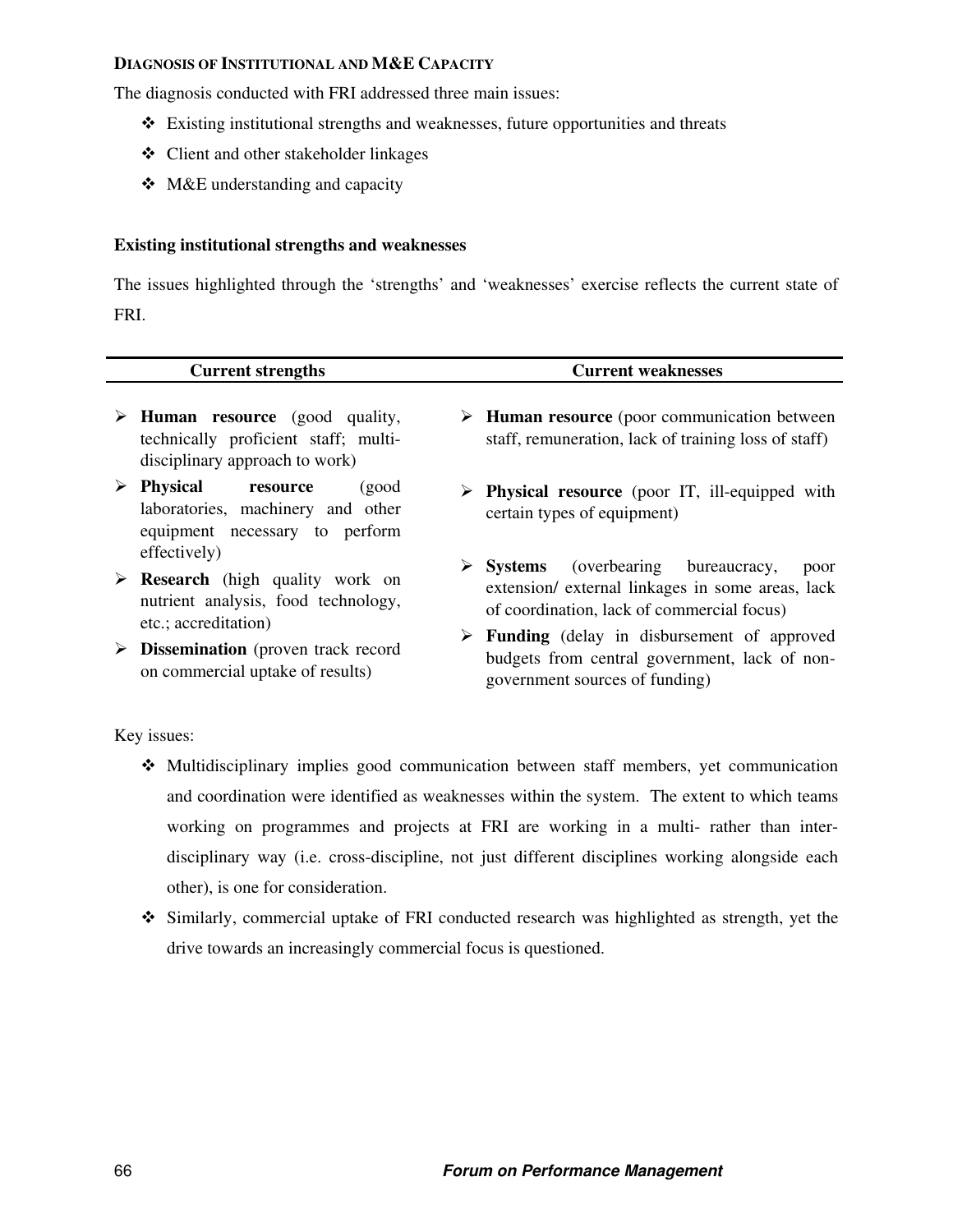#### **Potential opportunities and threats**

The issues raised through looking forwards at the 'opportunities' and 'threats' faced by FRI highlight a number of key issues:

| <b>Opportunities</b> | $\mathbf{L}$<br>cais |
|----------------------|----------------------|
|                      |                      |

- **Research Demand** (the food needs in the country require further research that FRI is positioned to provide and are central to some of the Government priorities (e.g. poverty reduction, food processing)
- **Training Demand** (from other agencies and universities in FRI core specialisms)
- **Funding** (further funding from external sources – donors and private agencies – through contracts and collaborative projects based on existing linkages with these agencies)
- **Dissemination** (of findings to various constituents)
- **Government Funding** (current situation where FRI is expected to attract 30% of funding from other sources – which it has yet to achieve – constrains the ability of the Institute to achieve its objectives. There is a fear of budget reductions from the Government)
- **Privatisation** (fear that FRI will be privatised, with potential staff cuts and associated pressures)
- **Commercialisation** (to much emphasis being placed on FRI to commercialise is eroding the focus and work patterns of staff)
- **Competition** (from other institutes and the private sector)
- **Human Resource** (brain-drain of staff from FRI into the private sector)

Key issues:

- $\hat{\mathbf{v}}$  The demand for FRI's core specialist research is recognised by donors and clients, yet the environment in which the Institute operates is changing, and is wary about its existing and future sustainability
- The brain-drain of staff, combined with current weaknesses of lack of motivation, poor salaries and the like, contribute to the fear that FRI may loose out in the future to competitors in the future if it does not address these issues.
- The benefit of good opportunities for FRI to attract funds to support its work is based on existing strong linkages with clients and donors, and thus off-sets some of the fears about the future of the Institute.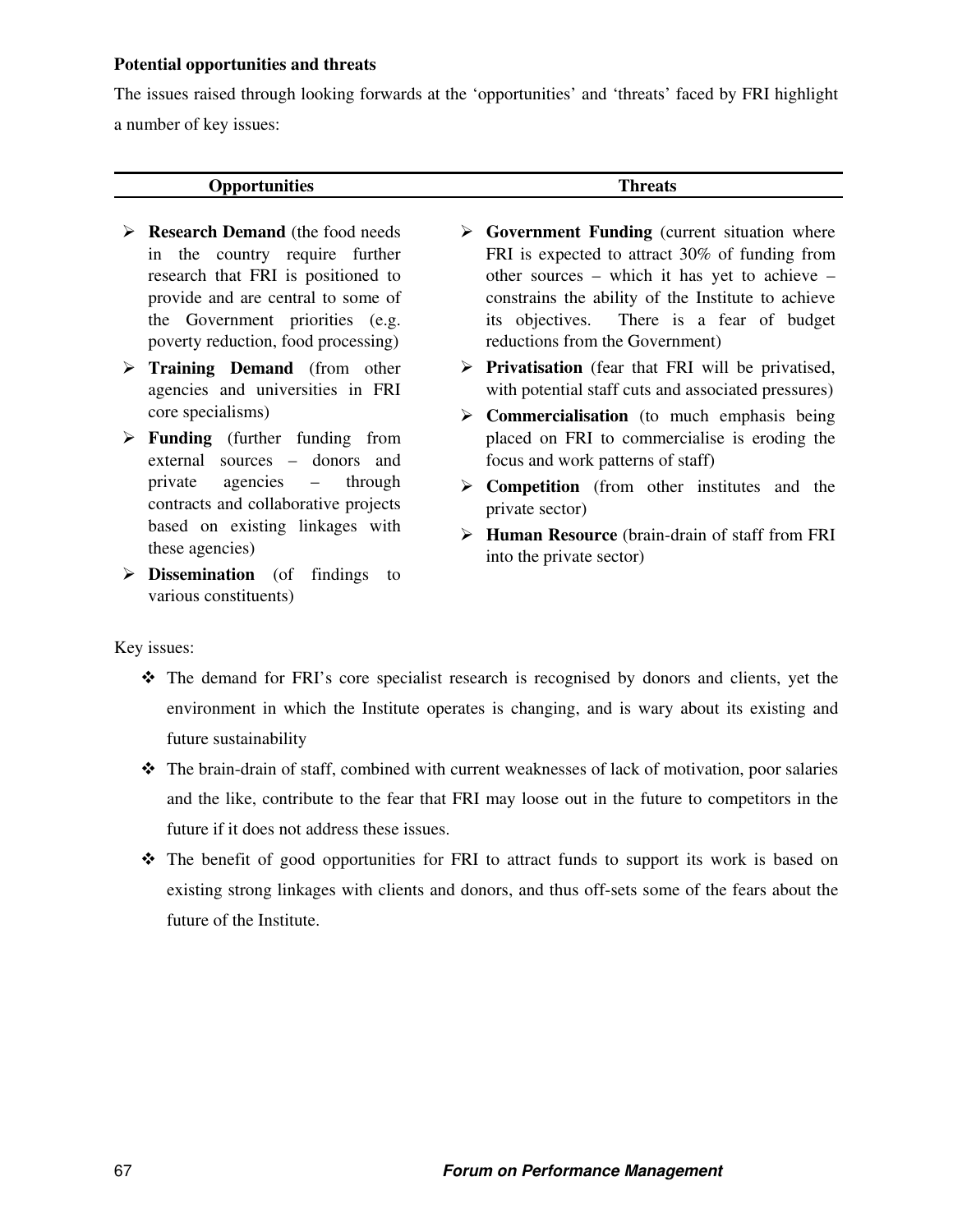# **FRI- Client/Stakeholder linkages**

A mapping exercise was conducted to look at the type and strength of linkages FRI has with clients and its' other stakeholders. Within this context, clients are defined as those for whom FRI provides a direct service, other stakeholders are those with whom FRI has some form of linkage.

| <b>Strength of Linkage</b>                                                                       | <b>CLIENTS</b>                                     | <b>Services provided by</b><br><b>FRI</b>                     |
|--------------------------------------------------------------------------------------------------|----------------------------------------------------|---------------------------------------------------------------|
| v. strong                                                                                        | <b>Food Standards Board</b><br>(Government agency) | Analyses                                                      |
| strong<br>weak                                                                                   | <b>Local Food Industry</b>                         | Training<br>Facilities<br>п<br>Analyses                       |
|                                                                                                  | MOFA (Government)<br>Food Processors               | Technology<br><b>Extension training</b><br>٠<br>Training<br>■ |
| <b>FRI</b>                                                                                       | Entrepreneurs                                      | Analyses<br>▪<br>Training<br>Facilities<br>п<br>Analyses<br>п |
| an an Santana.<br>Tanàna amin'ny faritr'i Nord-Amerika.<br>Tanàna amin'ny faritr'i Nord-Amerika. | <b>Students</b>                                    | Technology<br>п<br>Training<br>▪                              |
| ina manangang                                                                                    | <b>NGOs</b>                                        | Training<br>Collaboration                                     |
|                                                                                                  | The Public                                         | Scientific Information                                        |

| <b>Strength of Linkage</b> | OTHER<br><b>STAKEHOLDERS</b>                                              | <b>Linkage with FRI</b>                                                     |
|----------------------------|---------------------------------------------------------------------------|-----------------------------------------------------------------------------|
| v. strong<br>strong        | Donors                                                                    | To achieve their<br>п<br>mandate and interests                              |
| fair<br>weak               | International research<br>institutions (e.g. NRI)                         | Collaboration<br>$\blacksquare$                                             |
| <b>FRI</b>                 | <b>Sister Institutions</b><br>within the CSIR                             | Strong and Weak<br>$\blacksquare$<br>linkages depending on<br>the Institute |
|                            | Government (other<br>government agencies,<br>e.g. Ministry of<br>Finance) | To help the food<br>development industry                                    |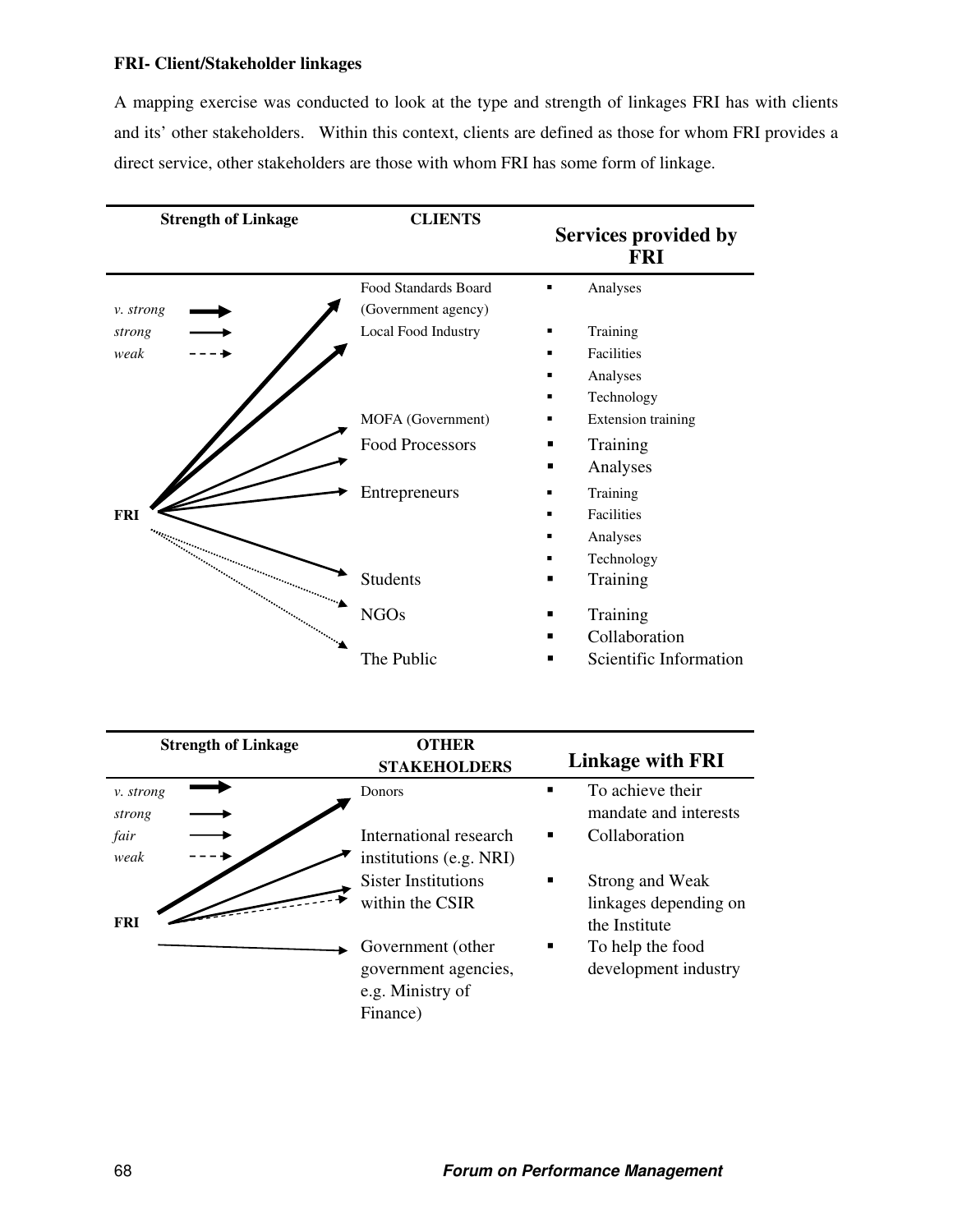Key issues:

- FRI has numerous clients, ranging from the public to the Government Ministry of Food and Agriculture.
- Strong linkages between FRI and several of these clients were considered strong or very strong, including the local food industry, Food Standards Board, entrepreneurs, food processors, students and the MOFA. However, whilst these linkages were identified as strong, at the same time, a number of these clients were also perceived to be threats, notably the Food Standards Board and private companies who are increasingly working in competition to FRI.
- $\triangle$  A fear was expressed about the need to be increasingly commercial within FRI in terms of attracting funds and being attractive to its clients.
- Weak linkages were identified with NGOs and the Public.
- Other stakeholders identified include donors (where the link is very strong) and other government ministries (where the weak is fair). Again, whilst a strong link with donors is identified, a threat was also perceived in the erosion of donor funding, and of donor priorities (with increasing emphasis on dissemination rather than research)

#### **Gauging understanding of Monitoring & Evaluation (M&E)**

A brainstorm session on what constitutes good (intentionally left undefined) M&E highlighted various issues which have been grouped into what good M&E might do and what good M&E might involve.

Good M&E was perceived as having a role in informing about the achievement of good results and provide reasons for the non-achievement of results. Similarly beyond results, M&E might inform about impact, and the effective/ efficient use of funds.

Effective feedback mechanisms, using clear targets reviewed in a timely manner were felt to be aspect of a strong M&E system.

#### **What good M&E might do…**

- $\triangleright$  Inform about impact
- $\triangleright$  Achieve good results
- $\triangleright$  Provide reasons for non-achievement
- $\triangleright$  Reveal the use of funds

#### **What good M&E might involve….**

- $\triangleright$  Effective feedback mechanisms
- $\triangleright$  Time-scale/ continuous or regular basis
- $\triangleright$  Targets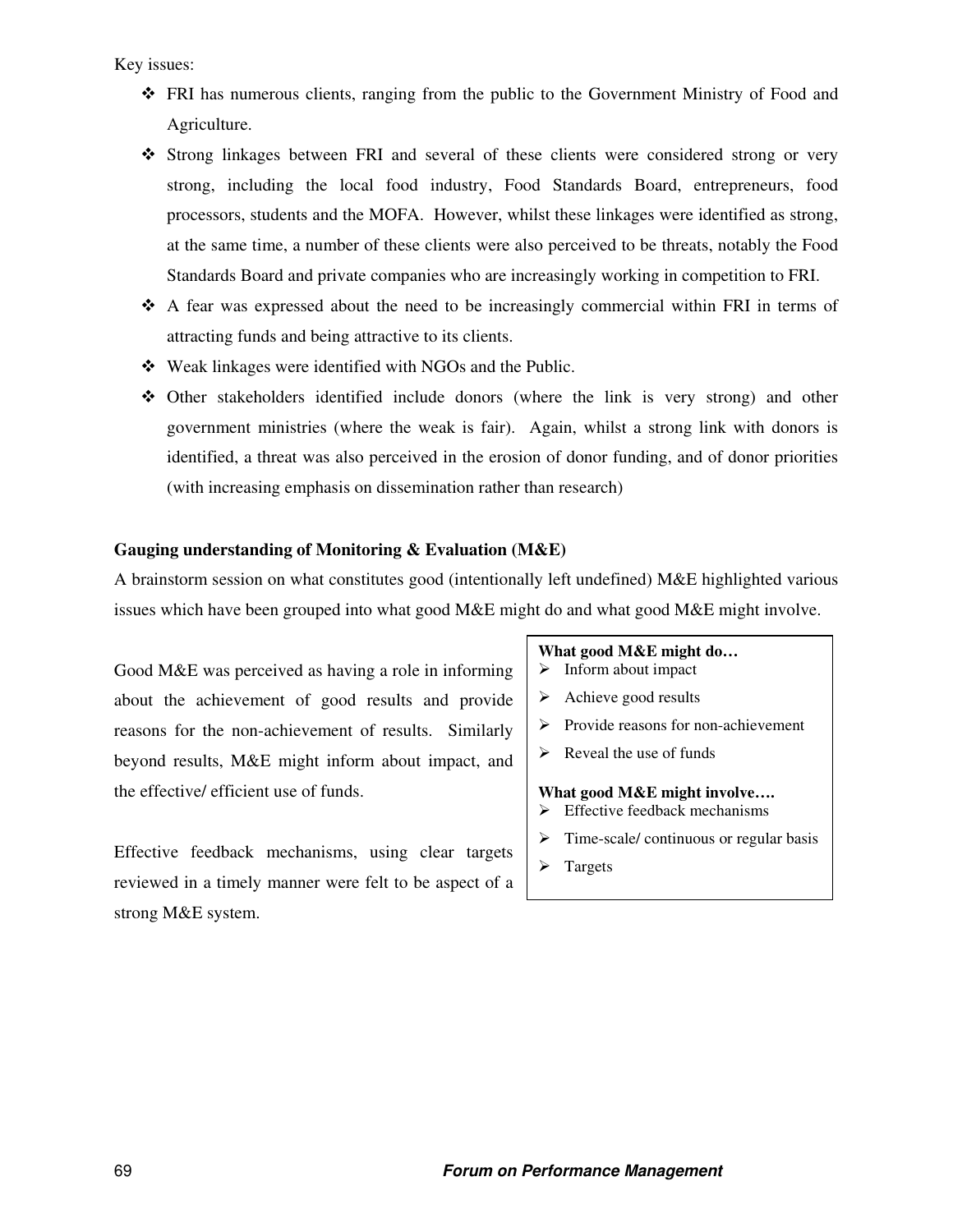#### **Diagnosing existing M&E capacity**

A self-assessment diagnosis of M&E capacity was carried out by each staff member based on rating a series of 'positively-orientated' statements from 'strongly disagree' to 'strongly agree' in the context of FRI.

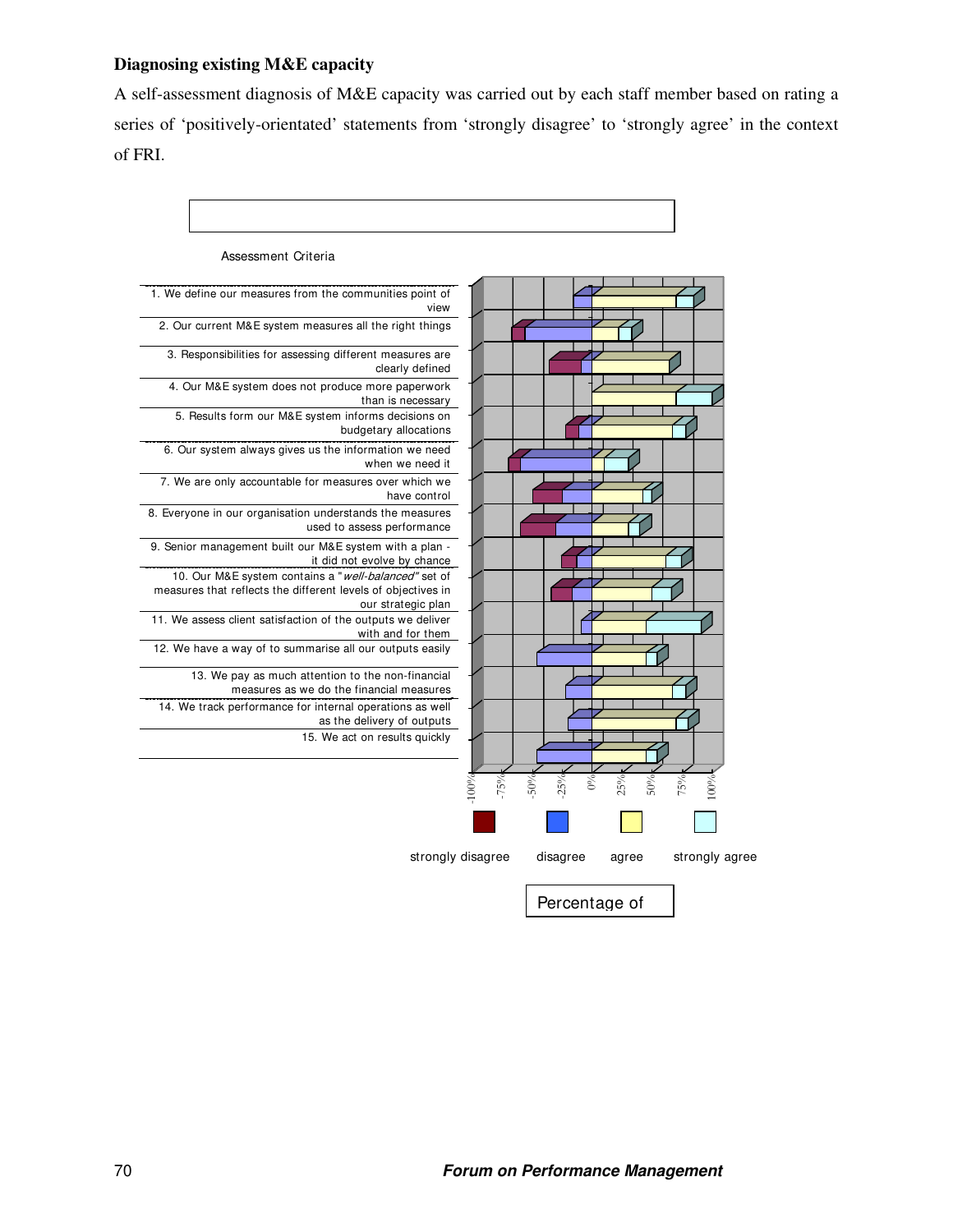| <b>Current M&amp;E strengths</b>                                                          | <b>Current M&amp;E weaknesses</b>                                                |
|-------------------------------------------------------------------------------------------|----------------------------------------------------------------------------------|
| <b>Internal focus: M&amp;E system</b>                                                     | Overarching                                                                      |
| Responsibilities for assessment clearly<br>➤<br>defined                                   | M&E system does not measure the right<br>⋗<br>things                             |
| Results from the M&E system inform<br>≻<br>budgetary decisions                            | M&E system does not always give the right<br>➤<br>information, when it is needed |
| Outputs are easily summarisable<br>≻                                                      |                                                                                  |
| Pay as much attention is paid to non-<br>⋗<br>financial measures as financial ones.       |                                                                                  |
| <b>External focus: linkages with clients</b>                                              |                                                                                  |
| Measures (indicators) are defined from the<br>≻<br>communities' (clients) point of view.  |                                                                                  |
| Assess client satisfaction of the outputs<br>➤<br>delivered with and for them. Reflecting |                                                                                  |
| good linkages and understanding of client                                                 |                                                                                  |
| needs                                                                                     |                                                                                  |
| Overarching                                                                               |                                                                                  |
| The M&E system was developed with a plan<br>≻                                             |                                                                                  |
| in mind, rather than evolving by chance.                                                  |                                                                                  |
| M&E system does not provide a well-<br>≻                                                  |                                                                                  |
| balanced set of measures reflecting different                                             |                                                                                  |
| levels of objectives in the strategic plan.                                               |                                                                                  |

- $\triangleright$  The system tracks the performance of internal operations as well as delivery of outputs
- $\triangleright$  The system does not produce more paperwork than is necessary

### **Split opinion (between relative strengths and weaknesses)**

- $\triangleright$  Whether or not everyone is accountable only for the measures under their individual control
- $\triangleright$  Whether or not everyone in the organisation understands the measures used to assess performance
- Whether or not everyone acts on results quickly

Ĭ.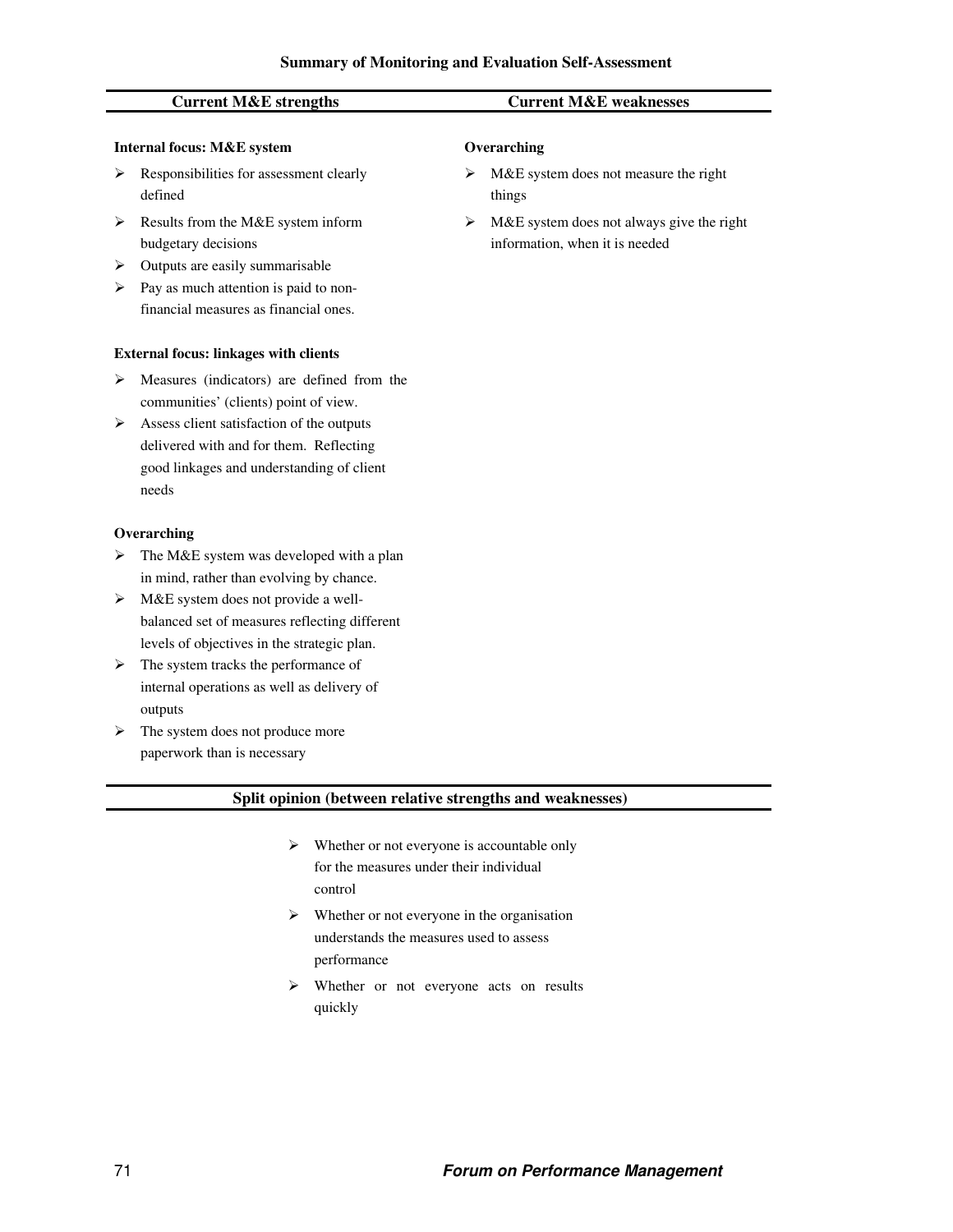*Overarching:* The diagnosis identified a considerable strength in the design and functioning of the M&E system. The majority of staff<sup>7</sup> felt that the system was strategically developed (rather than having evolved by chance), that it reflects a balance of performance measures (measuring both internal operations and output delivery) and that it does not produce more paperwork than is necessary. Contrary to this, questions were raised as to whether or not the right things were actually being measured, and therefore whether or not the right type of information was available when needed. This conflict was highlighted by the fact that opinion was split over whether or not everyone in the organisation understands the measures used to assess performance, and whether accountability to these measures is clearly delineated. These findings suggest that whilst a system is functioning within FRI, the majority of senior staff do not feel it serves the best purpose.

*External focus: linkages with clients*. Strong client and stakeholder linkages (identified through the mapping exercise) are supported by strong feedback mechanisms with these same groups. The M&E diagnosis identified that the majority of staff believe that measures are defined from the clients point of view (community client group), and that client satisfaction is assessed.

### **Summary of diagnosis**

FRI is currently in a state of flux; a public institute located within a large council of research institutes with a public-service mandate, but increasingly linked to the commercial sector, and with pressure itself to become more commercially-orientated. This is further complicated by the nature and amount of funds divested from central government, and the upstream shift of donor funding through central ministries.

This complex institutional environment is causing the institute to reconsider it's internal structure and systems to best position itself to function effectively and serve these diverse client groups. This is reflected in the understanding of the M&E function within the institute; on the one hand working effectively within the nature of FRI's traditional core business activities and internal systems, on the other, being doubted for whether or not it is still asking and answering the right questions. Further, as FRI's mandate broadens, the impact expected is also being pushed into areas potentially beyond it's direct control (i.e. beyond research into extension impact). This cause from concern is reflected in the doubt over whether FRI is accountable only for measures directly under its' own control.

FRI's current reality, and a consideration of future opportunities and threats has heightened the realisation of the need for effective performance management. The need for a clear goal, objectives, indicators and strong feedback mechanisms linked to this diverse client and stakeholder groups is

 $\overline{a}$ 

 $^7$  Thirteen senior scientists participated in the M&E diagnostic self-assessment exercise (representing over 50% of FRI's staff at this level).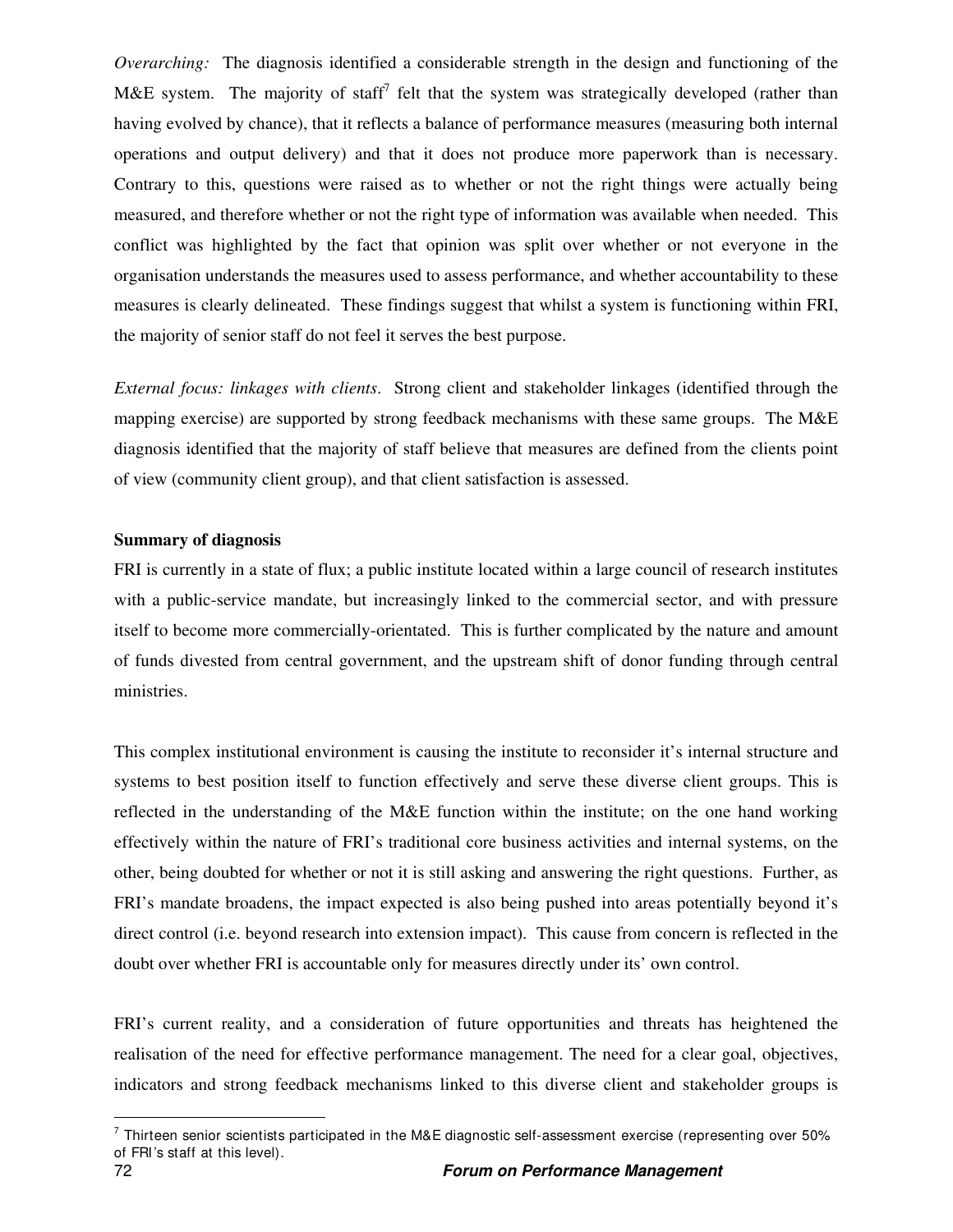matched by the need to ensure that staff within the institute are informed of these changes, and likewise, that management are aware of staff needs. In this context, the reconsideration of its corporate framework to help staff and investors the institute's performance and the development of a more consistent and commonly understood basis with which to monitor and evaluation the institute's work are areas identified as opportunities to pursue.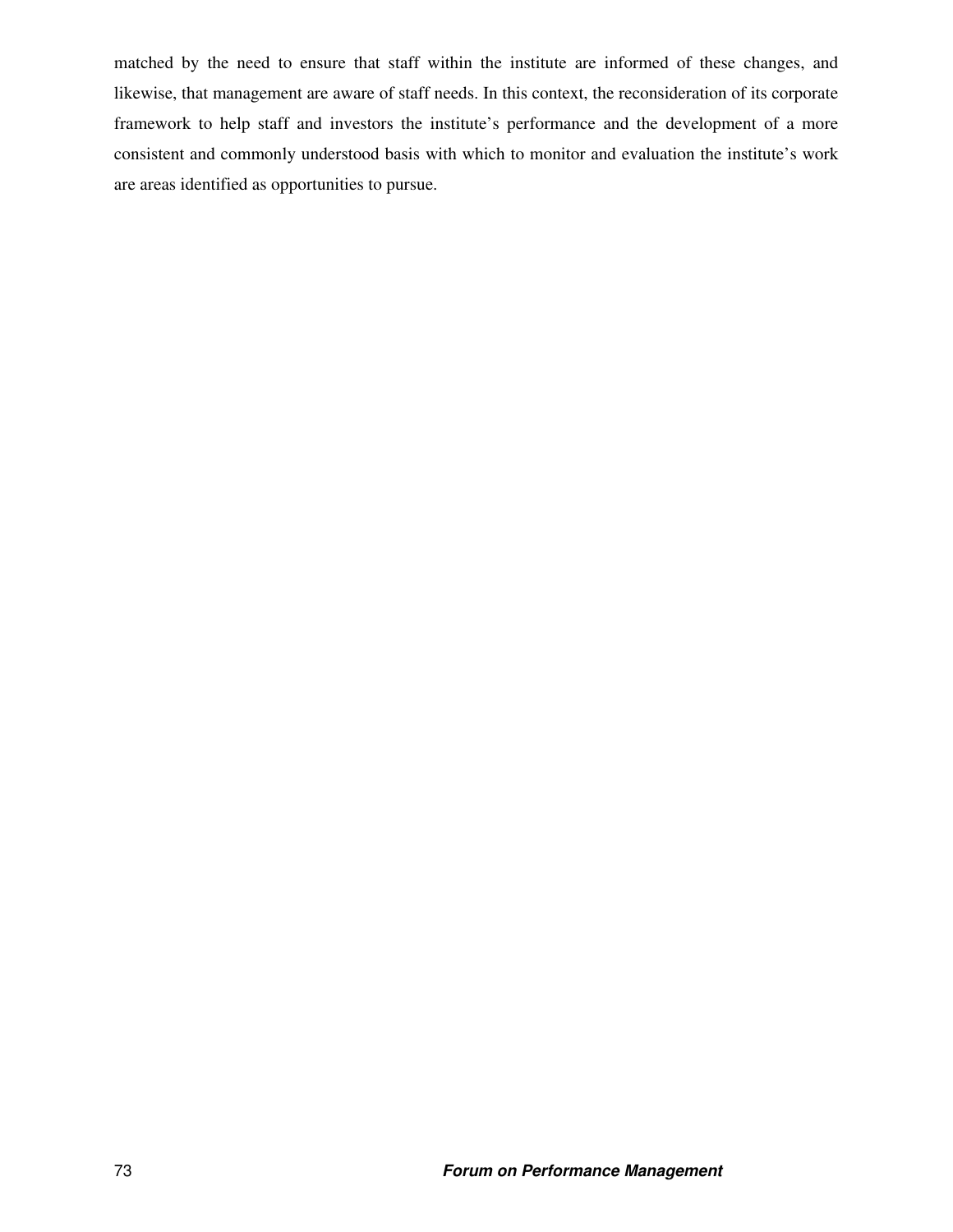#### **3. BUILDING AN APPROPRIATE PERFORMANCE MANAGEMENT SYSTEM**

The approach used to structure the findings of the diagnosis, and develop a system for performance management is based around the Balanced Scorecard. This approach focuses upon four elements, or perspectives, as they relate to each other, and the overall goal of the organisation. The following section is structured to address these perspectives in turn.

### **Clarifying the Organisation's Goal**

A strong performance management system relies upon a shared understanding of a common goal. It was therefore considered essential early on in the diagnostic needs assessment to ascertain whether or not a jointly-held goal exists. This was achieved through an exercise to review individual staff understanding of the organisation's goal.

### *Understanding of goal*

- Differences in individuals' understanding of the goal of FRI reflected differing expectation of what the Institute may be able to achieve. This ranged from conducting efficient and profitable research to improving the food security of the country.
- $\hat{\cdot}$  Two main themes came out of identifying the goal of the institute: (1) that the focus is increasingly on commercially-focus research, and (2) that the role of FRI is to support the food industry in its various forms.

Individual's perception of their contribution to the organisation's goal, and how this contribution is measured, were also assessed through the same exercise.

#### *Contribution to goal & measurement of contribution*

- Some individuals found it difficult to distinguish between describing what they do (i.e. their day-to-day activities) and how what they do contributes to the overall goal of the organisation. This may reflect a lack of sense of mission, i.e. what an individual's contribution is to an overall goal.
- $\bullet$  Considerable variations in the ways in which individuals' contributions to the goal are measured. Two issues arise from this: (1) the extent to which measurements accurately reflect the work individuals are engaged in (e.g. one individual is conducting studies in contributing to the goal of the institute, and this is measured by improvement in the income levels of clients- a disjuncture appears here. One is not measuring the other). (2) which of these measures are most important at the institutional level to best represent the institute to its clients, i.e. to best demonstrate the achievements of FRI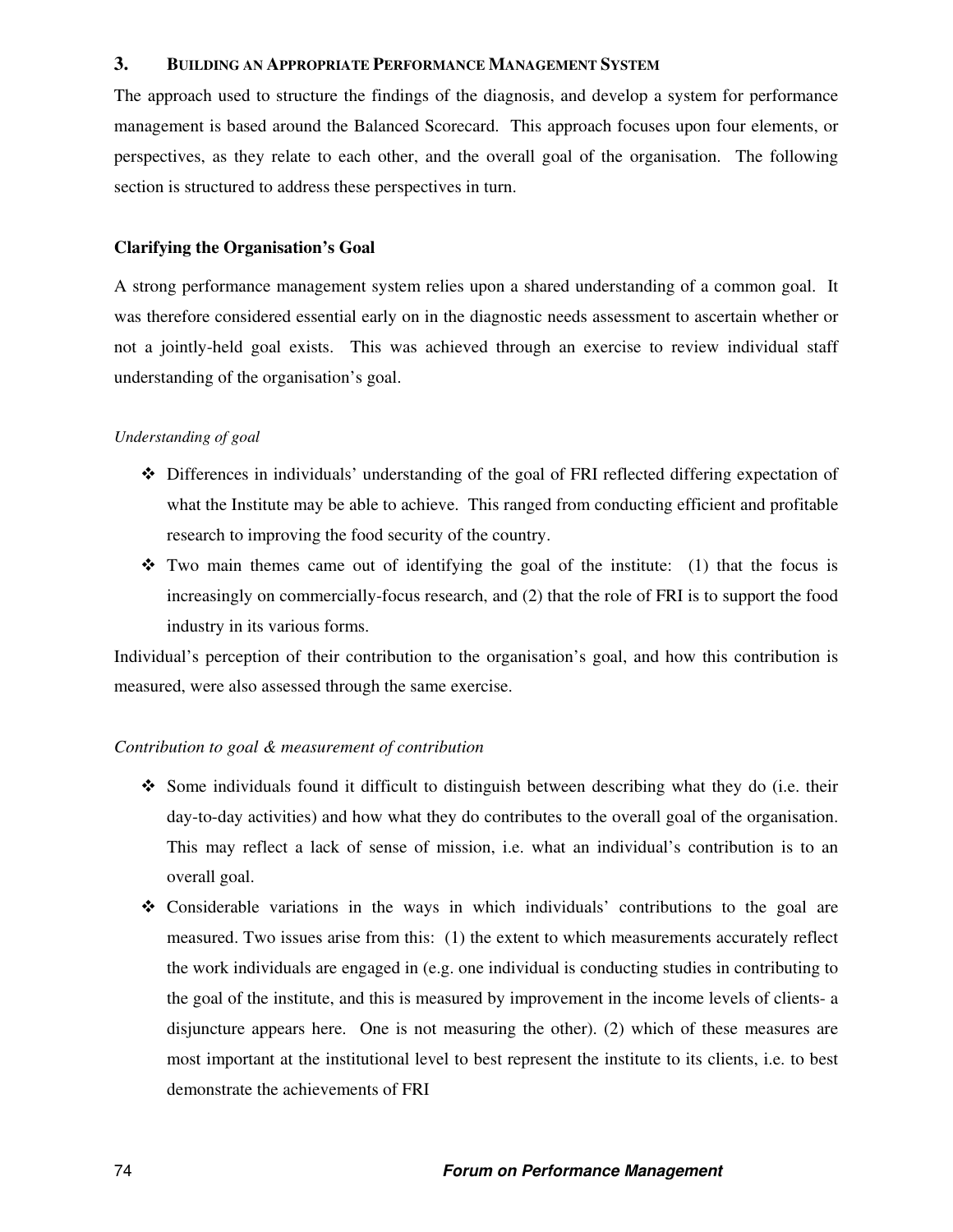*Summary* 

 Through this exercise it was recognised that FRI needed to reconsider the goal of the institute, how individuals' outputs directly contribute to this goal, and how best these contributions can be assessed. The perceived benefit of conducting an exercise to achieve would be to get a common sense of purpose, improved understanding of others' work areas, and where the linkages exist between work areas.

### *Conclusion*

Through a group-based review of the various individual perspectives, and the use of guidance material, consensual agreement was reached:

# **FOOD RESEARCH I NSTI TUTE GOAL**

**To be a centre of excellence that conducts market-orientated research and provides accredited technical services to the food industry by 2008.**

### **Developing the Scorecard Perspectives**

The balanced scorecard approach considers four main perspectives of organisation performance: employee, internal business, client/ stakeholder and financial.

### *Employee Perspective: How can we continue to improve and create value?*

Clarifying or defining objectives in this perspective involve reflecting on the performance of internal employee-related processes that drive the organisation, including forward-looking targets for continual improvement. Without employee "buy-in", an FRI's achievements are likely to be minimal. This is of particular relevance in an environment where (a) other agencies (e.g. universities and NGOs) are attracting able employees away from the public sector to potentially more lucrative jobs, and (b) where donors are looking to invest in attractive, growing organisations.

Key issues identified:

- Good quality, technically proficient staff were identified as one of the key strengths of FRI. However, key weaknesses reflected poor communication between staff, poor remuneration leading to a lack of motivation. One or more of these factors has resulted in the 'brain-drain' of staff away from FRI to the private sector and other institutions. This 'brain-drain' is also perceived to be a big threat for the future of FRI.
- Lack of a consistency of understanding was highlighted in the self-assessment exercise, with individuals' unclear about the measures used to assess performance. Whilst the promotion process is clear, the measures used to assess institutional performance (and thus a sense of common purpose) are not.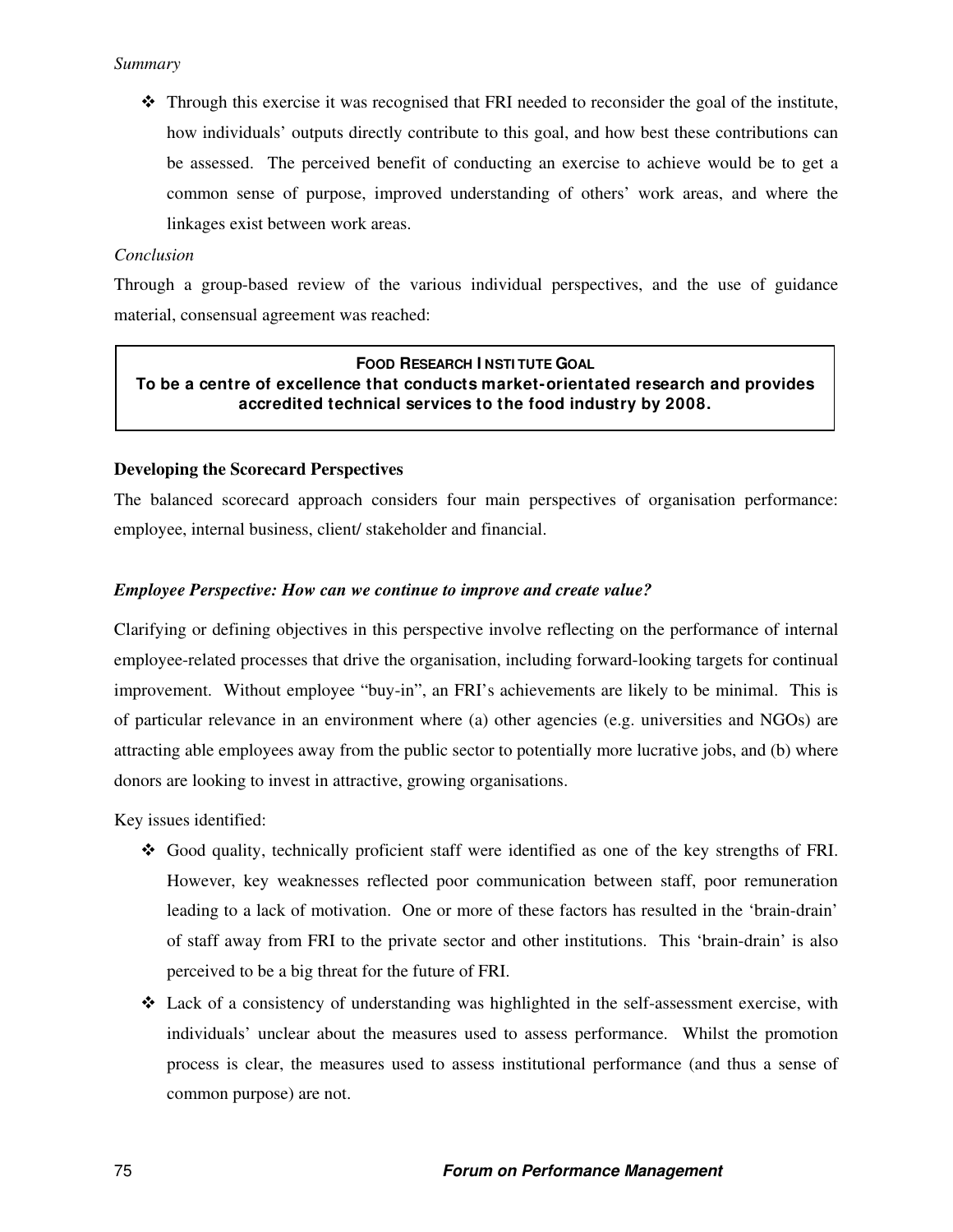- $\div$  If FRI is continue to strive to be the front-running institution in food research, it is crucial that it retains its self-identified most valuable resource, its staff.
- $\triangle$  Central to this is a clarification of purpose, strengthened by good communication between staff and a feeling of self-worth. Identifying and illustrating the achievements of individuals and how their work relates to the work of others in view of the goal of the institute will help achieve this.

The following table illustrates the objectives and key performance indicators developed<sup>8</sup> by FRI in light of these issues.

| <b>Employee Perspective</b> |                               |                                                                                                                                                                                                                                                                                                        |  |  |
|-----------------------------|-------------------------------|--------------------------------------------------------------------------------------------------------------------------------------------------------------------------------------------------------------------------------------------------------------------------------------------------------|--|--|
| Objective                   |                               | <b>Key Performance Indicator</b>                                                                                                                                                                                                                                                                       |  |  |
| 1.                          | Trained and focused staff     | $\triangleright$ X percent of research scientists have Ph.D degrees by<br>2008.<br>$\triangleright$ x percent of technicians have at least Higher National<br>Diploma by 2008.<br>$\triangleright$ At least x percent of scientific and support staff<br>understand their duties and responsibilities. |  |  |
| 2.                          | Requisite facilities in place | Equipment for carrying out x number of different analysis<br>➤<br>are available by 2008.                                                                                                                                                                                                               |  |  |

The building of a performance management action plan to address these objectives focused on identifying what is currently being done by FRI in these areas, and within this context, considering critical factors to ensure the success of the objectives in question, and thus the organisation's goal<sup>9</sup>. The action plan for the employee perspective at FRI is illustrated on the following page. No action plan has yet been drafted to address this perspective.

# *Summary: The value added from considering the Employee Perspective*

The diagnosis relating to this perspective highlighted strengths and weaknesses and differences of opinion amongst staff with regard to the status of employees and the trends regarding employment. The lack of effective systems to provide feedback both to staff and management on staff contribution was highlighted through the issues of poor communication and lack of consistent understanding. Whilst there was not time during the workshop to develop an action plan under the objectives for this perspective, it is recognised that a review of existing systems needs to be conducted to understand more comprehensively where gaps exist, and how to enhance information flows amongst staff and between staff and management.

76 **Forum on Performance Management**  $9$  Section 1.4 describes the methodology and process used for developing action plans

 $\overline{a}$  $8$  Section 1.4 describes the methodology and process used for developing objectives and key performance indicators.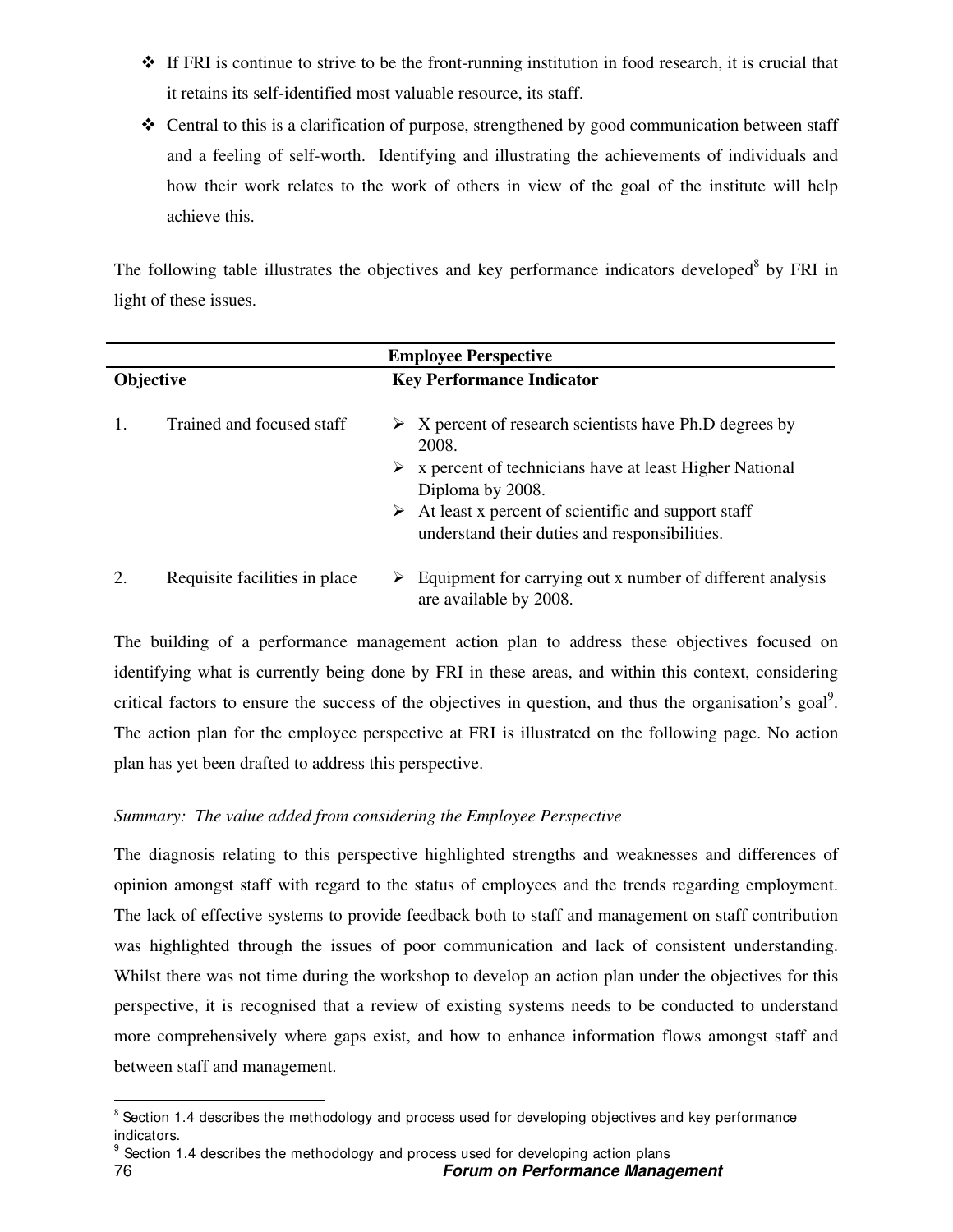# **Internal Business Perspective:** *To satisfy our clients, at what internal business processes should we excel?*

The objective of this perspective is to link the client/ stakeholder perspective (to come) with the internal actions and the perspective of those responsible for meeting contractual obligations and fulfilling mandates.

Key issues identified:

- Effective feedback mechanisms were highlighted as a weakness in the diagnosis ("not always getting the information that is needed, when we need it"). Thus, whilst the Institute has strong linkages with clients, and a strong staff-base, the implication is that business processes are not necessarily reflecting client or stakeholder needs in the most effective way. This was reflected in comments on the existing internal weaknesses at FRI, including poor communication between staff and lack of motivation (in some cases), perhaps reinforced by a lack of common purpose reinforced by projectisation.
- $\hat{\mathbf{v}}$  In terms of FRI's relationship with its' client base, an imbalance was identified between the importance attached to identifying the needs of farmers, on the one hand, and understanding and being able to respond to the needs of other client groups on the other. In view of the shift in FRI's client base towards private sector entities, and a changing relationship with government and donors, FRI's recognises the need to have a research focus and processes that reflect these needs.

The following table illustrates the objectives and key performance indicators developed by FRI in light of these issues.

|    | <b>Internal Business Perspective</b>       |                                  |                                                                                                                                                                                                                           |  |  |
|----|--------------------------------------------|----------------------------------|---------------------------------------------------------------------------------------------------------------------------------------------------------------------------------------------------------------------------|--|--|
|    | Objective                                  | <b>Key Performance Indicator</b> |                                                                                                                                                                                                                           |  |  |
|    | Quality research carried out               |                                  | $\triangleright$ X number of publications in international journals                                                                                                                                                       |  |  |
|    | 2. Demand driven technologies<br>developed |                                  | $\triangleright$ X number of appropriate technologies developed<br>$\triangleright$ X number of patents.                                                                                                                  |  |  |
| 3. | Quality service delivered to<br>clients    |                                  | $\triangleright$ X number of queries raised by internal audit of laboratory<br>procedures<br>$\triangleright$ X percent of FRI analytical results sent for verification<br>confirmed by reputable accredited laboratories |  |  |
| 4. | Services timely delivered to<br>clients    |                                  | $\triangleright$ X percent of FRI analytical results released to clients on<br>schedule                                                                                                                                   |  |  |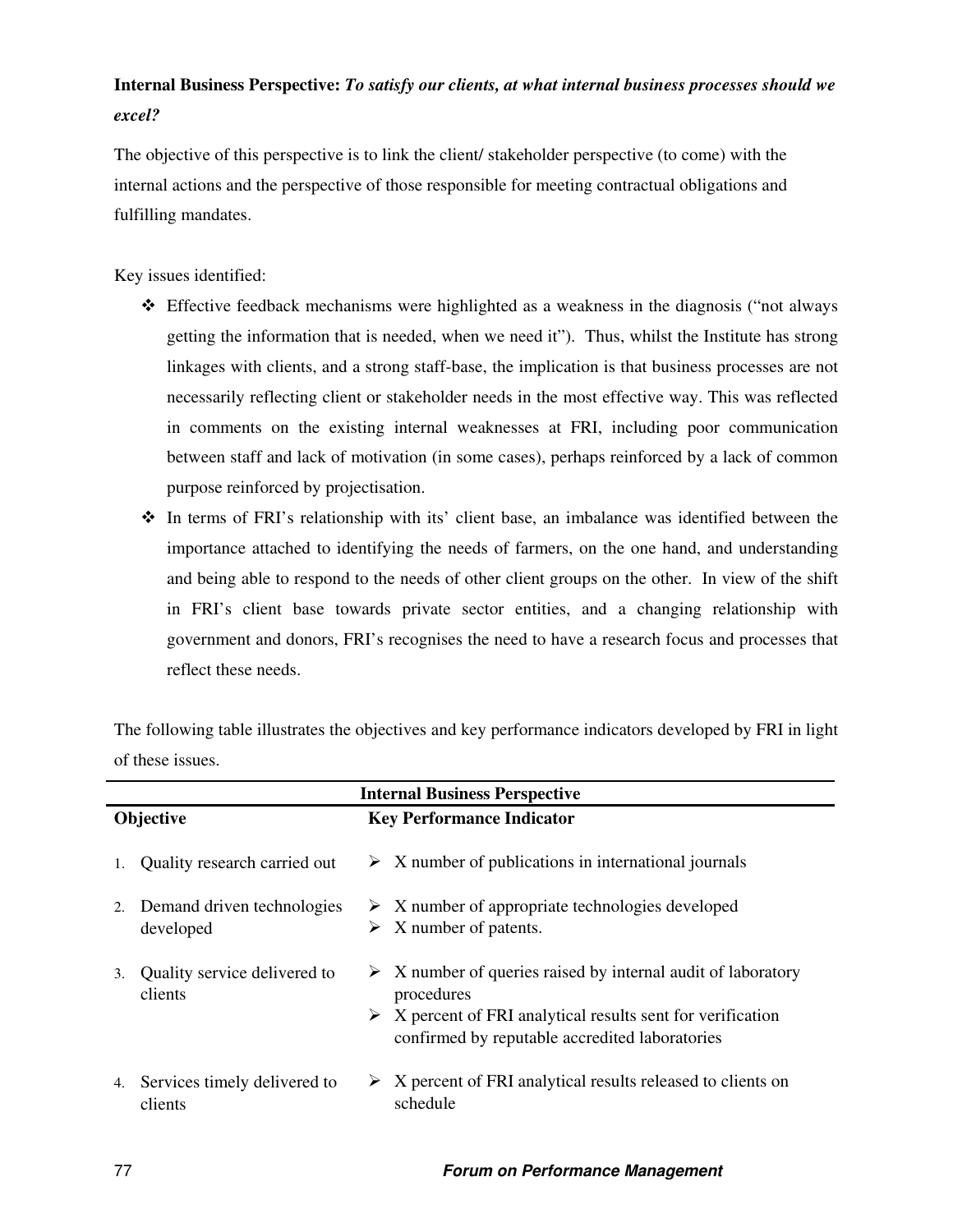The performance action plan drafted for the internal business perspective can be found on the following page.

# *Summary: The value added from considering the Internal Business Perspective*

The principal focus within this perspective has been to consider the extent to which FRI's internal business processes both reflect and address the demand for their services. The action plan drafted to address the specific objective "demand-driven technologies developed" reflects both the existing and required steps that need to be taken. Whilst the internal processes are currently reasonably strong, the gaps identified relate to feedback mechanisms: knowledge of clients utilisation of products and services, and clients' perceptions of FRI's products, services and delivery process.

The approach taken in developing the action plan has been iterative, reformulating the framework to suit the process of illustrating existing activities and systems, and determining requirements.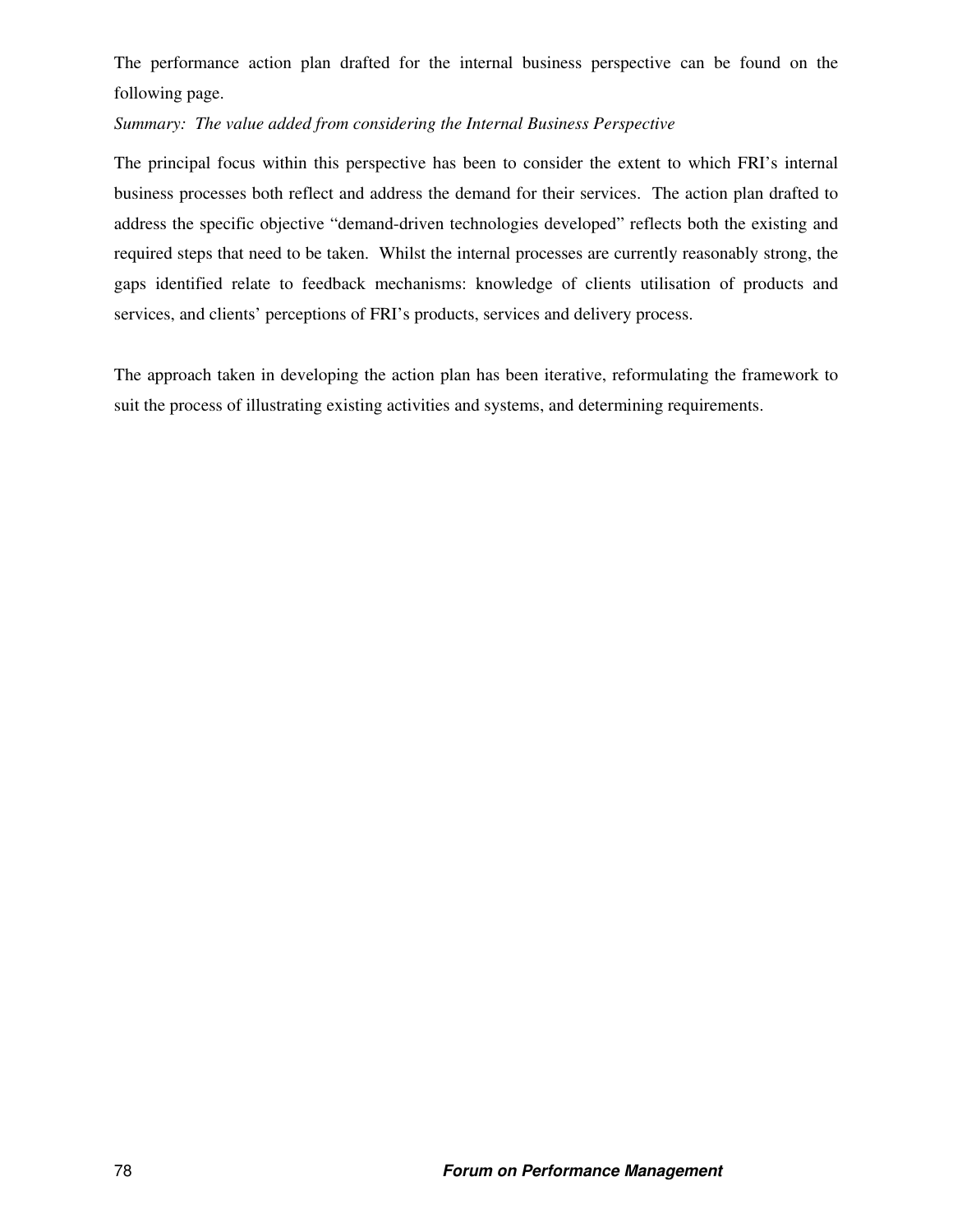|                                | Level                     | What are we already doing?                                | What M&E are we<br>already doing to<br>assess this?                                                      | <b>Current</b><br>frequency                          | <b>M&amp;E</b> Need            | By whom?                                                                                                         |
|--------------------------------|---------------------------|-----------------------------------------------------------|----------------------------------------------------------------------------------------------------------|------------------------------------------------------|--------------------------------|------------------------------------------------------------------------------------------------------------------|
|                                | Objective:                |                                                           | Demand-driven technologies developed                                                                     |                                                      |                                |                                                                                                                  |
|                                |                           | Key Performance Indicators:<br>X number of patents.       | X number of appropriate technologies developed                                                           |                                                      |                                |                                                                                                                  |
| Are we doing the right things? | Outputs:                  | Highly skilled staff<br>$\blacktriangleright$             | Training needs<br>➤<br>assessments<br>Staff appraisals<br>$\blacktriangleright$<br>Staff promotions<br>≻ | Annually<br>➤                                        | Annually<br>➤                  | Administration<br>➤<br>Head                                                                                      |
|                                |                           | Manuals on available<br>➤<br>technologies<br>Patents<br>➤ | Monitoring of<br>➤<br>clients using<br>manuals                                                           | $\triangleright$ Nil<br>Nil<br>$\blacktriangleright$ | ≻<br>Annually<br>⋗<br>Annually | $\blacktriangleright$<br><b>Client Service</b><br>Unit                                                           |
|                                |                           | Technologies commercialised<br>➤                          | Nil<br>$\blacktriangleright$<br>➤<br>Market survey                                                       | $\triangleright$<br>Nil                              | Bi-annually<br>⋗               | $\blacktriangleright$<br><b>Client Service</b><br>Unit<br><b>Client Service</b><br>$\blacktriangleright$<br>Unit |
|                                | Processes<br>(activities) | Specialised training for staff<br>➤                       | Training needs<br>➤<br>assessments                                                                       | $\triangleright$ Annually                            | $\triangleright$ Annually      | Management<br>➤                                                                                                  |
|                                |                           |                                                           | Staff appraisals<br>$\blacktriangleright$<br>Staff promotions<br>≻                                       | Annually<br>$\blacktriangleright$<br>Annually<br>➤   | ➤<br>Annually<br>Annually<br>➤ | ➤<br>Management<br>⋗<br>Council                                                                                  |
| Are we doing things right?     |                           | Documentation of<br>➤<br>technologies                     | Periodic staff audit<br>≻                                                                                | Quarterly<br>$\blacktriangleright$                   | Quarterly<br>➤                 | Publications unit                                                                                                |
|                                |                           | Preparation of technology<br>➤<br>manuals                 | $\blacktriangleright$<br>Nil                                                                             | $\triangleright$ Nil                                 | $\blacktriangleright$<br>N/A   |                                                                                                                  |
|                                |                           | Market surveys<br>➤                                       | $\blacktriangleright$<br>N/A                                                                             | Nil<br>$\triangleright$                              | ➤<br>Monthly                   | $\blacktriangleright$<br><b>Client Service Unit</b>                                                              |
|                                | Inputs:                   | Funds/ Staff/ Equipment/<br>➤<br>Research methods         |                                                                                                          |                                                      |                                |                                                                                                                  |

## **DRAFT ACTION PLAN FOR INTERNAL BUSINESS PERSPECTIVE AT FRI**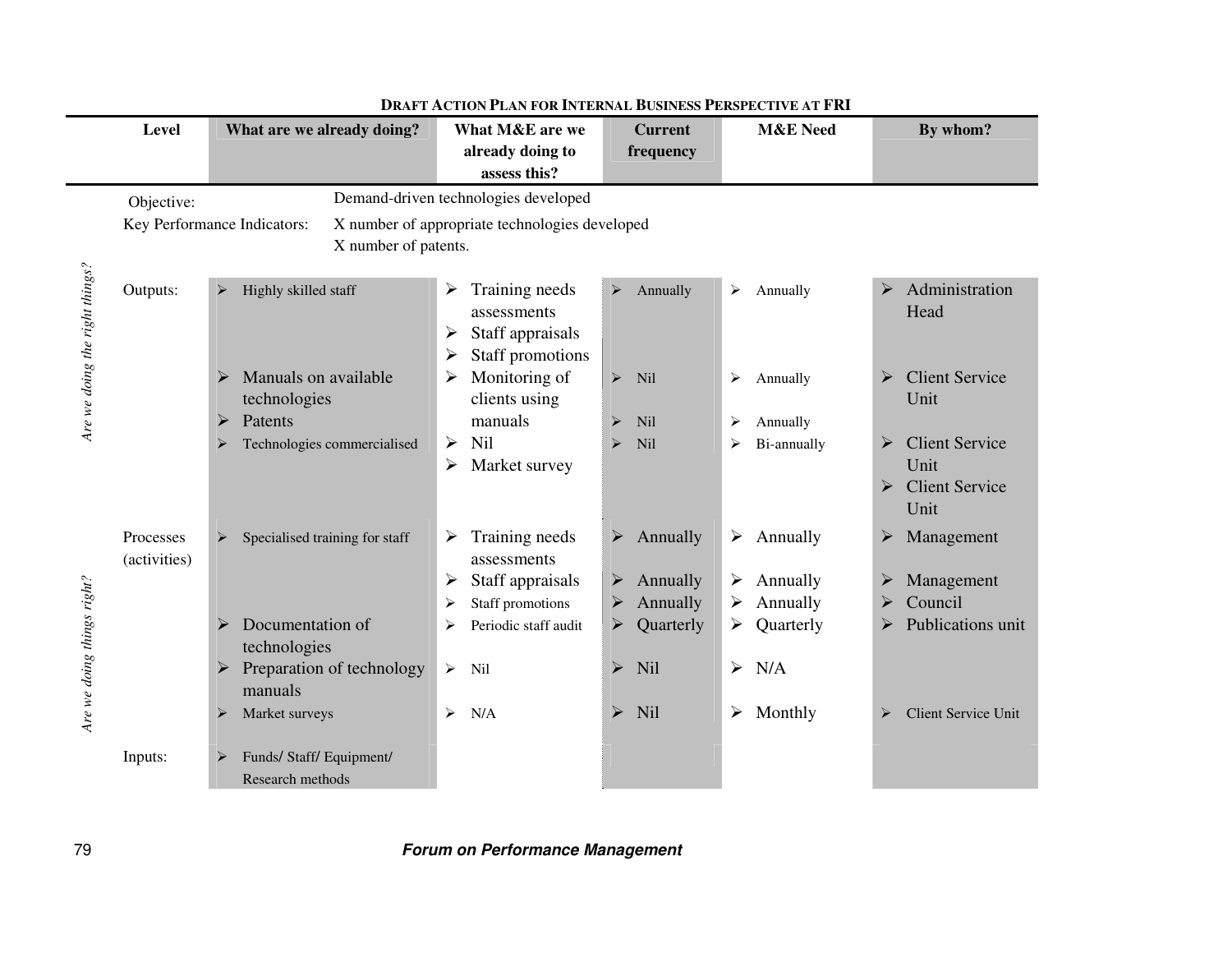#### **Client/ Stakeholder Perspective:** *How do we appear to our clients?*

This perspective considers the organisation's performance through the eyes of a client or stakeholder, so that the institution retains a careful focus on client or stakeholder needs and satisfaction.

The diagnosis revealed that FRI has numerous client groups and stakeholders. FRI's links to several of these clients are strong, implying good feedback mechanisms with FRI understanding the needs of these groups, and conversely, these groups appreciating the services or products delivered by FRI. However, a number of these clients were also perceived to be threats, notably the Food Standards Board and private companies who are increasingly working in competition to FRI. A fear was also expressed about the need to be increasingly commercial within FRI in terms of attracting funds and being attractive to its clients.

A similar pattern was found with other stakeholders, notably donors (where the link was identified as very strong) and other government ministries (where the weak is fair). The strong link with donors was counteracted by the perception that donor funds are diminishing, or being re-directed through MOFA which presents barriers to access, and that donor priorities are shifting away from research towards dissemination which challenges the role and managed of the Food Research Institute.

Key issues identified:

- $\hat{\cdot}$  There appears to be an opportunity for FRI to better position itself with respect to its clients and stakeholders. Whilst strong linkages exist, FRI is facing increasing pressure to commercialise, and is finding itself in competition with other institutions working in the same field.
- $\div$  Thus, for FRI to remain at the forefront of the food research industry, favoured by the clients of its research, a number of key questions need to be considered:
	- 1. How do we want our clients/ stakeholders to view us?
	- 2. Has the design of existing monitoring activities incorporated client/ stakeholder input?
	- 3. Do our existing measures for M&E and reporting reflect the expectations of varying clients/stakeholders (e.g. provide relevant, accessible, accurate, clear and timely information?)
- $\div$  Further issues to be considered may include how FRI relates to its weaker linkages, i.e. the public (what else other than the provision of scientific information is important?), and the NGOs (as a potential source of collaborative work)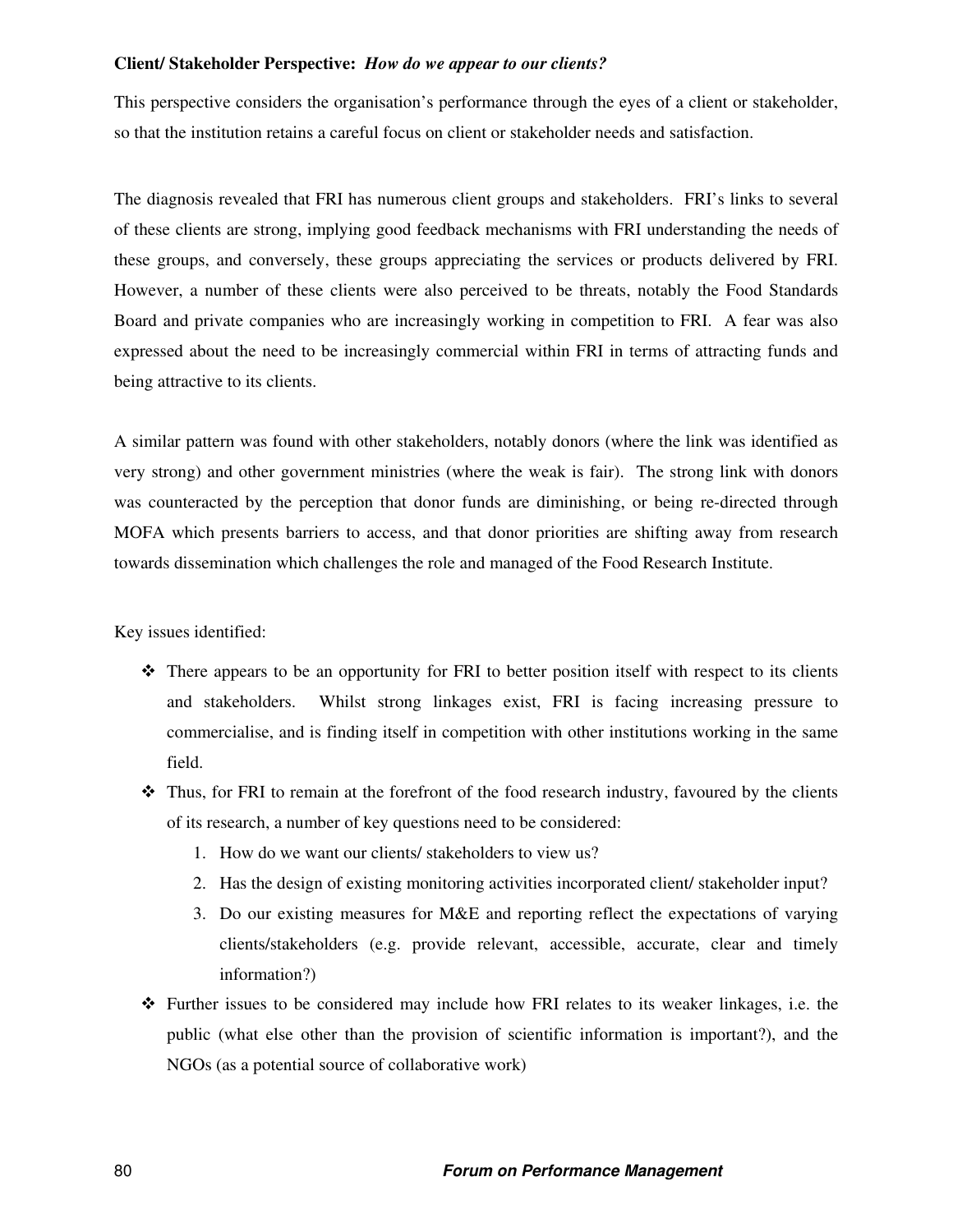The following table illustrates the objectives and key performance indicators developed by FRI in the client/ stakeholder perspective

| <b>Client/Stakeholder Perspective</b>               |                                                                                                            |  |  |  |  |
|-----------------------------------------------------|------------------------------------------------------------------------------------------------------------|--|--|--|--|
| Objective                                           | <b>Key Performance Indicator</b>                                                                           |  |  |  |  |
| 1. Clients satisfied with<br>technologies developed | $\triangleright$ X percent of technologies adopted.                                                        |  |  |  |  |
| 2. Accredited service provider                      | $\triangleright$ X number of analytical methods accredited to ISO 17025.                                   |  |  |  |  |
| 3. Reliable services provided                       | $\triangleright$ X percent of clients satisfied with timeliness, responsiveness<br>and quality of service. |  |  |  |  |
|                                                     | $\triangleright$ X percent of major clients retained.                                                      |  |  |  |  |
|                                                     | X number of complaints in a year.<br>➤                                                                     |  |  |  |  |
| 4. Cost effective services<br>provided              | X percent of FRI charges competitive to charges of similar<br>➤<br>laboratories.                           |  |  |  |  |

The performance action plan drafted for one objective of the client perspective can be found on the following page.

## *Summary: The value added from considering the Client/ Stakeholder Perspective:*

The self-assessment exercises identified a number of issues relating to how FRI currently relates to its clients, and what it's client and stakeholder base is likely to look like in the near-future. The objectives and draft action plan developed builds on existing mechanisms to outline a strategy for strengthening FRI's engagement with clients and demonstrate the achievement of certain industry standards.

The draft action plan for objective 2. (accredited service provider) developed represents an initial framework for considering the type of critical factors that need to be achieved if the objective is to be satisfied. It is recognised that this is not a time bound objective in itself, but requires continual actions to maintain this standard, highlighting the importance of mechanisms for reviewing progress towards, and maintenance of this standard as one objective of four in the client/ stakeholder perspective. The further development of this, and other action plans (for the other three objectives in the client perspective) may make it necessary to review the objectives (to reflect on whether or not they aid FRI in achieving the goal) and key performance indicators, to ensure that they suit the criteria of effectively measuring the objective. Addressing the other objectives may require a delineation of the client and stakeholder groups, recognising that the nature of the products and services provided, and of the linkages vary accordingly.

### 81 **Forum on Performance Management**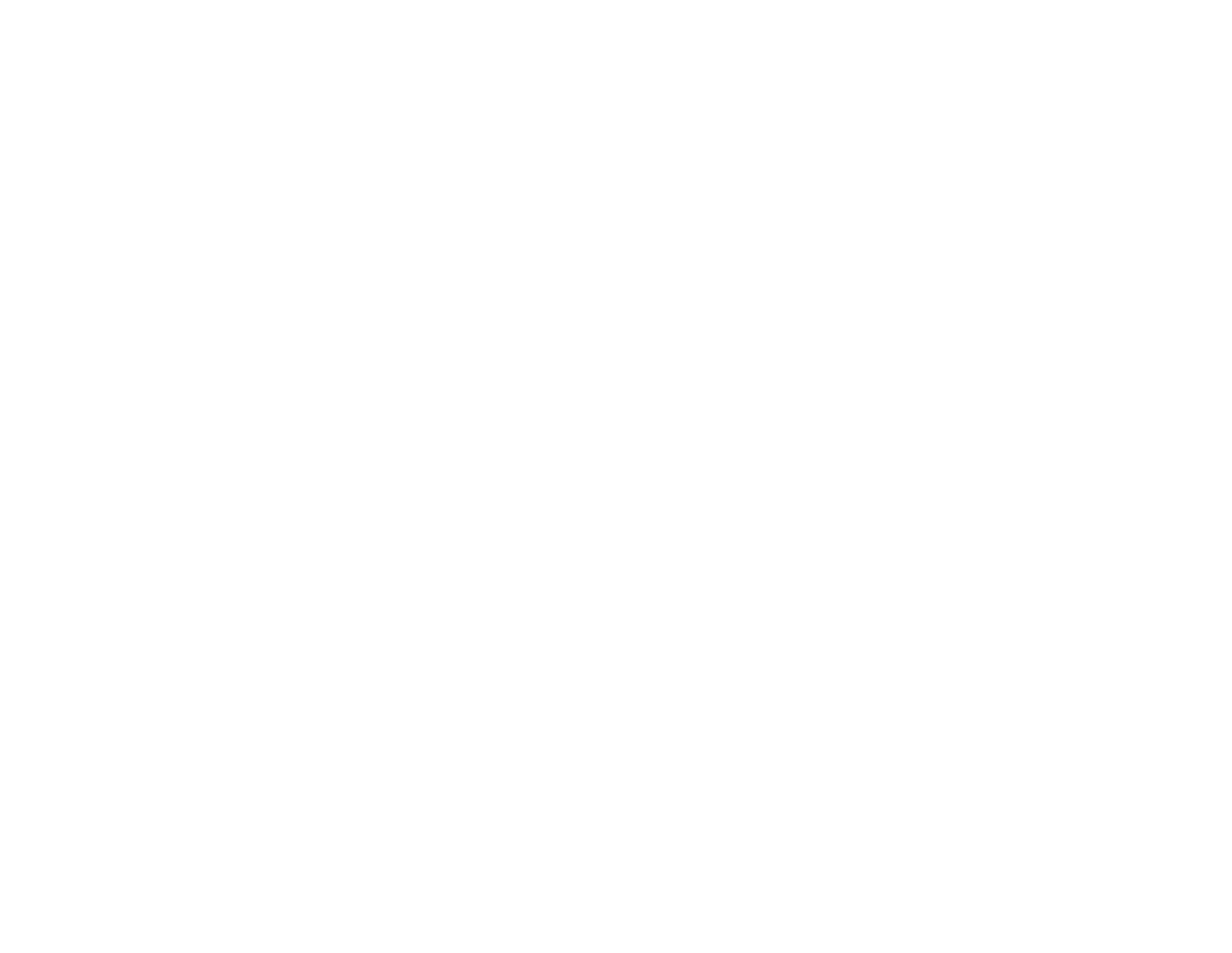|                                | What are already doing?<br>Level |                                                                                                 | What M&E are we                  | To achieve this objective, what                         | By when?                       | By whom?         |
|--------------------------------|----------------------------------|-------------------------------------------------------------------------------------------------|----------------------------------|---------------------------------------------------------|--------------------------------|------------------|
|                                |                                  |                                                                                                 | already doing to<br>assess this? | has got to happen (Critical<br>success factors)?        | <b>Already</b><br>Require      |                  |
|                                | Objective:                       |                                                                                                 | Accredited service provider      |                                                         |                                |                  |
|                                |                                  | Key Performance Indicators:                                                                     |                                  | X number of analytical methods accredited to ISO 17025. |                                |                  |
| Are we doing the right things? | Outputs:                         | Trained staff in ISO 17025<br>⋗<br>Quality manual produced<br>➤<br>Methods manual produced<br>➤ | Periodic internal<br>⋗<br>audit  |                                                         |                                |                  |
|                                |                                  | Procedures/Instructions<br>➤<br>Calibrated equipment<br>⋗<br>Proper documentation<br>➤          |                                  |                                                         |                                |                  |
|                                | Processes                        | Engage consultant<br>➤                                                                          | Periodic internal<br>⋗           | Periodic internal audit<br>1.                           | 1.<br>Once<br>Quarterly<br>1.  |                  |
|                                | (activities)                     | Staff training<br>≻                                                                             | audit                            | Management review<br>2.                                 | Annually<br>2.<br>None<br>2.   |                  |
|                                |                                  | Write quality manual<br>⋗                                                                       |                                  | Review by accreditation body<br>3.                      | 3.<br>None<br>Biannually<br>3. |                  |
|                                |                                  | Write other manuals<br>⋗                                                                        |                                  | Client acceptance/ perception<br>4.                     | None<br>Biannually<br>4.<br>4. |                  |
|                                |                                  | Prepare forms/ documentation<br>⋗                                                               |                                  | survey                                                  |                                |                  |
|                                |                                  | Audit procedures<br>⋗<br>Implement procedures<br>⋗                                              |                                  | 5. Meeting with clients                                 | 5.<br>5.<br>Biannually<br>None |                  |
|                                |                                  | Calibrate equipment<br>➤                                                                        |                                  |                                                         |                                |                  |
|                                |                                  |                                                                                                 |                                  |                                                         |                                |                  |
| Are we doing things right?     | Inputs:                          | Funds<br>➤                                                                                      | N/A                              | <b>Staff</b><br>Resources                               |                                |                  |
|                                |                                  | Consultant<br>⋗                                                                                 |                                  | Cedis n<br>$1. -$<br>1.                                 | Quarter<br>1.                  | G.S.B<br>1.      |
|                                |                                  | ISO 17025 standard                                                                              |                                  | 2.<br>Cedis n<br>2.<br>$\sim$                           | 2.<br>Annually                 | 2.<br><b>FRI</b> |
|                                |                                  | Metrology Units<br>➤                                                                            |                                  | 3.<br>Cedis n<br>3.<br>$\overline{\phantom{0}}$         | Biannually<br>3.               | U.K.<br>3.       |
|                                |                                  | Staff<br>⋗                                                                                      |                                  | Cedis n<br>4. n person/<br>4.                           | Biannually<br>4.               | FRI<br>4.        |
|                                |                                  | Lab methods                                                                                     |                                  | hours                                                   |                                |                  |
|                                |                                  | Equipment                                                                                       |                                  | 5.<br>5.<br>Cedis n                                     | 5.<br>Biannually               | 5.<br>FRI        |

# **DRAFT ACTION PLAN FOR CLIENT PERSPECTIVE AT FRI**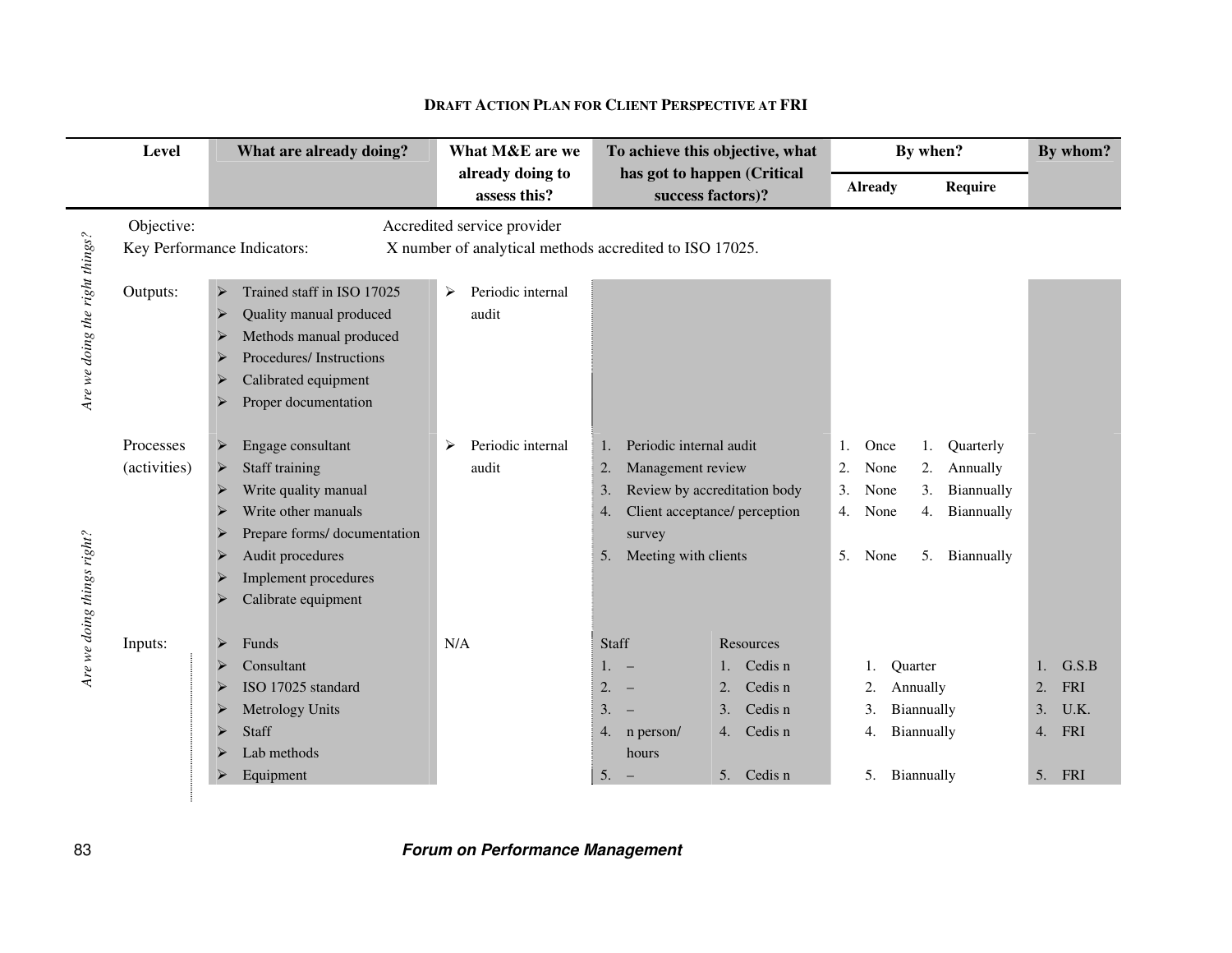# **Financial Perspective:** *How do we want to appear to Donors, Government and investors from the corporate sector?*

The pressures on FRI's finances come from both from the drive to be more commercially orientated, thus seeking clients and linkages with industry or the private sector more broadly, and due to disbursement difficulties from central government coupled with the re-routing of donor funds through central government agencies.

Internal and external competition for resources has re-emphasised the need for strong internal systems (efficient use of resources, transparent financial procedures) and improved relationships and understanding of clients and key funding stakeholders.

Key issue identified:

 The need for a corporate framework/basis with which to help FRI staff as well as its investors better understand its overall performance and its impact as an institution if it is to attract funding on a more equally defined basis. For example, mechanisms for providing feedback to government about how its policies affect the work of FRI and its commercialisation drive.

The following table illustrates the objectives and key performance indicators developed by FRI in the financial perspective:

| <b>Financial Perspective</b>      |  |                                                                                                                                                                         |  |
|-----------------------------------|--|-------------------------------------------------------------------------------------------------------------------------------------------------------------------------|--|
| <b>Objective</b>                  |  | <b>Key Performance Indicator</b>                                                                                                                                        |  |
| 1. Resources efficiently utilised |  | $\triangleright$ Statements of account submitted on schedule<br>$\triangleright$ X number of audit raised on statements of accounts by<br>external auditors and donors. |  |
| 2. Finances transparently managed |  | N/A                                                                                                                                                                     |  |

A performance action plan has yet to be developed for the financial perspective.

# *Summary: The value added from considering the Financial Perspective:*

FRI considered the financial perspective from an internal systems viewpoint, focusing upon the utilisation and management of financial resources. As an approach, this differed from a number of the other case study organisations, who viewed it in terms of how their institute relates to financial stakeholders (government, donors and paying clients).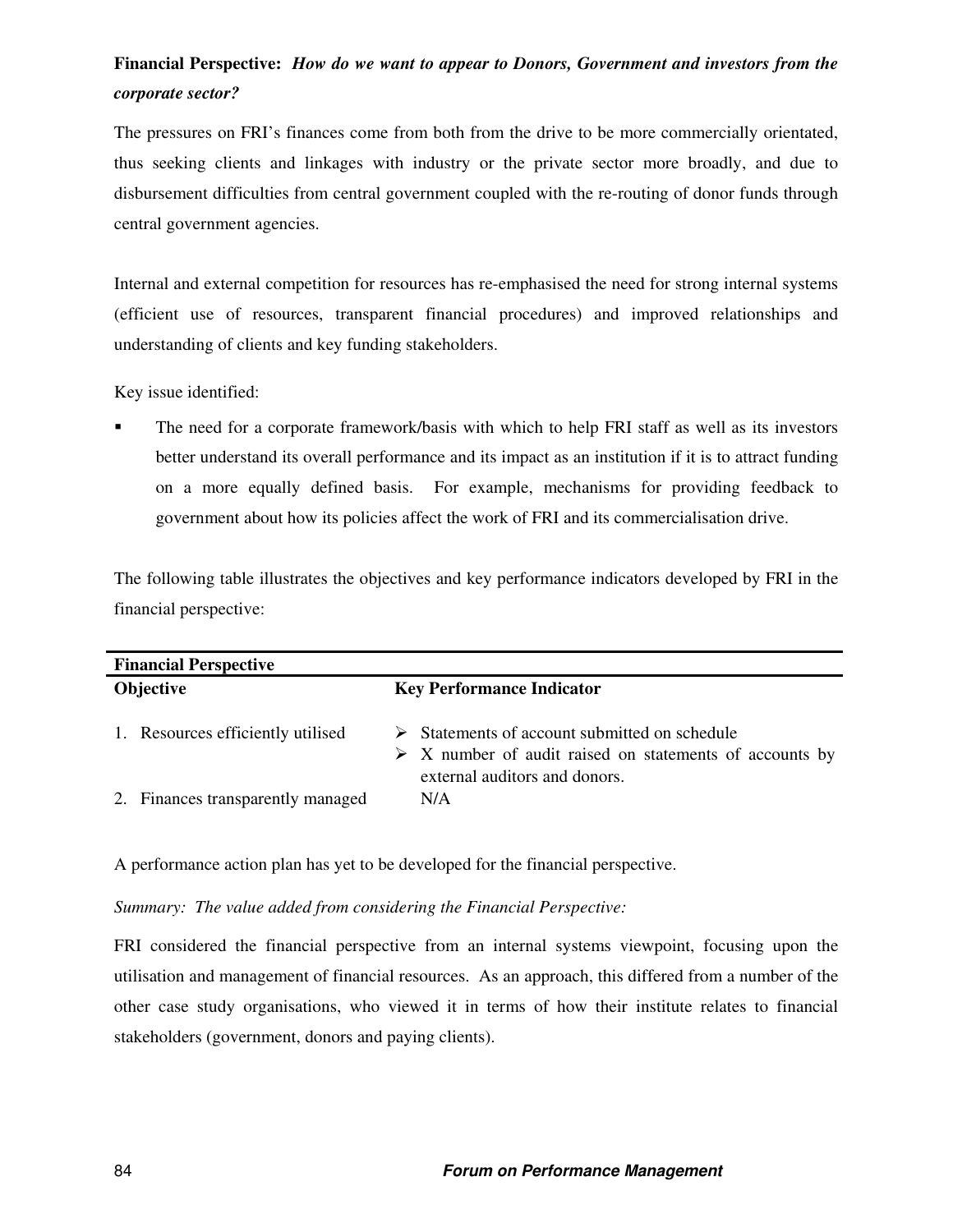The perspective chosen by FRI is based on the understanding that a sound financial system provides both a good internal view of the state of the institute, and thus can be presented to financial donors as evidence of the strength of the institute. Whilst this approach does not directly address the constraints identified, it is expected that the indicators developed will be utilised within a broader framework which reviews the relationship between funders and FRI.

### **Mapping objectives**

The strength of the balanced scorecard approaches lies not only in the consideration of perspectives outside of the research process, but also the way in which these perspectives interrelate, and contribute to the organisation's goal. The mapping of objectives – looking at cause and effect relationships – visualises how the objectives are linked. Mapping has two purposes at this point:

- $\div$  Firstly, as a tool to help strategize and prioritise areas for development.
- Secondly, once the system has been established, mapping will potentially help identify blockages, enabling corrective action to be taken.

The map presented over the page is a first attempt at identifying some of these cause-and- effect linkages at the objective level.

Key Performance Indicators (KPIs) have a crucial role to play as measures of the success of each objective, and as indicators of the likelihood of the linked objective being met. Having established and tested the key linkages between objectives, it may be necessary to review the KPIs, to see whether or not that effectively fulfil this function. If not, they made need to be adjusted or added to, or it may be considered appropriate to develop some extra KPIs to look at the interface between one or more objectives.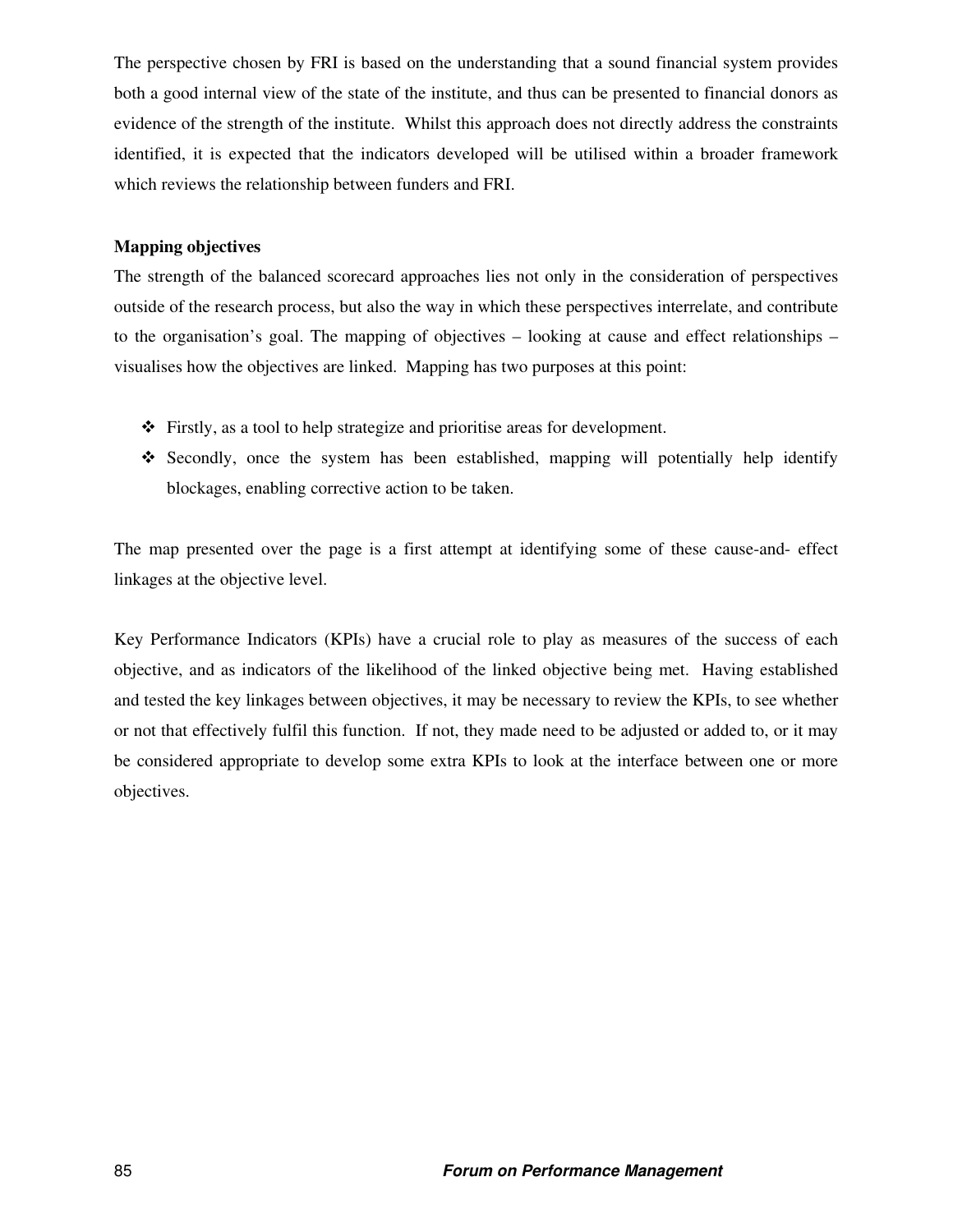# **MAPPING OBJECTIVES ACROSS THE PERSPECTIVES – FOOD RESEARCH INSTITUTE**

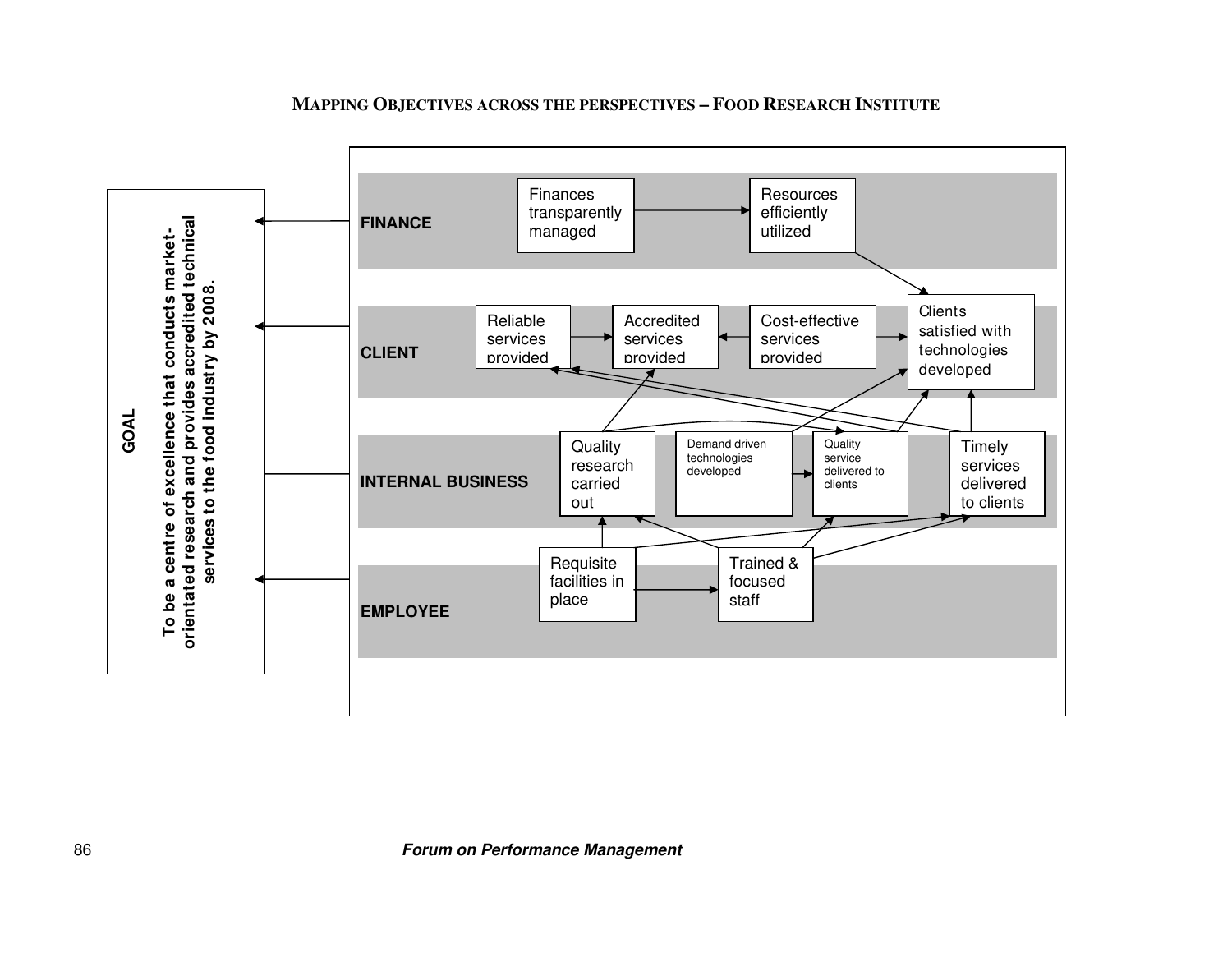For example,

This snapshot of FRI's mapped objectives rests on a series of cause-and-effect assumptions; namely that if staff are trained and focused, they will produce high quality research delivered to clients, who in turn will be satisfied with the products. Whilst this is somewhat linear and simplistic, it serves two purposes. Firstly, to test the assumptions on which linkages are based, ensuring that the theory behind achieving a particular objective through certain actions (critical success factors) holds true. Secondly, it enables a consideration of how best the goal of the institute can be achieved, i.e. what other things may need to happen.



Current KPIs do not reflect these linkages, but have been designed to measure only the objective in question. The next step therefore may be to consider, for example, one or more critical indicators for measuring the cause-and-effect relationship between quality service delivered to clients and clients satisfied with technologies (how are client views incorporated into the process?). Whilst this approach does not rely solely upon linkages across the perspectives (each in its own right contributing to the organisational goal), where linkages are deemed to exist, the measurement of these linkages will enable assessment of progress.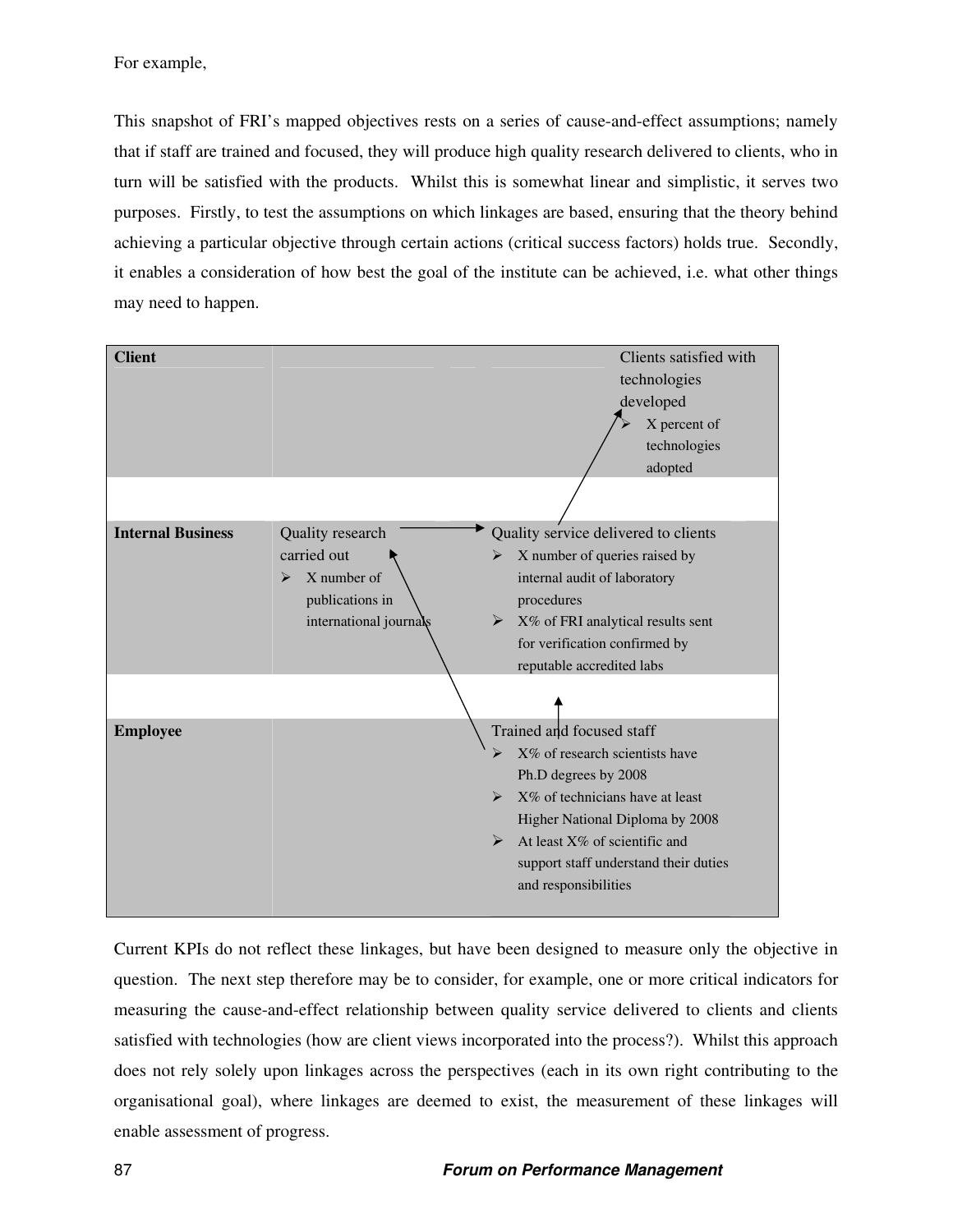# *Where FRI started:*

The identification of:

- $\bullet$  Certain inherent weaknesses within the system at the organisational level: poor communication between staff, appropriate information not always available, burdensome bureaucracy
- $\div$  Certain strengths within the system at the organisational level: high quality staff and (ingeneral) equipment, good internal systems for measuring the research process
- $\triangle$  A need to have systems that are sufficiently robust to incorporate a better understanding of the external environment (clients and donors) into the internal processes of the institute.

# *What FRI has done through this process:*

- Considered the reconfiguration of existing activities under the framework of the balanced scorecard. Namely, a review of the organisations goal to accurately represent the work + aims of the institute, considered objectives and indicators to achieve this goal, and drafted action plans to achieve some of these objectives.
- Identified, through the use of the balanced scorecard, areas that have not received attention previously- notably methods for enhancing feedback and thus learning across several dimensions, for example, employee satisfaction and its linkages to organisation performance.

# *What value the process has added:*

- Clarified current capacity and issues, potential opportunities and threats which reflect the existing capacity and utilisation of systems within FRI.
- Utilised a framework for facilitating a broader understanding of organisational performance.
- $\triangle$  Development of corporate objectives and indicators that aim to bring together the core work areas of the institute.
- $\triangle$  Identified critical success factors for achieving these objectives in view of what is currently being done in these areas. Identifying current M&E activities in these areas, and revealing gaps to be addressed through action plans.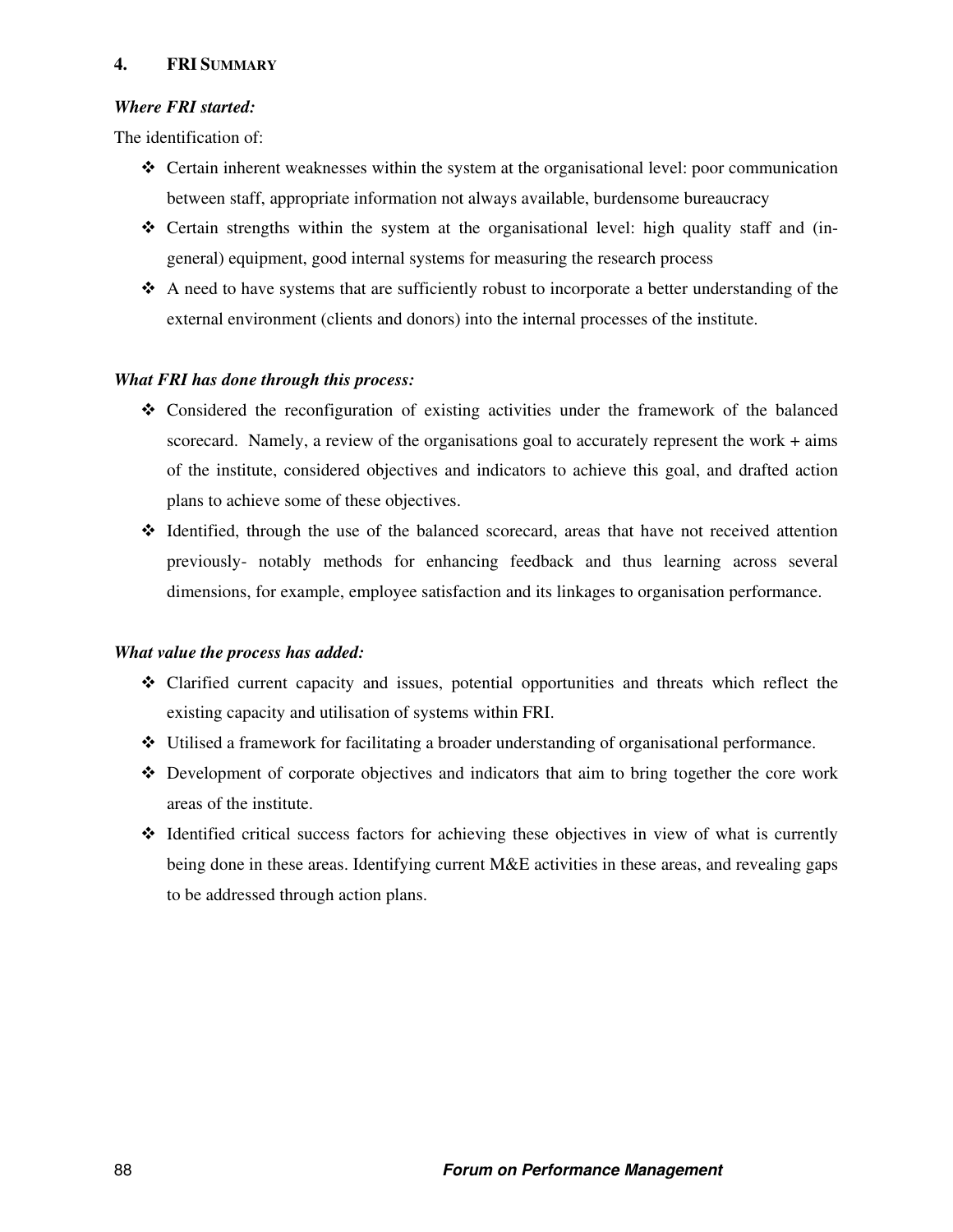### **5.0 The Way Forward**

Measurement is not an end in itself, but a tool for more effective management. The results of performance measurement will tell you what happened, not why it happened, or what to do about it. In order for the FRI to make effective use of the results of performance assessment, it must be able to make the transition from assessment to management. It must also be able to anticipate needed changes in the strategic direction of the Institute, and have a methodology in place for effecting strategic change. Successful accomplishment of these two tasks represents the foundation of good performance management. Both of these tasks can be greatly facilitated by use of the BSC. In other words, besides simply assessing performance, the BSC provides a structured framework for performance management. Measurement has provided the basis for the FRI to assess how well it is progressing towards its predetermined objectives, helped it identify areas of strength and weakness, and decided on next steps, with the ultimate goal of improving organizational performance. It has also provided the data necessary for showing how activities support broader goals, and provided the data necessary for supporting requests for additional resources or for supporting new initiatives. But it is the effective use of this data by management at all levels of the Institute to aggressively improve products and services for customers and stakeholders that is the hallmark of leaders in performance management.

The FRI now needs to look at how to manage assessment results to the benefit of the Institute, and how the BSC methodology can be used to guide the Institute towards accomplishment of strategic goals. To effectively move from performance measurement to performance management, two key components need to be in place:

- $\triangle$  The right organizational structure; (Which is now in place), and
- $\hat{\cdot}$  The ability to use performance measurement results to actually bring about change in the institute.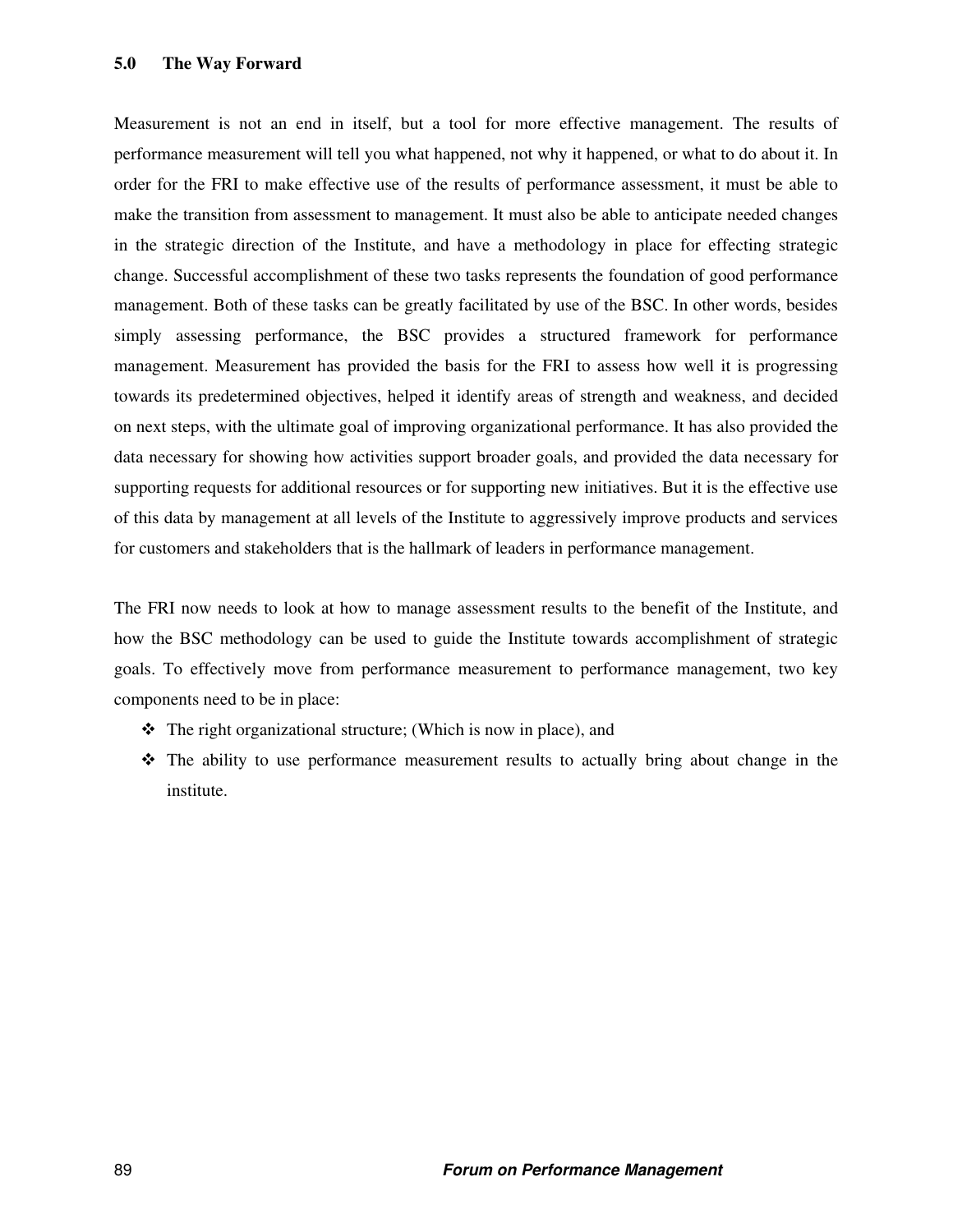#### **DISCUSSIONS OF THE CASE STUDY PRESENTATIONS**

**10.0** 

#### *Name:* S. Holman Biney

*Question/Contribution:* Listening to the presentations from FRI & CSIR, I notice apart from our Corporate Vision, Mission, Strategic Plan etc. they are trying to develop their own Objectives outside the Corporate Vision and their own Strategic Plan. I will like to caution that things are done with reference to the Corporate at the top or centre. Let us try to avoid a situation where at the end of the day different Institutes will be doing things without reference to what has been agreed on at the Central point.

*Response*: In responding to Mr. Holman-Biney's concerns, Prof A. Ayensu allayed his fears and assured him that rather the use of the BSC and performance measurement framework will bring out the corporate nature of the CSIR. He added that implementing the BSC CSIR-wide will provide a common methodology and coordinated framework for all CSIR performance measurement efforts.

#### *Name:* Dr. John Ofosu-Anim

#### *Question/Contribution:* What can be done by CRI to gain recognition for research done?

*Response*: The Director of CRI said it is the case of "*He who pays the piper calls the tunes*" The relationship between MOFA is like a contract, money was paid for job to be done and so the results are for them, which should not be the case. Mr. Lambert Abusah of MOFA strongly disagreed and said the CRI is duly recognized and mentioned when the results of any research done by them for MOFA is mentioned. In his intervention the chairman said it is fact that CRI does most of the work and MOFA takes the credit. He added that the BSC approach to performance measurement is one way the issue raised by Dr. Ofosu-Anim can be addressed

#### *Name :* Dr. M. Entsua-Mensah

*Question/Contribution:* Commercialization eroding focus of staff at FRI. CRI has not attained 1% of the 30% should not the other institutes also do M&E of commercialization in their institutes?

**Response:** In his response Dr. Amoa-Awua explained that emphasis is shifting away from research. Conflict of interest with promotion criteria and scientists having to play dual role of being researchers and market-oriented researchers. The chairman added that the purpose of the current exercise is to address the concern she has raised and that every Institute will have to undertake the same diagnostic exercise.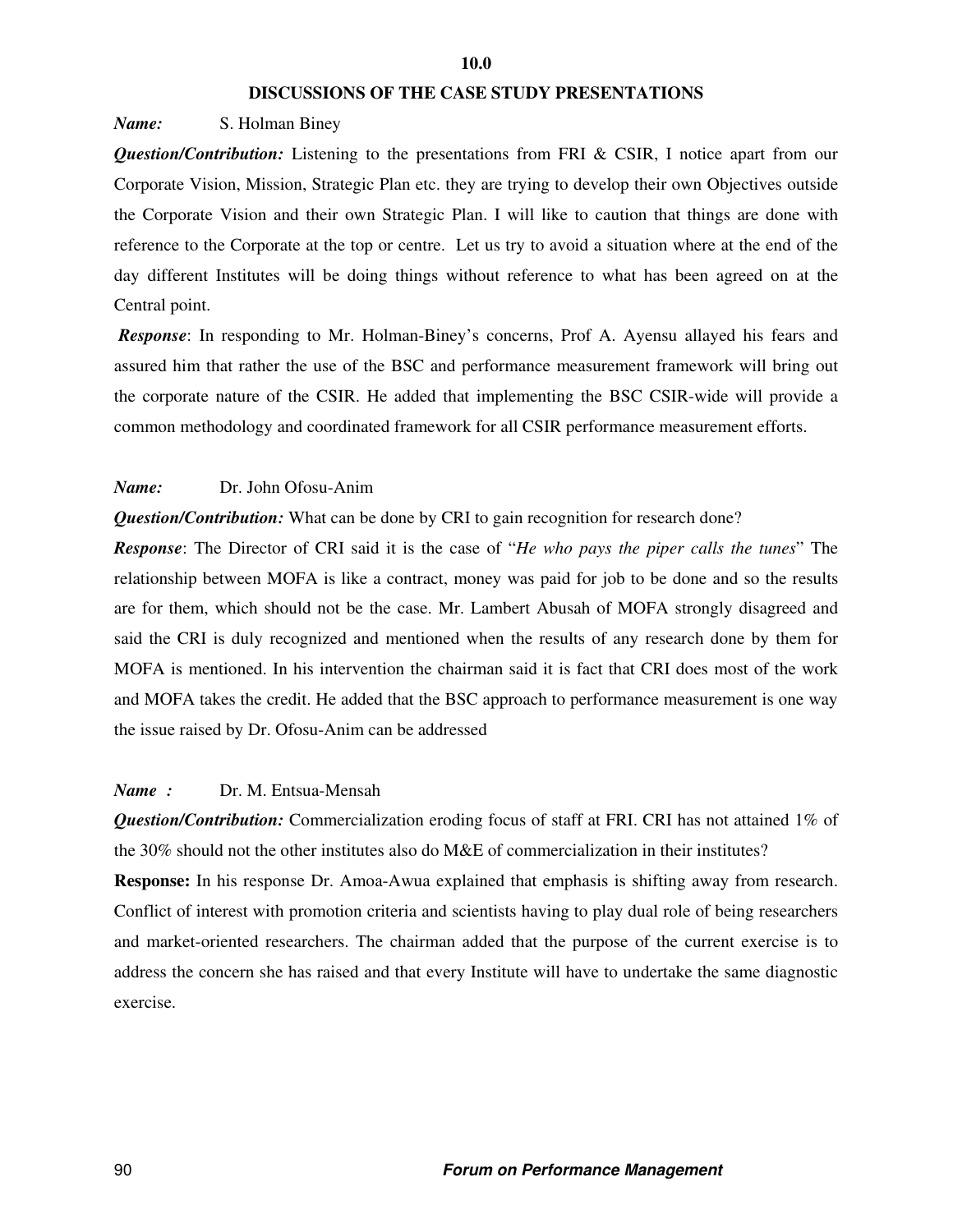### Name: **K. M. Setsoafia**

*Question/Contribution:* Do you not think that the better performance of the Uganda case as compared to that of the Crops Research Institute is due to the fact that the Uganda case is limited to only one commodity while the Crop Research Institute is working on about 10 commodities?

*Response:* In answering the question, Dr. Sutherland agreed that it could be partly true that the relative success of the Ugandan Case is due to the simple nature of handling a single commodity. At programme level it is easy to demonstrate effect. He however explained further that, the project selected three case studies – one programme versus two Institutes. In Uganda there is a high top management involvement, which has the flexibility to easily implement the approach. He stressed that leadership involvement in designing and deploying effective performance measurement and management systems is critical to the success of the approach. Clear, consistent, and visible involvement by senior executives and managers is a necessary part of successful performance measurement and management systems. Senior leadership should be actively involved in both the creation and implementation of their organization's systems.

#### *Name:* Dr. Asafu-Agyei

*Question/Contribution:* The commercialization process in Uganda is unique. The privatization of Extension Services among others; do you know whether it is working and how was it done?

*Response:* Dr. Sutherland explained that he did not have the detail knowledge of the commercialisation process in Uganda, but he knows the privatization of the Extension Services is working. He added that the Ugandan case is unique, because they started all afresh after the civil war and there was no demand for payments of retrenchment bonuses etc. He added that the only country in Africa now that can follow the Ugandan example might probably be Somalia, starting all afresh.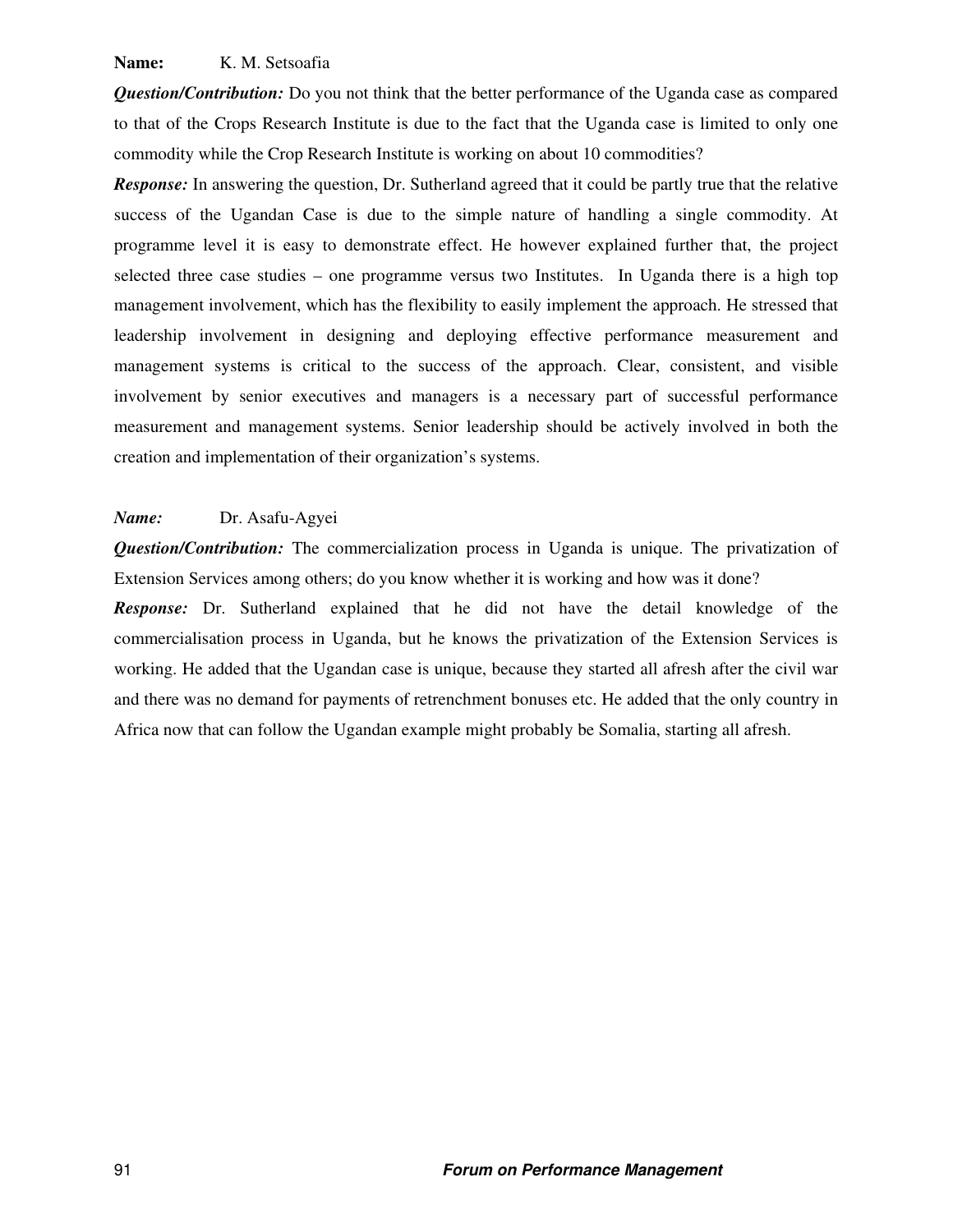# **11.0**

## **GROUP WORK SESSION**

# **Corporate Group Report**

# *Organisations Represented*

- Council for Scientific and Industrial Research (CSIR)
	- i. Representative of the Ag. Director-General
	- ii. Human Resource Division
	- iii. Audit Division
	- iv. Central Commercialisation and Information Division
- Ghana Atomic Energy Commission (GAEC)
- Ghana Standards Board (GSB)
- Food and Drugs Board (FDB)
- National Institutional Renewal Program (NIRP),
- National Development Planning Commission (NDPC)
- Committee of Vice Chancellors and Principals (CVCP)

This group had considerable discussion on the general context in their respective organisations and sectors, and then focused in on opportunities for improving performance measurement and some options that might be considered for this.

### *Opportunities*

- $\div$  Funding agencies pressure for improving performance management the benefit is that research will be demand driven
- $\triangle$  MTEF budgeting benefit is that budgets are related to specific programmes, budget state performance levels in that money is linked to specific activities
- $\triangle$  Commercialisation mandate of corporate organisations the commercialisation programmes have demand driven targets that organisations will have to meet.

# *Way forward*

Some options discussed included:-

- Performance audit.
- Further development of strategic plans (incorporating performance management as an integral part)
- Development of total quality management systems
- $\triangle$  Strengthen the existing M&E and MIS systems.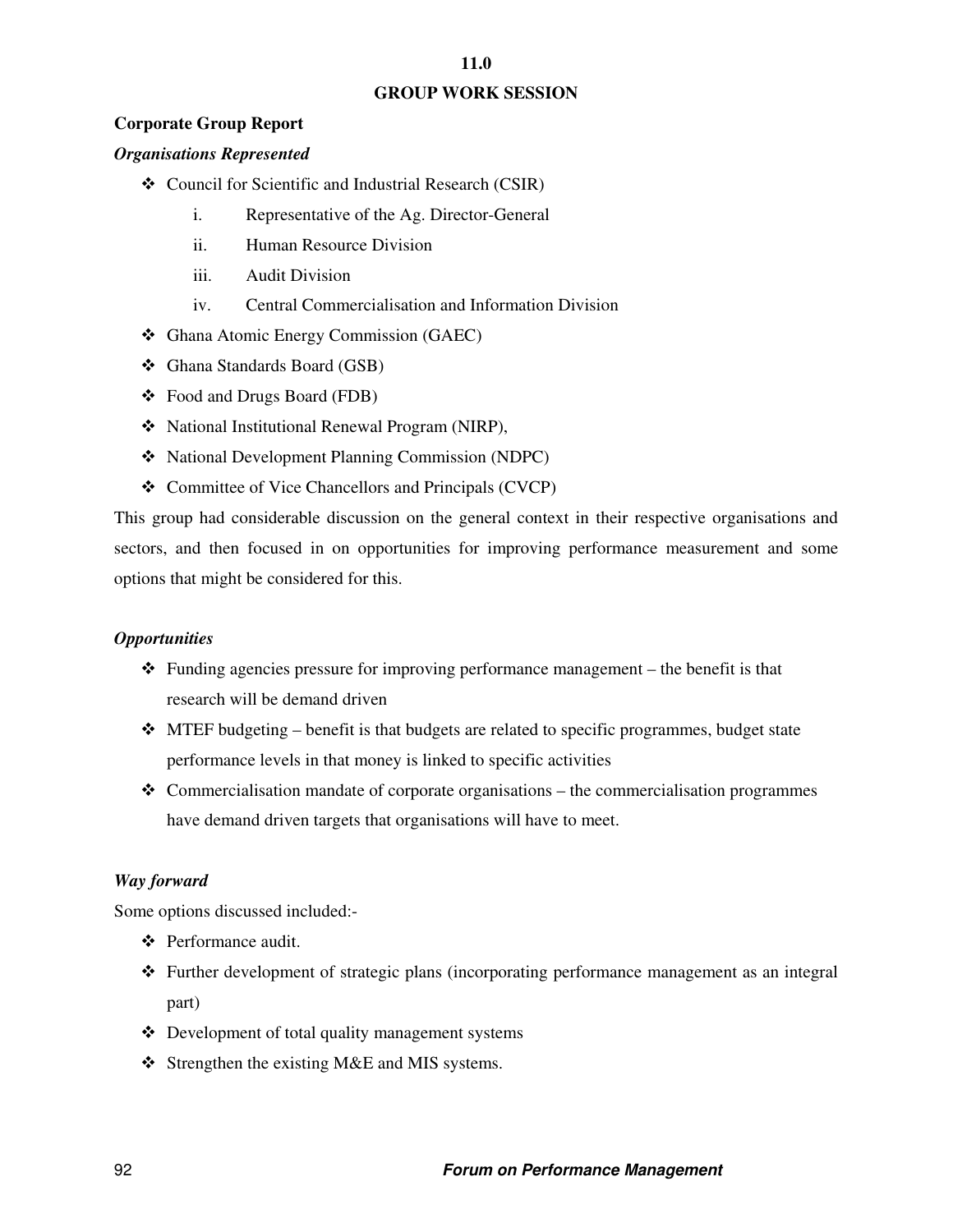# **CSIR Institute Level Group**

### *Institutes Represented:*

- Plant Genetic Resources Centre (PGRC)
- Food Research Institute (FRI),
- Water Research Institute (WRI)
- Institute for Industrial Research (IIR)
- $\div$  Institute for Scientific and Technological Information (INSTI)
- Building and Road Research Institute (BRRI)
- Crops Research Institute (CRI)
- Science and Technology Policy Research Institute (STEPRI)
- Animal Research Institute (ARI)

### *Unrepresented Institutes:*

- Soil Research Institute (SRI)
- Savannah Agricultural Research Institute (SARI)
- Oil Palm Research Institute (OPRI)
- Forestry Research Institute of Ghana (FORIG)

### *Strengths of current performance measurement:*

- Detailed system of staff evaluation (this includes annual appraisal, application of promotion criteria, quarterly reporting system when reports delivered on time are used as an indicator),
- $\div$  Project management mechanisms (e.g. committees) are in place to ensure quality of reports (peer reviewed), particularly for externally funded projects.
- $\div$  Financial monitoring systems are in place and are effective,
- $\triangle$  A system for monitoring timeliness of delivery of services supplied by the institutes

### *Weaknesses of current performance measurement:*

- No mechanism in most institutes for measuring timeliness of delivery research products and services,
- Poor implementation of the staff appraisal system. (Feedback is not forthcoming and lack of feedback to staff from the secretariat which includes inadequate training for the evaluators of staff performance),
- Lack of evaluation of management performance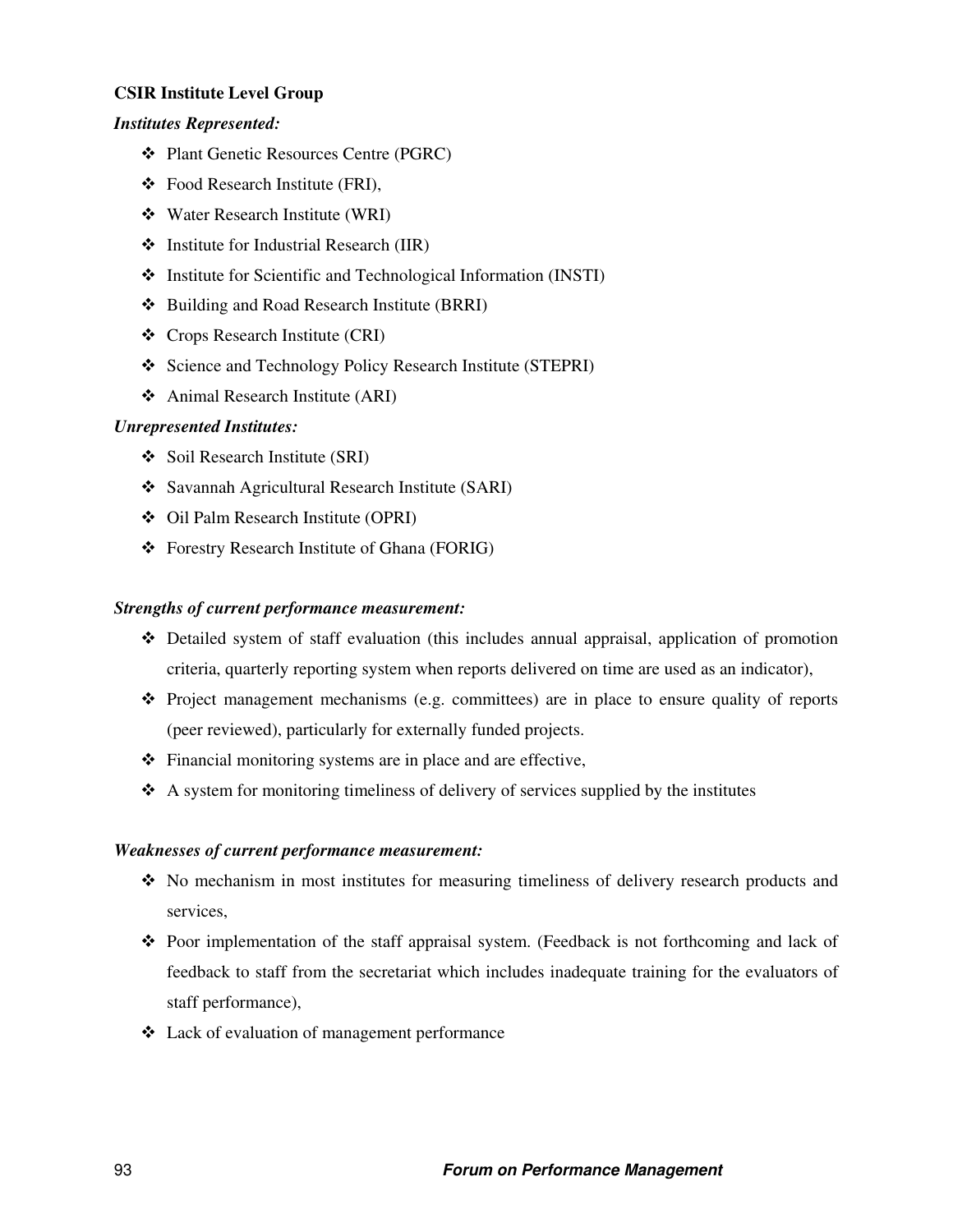### *Opportunities for improving performance measurement*

- $\triangle$  Client satisfaction feedback is an important area where systems need to be put in place (at present this happens on an ad hoc and informal basis in most institutes)
- Source external support to improve capacity in measurement of performance
- $\triangle$  Inter-institutional collaboration in acquisition of best practices in performance measurement learning from what works in other CSIR institutes.

# *Way forward*

- Institute measures to overcome current weaknesses and take advantage of opportunities
- Set realistic/achievable standards for staff performance appraisal in terms of:
	- i. Availability of resources,
	- ii. Staff capability with regard to commercialisation
	- iii. Institute annual in-house performance reviews
	- iv. Improve systems for client feedback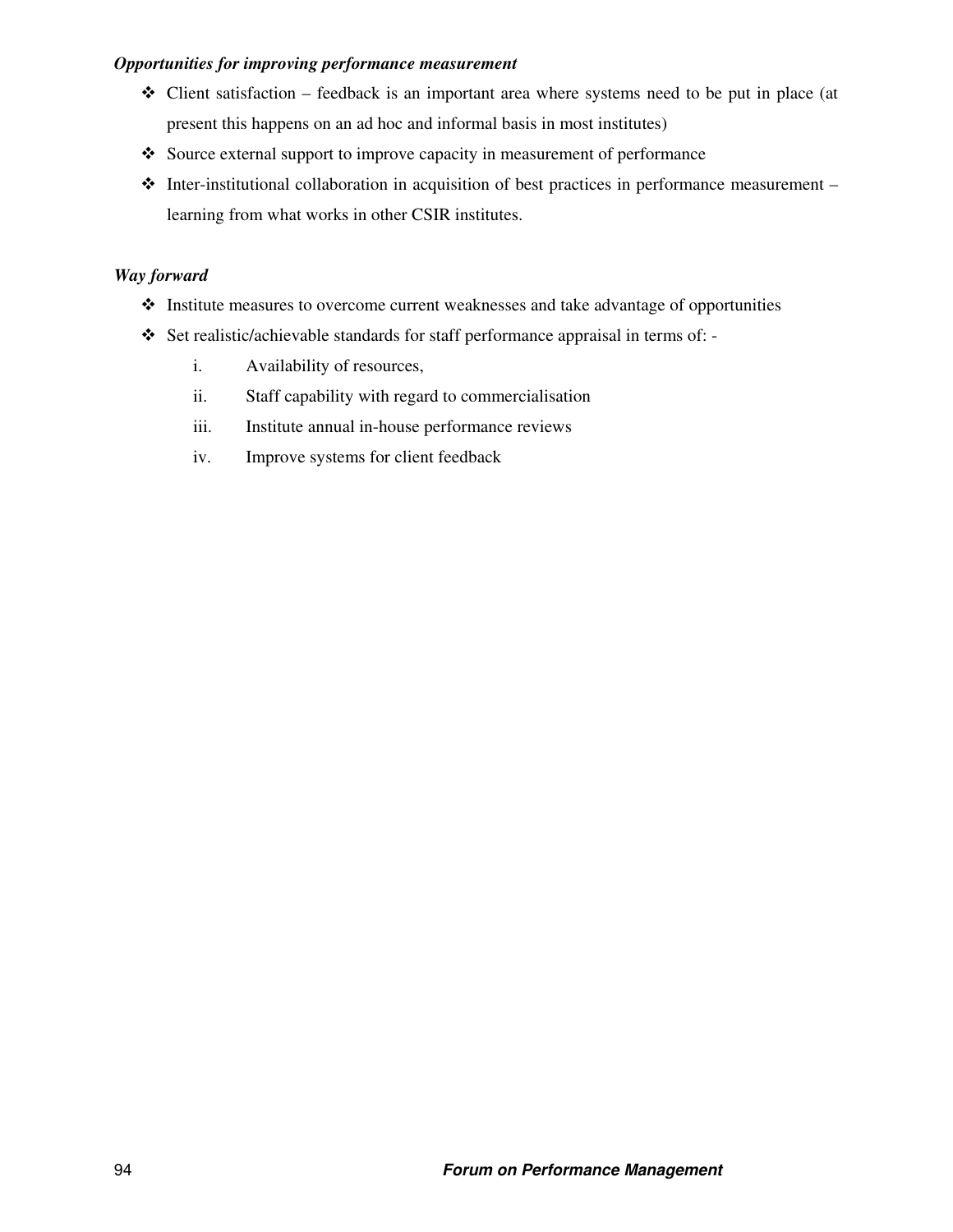#### **12.0**

#### **SUMMARY OF ANALYSIS BY PARTICIPANTS AND RECOMMENDATIONS**

#### **Current Strengths in Performance Measurement**

Current efforts at organisational performance monitoring and measurement in CSIR's research organisations focus on individual staff performance, project level management and financial monitoring. Staff performance is measured through annual appraisals and these focus mainly on published outputs. Project level monitoring pays particular attention to externally funded research projects.

Project reports are peer reviewed for quality. There are effective systems for financial monitoring and control. At corporate level within CSIR there is a Management Information System for research projects funded under the AgSSIP, and a database (GhaAgri) of past research. Both tools could be used to assist research priority setting and planning.

#### **Current Weaknesses in Performance Measurement**

Historically, the development of organisational monitoring and evaluation capacity and expertise has not been prioritised within CSIR, and currently capacity resides only at the headquarters (an M&E/MIS specialist). The current systems are not all operating as effectively as they might. Training in staff appraisal is not being provided and it is generally felt that the system is operated in a way that lacks frankness and transparency, in part due to cultural factors. It is further felt that the current system does not enable appraisal by research institute staff of their manager's performance.

While projects are monitored within institutes, there is no systematic measurement of timeliness in the delivery of research products and services. Managers are aware of the MIS systems in place, but are not fully convinced of the value of these and do not use them very much to assist in their planning and management activities.

#### **Opportunities**

The operating environment for research organisations (policies, funding partners, other stakeholders etc.) provides stimulus and opportunities for enhancing organisational performance measurement. Through the research commercialisation policy, CSIR and other research Institute managers increasingly recognise the importance of client feedback on their products and services and the need for a more systematic approach to gathering feedback and using the results to improve their performance.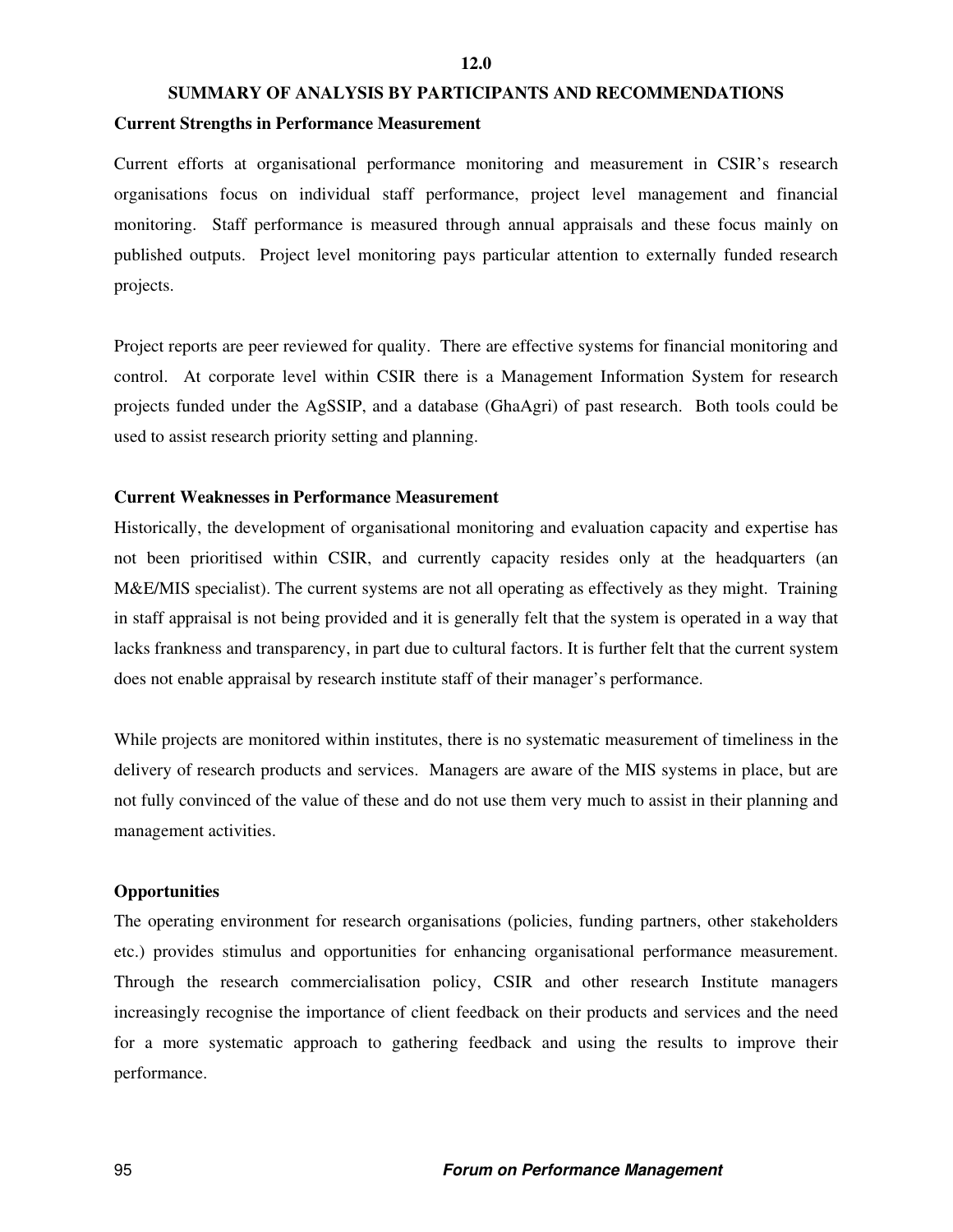The commercialisation programme has demand driven targets (e.g. 30% of budgets to be met from commercial activities), which provide one measure of financial performance (this is under review). Pressure from funding agencies is embodied in the policy of demand-driven research supported by a budgeting system (MTEF) that allocates funds to specific programmes and activities – providing a mechanism for linking financial inputs with research outputs. Some research institutes are undertaking specific types of performance measurement, and hence the opportunity for inter-institutional collaboration in acquisition of best practices in performance measurement – learning from what works in other CSIR institutes. There are also possibilities for obtaining external support for improving capacity in the measurement of performance.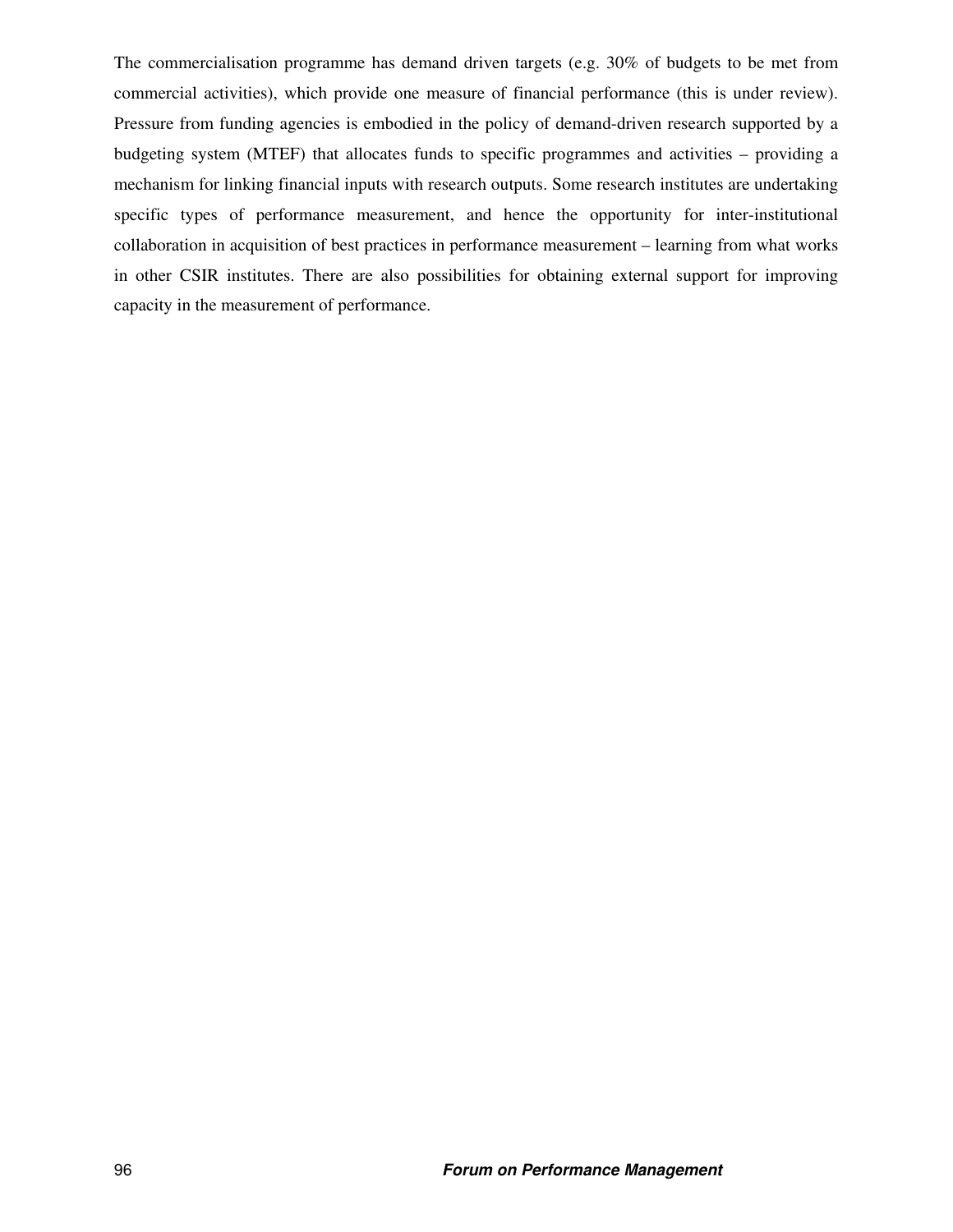# **13.0**

### **RECOMMENDED WAY FORWARD**

The following points were broadly agreed during the meeting involving CSIR Directors and the Deputy Director General for INSS:-

- Current weaknesses in organisational performance management need to be addressed, and measures put in place to overcome current weaknesses and take advantage of opportunities.
- There is a clear need to review and strengthen existing M&E and MIS systems and at Research Institute level and to establish adequate capacity for performance measurement and management,
- As part of review and strengthening, every CSIR institute should conduct a diagnosis following a similar procedure implemented in FRI and CRI, prior to using the scorecard approach and perspectives to develop a performance measurement strategy with action plans to be implemented at institute level,

Specific suggestions were made relating to the above need for strengthened performance measurement within CSIR including:-

- $\hat{\cdot}$  The current system for staff appraisal needs to operate using realistic standards in terms of the availability of resources and staff capability with regard to commercialisation.
- $\hat{\cdot}$  The ongoing development/revision of strategic plans (at corporate and institute level) should incorporate stronger performance measurement and management as an integral part. The scorecard process, as followed by the case study organisations, provides one framework through which this might be undertaken.
- At institute level, annual in-house performance reviews should be considered, and these could be used as opportunities to revisit progress in implementing strategic plans
- $\div$  There is need for an annual meeting within CSIR to discuss performance measurement at corporate level, bringing together the heads of the various institutes. This would provide an opportunity for sharing best practice between institutes, promoting the culture of evaluation for learning and growth.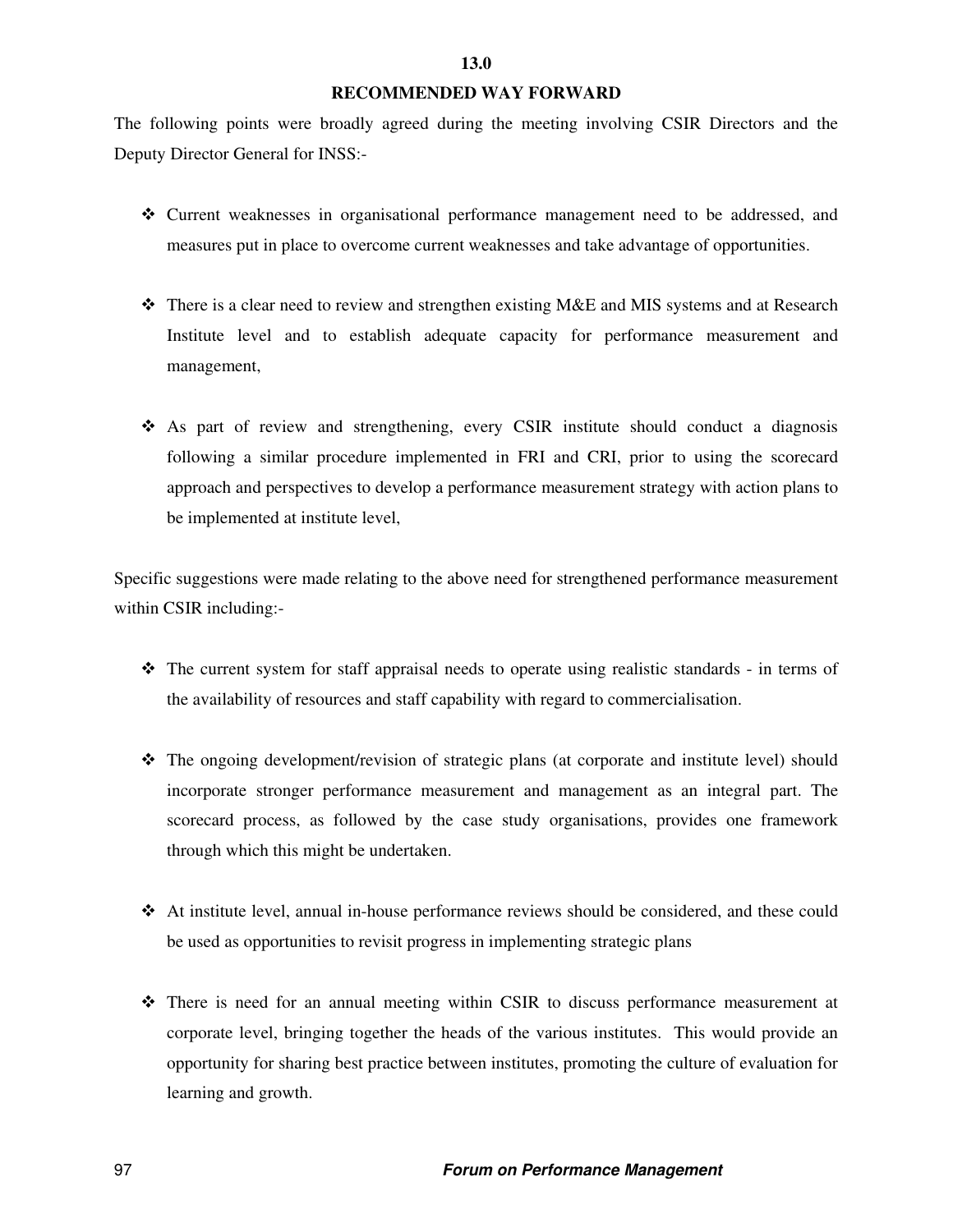# **Appendix 1**

## **BROADENING MONITORING AND EVALUATION FORUM**

### **BREAKOUT GROUP AND TASKS**

Stakeholders representing various levels:-

- 1. Corporate Level CSIR, GAEC, GSB, FDB, NMIMR specialist
- 2. Research Institute level 13 CSIR institutes and specialist,

3. Public sector level – NIRP, MES, MOFA, NDPC, CVCP

## **Objectives for the breakout discussions**

- Capture "snap-shot" of strengths and weaknesses of current organisational M&E/performance measurement at the levels represented (corporate level, research institute level, ministry/sector level).
- For each level represented, identify opportunities for improvement in organisational performance measurement and perceptions of the likely benefits.
- Reach a broad consensus on the way forward to improve performance measurement (at the levels represented).

## **TASKS**

List the **strengths and weaknesses** of the current efforts to measure organisational performance in your groups' level (20 mins)

Identify the **main opportunities** for improving performance measurement in your groups level and the expected **benefits (**e.g. assess the extent to which the results of improved measurement will result in improved management/decision making), (15 mins)

Make recommendations on the **way forward** to improve organisational/programme performance measurement at this level. (15 mins)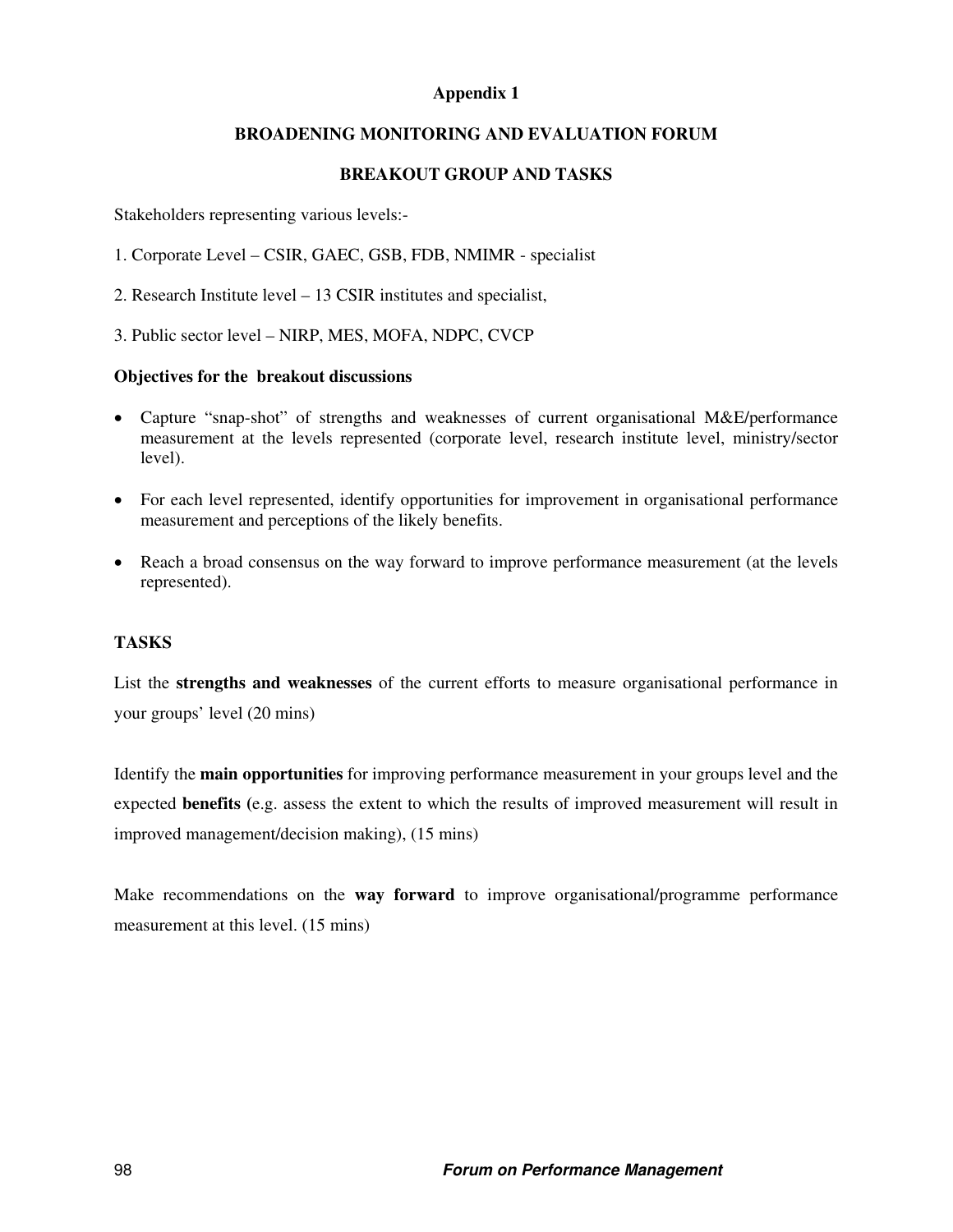# **Appendix 2 List of Participants**

| No.               | <b>Name</b>             | Organisation/<br><b>Institute</b> | <b>Position</b>                     |
|-------------------|-------------------------|-----------------------------------|-------------------------------------|
| 1.                | Robert M. Yawson        | <b>CSIR/FRI</b>                   | <b>Scientific Secretary</b>         |
| 2.                | Dr. Alistair Sutherland | <b>NRI</b>                        | Principal Researcher                |
| 3.                | Seewu K. Noamesi        | <b>CSIR/FRI</b>                   | <b>Research Scientist</b>           |
| 4.                | Dr. J. N. Asafu-Agyei   | <b>CSIR-CRI</b>                   | Director                            |
| 5.                | Dr. Harrison Dapaah     | <b>CSIR-CRI</b>                   | Senior Research Scientist           |
| $\overline{6}$ .  | Dr. Amoa-Awua           | <b>CSIR-FRI</b>                   | Deputy Director                     |
| 7.                | Ivy Johnson-Kanda       | <b>CSIR-FRI</b>                   | <b>Assistant Research Scientist</b> |
| 8.                | <b>Christian Amegah</b> | <b>CSIR-FRI</b>                   | <b>Assistant Accounts Officer</b>   |
| 9.                | Andrews Boadi           | FDB - Accra                       | Senior Regulatory Officer           |
| 10.               | Kwasi Setsoafia         | $CSIR-AFFS$                       | Senior Assistant Secretary          |
| 11.               | Goski Alabi (Mrs)       | $FDB - Accra$                     | <b>Regulatory Officer</b>           |
| 12.               | Kofi Ampem Darko        | $CSIR - Sec$                      | Deputy Director (Audit)             |
| 13.               | Dr. M. Entsua-Mensah    | CSIR - WRI                        | Senior Research Scientist           |
| 14.               | B. B. Dery              | <b>NDPC</b>                       | Deputy Director                     |
| 15.               | Dr. J.O. Gogo           | <b>CSIR - STEPRI</b>              | Director                            |
| 16.               | Dr. J. Ofosu-Anim       | $CVCP - Legon$                    | Senior Lecturer                     |
| 17.               | Dr. K. G. Aning         | <b>CSIR-ARI</b>                   | Director                            |
| 18.               | Dr. L. M. Aboagye       | <b>CSIR-PGRC</b>                  | Dep. Director                       |
| 19.               | M.Y.Zame                | <b>MDPI</b>                       | Dep. Director                       |
| 20.               | Dr. G. Y. P. Klu        | GAEC/BMAG                         | Director                            |
| 21.               | Dr. B. V. Dadzie        | DFID/CPHP                         | <b>Regional Coordinator</b>         |
| 22.               | Prof. John Aheto        | <b>GIMPA</b>                      | Deputy Director-General             |
| 23.               | Prof. A. Ayensu         | <b>CSIR-INSS</b>                  | <b>Deputy Director-General</b>      |
| 24.               | C. Entsua-Mensah        | <b>CSIR-INSTI</b>                 | Director                            |
| $\overline{25}$ . | Docea Quashie-Asiedu    | <b>GSB</b>                        | Planning Officer                    |
| 26.               | Angela Dannson          | <b>MOFA</b>                       | <b>Assistant Director</b>           |
| 27.               | Dr. W. A. Plahar        | <b>FRI</b>                        | Director                            |
| 28.               | Mr. H. A. Obiri         | <b>CSIR-IIR</b>                   | <b>Research Scientist</b>           |
| 29.               | Josephine Okutu         | <b>CSIR</b>                       | <b>Commercial Director</b>          |
| 30.               | K. Amoa-Mensah          | <b>CSIR-BRRI</b>                  | Director                            |
| 31.               | S. Holman Biney         | CSIR SECT.                        | Principal Assistant Secretary       |
| $\overline{32}$ . | Lambert Abusah          | <b>MOFA</b>                       | <b>Assistant Director</b>           |
| 33.               | Joan Kpodo              | <b>NIRP</b>                       | Programmes Manager                  |
| 34.               | Eileen Odartei-Laryea   | <b>CSIR</b>                       | Secretary/Director of HR            |
| 35.               | Mike Tsiagbey           | <b>CSIR</b>                       | Sec. Env. & Health                  |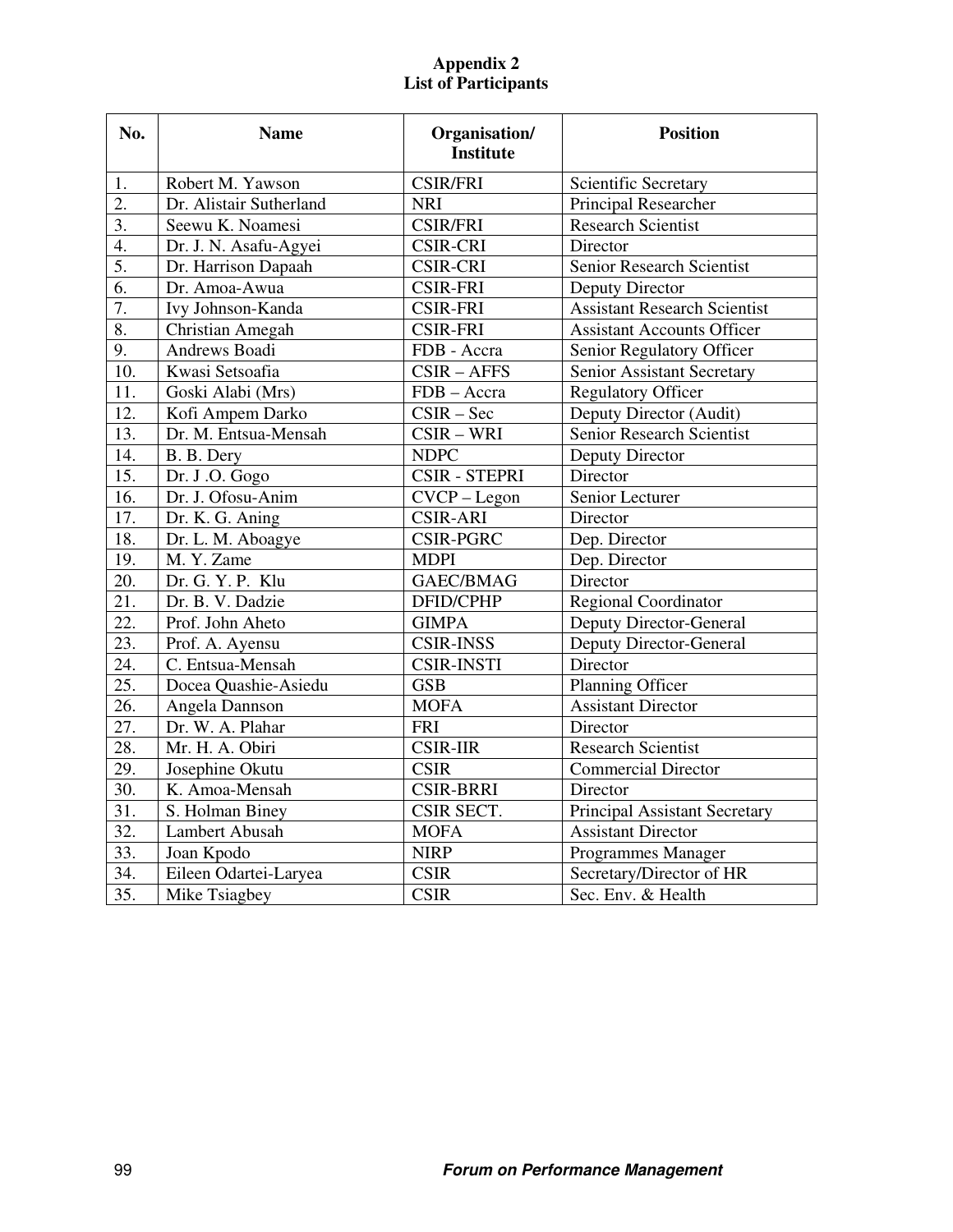# **Appendix 3 List of Invited Participants**

| #                | Name of Organisation                                      | No. of<br><b>Participants</b> |
|------------------|-----------------------------------------------------------|-------------------------------|
| 1.               | National Institutional Renewal Programme                  | 1                             |
| 2.               | Ministry of Environment & Science                         |                               |
| 3.               | Ministry of Food & Agriculture (Angela)                   | 1                             |
| $\overline{4}$ . | National Development Planning Commission                  | 1                             |
| 5.               | Council for Scientific & Industrial Research Secretariat  | 4                             |
| 6.               | <b>CSIR Member Institutes</b>                             | 13                            |
| 7.               | Ghana Atomic Energy Commission                            | 1                             |
| 8.               | Biotechnology and Nuclear Agricultural Research Institute | 1                             |
| 9.               | Ghana Standards Board                                     | 1                             |
| 10.              | Food and Drugs Board                                      | 1                             |
| 11.              | Noguchi Memorial Institute for Medical Research           | $\mathbf{1}$                  |
| 12.              | Committee of Vice-Chancellors and Principals              | 1                             |
| 13.              | Management Development and Productivity Institute         | 1                             |
| 14.              | Ghana Institute of Management and Public Administration   | 1                             |
| 15.              | <b>KPMG</b>                                               | 1                             |
| 16.              | PricewaterhouseCoopers                                    | 1                             |
| 17.              | <b>BD</b> Consult                                         | 1                             |
| 18.              | <b>DFID</b>                                               | 1                             |
| 19.              | <b>UNDP</b>                                               | 1                             |
|                  | <b>Total Number of Invited Participants</b>               | 34                            |
|                  | <b>Project Team Members</b>                               |                               |
| 18.              | Natural Resources Institute, University of Greenwich, UK  | 1                             |
| 19.              | <b>CSIR-Food Research Institute</b>                       | 3                             |
| 20.              | <b>CSIR-Crops Research Institute</b>                      | $\overline{2}$                |
| 21.              | Other Stakeholders MOFA- Lambert Abusah                   | 1                             |
|                  | <b>Overall Total Number of Expected Participants</b>      | 41                            |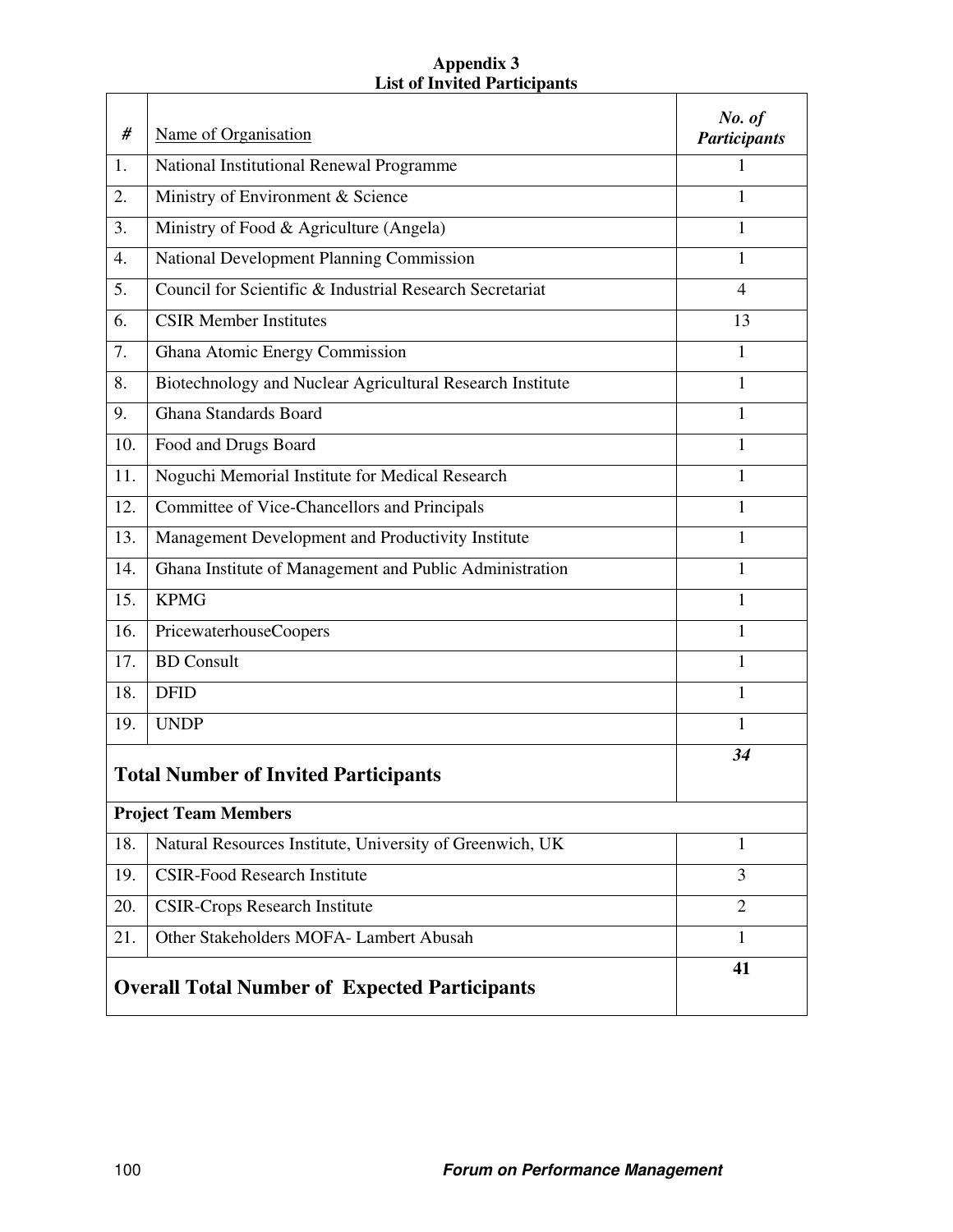#### **Appendix 4 Programme**

| <b>Programme</b>         |                                                                                                                                                   |                                                                   |  |  |  |
|--------------------------|---------------------------------------------------------------------------------------------------------------------------------------------------|-------------------------------------------------------------------|--|--|--|
| $9.00$ am $-9.30$ am     | Registration                                                                                                                                      | Participants                                                      |  |  |  |
| $9.30$ am $-9.45$ am     | <b>Welcome Address</b>                                                                                                                            | Deputy Director-General<br><b>INSS-CSIR</b>                       |  |  |  |
| PLENARY SECTION          |                                                                                                                                                   |                                                                   |  |  |  |
| $9.45$ am $-10.15$ am    | Broadening the monitoring and evaluation of<br>research: key concepts and aspects.                                                                | Dr. Alistair Sutherland<br>NRI - UK                               |  |  |  |
| $10.15$ am $- 10.35$ am  | Monitoring $& Evaluation - Experiences within$<br>NARS in Ghana                                                                                   | Mr. K. M. Setsoafia<br><b>AFFS-CSIR</b>                           |  |  |  |
| $10.35$ am $- 10.55$ am  | Performance Management – A Critical Issue for<br>Scientific Research Organisations in Ghana                                                       | Prof. John B. K. Aheto<br>Deputy-Director General<br><b>GIMPA</b> |  |  |  |
| $10.55$ am $-11.15$ am   | <b>Discussion on presentations</b>                                                                                                                |                                                                   |  |  |  |
| 11.15 am $- 11.35$ am    | <b>Coffee Break</b>                                                                                                                               |                                                                   |  |  |  |
| CASE STUDY PRESENTATIONS |                                                                                                                                                   |                                                                   |  |  |  |
| $11.35$ am $-11.55$ am   | Case Study 1: Applying the score card at research<br>programme level in Uganda                                                                    | Dr. Alistair Sutherland                                           |  |  |  |
| $11.55$ am $-12.25$ pm   | Case Study 2: Food Research Institute - Initial<br>Experiences in Developing a Performance<br>Measurement framework for FRI (Agribusiness)        | Dr. W. Amoa-Awua/<br>Mr. Robert M. Yawson                         |  |  |  |
| 12.25 pm $-$ 12.45 pm    | Case Study 3: Crops Research Institute – Initial<br>Experiences in Developing a Performance<br>Measurement framework for CRI (Crop<br>Production) | Dr. Asafo-Adjei/<br>Dr. Harrison Dapaah                           |  |  |  |
| $12.45$ pm $-1.00$ pm    | <b>Discussions on Case studies</b>                                                                                                                |                                                                   |  |  |  |
| $1.00$ pm $- 1.45$ pm    | <b>Buffet Lunch</b>                                                                                                                               |                                                                   |  |  |  |

# **PART II**

1.45 pm – 2.45 pm *Three breakout groups to discuss the relevance and applicability of the M&E concepts and framework to research and allied organisations*

# *Group 1 – Corporate Level*

CSIR, GAEC, GSB, FDB, NMIMR and a Specialist

# *Group 2 – Institutional Level*

Thirteen CSIR institutes and a specialist

# *Group 3 – Public Sector Level*

NIRP, MES, MOFA, NDPC, CVCP

| $2.45$ pm $-3.15$ pm | Ten minutes presentation from each syndicate group leader            |
|----------------------|----------------------------------------------------------------------|
|                      | $3.15$ pm $-4.15$ pm General Discussions – summing up and next steps |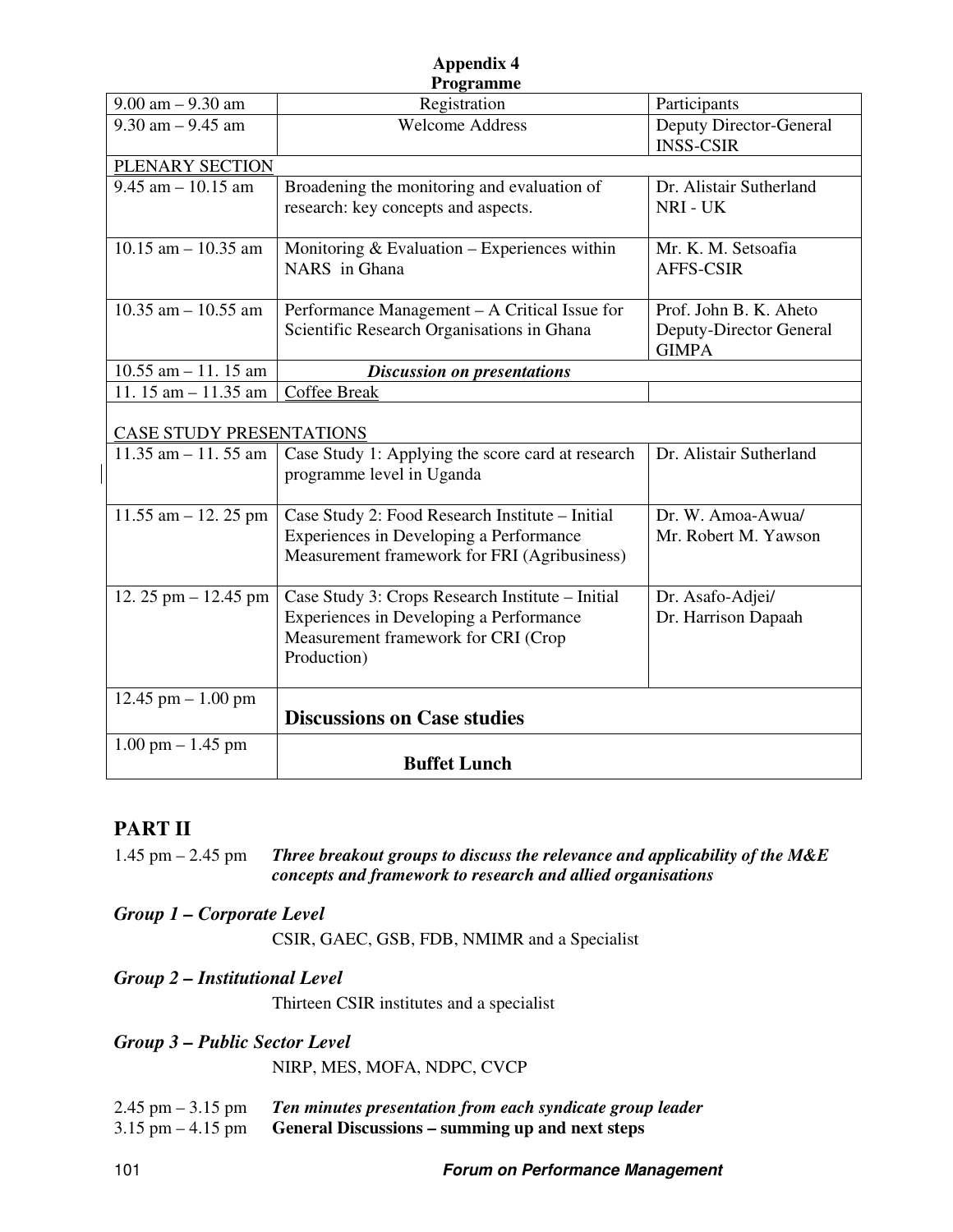#### **Bibliography**

- CGIAR (1997). *Analysis of Comprehensive ex post Studies of Impacts of International Agricultural Research Centres. Methodological Review and Synthesis of Existing ex post Impact Assessments.* Report 2. Washington: Consultative Group for International Agricultural Research.
- Horton, D. (ed.) (2001). *Learning about Capacity Development through Evaluation. Perspectives and Observations from a Collaborative Network of National and International Organizations and Donor Agencies.* The Hague: International Service for National Agricultural Research
- Horton. D., Mackay, R., Anderson, A., & Dupleich, L. (2000). Evaluation capacity development in planning, monitoring, and evaluation. A case from agricultural research. *ISNAR Research Report,* 17. The Hague: International Service for National Agricultural Research.
- Kaplan, R. S, Norton, D. P (1992). The Balanced Scorecard Measures That Drive Performance. *Harvard Business Review* 70: 71-79.
- Kaplan, R. S., & Norton, D. P. (1996). Balanced Scorecard: Translating Strategy into; *Harvard Business School Press Book;* Product Number: 6513.
- Kaplan, R. S., & Norton, D. P. (2000). The Strategy Focused Organization: How Balanced Scorecard Companies Thrive in the New Business Environment. *Harvard Business School Press*
- Lusthaus, C., Anderson, G., & Murphy, E. (1995). *Institutional Assessment. A Framework for Strengthening Organizational Capacity for IDRC's Research Partners*. Ottawa: International Development Research Centre.
- McCalla, A. (1999). The global agricultural research challenge. Meeting the challenge making and assessing impact (with special focus on Africa). *Keynote address to the ECART/ASARECA/CTA Workshop on Impact Assessment of Agricultural Research in Eastern and Central Africa, Entebbe,Uganda, November 1999*.
- National Partnership for Reinventing Government (1999). *Balancing Measures: Best Practices in Performance Management.* http://govinfo.library.unt.edu/npr/index.htm
- PEA (1999). *Guide to a Balanced Scorecard Performance Management Methodology: Moving from Performance Measurement to Performance Management*. USA: Office of Procurement and Assistance Management, US Department of Energy.
- Rohm, H. (2002). *Improved Public Sector Results with A Balanced Scorecard: Nine Steps To Success*. US Foundation for Development Measurement. Washington DC
- Schrol, L. (2001). *Presentation on the Local Rural Development Programme Performance Measurement System using the Balanced Scorecard*. Ramallah, West Bank: United Nations Development Programme/PAPP.
- Smith, D. R., & Sutherland, A. J. (2002). *Institutionalizing Impact Orientation: Building a Performance Management Approach that Enhances the Impact Orientation of Research Organizations*. Chatham, UK: Natural Resources Institute.
- World Bank (1999). Annual review of development effectiveness, Annex 6, managing for results. *World Bank 1999 Annual Report*. Washington DC: World Bank, Operations Evaluation Department.
- Yawson, R. M. (2002). Intellectual Property and Technology Commercialization Ghana's Experience. In: *The role of technological research institutes in support of micro, small and medium enterprises.* Proceedings of the International Congress of Technological Research Organizations. Porto Alegre, Brazil, 8 – 11 Sept., 2002